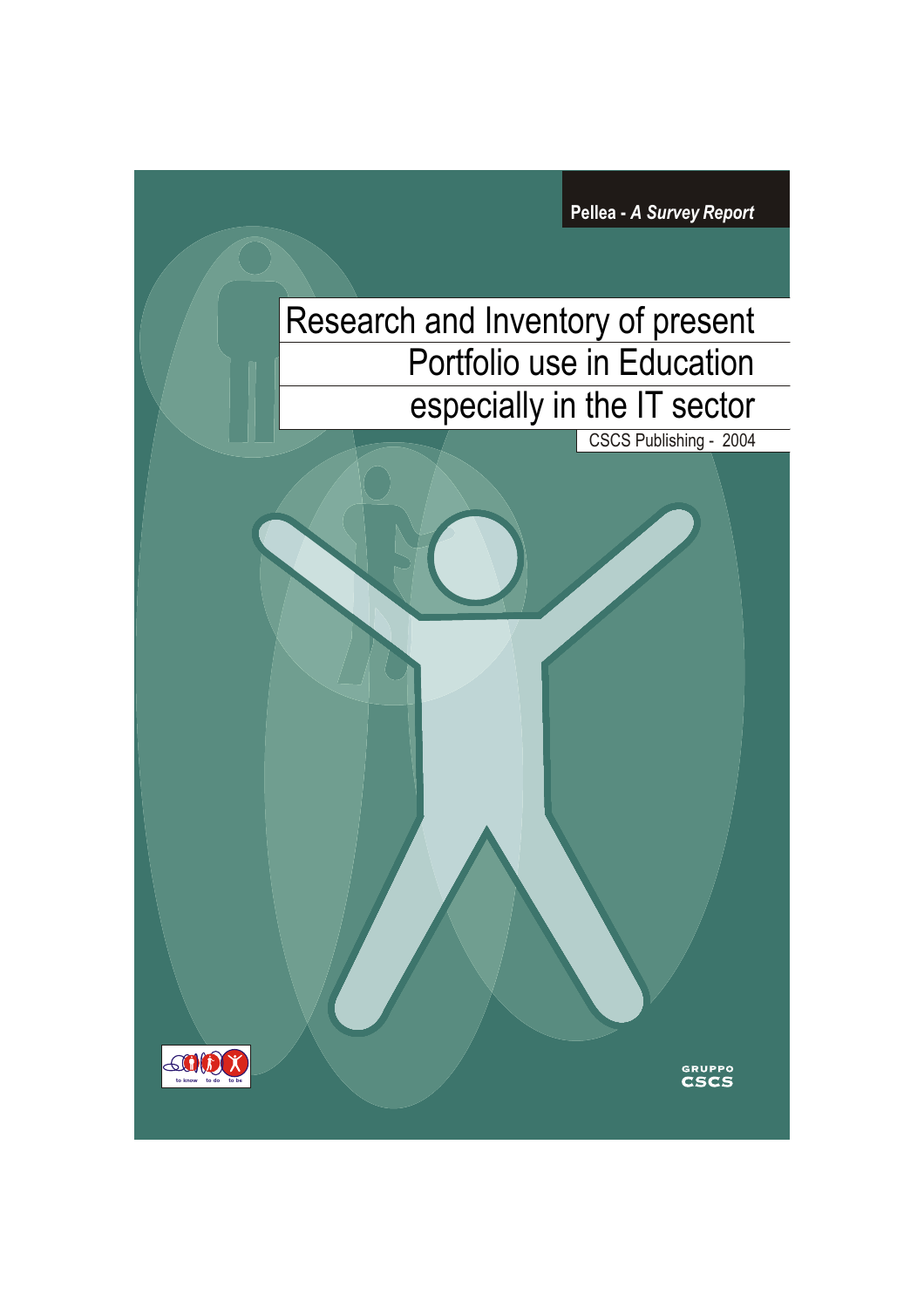# **Pellea**

## **Research and Inventory of present Portfolio use in Education - especially in the IT sector**

**A Survey Report**

Project ref. No.: 110510-CP-1-2003-1-DK-Grundtvig-G1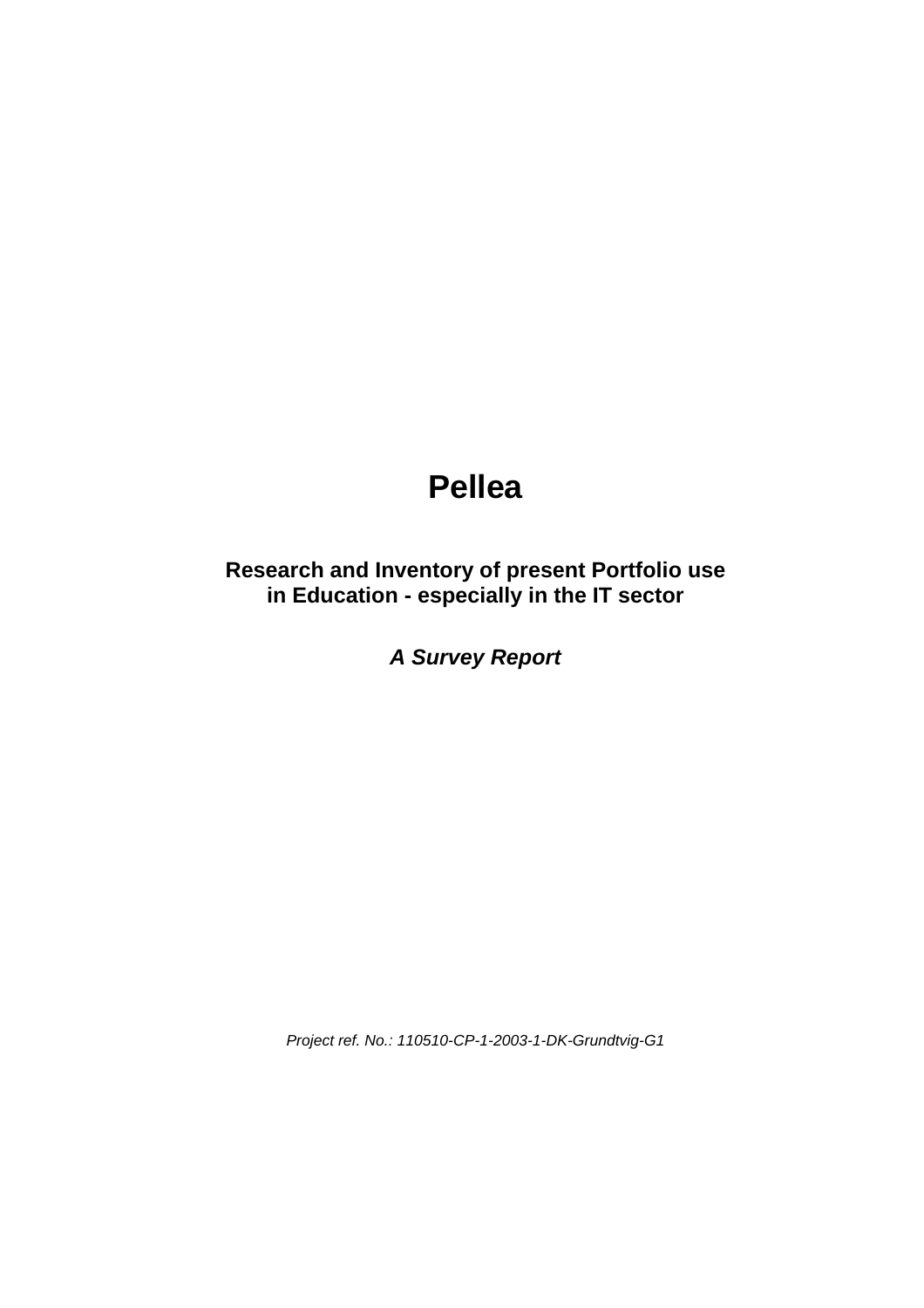ISBN 88-87156-06-9

2004 CSCS publishing

Authors:

Ole Bech Kristensen, Odense Tekniske Skole (preface and 1.3) Torben Hansen, Odense Tekniske Skole (subchapters 1.3, 1.9 and 2.1) Joost Thissen, Atrium BV (subchapters 1.2, 1.3, 1.4 and 2.2) Gabriela Avram and Gheorghe Avram, AISTEDA (subchapters 1.3, 1.7 and 2.3) Octavian Dumitriu, Folkuniversitetet Syd (subchapters 1.1, 1.3, 1.8, 2.4 and 3) Göran Gärtner (put together the final version and wrote parts of subchapter 1.3, 2.4) dr. Ruta Marija Andriekiene, Klaipeda University Continuing Studies Institute (subchapters 1.3, 1.6 and 2.5) Giovanni Crisonà, Gruppo CSCS (subchapters 1.3, 1.5 and 2.6)

All contents is copyrighted © 2004 by Centro Servizi "Cultura Sviluppo" srl. All Rights Reserved. Reproduction, transfer, distribution or storage of part or all of the contents in any form without the prior written permission of publisher is prohibited. Please use pellea@atriumbv.nl to contact the authors or cscs@cscs.it for the publisher.

Printed in Italy by Tipografica Pistoiese – December 2004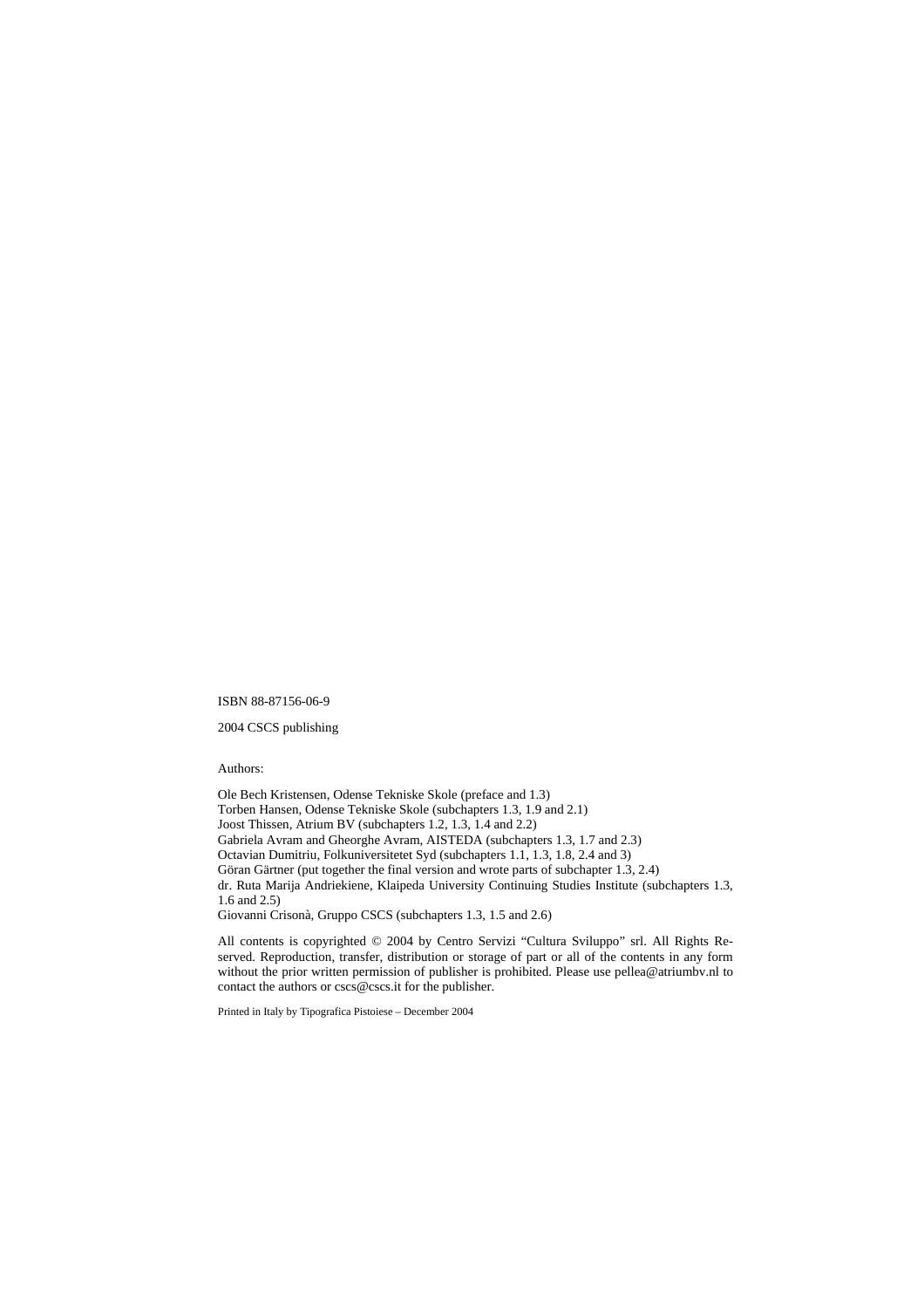## **PREFACE**

The discussion of using portfolio evaluation methods is currently growing among educators in Europe. The partnership of the Pellea-project<sup>1</sup> wants through this project to contribute to the development and implementation of valid and reliable evaluation methods for adults especially in IT education. The overall objective of this project is to provide the IT field of education with sensible and highly alternatives for online multiple choice testing, which will contribute to the quality of the learning process shifting the accent in adult learning from factual knowledge to relevant competence by introducing portfolio evaluation and by this make IT learning programmes more accessible.

The outcome of the project is firstly this survey report, which describes the general use of portfolio methods in the partnership countries i.e. Denmark, Holland, Romania, Sweden, Lithuania and Italy. Secondly, a set of practice oriented assignments and evaluation procedures for a portfolio context in IT training with a special attention on the learning process of adults and thirdly, a web-based information module to support teachers and learners to use the portfolio evaluation method will be developed and tested.

The Pellea project is financially supported by the European Commission by means of the SOCRATES/Grundtvig programme. The project reference number is 110510-CP-1-2003-1-DK-GRUNDTVIG-G1 and additional information about the progress and the outcome of the project can be retrieved from the project website www.pellea.org.

June 2004 Odense Tekniske Skole Ole Bech Kristensen

<sup>1&</sup>lt;br><sup>1</sup> PELLEA stands for Portfolio Evaluation in Life Long Learning Improving Employability of Adult Learners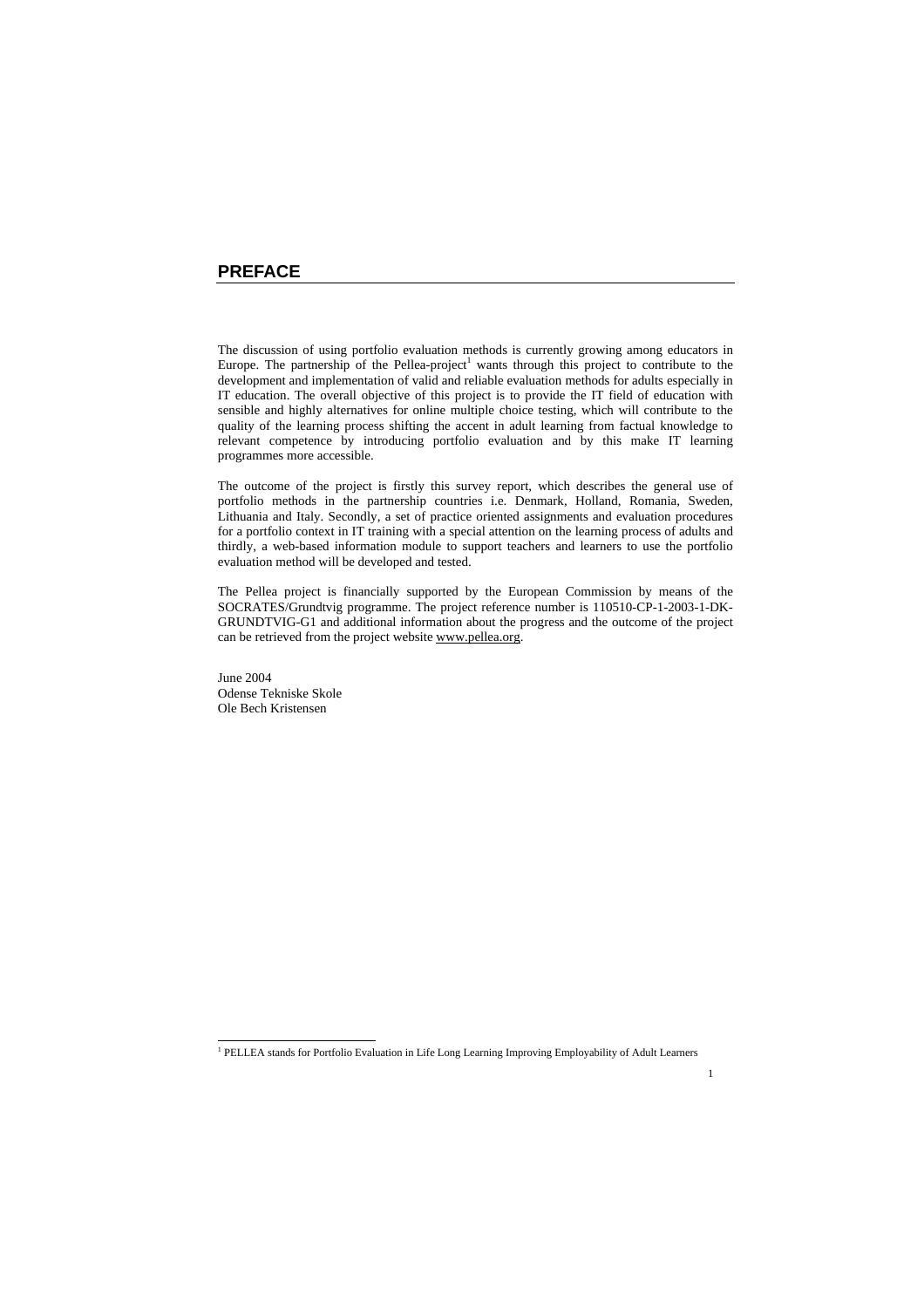## **Table of contents**

| (P1) ODENSE TEKNISKE SKOLE (IN ENGLISH: ODENSE TECHNICAL COLLEGE.)  14<br>(P2) ATRIUM RESEARCH & INNOVATIE BV (IN ENGLISH: ATRIUM RESEARCH & INNOVATION LTD, A<br>(P3) FUNDAȚIA UNIVERSITARĂ AISTEDA - (IN ENGLISH: AISTEDA ACADEMIC FOUNDATION)  16 |  |
|------------------------------------------------------------------------------------------------------------------------------------------------------------------------------------------------------------------------------------------------------|--|
| (P5) KLAIPEDA UNIVERSITY, CONTINUING STUDIES INSTITUTE (PREVIOUSLY - ADULT RETRAINING                                                                                                                                                                |  |
|                                                                                                                                                                                                                                                      |  |
|                                                                                                                                                                                                                                                      |  |
|                                                                                                                                                                                                                                                      |  |
|                                                                                                                                                                                                                                                      |  |
|                                                                                                                                                                                                                                                      |  |
|                                                                                                                                                                                                                                                      |  |
|                                                                                                                                                                                                                                                      |  |
|                                                                                                                                                                                                                                                      |  |
|                                                                                                                                                                                                                                                      |  |
|                                                                                                                                                                                                                                                      |  |
|                                                                                                                                                                                                                                                      |  |
| 1.7.8 E-PORTFOLIOS AS AN ALTERNATIVE EVALUATION METHOD FOR ADULT EDUCATION IN THE IT                                                                                                                                                                 |  |
|                                                                                                                                                                                                                                                      |  |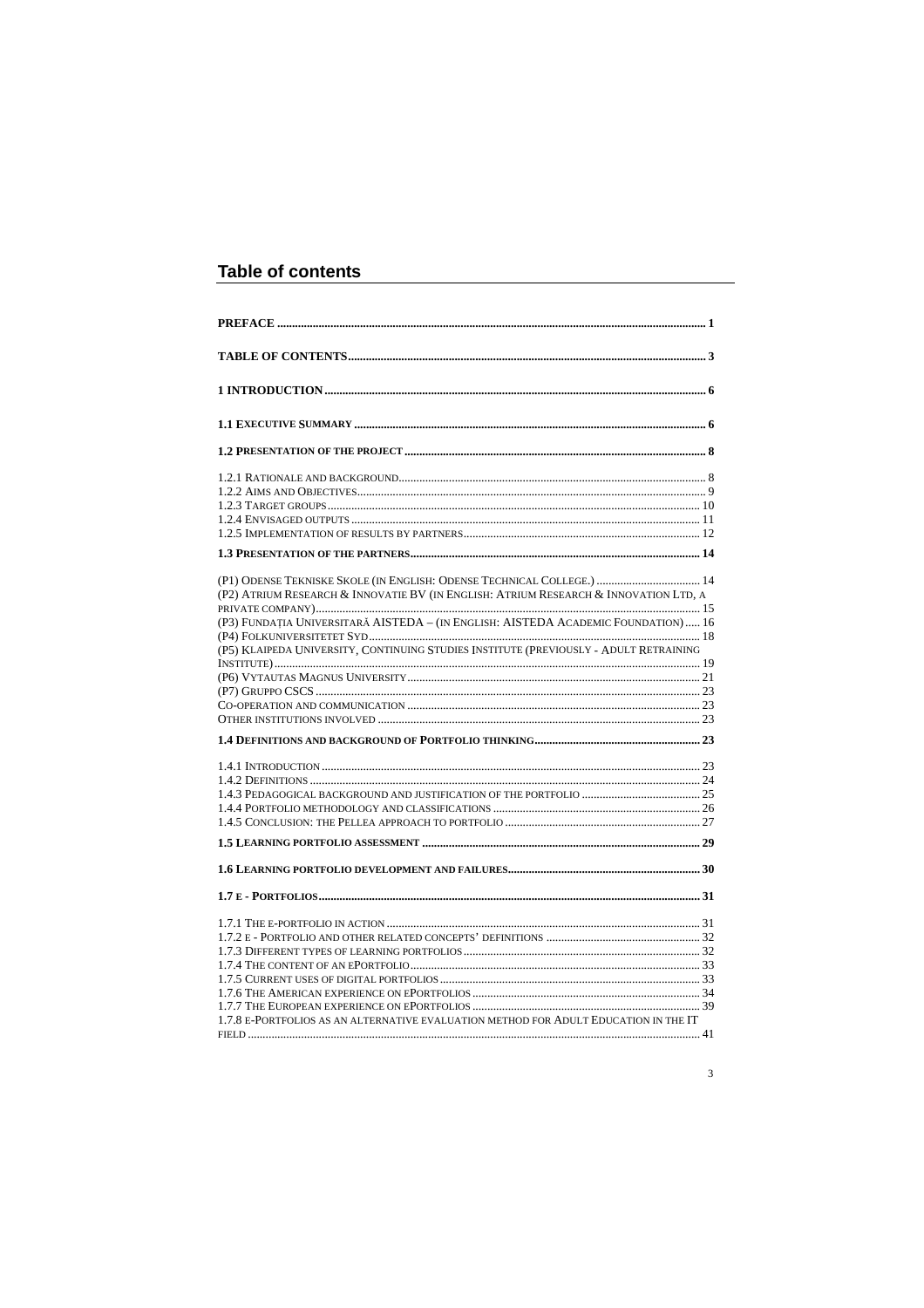| 1.9 PORTFOLIO FOR TEACHERS AND MANAGERS IN EDUCATIONAL INSTITUTIONS 46 |  |
|------------------------------------------------------------------------|--|
|                                                                        |  |
|                                                                        |  |
|                                                                        |  |
|                                                                        |  |
|                                                                        |  |
|                                                                        |  |
|                                                                        |  |
|                                                                        |  |
|                                                                        |  |
|                                                                        |  |
|                                                                        |  |
|                                                                        |  |
|                                                                        |  |
|                                                                        |  |
|                                                                        |  |
|                                                                        |  |
|                                                                        |  |
|                                                                        |  |
|                                                                        |  |
|                                                                        |  |
|                                                                        |  |
|                                                                        |  |
|                                                                        |  |
|                                                                        |  |
|                                                                        |  |
|                                                                        |  |
|                                                                        |  |
|                                                                        |  |
|                                                                        |  |
|                                                                        |  |
|                                                                        |  |
|                                                                        |  |
|                                                                        |  |
|                                                                        |  |
|                                                                        |  |
|                                                                        |  |
|                                                                        |  |
|                                                                        |  |
|                                                                        |  |
|                                                                        |  |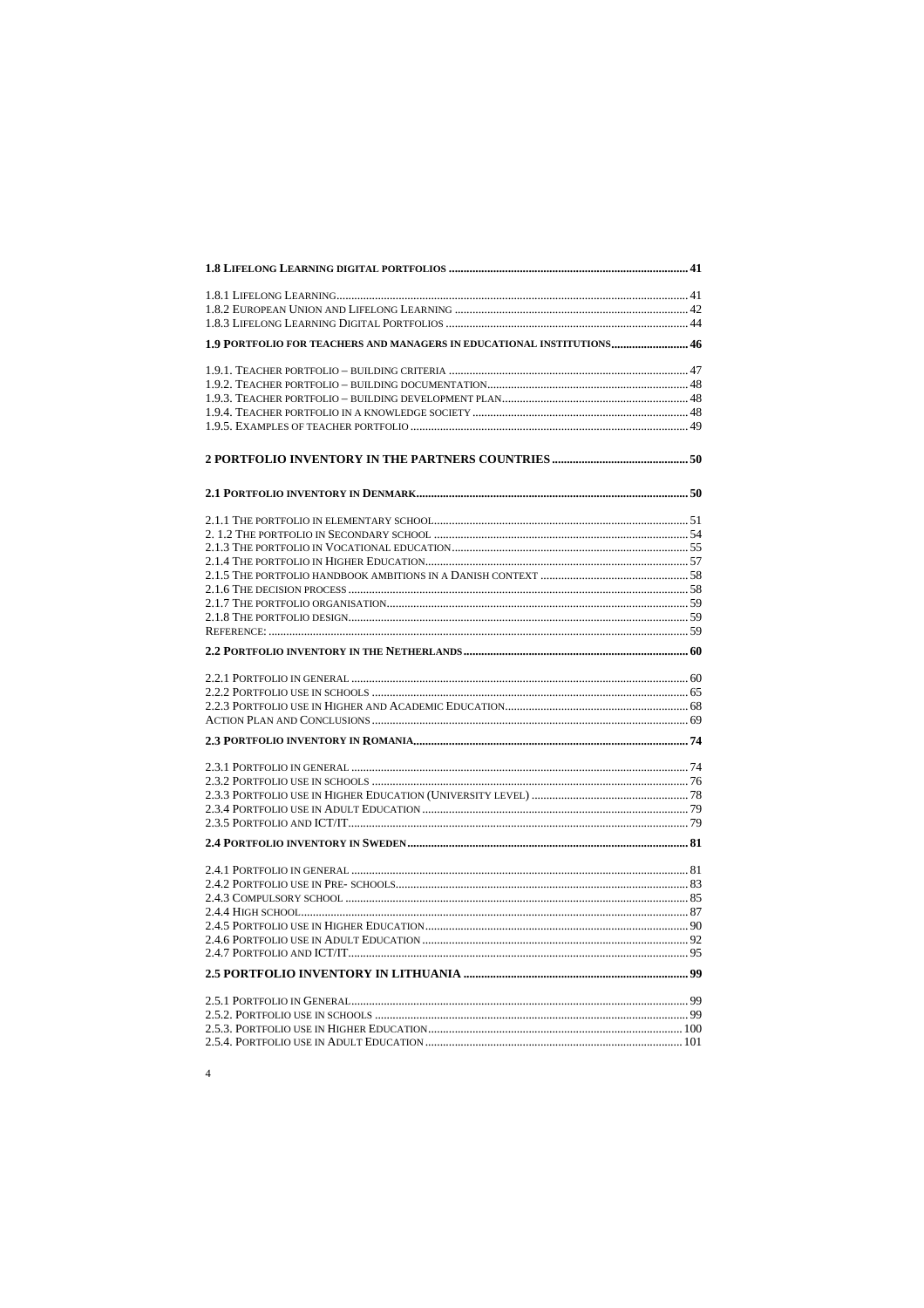| 2.6.2 PORTFOLIO USE IN SCHOOLS (LEVELS UP TO AND INCLUDING HIGH SCHOOLS)  109 |  |
|-------------------------------------------------------------------------------|--|
|                                                                               |  |
|                                                                               |  |
|                                                                               |  |
|                                                                               |  |
|                                                                               |  |
|                                                                               |  |
|                                                                               |  |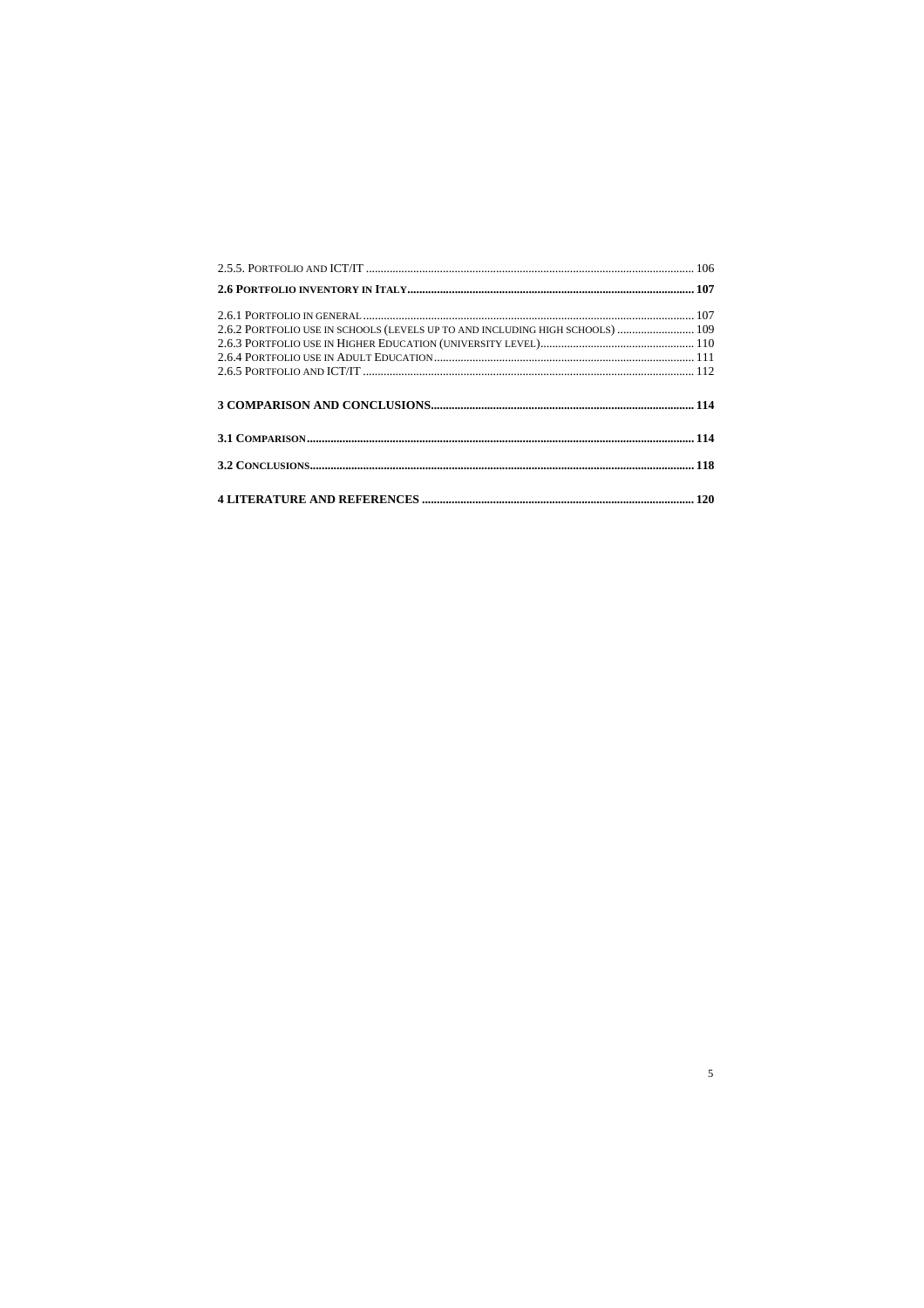## **1 Introduction**

## **1.1 Executive Summary**

In the last ten years we have witnessed a significant increase of interest for portfolio use in the educational systems of the EU members. More and more educational organizations - both in formal and informal education - began to use portfolio as a learning method - to document students' learning process and as an evaluation method - to assess the students' progress in the development of a competency.

This Survey Report is the main outcome of Work Package 1 of the "**P**ortfolio **E**valuation in **L**ifelong **L**earning improving **E**mployability for **A**dult Learners" project (short name PELLEA) and was produced with contributions from the project's six active partners. The project is supported by the European Commission in the framework of the SOCRATES-Grundtvig 1 programme and includes partners from six European countries: Denmark, Sweden, Lithuania, Romania, the Netherlands and Italy.

The project's main aims are:

- To conduct intensive research into the present status and practice of the Portfolio evaluation method in various sectors of education, with emphasis on the ICT sector.
- To develop a sample of Portfolio related test assignments and evaluation procedures for the ICT training sector, keeping in mind the specific features and requirements of adult learning.
- To instruct teachers and trainers in IT-programmes to use the newly developed Portfolio products and to apply these products in interactive evaluation settings.
- To test the Portfolio method with small groups of students in IT training.

Chapter 1 – *Introduction –* begins with a detailed presentation of the project as well as of the seven project partners:

- Odense Technical College, Denmark (also acting as project coordinator)
- Atrium Research  $\&$  Innovation Ltd, the Netherlands
- AISTEDA Academic Found, Romania
- Folkuniversitetet Syd, Sweden
- Klaipeda University, Lithuania
- The CSCS Group, Italy and
- Vytautas Magnus University, Lithuania (will join the partnership not to take an active part in the proceedings of the project, but to monitor them, with special attention for the quality of the produced outcome).

The partners' specific expertise in working with portfolio in adult education and their geographic location were of high value for the composition of the partnership.

We continue by laying a good *theoretical* foundation of the portfolio (methodology) by presenting several definitions and the background of learning portfolio thinking and assessment. Then we introduce the *working definition* of portfolio, the one we'll use in the Pellea project. We give it a special attention, as it provides all partners with a common denominator for understanding the portfolio methodology.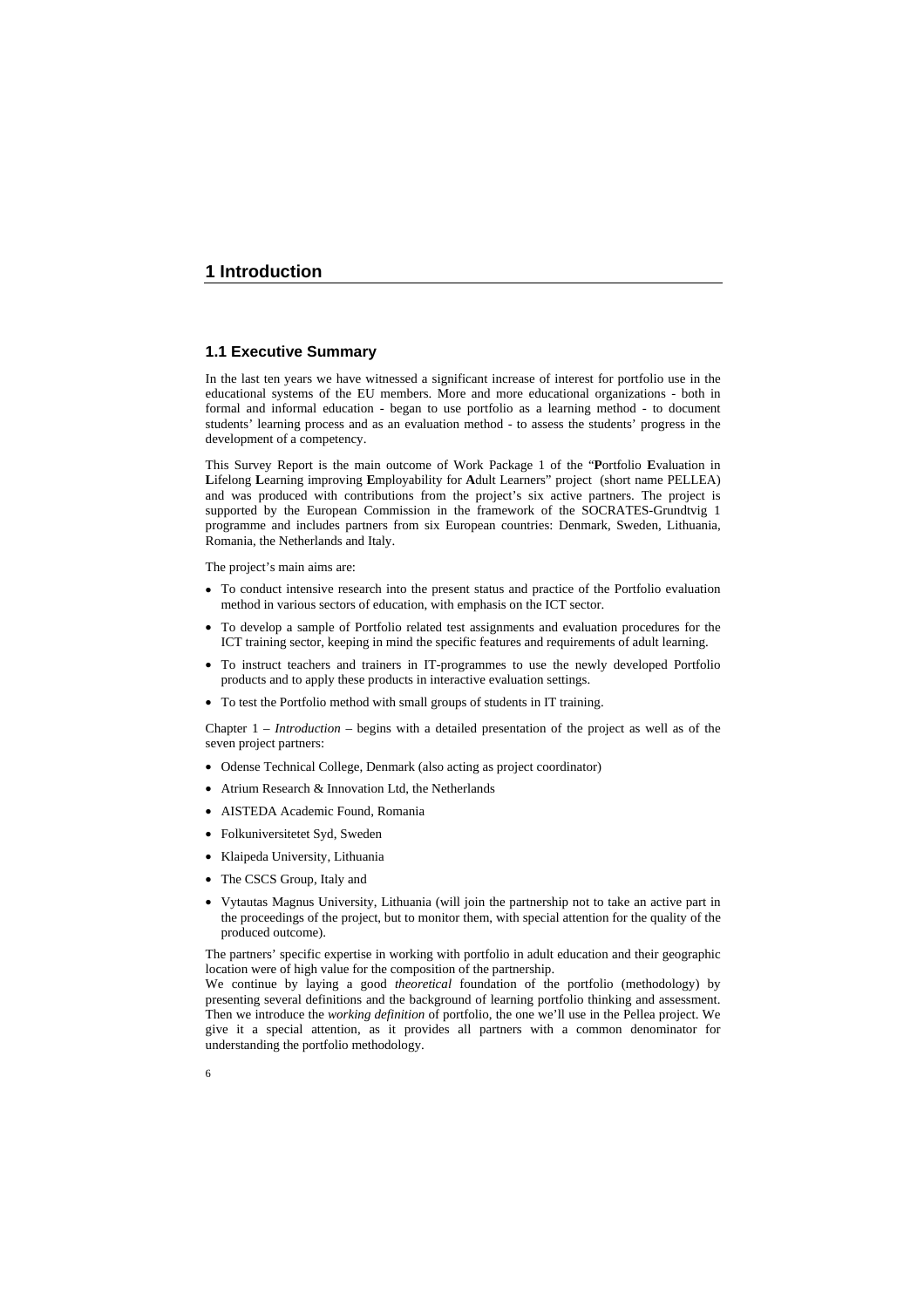We proceed by treating other portfolio related subjects like learning portfolio assessment and learning portfolio development and failures.

Digital portfolios and their use both in USA and inside the European Union are reviewed, together with the main central initiatives for using portfolios in education.

The link between portfolio and lifelong learning is given a special attention, emphasizing the appropriateness of the method for documenting the progress made by learners throughout their lifetime.

We conclude this chapter with another important topic - portfolio for teachers and managers in educational institutions – regarding the use of the portfolio evaluation method in teacher education as a very efficient way to promote its use and to instruct the teachers how to use it.

Chapter 2 is entirely dedicated to the inventory of the portfolio use in the partners' countries, the result of the partners' own research at national level. In order to give a comprehensive and comparable picture, the contributions follow the same structure:

- Portfolio in general a presentation of the portfolio concept in each country, particularities of its implementation, of the legal framework, of the national education system etc
- Portfolio use in schools (levels up to and including high schools)- whether it is or is not used in primary, secondary and high schools and in what forms.
- Portfolio use in higher education (university level)- whether it is or is not used, how spread it is, what are the cases when it is used
- Portfolio use in adult education
- Portfolio and ICT/IT are there any situations when a portfolio was developed for learning ICT related topics?

Our intention was to discover innovative uses in order to generalise them, pitfalls in order to avoid them as well as building a joint pool of experiences in using portfolio as a starting point for implementing in the ICT field with special emphasis for the requirements of adult education.

Denmark's contribution presents a mixed picture, with portfolio use at many educational levels though not considered widespread. It also raises a lot of interesting questions like: is there a big brother aspect regarding the portfolio use in kindergartens?, are students ready to use portfolio? are teachers ready to use portfolio?

The Netherlands' subchapter paints an impressive picture of portfolio use spread in schools, universities and adult education, with higher and academic education as the sector of choice. No examples of portfolio use in elementary schools were found, as these are small educational units with no resources for developing and implementing innovative methods like portfolio.

The Romanian contribution is pointing at a portfolio use still at an early stage where the focus is on gathering material evidences in the learning process and not on reflection and progress assessment.

The portfolio use in Sweden is widespread throughout the entire educational system. A rather recent governmental initiative meant a boost for education in general and portfolio use in special. Examples of portfolio use at different educational levels – from pre-schools to adult education shows that focus is adapted to the respective ages in a lifelong learning process. Also presented are some interesting tools like Flexus (an e-coaching system) and Fronter (a Virtual Learning Environment).

Lithuania's experience in using portfolio is, as Romania's, limited. The presented example portfolio in teacher education – is considered very important, a kind of icebreaker, as learning portfolio plays a significant role in this particular sector.

In Italy, portfolio is a subject of heated debate between government and trade unions on one side, and teachers on the other side. The teachers and trainers showed interest in the introduction of the portfolio evaluation method, while the others expressed reluctance and much more caution to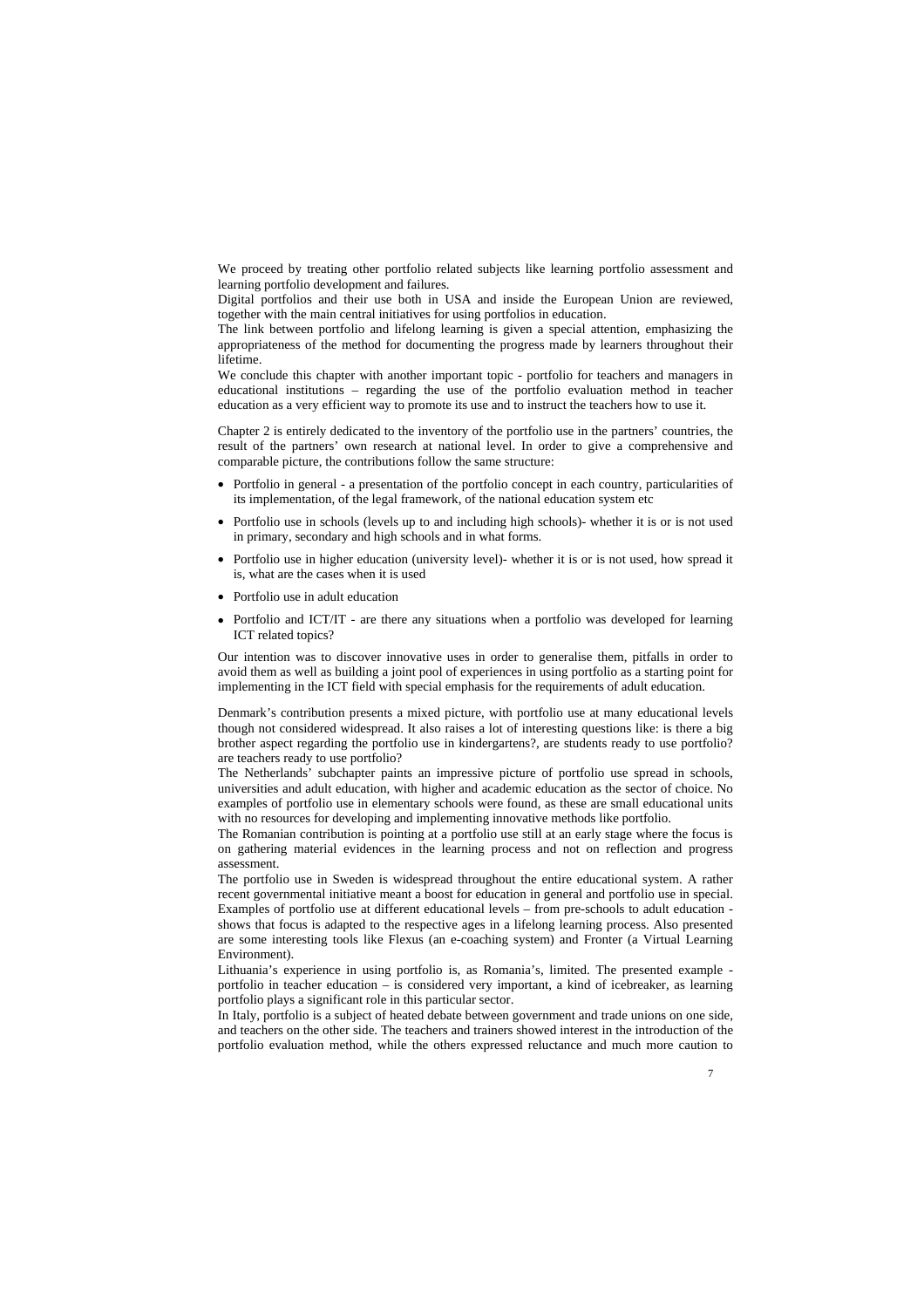innovation. The social partners agree on the importance of a *personal dossier*, very similar to the definition of portfolio, and the trend seems to be towards a progressive integration of school, university and the vocational training systems. Competence portfolios composed of two distinctive parts - an *assessment report* and a *guidance report*- were introduced in every school, but their usage is made difficult by other additional certification elements.

Chapter 3 contains a comparison of the portfolio use presented in the previous chapter as well as some conclusions.

Based on the criterion of the "wideness" of portfolio use, we placed the partners' countries in 3 groups. In the first group we have Sweden and the Netherlands, countries where portfolio is broadly use throughout both in formal and informal education.

In the second group is made of Denmark and Italy, where we noticed a clear interest for using portfolio as well as examples of its use in the educational system even if not at a large scale.

In the third and last group we placed Lithuania and Romania, countries considered later adopters as their educational systems are going through major transformations.

As a general conclusion we stated that portfolio use is deeply influenced by the educational system (type, traditions/learning culture, development, etc.) in the six countries included in the survey.

We also observed that governmental initiatives/support, like the ones in Sweden and Denmark, were a welcome funding boost for developing and disseminating portfolios.

From a portfolio use point of view we also noticed that a liberal educational system like in the Netherlands seems to work much better than a complex legislation or tight control from the government/authorities in countries like Italy and Romania.

Finally, the partners' research found no concrete and relevant examples regarding the use of portfolio in ICT training. This is both a confirmation of our assumptions in the project application as well as a validation of the need for research on extending the use of portfolio in that training sector.

Our work in the following Work Packages will fill this gap by developing samples of portfolio related test assignments and evaluation procedures for the ICT training sector, instruct teachers and trainers how to use them and apply these products in interactive evaluation settings and test the portfolio method on small groups of students in ICT training.

Chapter 4 concludes the Survey Report and contains a complete list of all references used in the previous chapters including links to websites mentioned in the report or found interesting from our research point of view.

### **1.2 Presentation of the project**

#### **1.2.1 Rationale and background**

In September 2001 a learning partnership was established with Grundtvig 2 funding, consisting of 4 partner organizations situated in Romania (Aisteda University), Sweden (Folkuniversitetet Syd), Denmark (Odense Technical College) and the Netherlands (Atrium R&I). The partners set out to investigate the issue of digital literacy among citizens in European countries. In particular the project focused on the penetration of the European Computer Driving License into society; "ECDL for everyone" became the working title of the project.

The partnership has not only gained experience in carrying out European projects, conducting research and initiating development, it has also laid down in a comprehensive report the results of it's comparative research of digital literacy in Europe. Testing and evaluation have been selected as main topics for the second year of this first project.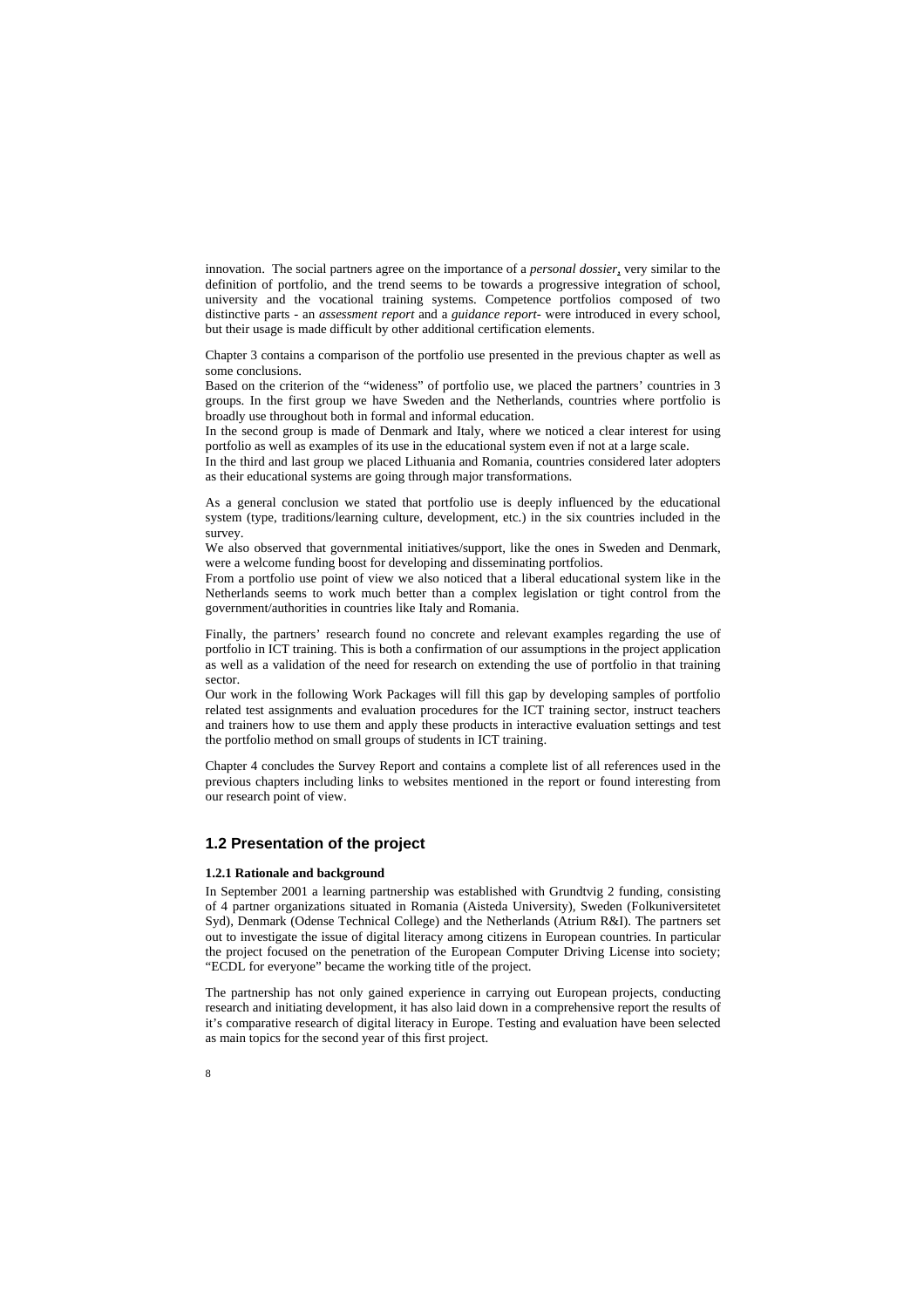During the partnership meeting of 19 till 22 October 2002 the first results of the second year were discussed. Testing and evaluation in informatics show a tendency towards automated online testing, with a clear preference for multiple choice questioning. The main concern of test developers seems to be the *reliability* of their tests: under similar or comparable circumstances measurements should lead to equal results. In other words different people with the same capacities should obtain the same outcome for their tests. The importance of reliability is undeniable, but the claim of objective measurement causes the *validity* of testing to be lost out of sight. An increasing number of tests do not measure the complete set of knowledge and skills that has been defined as the outcome of the learning process. For the sake of fitting into a multiplechoice, online context questions tend to become simpler when learning content is concerned and trickier when they have to be selective. The present digital literacy project will pursuit this investigation of current testing practice, but at the same time the demand for alternative methods and procedures of testing and evaluation is has become clear already. One of the most promising approaches that have gained support over the years in other sectors of education is the Portfolio Method. Coming from the art education the Portfolio evaluation has found it's way into graphics and design and other related areas. This partnership now is most keen to develop Portfolio applications for the informatics-training sector. By it's combination of purely content driven evaluation of skills and knowledge and the abstinence of laboratory-like testing environments this approach seems highly suitable in a context of life long learning and adult education.

An evaluation based on a Portfolio consisting of relevant products and assignments produced by adult students throughout the program seems far more appropriate to establish their knowledge and skills than a set of multiple-choice questions only capable of measuring knowledge of facts.

#### **1.2.2 Aims and Objectives**

#### **First year:**

- To conduct intensive educational research into the present status and practice of the Portfolio evaluation method in various sectors of education, gathering available and relevant knowledge.
- To develop a sample of Portfolio related test assignments and evaluation procedures for the IT training sector, keeping in mind the specific features and requirements of adult learning.

#### **Second year:**

- To instruct teachers and trainers in IT-programmes to use the newly developed Portfolio products and to apply these products in interactive evaluation settings.
- To test the Portfolio method with small groups of students in IT training.

 The impact of the project will be to provide the IT field of education with sensible and highly practical alternatives for online multiple choice testing that will contribute to the quality of the learning process. Shifting the accent in adult learning from factual knowledge to relevant competence by introducing Portfolio testing would surely make IT learning programmes for adults more accessible to the target group. In view of their *employability* it would be helpful for adults even more than for young learners to be able to show their full competence in IT by means of a Portfolio consisting of evidence of their skills.

Potential employers will have a far better image of the candidate's skills and knowledge by looking at their Portfolio than by knowing their percentile score on a multiple choice test. Having such a Portfolio will enhance the assertiveness and self-consciousness of the adult learner, which is no less than a major aim of the project in itself.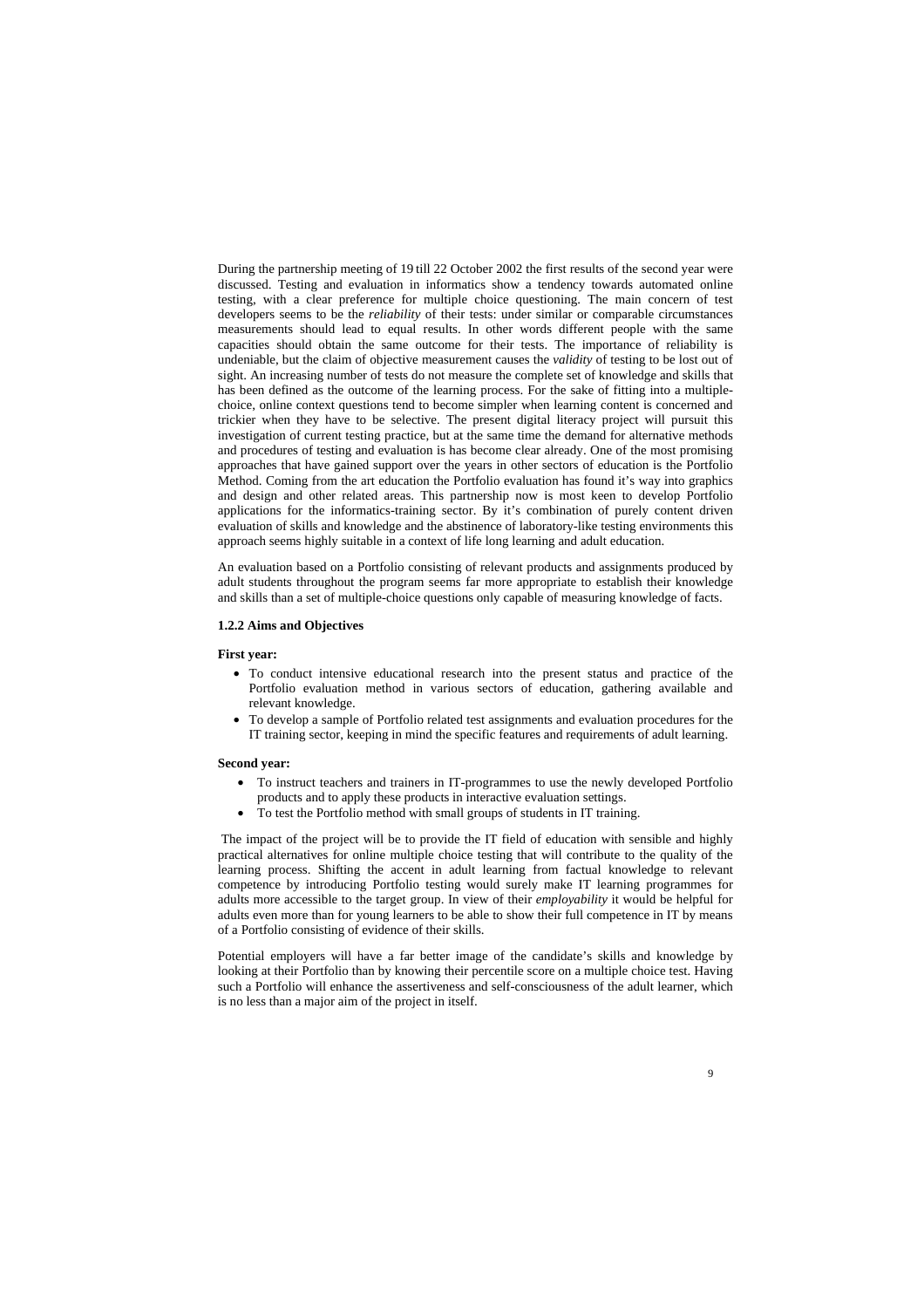#### **Innovative aspects**

The Portfolio approach has not yet been used in the IT-training sector, at least not on a larger scale. Evaluation in IT-training is restricted nowadays to a PC based measurement of the factual knowledge that the student is able to display. This means that during testing we gather no information on the students' active skills or the capacity to perform certain tasks in practice. That is exactly what Portfolio evaluation has to add to this situation: in fact it is no less than a track record of the students achievements throughout a training programme, showing in as much detail as anyone interested might like to see, what students' *real capabilities* are.

The observed fact that a learner report/Portfolio in any educational context stimulates selfevaluation and reflection by the learner on his or her attitude towards the learning process and the learning content is probably the most meaningful aspect of this innovation.

The innovative aspect of the project is strengthened by the following paradox in reasoning: Multiple choice testing (MC-testing) has benefited from the introduction of automated data collection and data processing and consequently IT-training and MC-testing seem to be natural twins. This project will give a good taste of an opposite development, where IT-training is combined with a rather elaborate approach for testing and evaluation, adding especially to the validity of tests, without giving much in on the aspect of reliability. The present project sets out to transfer these benefits of portfolio evaluation to IT-programmes for adult learners and Life Long Learning environments in general.

#### **Main pedagogical and didactical approaches**

With reference to educational and methodological experts like B.S. Bloom, A.D. de Groot and others, one could state that the learning process is a phenomenon of such complexity, that testing results based on only multiple choice questioning falls hopelessly short of measuring the full learning effects of any training programme. De Groot was one of the first to work with something like a Portfolio, calling it a learner report and giving explicit attention to the learning experience and the proceeding of the learning process. His ideas have been elaborated for the art education (Dr. Van der Kamp, Dr. Imelman), but initially only in the USA, the UK and the Netherlands. This early work resulted in the learner dossier or learner file, where the students would gather all relevant materials referring to a certain key issue.

This learner dossier was meant as the underlying material for a face-to-face evaluative discussion between teacher and student. Especially in literary education this approach has gained wide support in Anglo-Saxon countries and the Netherlands during the 80's. The observed fact that a learner report/Portfolio in any educational context stimulates self-evaluation and reflection by the learner on his or her attitude towards the learning process and the learning content is probably the most meaningful aspect of this innovation. Not only is the portfolio-method of evaluation most *valid* in terms of being concentrated on *learning content, learning effects (results) and the learning activity as a continuous individual development process*, in terms of *reliability* of the measurement technique it has shown to produce *consistent* results as well: when asked about the experienced learning effects shortly after completing a training programme and again a few years later, students produced almost similar responses. They apparently knew what they knew.

#### **1.2.3 Target groups**

#### **Direct beneficiaries:**

Adult learners (and students in other age-categories) will be invited to show their IT-competences in a comprehensive and meaningful fashion by building their personal Portfolio reflecting their achievements and experiences in using computers and specific applications. Especially *adult learners* will benefit, as they face a real disadvantage in comparison with younger learners when testing only focuses on the capability to reproduce massive amounts of facts: the higher the age,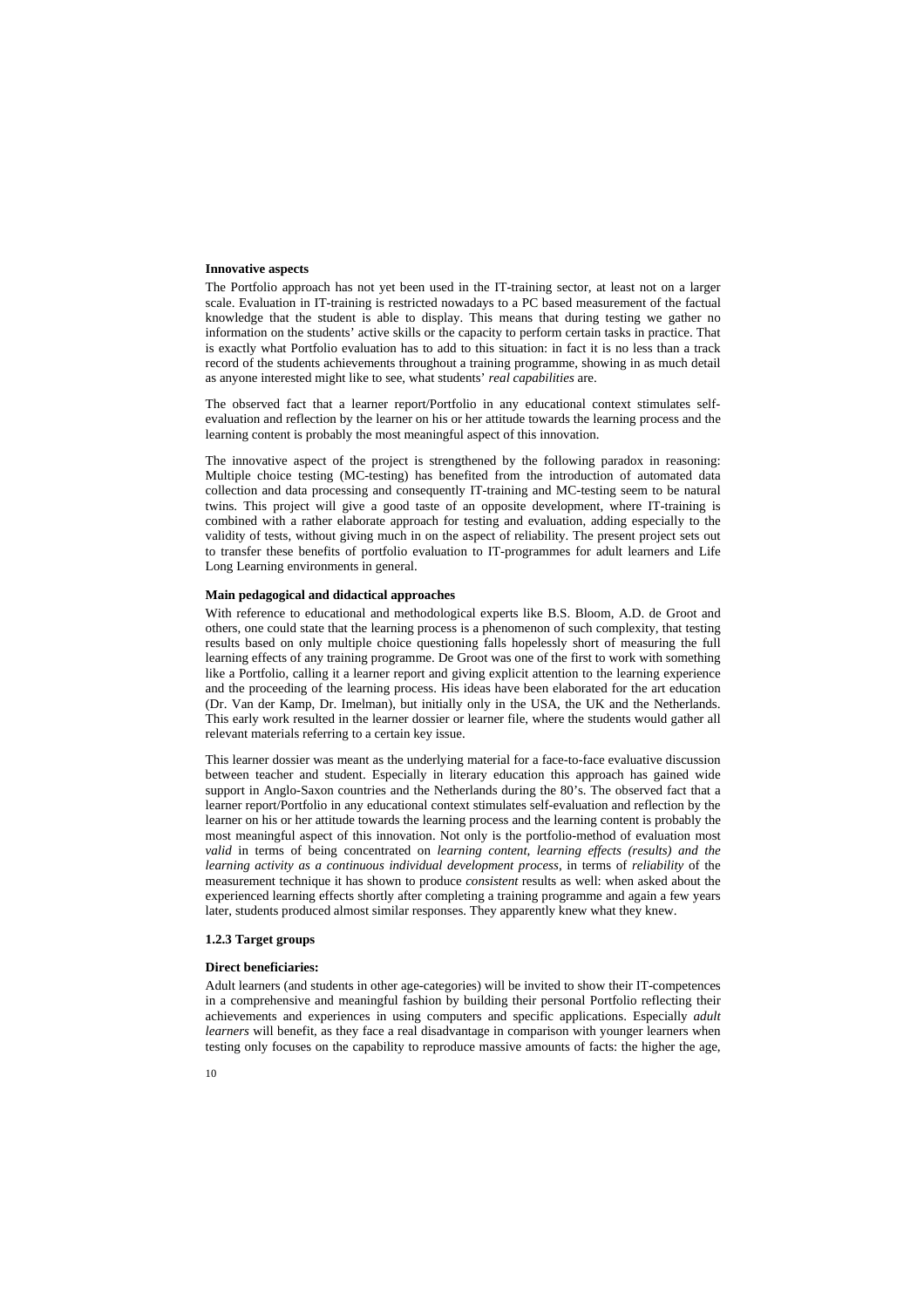the more difficult that kind of testing becomes. Building their Portfolio gradually throughout a training programme as evidence of their competence will add to their self-esteem and their consciousness of their real capabilities as a future worker in the field. This aspect is relevant for *all learners in IT-programmes.* 

Teachers and trainers in IT-programmes will have at their disposal a different approach to evaluation and testing that may be considered as a complementary instrument to MC-testing. Most of them are aware of the restricted value of MC-test results, but since other approaches are lacking, they are obliged to make (exclusive) use of these. Portfolio-evaluation will be helpful as an addition to and a variation on existing testing methods.

#### **Secondary beneficiaries:**

Training program-developers (policy and decision makers in education) and national and international counsels for qualifications and certificates will most surely welcome the extension and increasing diversity of testing approaches which for IT-programmes seems to be confined at the moment to multiple choice questioning.

Employers can rely on much more detailed and relevant information on the applicants' qualification for a job, not only with regard to *the level* of knowledge and skills, but also with regard to the specific *kind of skills*. Candidate employees who bring forward their Portfolio, showing achievements and experience, provide much more useful information about their capacities than those only showing their percentile scores on a number of MC-tests.

#### **1.2.4 Envisaged outputs**

#### **First year:**

As part of the ongoing dissemination process of the proceedings and outcomes of the project a website will be set up with the characteristic of a journal: all relevant aspects and activities will be logged on a weekly basis (web-log and knowledge log or K-log). The web-log will serve as a permanent dissemination facility and will be updated on a daily or at least weekly basis.

- A survey of Portfolio practice in education in general, including an overview of possible applications in IT training.
- Design and production of web based information module to support teachers and students to use the portfolio evaluation method (PEM).
- A set of practice oriented assignments and evaluation procedures for a Portfolio context in IT training, with special attention for the learning process of adults.

#### **Second year:**

A manual or set of guidelines including instruction materials for teachers and instructors in IT training, providing them with feedback and support on the use of Portfolio for testing and evaluation. An interactive version of this manual will be made available on the project's website.

- Complimentary to the web-based support module for teachers and trainers a web-based tool for building individual Portfolio's will be produced, serving primarily the learners themselves.
- A report on test results with the Portfolio method used with and by students (adult learners) in IT training, based on active and permanent monitoring of their learning and evaluation process.

Whenever appropriate, materials and reports will be published on the Web, on paper and on CD/DVD.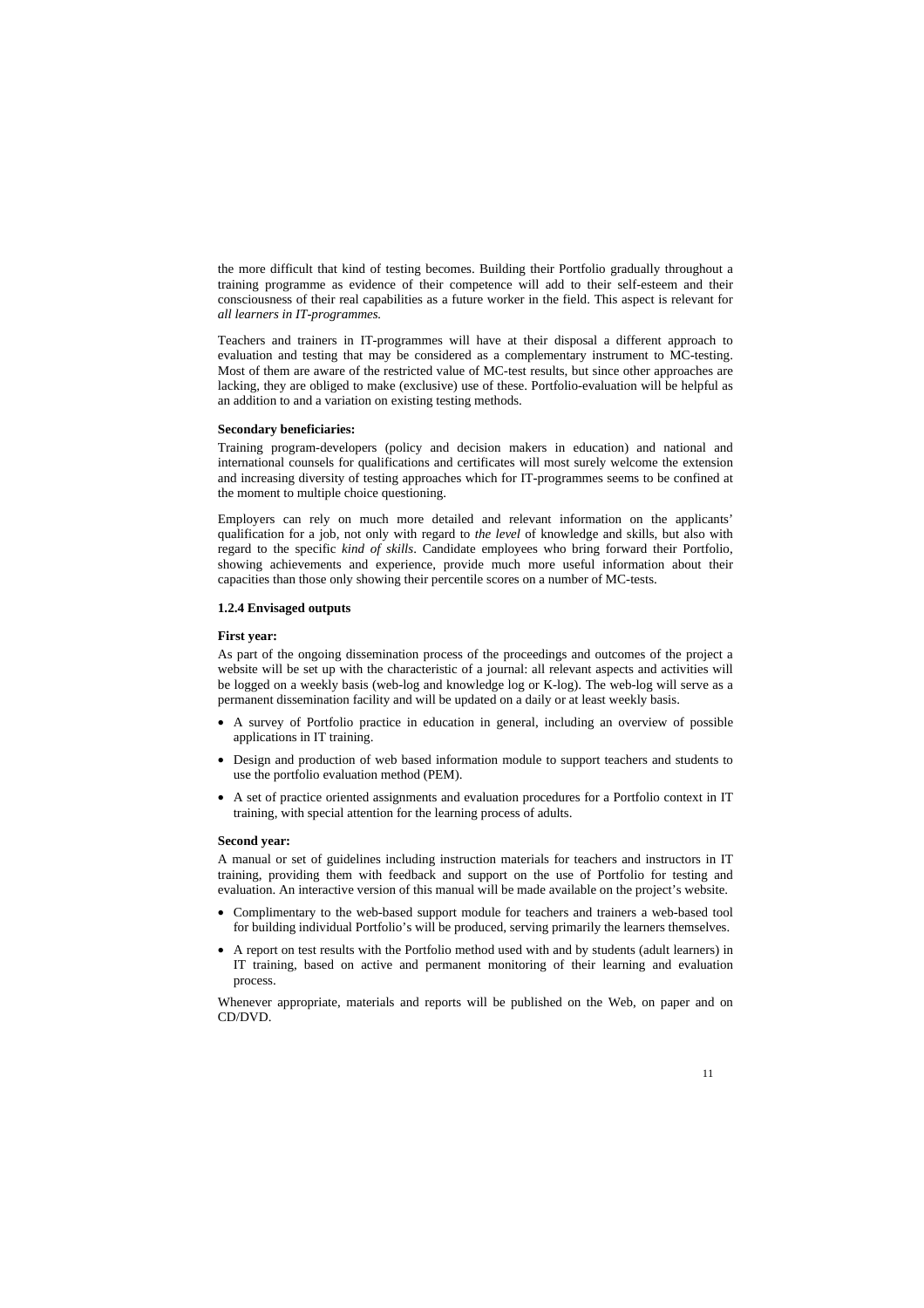#### **Users of output**

*Web-log:* To be used by project partners, internal and external reviewers (funding programme coordinators) and all others who take an interest in the project proceedings and outcomes (teachers, curricula developers and decision makers in education). The web log is especially meant for dissemination purposes.

*Portfolio practice survey:* educational scientists, teachers, curricula developers and decision makers in education

*Web tool:* students (adult learners), teachers and others involved or interested in daily practice of IT-training programmes

*Portfolio assignments:* (adult) learners, teachers, curricula developers and decision makers in institutes for professional and vocational IT training.

*Manual for using Portfolio:* teachers, educational scientists, curricula developers and decision makers in institutes for professional and vocational IT training.

*Web tool extension:* individual learners, teachers, and curricula developers.

*Report on portfolio practice in IT-training:* educational scientists, teachers, curricula developers and decision makers in education

#### **Information and communication technology - aspects**

As the entire project covers exclusively ICT related aspects of training, the project description is self evident on this point.

#### **1.2.5 Implementation of results by partners**

Most partners are actively and on a daily basis involved in IT training for (adult) learners. The general rationale for this project was in fact an innovation of IT training that all of them demanded or needed. Therefore *all results* will be implemented by the partners in their own training programs, right from the moment they become available. In this way also the dissemination process will be effectively supported, by offering demonstration sites for the obtained results.

#### **Monitoring**

The partnership has adopted a twofold monitoring strategy to ensure the effectiveness of the work at hand:

Vytautas Magnus University (VMU) in Lithuania will join the partnership not to take an active part in the proceedings of the project, but to monitor them, with special attention for the quality of the produced outcomes. VMU will comment on proceedings as observed, on the web log activity and on the products that will be put forward to them for evaluation. In addition to this also the *Dutch National Vocational Qualification Council* (though especially invoked to support dissemination) will comment on products, especially those directly related to IT training.

All partners will in turn be responsible for subsequent work packages, in most cases chosen for the special interest they take in the outcome of that single work package. WP-leadership will focus on quality assurance and coping with deadlines; in this way the partnership will constantly stimulate itself to live up to it's own expectations.

#### **Evaluation**

When products have obtained preliminary consent by the partnership during the coordination meetings or on the web forum, Vytautas Magnus University will evaluate their quality in relation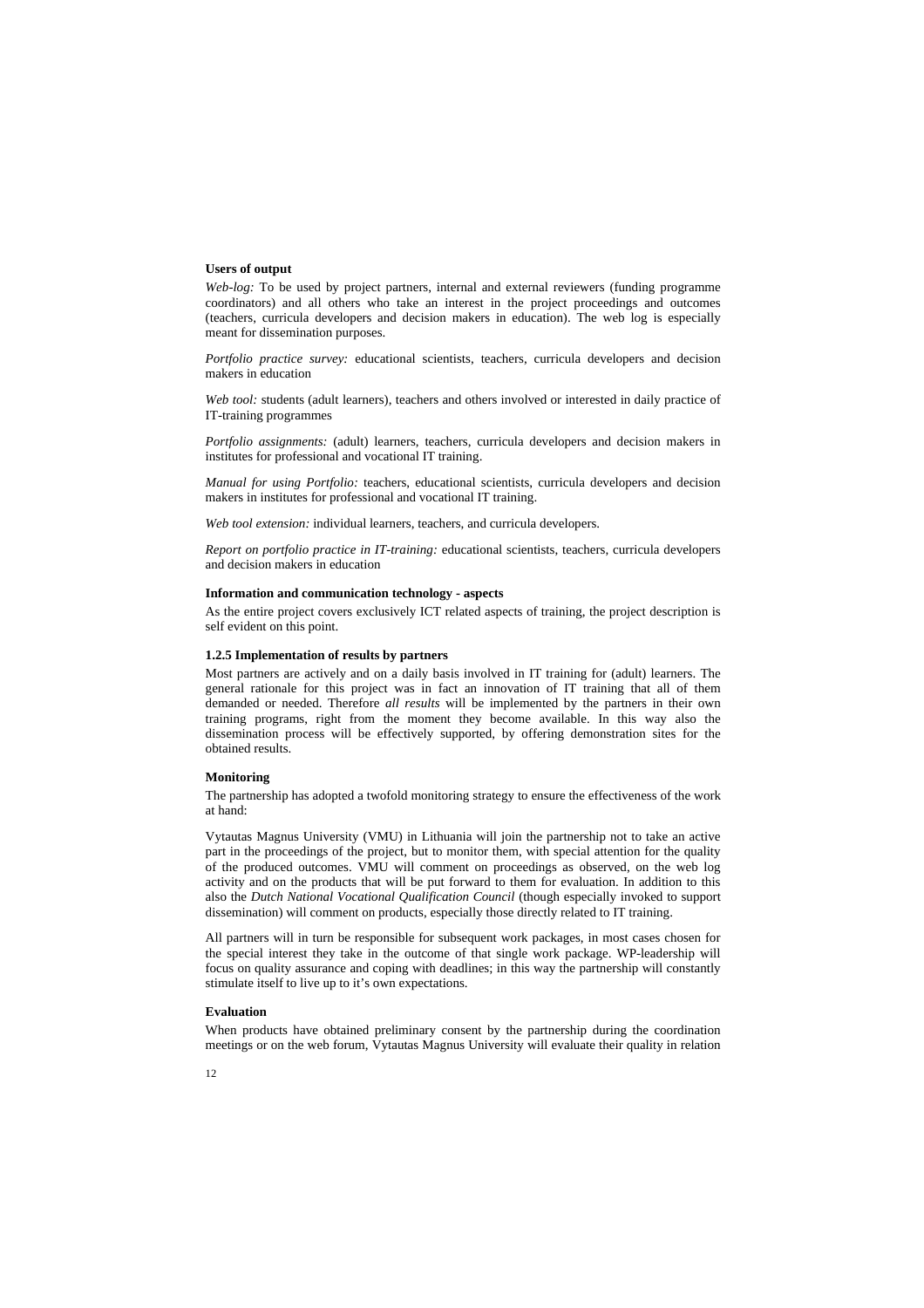to the desired standards, be it their scientific value (surveys) or their suitability for educational practice (Portfolio assignments, guidelines, web tool). Work package leaders will apply relevant quality standards for the work package they are responsible, based on their specific expertise concerning that part of the work.

#### **Dissemination**

All partners will use their existing national and regional networks to spread information about the project's outcomes, supported by the website making all materials accessible for all interested parties. Special qualities and opportunities of the partners regarding dissemination are detailed in the section with descriptions of each partner institute.

Especially for dissemination purposes the Dutch *National Vocational Qualification Council ECABO* will be subcontracted by Atrium Research & Innovation to ensure spreading of relevant results to all educational institutions that should take an interest in Portfolio evaluation for their training programs. ECABO represents both national employers platforms and labour unions in the Netherlands and it is *a national supervisor of vocational and professional training for the business administration and ICT sectors*. It is a member of many relevant *international platforms*, dealing with subjects like professional qualification, methods of evaluation and testing in education, assessment of learning goals etc.

In addition to this Atrium will spread information on the proceedings and outcome through its regional and international contacts, including several commercial companies, training consultants to large-scale employers and several European partnerships that Atrium is or has been part of. Last but not least contacts with the regional press and regional authorities (City of Sittard-Geleen, Province of Limburg) will be used to attract attention to this line of European development work.

Concerning dissemination, AISTEDA Academic Foundation intends to:

- Set up a web-log (actually, a knowledge log), which will permanently reflect the latest developments in the project, and will include contributions from all the partners, but also from third parties;
- Organize a conference for presenting the project's outcome and for promoting the Portfolio Evaluation Method, where both representatives of the Romanian Ministry of Education and of the educational and IT associations will be invited;
- Co-operate with the Regional Employment and Vocational Training Agencies in implementing the Portfolio evaluation methods (PEM) in companies, and in supporting unemployed people to develop their portfolios;
- Organize, in co-operation with the Chamber of Commerce of Romania, an awareness-raising campaign among HRM executives regarding PEM;
- Present the results at the E-comm-line 2004 Conference, organized by the Romanian Academy of Sciences with the support of the European Commission
- Publish presentations of PEM on the website of 1educat.ro portal.

Folkuniversitetet Syd will contribute to the dissemination process in the following ways:

- Arranging courses for teachers and other personnel that can benefit from the concrete results of the project
- Spread the project experiences throughout the entire organization (First Class, our web page)
- Setting up a web-log to continually reflect the developments in the project, which will include contributions from all the partners
- Informing national organizations, like the Swedish Agency for Flexible Learning, The Swedish Agency for Distance Learning and the Swedish National Council of Adult Education about the project and its results, thus realizing a nationwide dissemination.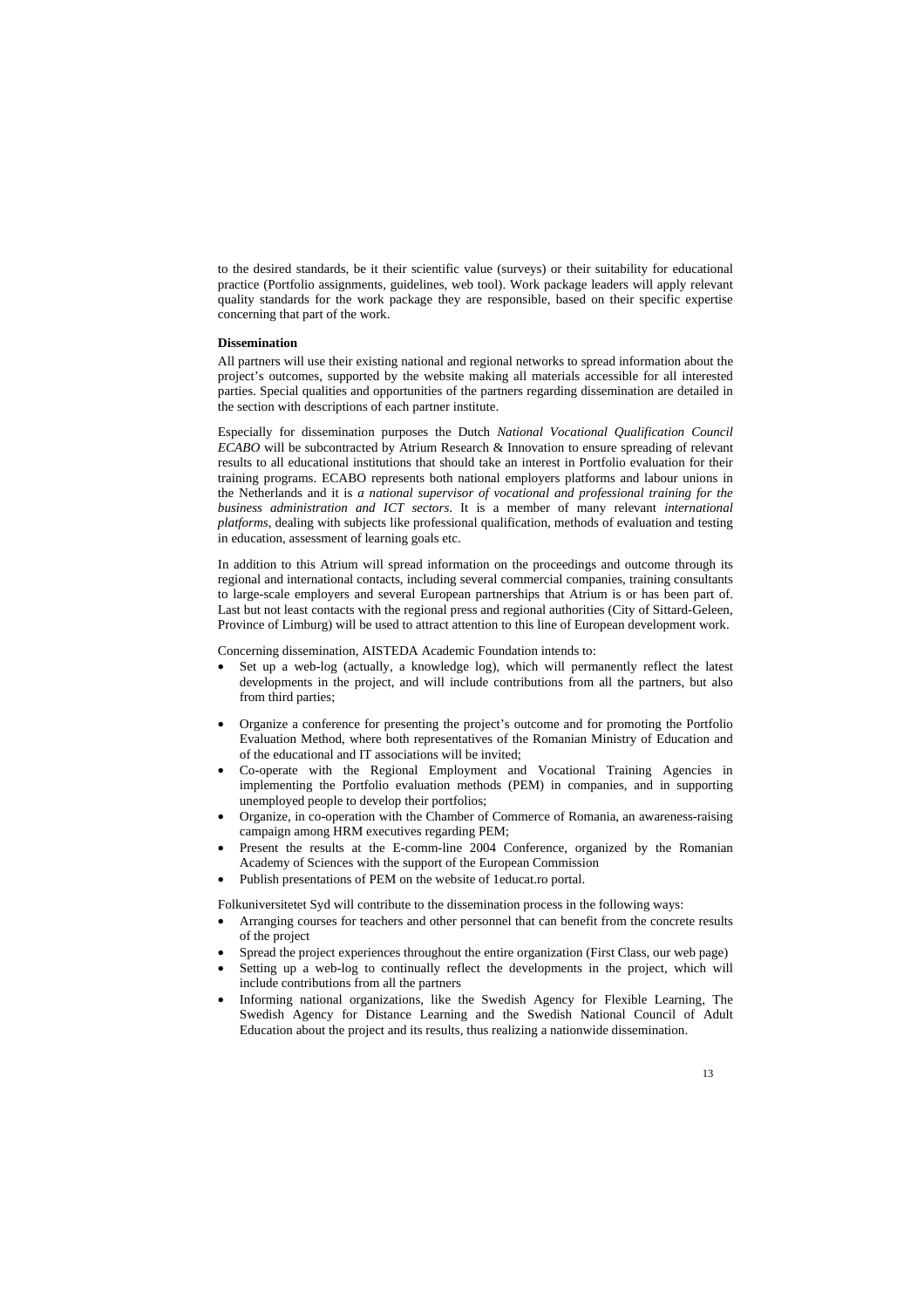Klaipeda University will spread information about the project, project results and the products via the institutions that are used to take part in common projects, involving their experts and using the following homepages for spreading the information:

- The IT department of the Klaipeda University (www.ku.lt),
- Labour market Training Centre and Authority in Klaipeda,
- Lithuanian Association of IT teachers (http://linma.lt),
- Lithuanian Association of Adult Education (www.laae-lssa.lt)
- Adult Study network (www.adultstudy.net)

CSCS has developed a number of dissemination activities within various European and National projects, and it will ensure a valuable contribution in widening, across Italy, the impact of the project. The organisation is the National Coordinator for Italy of EFVET, the European Forum of Vocational Education and Training.

Via this network of training and research institutions, CSCS ensures a wide dissemination of the project outcome, throughout Italy and Europe (for more information about EFVET, www.efvet.org). The institution ensures the link of the project with a strong network of partners, ranging from vocational training bodies, association of companies, unions.

CSCS co-operates with *Centro Risorse Nazionale per l'Orientamento*, the major Italian authority on vocational counselling and orientation, both for the development of specific projects as well as for the dissemination of the results. CSCS intends to use this partnership, and the existing network covering all regions in Italy, for promoting the information and the dissemination of any project outcomes.

## **1.3 Presentation of the partners**

**(P1) Odense Tekniske Skole** (in English: Odense Technical College.)

The legal status of Odense Technical College is in Danish *selvejende institution* – the corresponding term in English is private foundation.

Odense Technical College is one of the largest of its kind in Denmark. It covers an area of 90,000 square metres, and is the setting for  $630$  employees, 3,300 yearly students and additionally 12,000 part-time students. In November 2004, the college celebrated its 160th anniversary.

The craftsman courses of the college cover the theoretical and practical aspects, as well as the latest technology, in five main subject areas:

- Technology and Communication
- Building and Construction
- Crafts and Engineering Trades
- Mechanical Engineering, Transport and Logistics
- Service Industries

At the College of Higher Education, Odense Technical College runs education in the areas of:

- ICT and Electronics
- Building and Construction
- Energy and Installation
- Production
- Media and Communication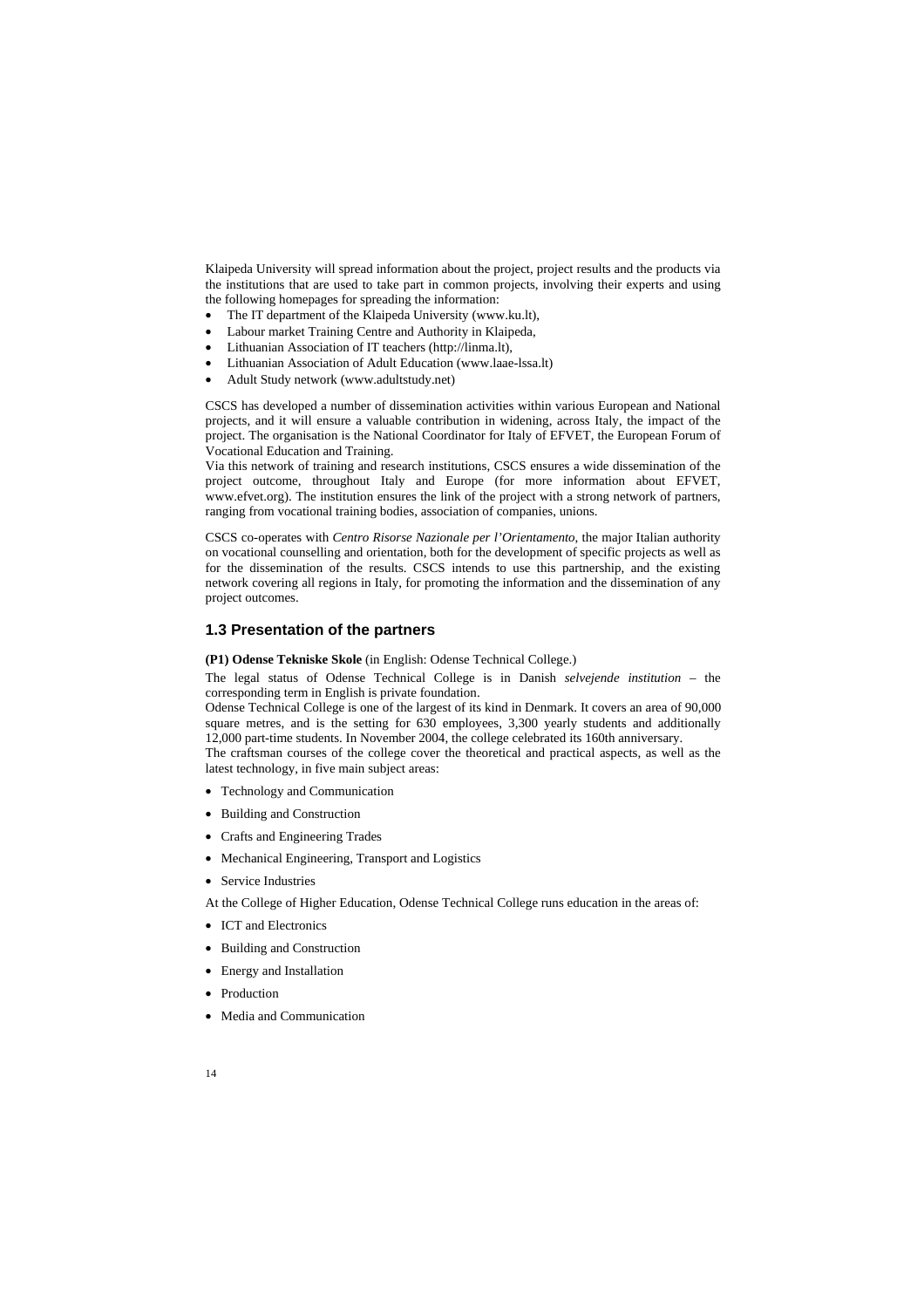Odense Technical College also runs a variety of in-service training for adults from private and public industry and institutions. The main topics are general management, technical middle management, instructor / teacher training, language training and various polytechnic disciplines. Furthermore, Odense Technical College is initiating consultancy within environmental middle management, technical and initiating assistance about entrepreneurship.

Odense Technical College also works in various projects throughout the world, in Western and Eastern Europe, the United States and the Far East.

Odense Technical College capability lies in areas of technical consultancy, guidance, supervision and teaching in the technical field. Our capability, furthermore, lies in the area of defining, analysing and describing issues within governments, public administrations and small and medium sized enterprises.

Odense Technical College has a long tradition of developing and running adult education and training in the vocational area – both as tailor-made courses for public and private organisations and labour market courses for employed and unemployed people. Further, the college is in the process of implementing special vocational training programmes for adults in vocational and higher education.

In an international context, Odense Technical College has a solid experience in building capacity among educational institution and regional authorities in order to develop and deliver appropriate training activities for adults from Latvia, Lithuania, Belarus, FYROM, Azerbaijan, Spain and Portugal.

Odense Technical College has recently  $(1999 - 2002)$  participated in two transnational project dealing with training needs analysis for industrial- and senior workers and prepared appropriate approaches for developing and delivering training for adults (Germany, Finland, Norway, Switzerland, Denmark, Spain, Portugal) and a transnational project dealing with development and implementation of pedagogical approaches for adult trainers on a market oriented educational market (Poland, Lithuania, Hungary, Finland and Sweden)

Currently, Odense Technical College is participating in a project mapping 'best practice' for adult trainers in the IT certification area (Holland, Sweden, Romania and Denmark) and a project building environmental teaching capacity for teachers in Serbia.

In the PELLEA project, Odense Technical College will provide special expertise in the following areas:

- Coordination and management of the project
- Design and production of web based tool to support teachers and students to use portfolio evaluation method
- Constructing a virtual space (FORUM) for adult educators
- Dissemination of project outcome

**(P2) Atrium Research & Innovatie BV** (in English: Atrium Research & Innovation Ltd, a private company)

From 1993 on *Atrium Research And Innovation and it's predecessor FASTT* have accumulated experience and expertise in using advanced telematics applications in work and training environments. This includes procedures and technologies for learning and working on distance. In this way the activities contribute to create additional means of employment for people with special needs. *Atrium Research and Innovation provides adapted, individualized training programmes to unemployed disadvantaged people, including disabled, to help them become skilled workers and experienced users of telematics in business administration, general office work and commercial environments*.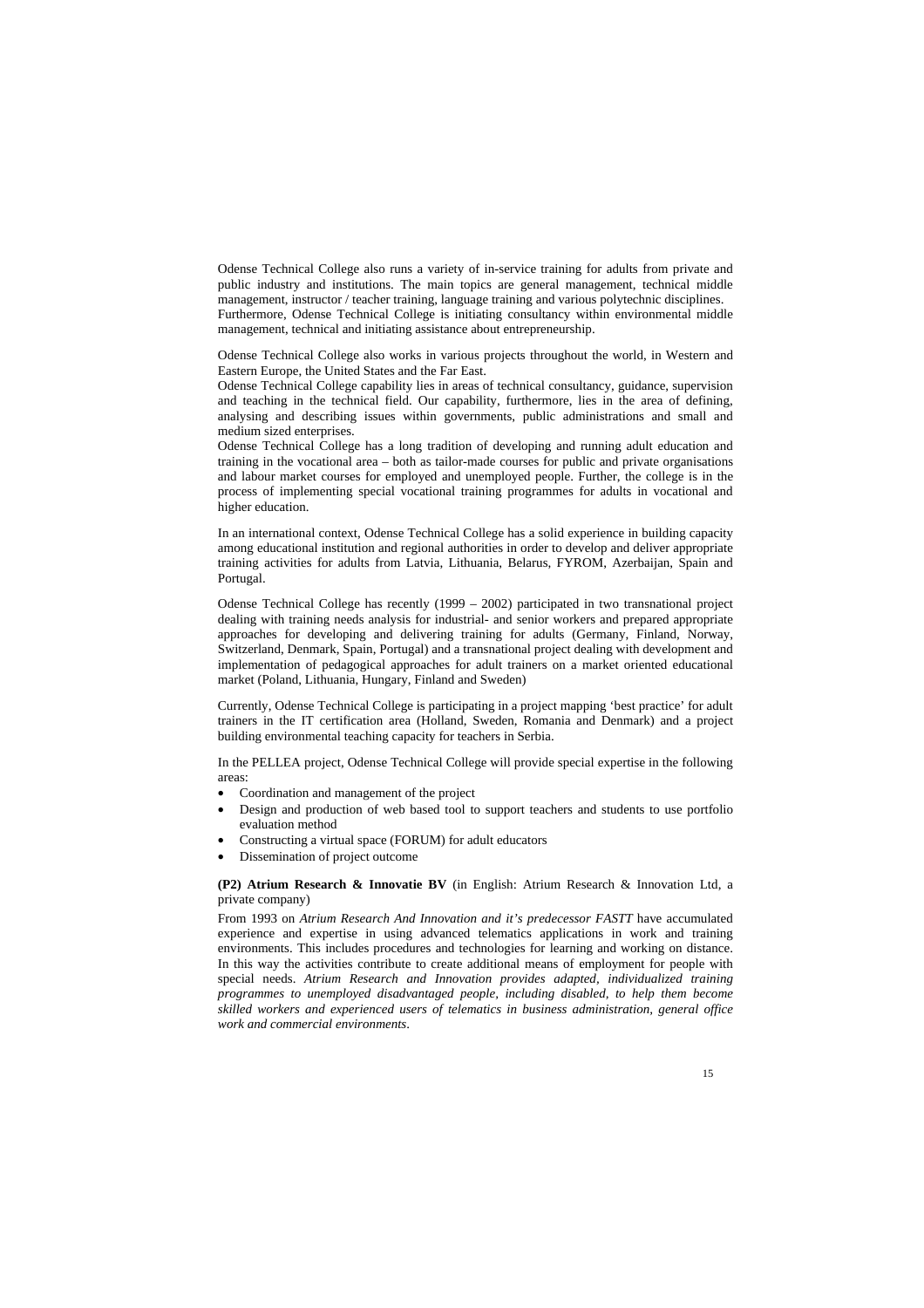ATRIUM (FASTT) originated from an European international exchange and development programme for disabled trainees and tutors, funded by PETRA (PE31/32) and in later years by Leonardo: FLAIR-Placements (NL97/1/44075/E/I.1.2.a). From 1993 on Atrium (FASTT), developed and implemented *specific training programmes for people with special needs*. This resulted among others in the creation of a powerful *business simulation concept: the REALISEproject*. This project was subsequently funded by different EC Programmes: Euroform 91802NL8/53; Horizon NL97/H/007; ESF, objective 2 (97 18 2802).

Over the years *the technological research and development was focused more and more on user oriented applications of information and communication technology***,** including technically advanced concepts as digital enterprising and cooperative work in a virtual office. A fine example of the results obtained is the Periphera-project and a very specific initiative coming forth from Periphera: the Information Society (dis)Ability Challenge (ISdAC). The ISdAC-project, involving among others ATRIUM/FASTT, won the European Telework Award 1997. This line of R&D has been funded by the ERDF (EFRO 93304) and the Fourth Framework Technologyprogramme: TURA (UR1022).

Over the years various projects involving educational research and development were carried out with financial support from various (former) programmes of DG Education and Culture:

| FLAIR:                | administration<br>developing E-work related job profiles in<br>(NL95/1/0080/P/I/IVT)                                                                                      |
|-----------------------|---------------------------------------------------------------------------------------------------------------------------------------------------------------------------|
| <b>DELFOS:</b>        | designing an E-learning environment (P95/1/00069/I.1.1.e/FPC/FPI)                                                                                                         |
| <b>MESTRE:</b>        | developing E-learning materials for trainers (E96/1/00095/PI/I.1.1.b/<br>FPC)                                                                                             |
| <b>ACTIVE:</b>        | promoting employment of disadvantaged people using E-learning and E-<br>work (F97/1/24000/PI/III.3A/CONT);                                                                |
| TELNET:               | developing specific E-learning modules for Training Programmes in ICT<br>$(1999-1718/001-001/INO)$                                                                        |
| SNOW:                 | Using business simulation to support employability of disadvantaged<br>young learners (as a subcontractor to CESO-Maastricht                                              |
|                       | DIGITAL LITERACY: ECDL for everyone (Gru.2.01.011).                                                                                                                       |
| <b>PACE</b>           | Partial Certification for lower and medium level vocational training<br>(NL/03/B/P/PP/157323);                                                                            |
| PELLEA:               | Portfolio Evaluation in Life Long learning improving the Employability<br>of Adult learners (110510-CP-1-2003-1-DK-GRUNDTVIG-G1)                                          |
| <b>FACE VALUE:</b>    | developing an innovative pedagogical approach for intercultural learning,<br>referring to universal emotional response (113098-JA-1-2003-1-ES-<br><b>JOINT CALL-ACYP)</b> |
| PRO-ACT:              | Promoting Rural Opportunities And Cultural Traditions (113079-JA-1-<br>2003-1-UK JOINT CALL-ACYP)                                                                         |
| <b>SOCIAL RETURN:</b> | developing a holistic and integrated approach for social inclusion,<br>training and employment of disadvantaged people (approved recently,<br>call 2004)                  |

The list of projects gives evidence of Atrium's continued involvement in issues related to educational innovation, user-friendly development of technology and the promotion of social integration of people in disadvantaged positions.

**(P3) Funda!ia Universitar" AISTEDA –** (in English: AISTEDA Academic Foundation) AISTEDA is an abbreviation for the Academy for Computer Assisted Technical Sciences, Economics, Law and Administration.

The legal status of the AISTEDA Academic Foundation is in Romanian fundatie  $-$  the corresponding term in English is private foundation.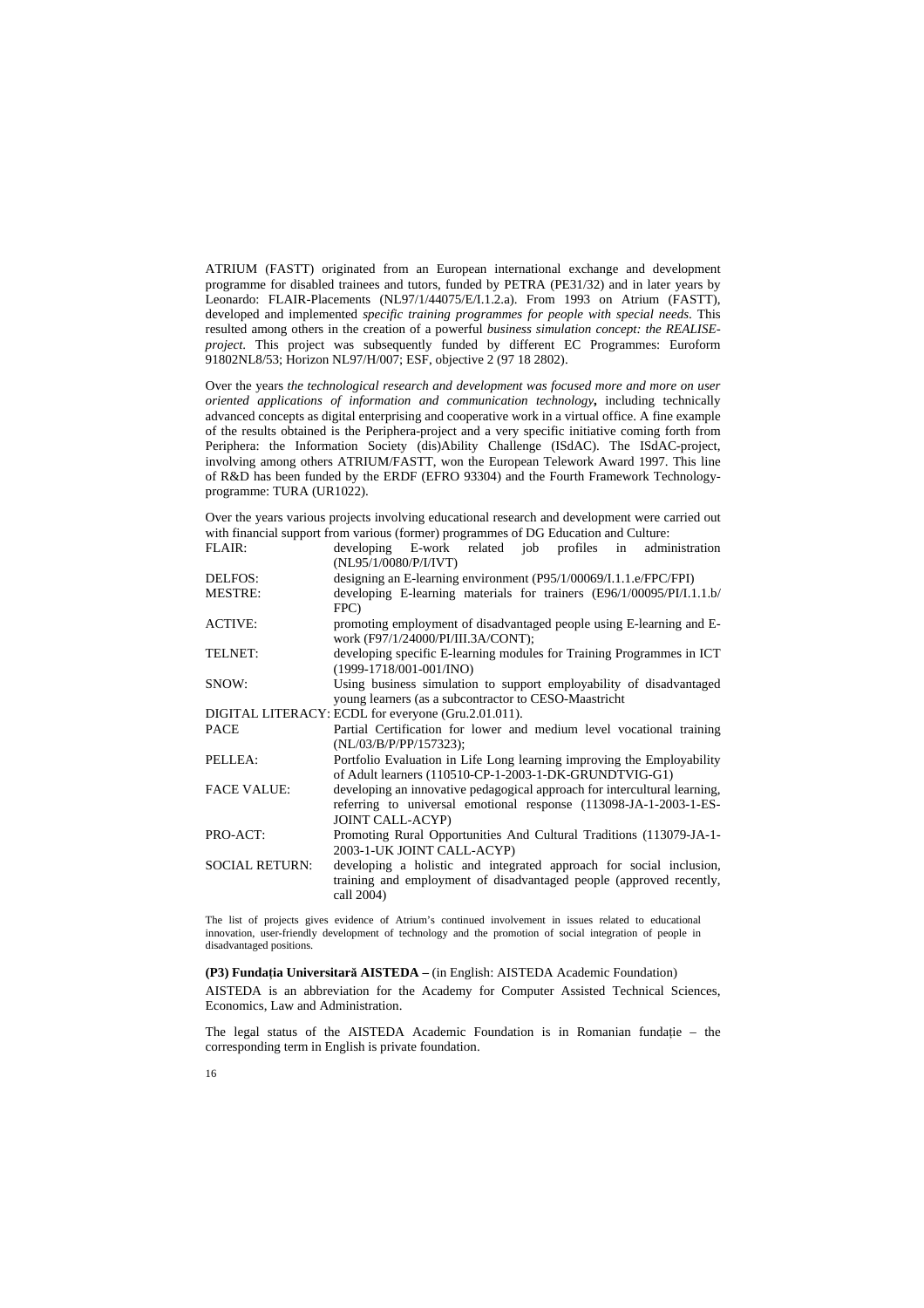The AISTEDA Academic Foundation is a provider of both higher and adult education, operating in two main locations: Bucharest and Alba-Iulia. The total number of personnel is 45, including both administrative personnel and academics (the full-time equivalent is about 30). The number of full-time students is 550, and additionally there are about 300 part time students and adult learners every year.

#### **The AISTEDA faculties provide higher education in the following fields:**

- Law (Alba-Iulia)
- Management (Bucharest and Alba-Iulia)
- Finance & Accounting (Bucharest and Alba-Iulia)
- Applied Informatics (Bucharest)

#### **The specific expertise of the University covers:**

- the use of Information Technology, both for teaching and as training subject
- the study of foreign languages (English and French)
- interdisciplinary research.

The Foundation also organizes adult education in the following subject areas: IT, Management, Business Administration, Environmental Management, for both private companies and for public institutions.

AISTEDA University Foundation has gained extensive experience in organising IT training for adult learners during the last 12 years. In 2002, it became the first accredited centre for ECDL testing in the area. The IT Department also offers web design and web hosting services for NGOs and SMEs in the area, and provides consultancy on IT related topics.

A special attention is given to Adult Education because of the particular needs of the Romanian adult population and taking into account Romania's efforts to become part of the European Union in 2007.

Several new courses are under development, for meeting the demands in Adult Education. These are some of them:

- Project management, with special focus on IT project management
- IT and Change Management
- Quality Management
- Designing and Implementing eGovernment Initiatives
- Designing and Implementing eLearning Initiatives.

The Foundation has a tight co-operation with the regional public authorities and with several agencies such as: the Agency for Regional Development of  $7<sup>th</sup>$  Region-Centre, the Alba Agency for the Protection of the Environment, the Alba Chamber of Commerce and Industry, the Agency for Employment and Vocational Training.

The AISTEDA Academic Foundation participated as co-founder in the setting up of the Foundation for Small and Medium Enterprises Alba, the PAEM Local Consortium (Program for Active Employment Measures) and the Association for Sustainable Development Alba.

The international co-operation of the Foundation began in 1995-1996, with its participation in the "Business English and Market Economy" project, as partner of Folkuniversitetet Malmö, Sweden. The project was co-financed by the Swedish International Co-operation and Development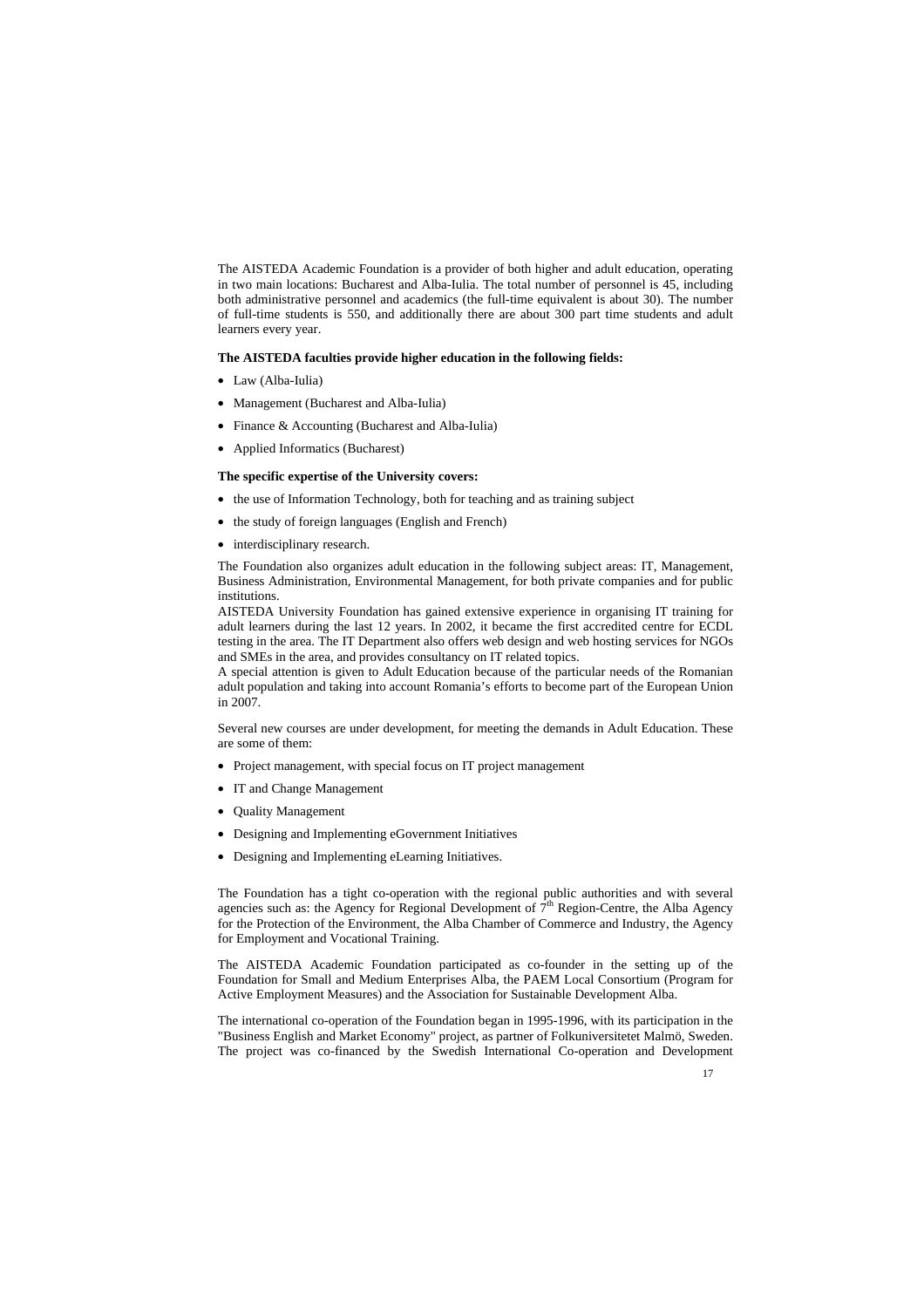Agency. In 1997-1998, the same partners developed the project "Total Quality Management in Education" project, meant to define a management model for AISTEDA. Its tangible result was a Quality Manual for AISTEDA Alba-Iulia. This second project was a PHARE Partnership project, co-financed by the Swedish International Co-operation and Development Agency. Evaluation and certification of the acquired knowledge was one of the main topics discussed.

In 1999, the AISTEDA Academic Foundation participated as partner in the "Human Resource Agency" Project (1999), a Leonardo da Vinci project co-ordinated by the PAEM Foundation Alba, and organised in co-operation with SEMADOUR (Maubourguet, France).

Between 2001 and 2003, AISTEDA acted as coordinator of the Grundtvig2-Socrates project "European Citizens' Access to Digital Literacy", having as partners Odense Technical College from Denmark, ATRIUM Research & Innovation from the Netherlands, and Folkuniversitetet Syd from Sweden, all partners in the current project too. The project's aim was to share best practices in the field of IT training and certification inside a community of practice formed of specialists from different countries, with different backgrounds and belonging to diverse type of organisations. The "ECDL for everyone" project's conclusions provided the insights and the approach for the PELLEA project.

In the PELLEA project, AISTEDA Academic Foundation will provide expertise in the following areas:

- Setting up and maintaining a K-log (knowledge log) on the Internet, dedicated to the project's development;
- Reports writing;
- Research and inventory of present Portfolio practice;
- Development of a manual for teachers and students on using PEM;
- Development of awareness raising products for managers and policy makers in education;
- Instruction of teachers/trainers in using PEM;
- Testing PEM with small groups of students;
- Dissemination of project outcomes.

#### **(P4) Folkuniversitetet Syd**

The legal name is *Kursverksamheten vid Lunds universitet* is one of the five foundations in the national federation Folkuniversitetet in Sweden. It has approximately 400 employees and 500 part-time employed teaching staff and an annual turnover in excess of 20 million Euros.

Folkuniversitetet is an educational and cultural institution for adult education. It has been in operation for more than 60 years, entirely independent of political, religious and trade union interests and has some 45 offices in Sweden and several abroad. The main goals are to further adult and popular education in close connection with universities and emphasizing pedagogical innovation and international cooperation. Activities: open courses, advanced vocational education for employees in companies and public administration, labour market education, lectures on a wide variety of subjects, at different levels and for different target groups. The most important topics are language courses, followed by IT, administration, marketing, law, business economics, management and communication.

Folkuniversitetet has operated distance-learning courses for a long time. In our open courses we offer Cambridge Distance courses, Eurolta – Language Teachers Certificates and ECDL – the European Computer Driving License, just to mention a few. As well as arranging distance education, we support and participate in the development of flexible learning. Flexible learning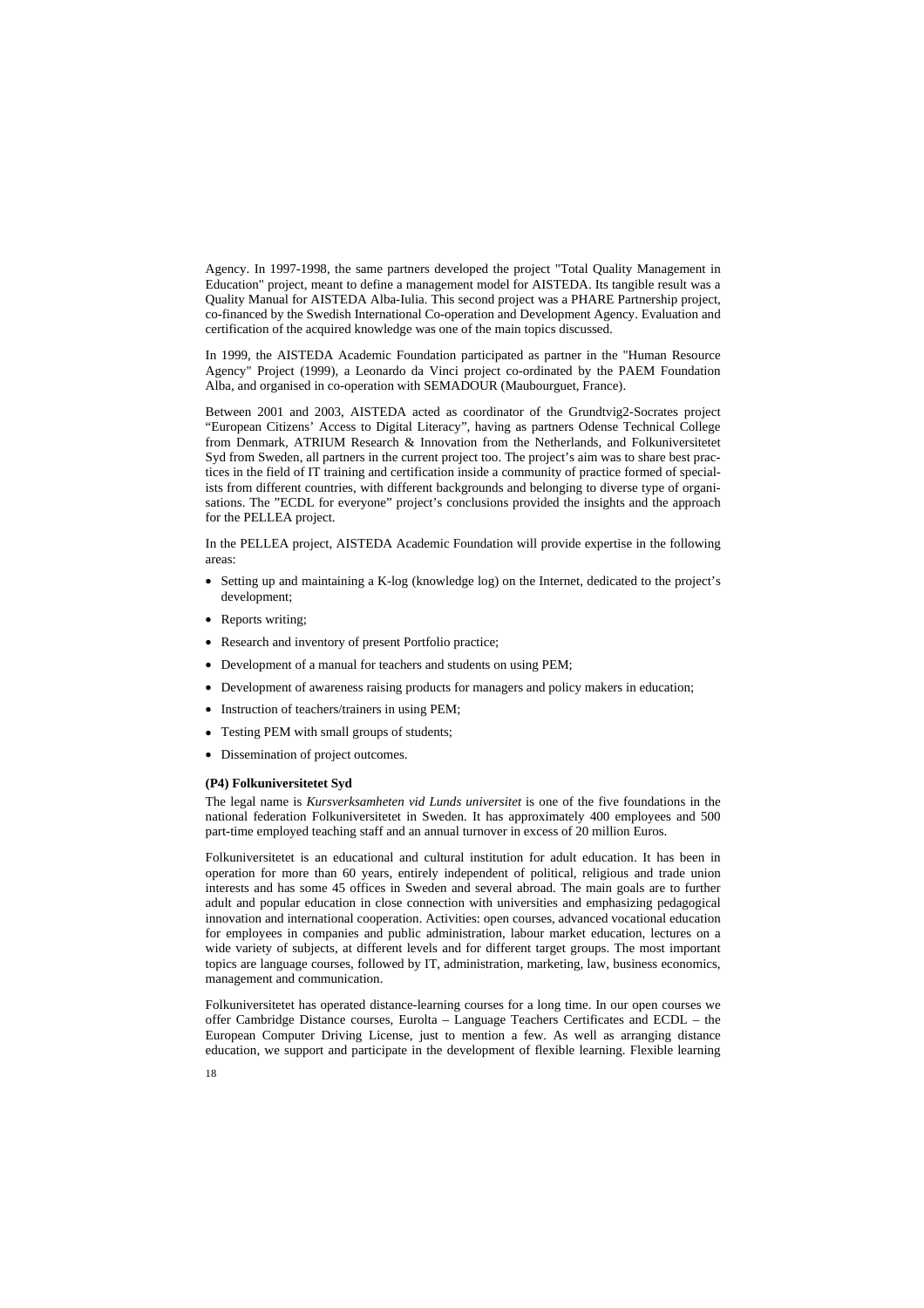involves a form of teaching where the student's own wishes and needs are paramount. Flexible learning gives students the opportunity to choose the time, place, pace and structure of their studies. Teaching is centered on the individual and Folkuniversitetet changes their teaching, course structure and techniques to meet the needs of their students.

We have mainly used our own developed learning management system (LMS) based on First Class communicating and collaborating system. We also use other LMSs like LUVIT, Ping-Pong and Aventus coaching.

Folkuniversitetet begun at an early stage to develop and adapt the Portfolio method for adult education. The area of choice was language training because this is one of our core activities. All our work followed the recommendations that the joint work in the Council of Europe has developed.

We actively disseminated the use of Portfolio method in our entire organisation by arranging courses for teachers that we regard as a very good opportunity to expand to other areas of our activity, especially IT. We have also many years experience of validating and evaluating adult education training.

Folkuniversitetet has been/is involved in several co-operation projects – from local to transnational level - concerning distance/open learning and different forms of flexible learning where ICT has been used. These projects were/are financed by the Swedish Agency for Flexible Learning and the Swedish Agency for Distance Learning and the Swedish National Council of Adult Education as well as the European Union (Socrates, PHARE, TEMPUS-PHARE, etc.).

The PELLEA project will bring new aspects of developing the Portfolio method for other areas than language training, especially IT and will be an important complement for us both in specific projects and in daily courses. Many specific areas, from Advanced Vocational Training to study circles, will benefit of the new experiences.

A number of other stuff including teachers, controllers, etc. from Folkuniversitetet Syd will take part in the project. Their general profile includes many years of teaching and working experience as well as project relevant academic degrees.

#### **(P5) Klaipeda University, Continuing Studies Institute** (Previously - Adult Retraining Institute)

The Continuing Studies Institute (CSI) was established in 1995 as an autonomous department of the Klaipeda University.

*The main areas of CSI* are: qualification improvement, professional assessment, specialized professional and continuous studies for those who work (or intend to) in spheres of education, culture, medicine and economy.

*The aim of CSI* is to grow and develop as an important institution providing the high quality services in ongoing studies, obtaining new and improving previous qualifications, making prognosis and influencing changes in education.

#### **Main objectives:**

- To form needs for ongoing learning,
- To use ICT for study processes,
- To develop the studies and qualification improvement process considering the European standards (from passive to the active ones).

#### **The main areas of activities:**

*Professional assessment.*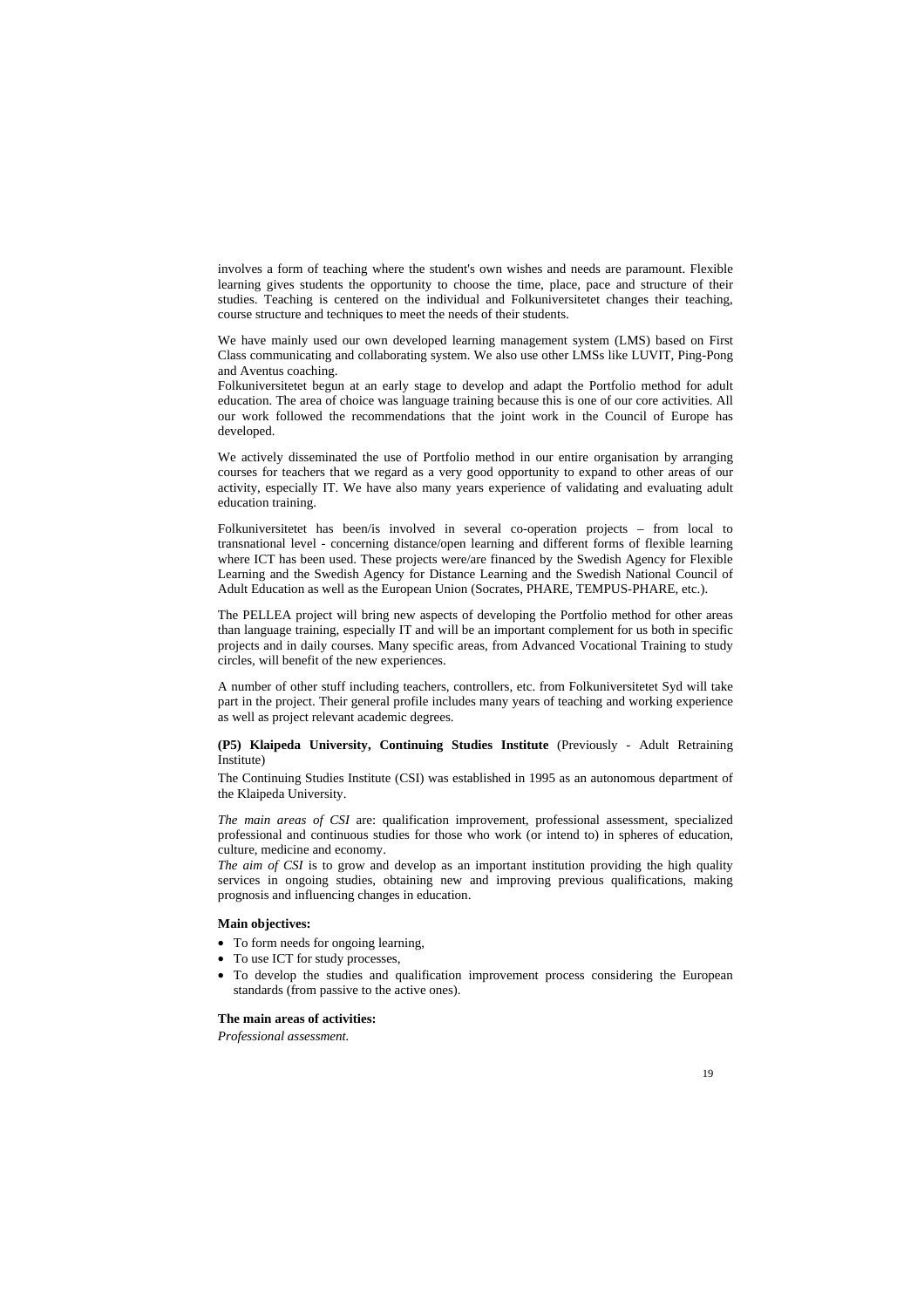The Institute organizes various activities to help educators (working in kindergartens, basic schools, upper secondary schools, vocational schools, colleges) and those working in social care, culture, and economy spheres to prepare for the professional assessment and take the assessment credits.

#### *Qualification improvement.*

 In order to improve the educators' professional qualifications, the variety of courses have been prepared and approved by the experts' committees in Ministries of Education, Health Care, Social Affairs and Labour.

The priorities for the qualification improvement are:

- To have better quality in education, using new teaching methods and techniques in practice,
- To develop and update the content of studies,
- To guarantee continuous studies, ongoing studies,
- To develop the feedback model between institutions.

#### *Continuous and specialized professional studies.*

In rapidly changing society under the education reforms the majority of specialists are forced to develop their skills, others have to re-qualify, as their previous specialties are not in use any more. Those are pedagogues of different specialties, managers and workers from education, culture, social care, health care, and economy spheres.

The Adult Retraining Institute has investigated the needs for education and in-service training in Klaipeda and Klaipeda region and provides:

- Educology direction specialized professional studies: Didactics of Subject, Didactic of Subject with Specialized Programs, Pedagogy of Ethics, Pedagogy of Primary Education, Pedagogy of Special Needs, Social Pedagogy, Information Technologies, Pedagogy of Physical Culture and Training, Lithuanian Philology, English for Secondary School, German for Secondary School, English for Primary School,
- Basic studies
- Psychology studies (for those who graduate from Klaipeda University Childhood Pedagogy program with the additional specialization of the Psychology Teacher). After the studies, the Bachelor's degree in Psychology is awarded
- Social Work program. After studies, the Bachelor's degree in Social Work is awarded
- Nursery and Rehabilitation (continuous studies). After the studies, the Bachelor's degree in Nursery and Rehabilitation is awarded
- Master's program on the subject of Education Management, awarding the Masters' degree in Educology afterwards
- Form of the studies extra-mural, duration  $1-3$  years
- Vocational education programs are designed for the students sent by Labour Market Exchange Office and who intend to obtain the concrete vocational qualification. The duration of the formal vocational training – 6 months. We also organize open non-formal vocational courses

The Institute actively participates in various *international and local projects*. Together with foreign partners we take part in the INTERREG III A, Socrates Grundtvig 1 and Grundtvig 2 programmes concerning new innovative teaching and learning methods for adults. Our project "Preparation the high qualified ICT specialists with physical decease to foster their occupation and social integration" was approved by PHARE 2000 programme. In the PHARE 2001 ESC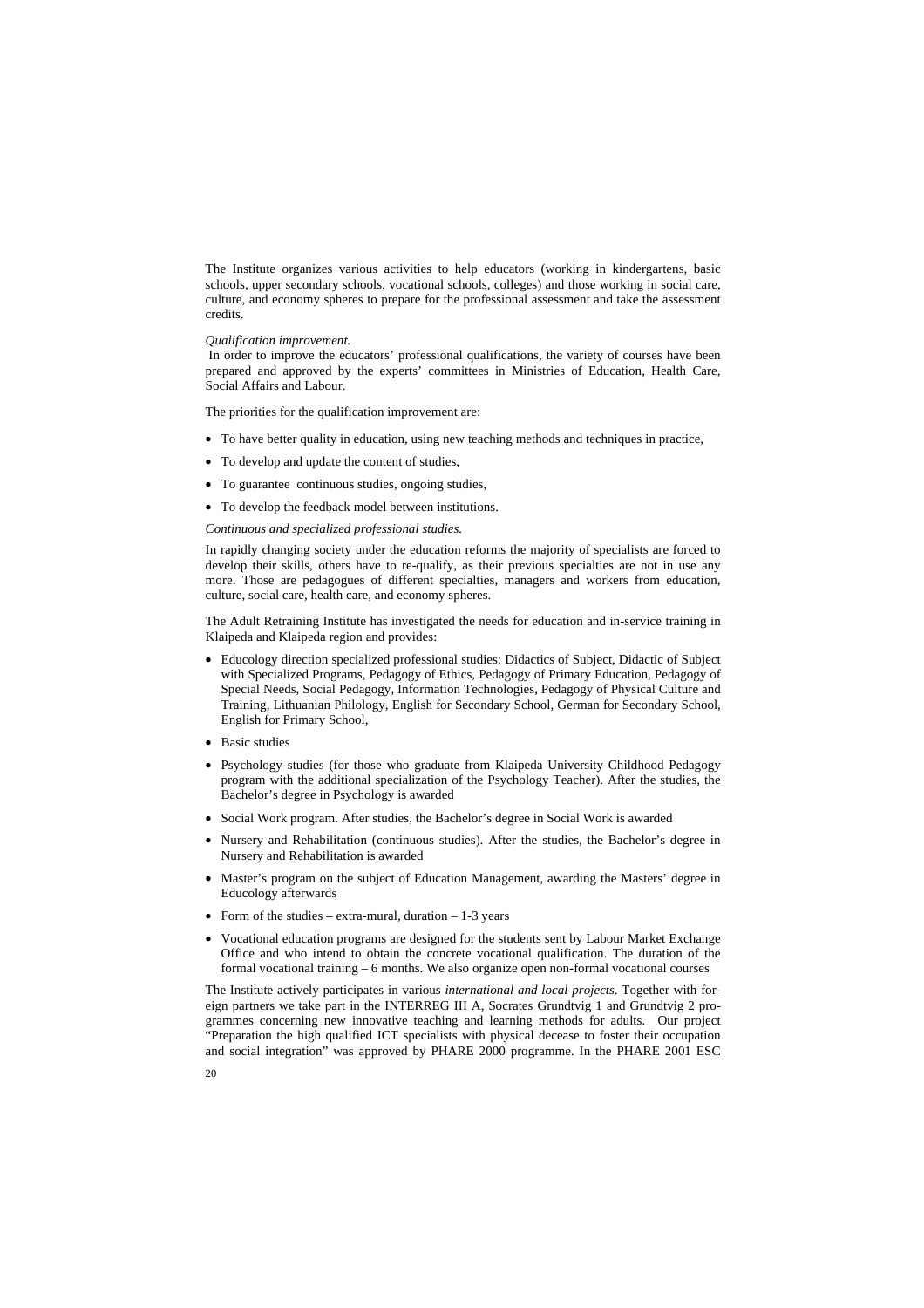programme we are implementing two more projects – "Accreditation Net" and "Improving the entrepreneurship skills in rural areas". Together with our partners from the Labour Market Training Authority we were implementing the Leonardo da Vinci project.

We also cooperate with other departments of Klaipeda University, Ministries and other institutions of education, health care, culture and economy.

Klaipeda University will be represented in the Pellea project by Loreta Staskuniene, deputy director for International relations.

#### **(P6) Vytautas Magnus University**

#### **History**

The Center for Vocational Education and Research was founded in 1997 as a structural unite of Vytautas Magnus University under the initiative of Ministry of Education and Science and Ministry of Labour and Social Security of The Republic of Lithuania.

The Director and founder of the Center is Rimanas Lauzackas, Phd., prof. habil. dr., also the Dean of the Faculty of Social Sciences, of the Vytautas Magnus University.

Center for Vocational Education and Research is unique institution for VET studies and research in Lithuania.

The Center is official consultant of Lithuanian Ministry of Education.

#### **Structure and personnel**

The Centre consists of 4 departments:

- Department of Postgraduate studies
- Department of International Projects
- Publishing Department
- Department of Academic Research

Full time staff:

Rimantas Lauzackas, Prof., habil. dr., Phd., General Director.

Kestutis Pukelis, Prof., habil. dr., Phd., Deputy Director.

Laima Sajienė, MA, Phd, the Coordinator of the Postgraduate studies;

Lijana Navickienė MA, Director assistant for the projects, Head of continious non consecutive studys

Tomas Sabaliauskas, MA, Phd. Student, Head of the administration.

Daiva Bukanrtaitė, MA, Phd. Student, Researcher

Izabela Savickienė, MA, Phd. Student, Researcher.

Asta Valaitytė, MA, Study administrator.

Aušra Palinauskaitė, MA, Phd. Student, Researcher.

Vidmantas Tūtlys, MA, Phd. Student, Researcher.

Eglė Kaminskienė, MA, Phd. Student, Researcher.

Eugenijus Danilevičius, MA, Phd. Student, Researcher.

Part time stuff:12 Expert - University Researchers.

32 Researchers in different VET institutions.

#### **The main field of current activities**

Training and Research:

To Analyse Actual Themes of Vocational Education Policy and Organisation

To Organize Vocational Teachers'/Trainers' Training and To Improve Their Professional Skills To Consult Lithuanian VET Institutions

To Take Part In International Research Projects And VET Development Projects

To Disseminate Results Of Science VET Research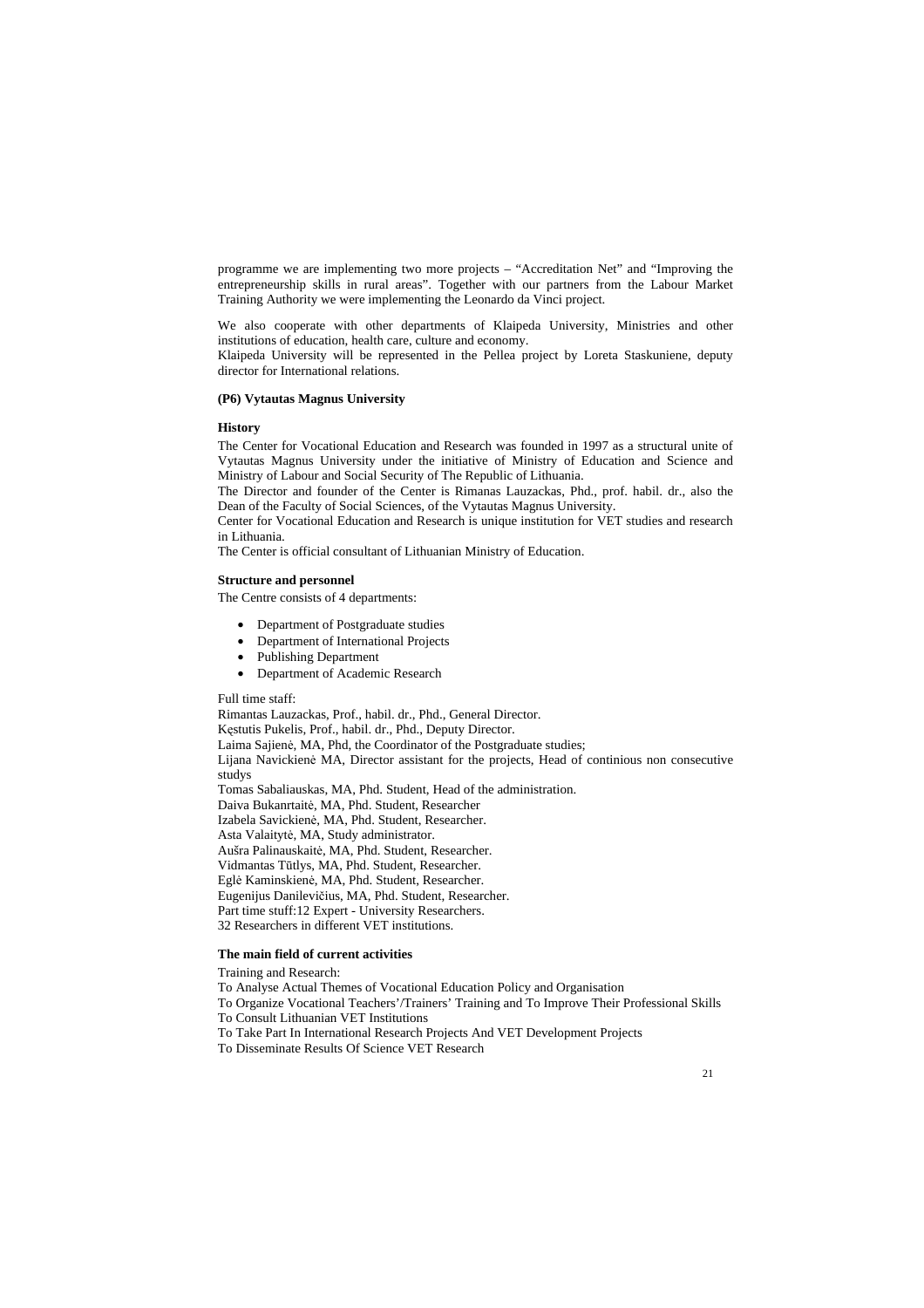To Develop International Scientific Relations (By Means of Congresses, Conferences, Exchange Programmes, ETC.)

To Accumulate Scientific Literature Corresponding To The Goals.

2. International Projects from year 1997:

Leonardo Da Vinci "Systematic of Continuing Development of VET Personnel"

ETF "Reshaping The Focus and Structure of TTT in Latvia and Lithuania

PHARE VET '97 "VET Programme in Teacher Training"

Phare "Basic Skills for Social Integration of the Disabled People";

Phare "Increasing Employability Possibilities of Young People in the Context of Strategical Development Needs of Marijampole Region VIA Improvement Vocational School Teachers Qualifications";

Leonardo da Vinci, "Optimisation of VET Programmes for Employability Enhancement";

ETF "Comparative Analyses of Vocational Education and Training Reform and the Role of Teacher Training in Latvia and Lithuania";

Leonardo da Vinci, "Continuous Studies Curriculum Development for the New Image Designer"; Socrates /Comenius 2.1, "Development of the In-Service Training Course for School Self-Evaluation and Quality Assurance with the ICT Tool Application";

Phare "Improvement and Implementation of Pedagogical Programme for Teachers/ Lecturers of North Lithuania Region"; Phare, Development of Service Business Program Accreditation Net";

Leonardo da Vinci, "Meeting the Needs of Employment: European Curriculum Guidelines for Lifelong Vocational Counsellor in the line with the Challenges of EU Enlargement";

Leonardo da Vinci, "Facilitating Access to Learning Through the Development of Recognition Procedure of Non-formal and Informal Learning";

Leonardo da Vinci, "Overcoming Intercultural and Linguistic Barriers in Continuously Accessible Vocational Guidance and Counselling";

Socrates/Griundvig, "Portfolio Evaluation in Lifelong Learning Improving Employability of Adult Learners",

Socrates/Griundvig, "European College In Adult Education and Training".

Dissemination

The Centre for Vocational Education and Research has published:

Journal: "Vocational Education: Research and Realities" (2 Editions).

Two conference Books: "Processes of Social Change and Development of Vocational Education and Training" and "Social – Psychological Adaptation and Educational System"

Monographs:

Laužackas R. "The Reform of Vocational Education Curriculum: Features of Didactics";

"System-theoretical Dimensions of Vocational Education Change";

"Vocational Education and Training reform in Lithuania. Parameters and results";

Šernas V. "Didactics of Vocational Activity"; "Vocational Pedagogic"

Pukelis K. "Teacher Training and the Culture of the Nation";

"Teacher Training and Philosophical Studies"

#### **Priority spheres for the development**

Research of Training Needs and Curriculum in Organisations Labour market analyses Human Resource Development (HRD) Research of Needs and Development of Curriculum for VET Personnel continuing Training Evaluation of VET Reform Processes Development of VET Curriculum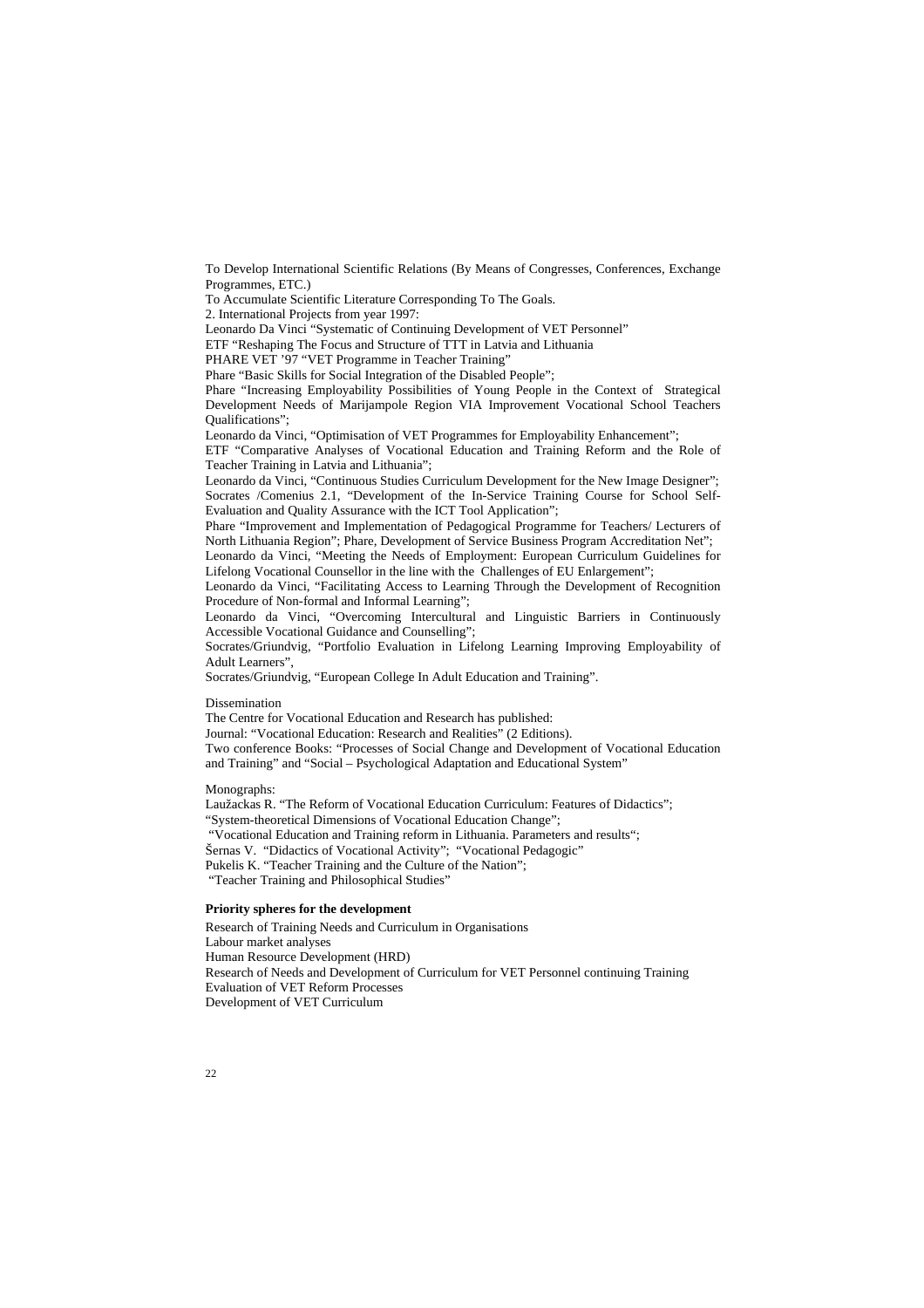#### **(P7) Gruppo CSCS**

Specific Expertise: CSCS is specialised in designing and implementing initial and continuous vocational training programmes. All training activities are based upon a training needs analysis and are accompanied by counselling and orientation. Around 50% of training activities concern the IT sector, including programming, multimedia and technical graphic design, networking.

The production of Open and Distance Learning (ODL) materials and the provision of orientation, counselling and training services is more and more integrated with IT and

Internet based technologies.

CSCS is active in the provision of training programmes for trainers.

In the IT sector CSCS has developed for privates and for public authorities, touch screen applications, CD-ROM, database applications, web animated applications, programming and dedicated software solutions.

CSCS is also active in designing and implementing quality systems in small and medium sized companies, according to the requirements of ISO 9000 and ISO 14000.

#### **Co-operation and communication**

The main working language in the partnership will be English, although some will choose to translate the materials for their target into their mother tongue (included in staff costs). All partners are well experienced in working in a European context and most organisations of the present were already partners in the project on "digital literacy".

Good cooperation and communication will furthermore be ensured by having project coordination meetings at regular intervals (included in the budget) in order to keep track of progress and to do additional planning of project activities. Of course, the web facilities and all other modern communication media will be used to exchange information and ideas on an almost daily basis.

Work package leadership will be undertaken in turn by all partners (except VMU that will be entrusted with monitoring) and this will help to ensure a smooth co-operation and adequate performance of the partners. In the unexpected case that conflicts would arise the partnership will first attempt to settle affairs through internal communication channels (with the process monitoring partner as a counsellor). But, when necessary, the partnership will manage to invoke external advice and perhaps even mediation to resolve the problem (the National Agencies (NA) of the partners in conflict, for instance)

#### **Other institutions involved**

When discussing the dissemination activities a fair number of institutions and platforms have been mentioned that will take notice of the project outcome and that sometimes may even contribute to the results indirectly. The work as such however has been divided between the partners as mentioned in the proposal.

The partnership will not depend on contributions that have not been accounted for to accomplish the tasks as outlined in this proposal.

## **1.4 Definitions and background of Portfolio thinking**

#### **1.4.1 Introduction**

Parts of this section have been published earlier as (part of) internal documents on the Pellea groupware at www.pellea.org. These "basic documents" have served the project team to come to grips with the complex terminology and various discussions concerning portfolio. Here we try to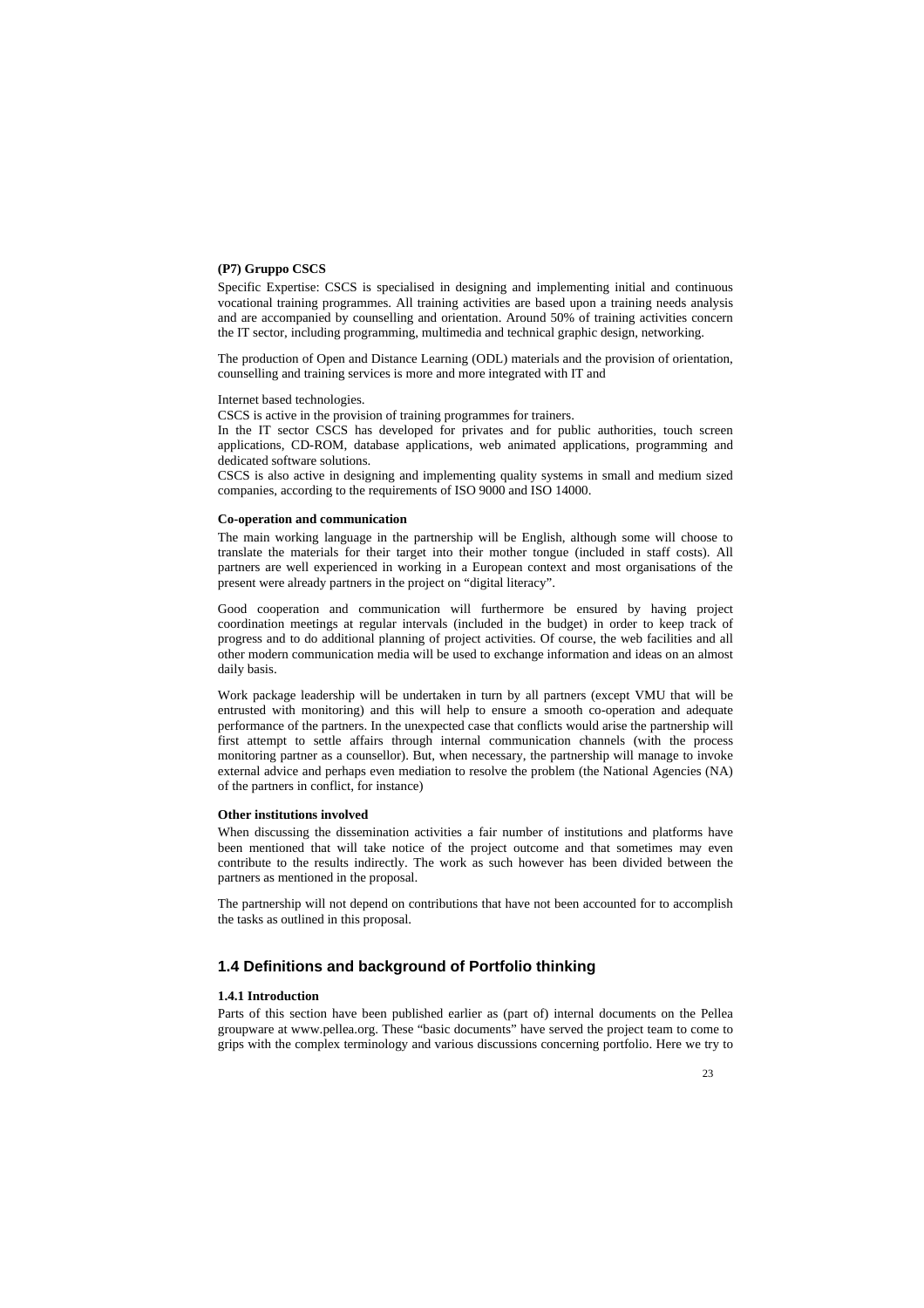summarize the outcomes of the team discussions. Furthermore we would like to develop and describe a notion of portfolio that reflects a consensus within the Pellea team.

This "Pellea portfolio notion" will serve as a framework for the development of portfolio samples for a number of selected IT programmes in the near future, at least (or to start with) during the development phase of the project.

Before entering the section with definitions it seems good to have a look at the following general description presented by The Association for Supervision and Curriculum Development, introducing some key issues related to portfolios:

"(…A portfolio is…) a collection of student work chosen to exemplify and document a student's learning progress over time. Just as professional artists assemble portfolios of their work, students are often encouraged or required to maintain a portfolio illustrating various aspects of their learning. Some teachers specify what items students should include, while others let students decide. Portfolios are difficult to score reliably and may be a logistical problem for teachers, but advocates say they encourage student reflection and are a more descriptive and accurate indicator of student learning than grades or changes in test scores." *<sup>2</sup>*

#### **1.4.2 Definitions**

The first and second definition below were presented by Mr. Ulf Wallin during the first project meeting in Odense where the early steps in the exploration process concerning educational use of portfolios in various European countries were reported.

Both definitions clearly focus on *reflection by the individual student* (apparently students of Food and Nutrition Sciences are female):

"The portfolio is a record of the student's process of learning: what the student has learned and how she has gone about learning; how she thinks, questions, analyses, synthesizes, produces, creates; and how she interacts intellectually, emotionally and socially with others" *<sup>3</sup>*

"A purposeful, selective collection of learner work and reflective self-assessment that is used to document progress and achievement over time with regard to specific criteria (cf. Wolf et al. 1991; Kohonen 1992b,c; 1996; Gottlieb 1995; O'Malley and Valdez Pierce 1996)." *<sup>4</sup>*

The third definition is almost similar to the second but emphasizes learner responsibility and, by doing so, implicitly implicates *student ownership of the Portfolio*. This aspect is essential to a large number of educational experts, who consequently state that it's the responsibility of the individual student to decide on what part of the portfolio should be accessible for outsiders and what parts should be preserved for themselves, the teachers and/or peer students:

"A purposeful collection of student work that exhibits the student's efforts, progress and achievements in one or more areas. The collection must include student participation in selecting

-

<sup>&</sup>lt;sup>2</sup> A Lexicon of Learning (What Educators Mean When They Say. . . Ever wondered what educators mean when they refer to "authentic assessment" or "Bloom's Taxonomy"?) *www.ascd.org/cms/index.cfm?TheViewID=1141* <sup>3</sup>

Public and Catholic District School Board Writing Partnerships*,* Social Sciences and Humanities, Spring 2002, Course Profile Food and Nutrition Sciences, Grade 12, University/College Preparation, (the source was retrieved using an Internet search engine and may not be complete or fully accurate).

<sup>4</sup> Kohonen, V., 1997. Authentic assessment as an integration of language learning, teaching, evaluation and the teacher's professional growth. In: Huhta, A., Kohonen, V., Kurki-Suonio, L. and Luoma, S. (eds.), Current developments and alternatives in language assessment. Proceedings of LTRC 96. Jyväskylä, University of Jyväskylä: Centre for Applied Language Studies, 7 - 22.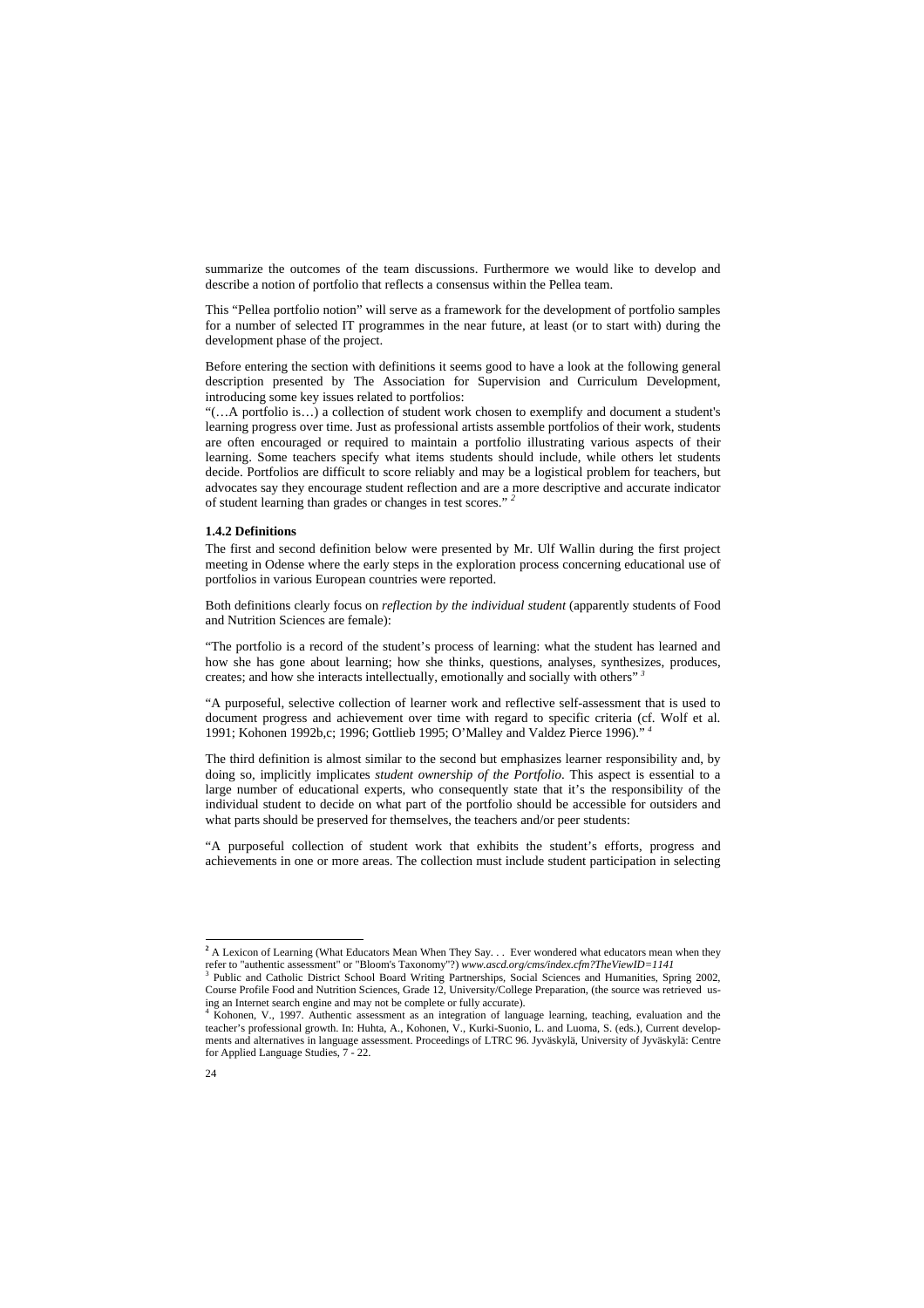contents, the criteria for selection, the criteria for judging merit and evidence of student selfreflection."<sup>5</sup>

From this definition it is only a small step to the one proposed by Forgette Giroux & Simon, which has a clear added value as opposed to the previous definitions as it explicitly points at the *competency* of the student *being the ultimate reference point* for portfolio based evaluation.

"Portfolio assessment is defined here as a cumulative and ongoing collection of entries that are selected and commented on by the student, the teacher and/or peers, to assess the student's progress in the development of a competency" <sup>6</sup>

#### **1.4.3 Pedagogical background and justification of the portfolio**

For all who are in favour of using portfolios in education (and they clearly constitute a majority of those actively writing and reporting on pedagogical subjects), the outstanding value of a portfolio is that it enables a more authentic approach to evaluation than traditional methods will allow for. *Authentic assessment* refers to a holistic and competence oriented approach to education. It is based on the assumption that learners should preferably be allowed to demonstrate and proof their abilities in almost real life situations, instead of in laboratory like settings where everyday reality is reduced to an artificial simplification.

According to the advocates of authentic evaluation the fact that someone is able to answer a question is no proof of any valuable competence, whereas solving a problem clearly is. Therefore, evaluation should focus on valid (meaning realistic) measurements or observations of capabilities, instead of looking for the "right answer" on questions referring to a hypothetical and simplified context.

The following quote from a discussion of authentic assessment by Grant Wigginss may help to bring that view across:

"Assessment is authentic when we directly examine student performance on worthy intellectual tasks. Traditional assessment, by contract, relies on indirect or proxy 'items'- efficient, simplistic substitutes from which we think valid inferences can be made about the student's performance at those valued challenges.

Authentic assessments require students to be effective performers with acquired knowledge. Traditional tests tend to reveal only whether the student can recognize, recall or "plug in" what was learned out of context. This may be as problematic as inferring driving or teaching ability from written tests alone. (...)

Authentic assessments present the student with the full array of tasks that mirror the priorities and challenges found in the best instructional activities: conducting research; writing, revising and discussing papers; providing an engaging oral analysis of a recent political event; collaborating with others on a debate, etc. Conventional tests are usually limited to paper-and-pencil, oneanswer questions.

Authentic assessments attend to whether the student can craft polished, thorough and justifiable answers, performances or products. Conventional tests typically only ask the student to select or write correct responses-irrespective of reasons. (…)

 $\overline{a}$ 

<sup>&</sup>lt;sup>5</sup> Paulson F.L., P.R. Paulson and C.A. Meyer. 1991. What makes a portfolio a portfolio? (the source was retrieved using an Internet search engine and may not be complete or fully accurate).

<sup>6</sup> *Forgette-Giroux, Renée & Marielle Simon, 2000, Organizational Issues Related to Portfolio Assessment Implementation in the Classroom. Practical Assessment, Research & Evaluation, 7(4).*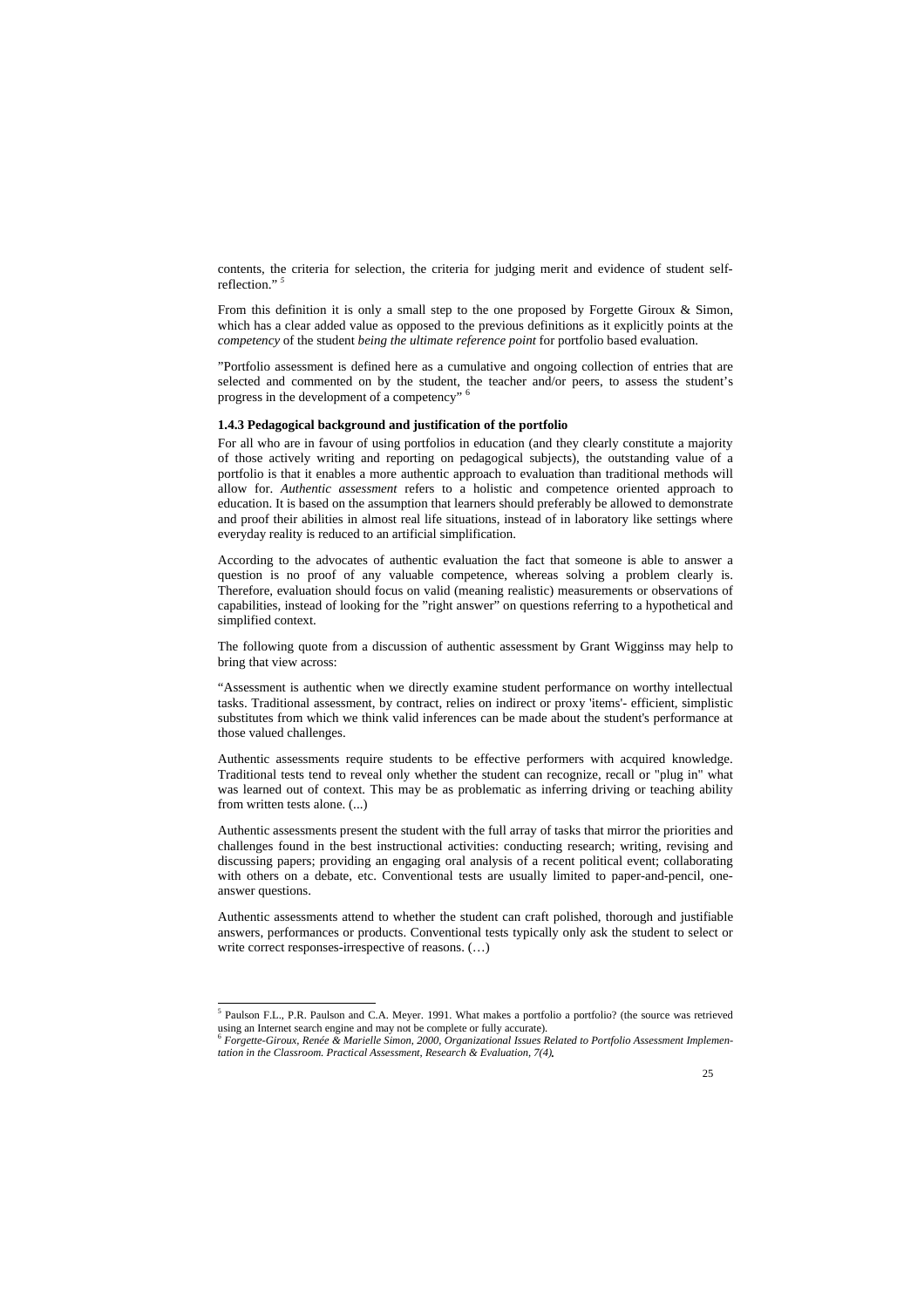Authentic assessment achieves validity and reliability by emphasizing and standardizing the appropriate criteria for scoring such (varied) products; traditional testing standardizes objective "items" and, hence, the (one) right answer for each.

"Test validity" should depend in part upon whether the test simulates real-world "tests" of ability. Validity on most multiple-choice tests is determined merely by matching items to the curriculum content (or through sophisticated correlations with other test results).

Authentic tasks involve "ill-structured" challenges and roles that help students rehearse for the complex ambiguities of the "game" of adult and professional life." *<sup>7</sup>*

The portfolio plays an increasingly important role in the debate between the "authentics" and the "traditionalists" in education. Early research already showed that reports of learning results by the students themselves are consistent over time and match the teachers impressions as well.

These findings have provided strong support to the innovators, being the advocates of authentic evaluation and the portfolio to be sure. In some countries the use of portfolios has become obligatory in certain sectors (like in vocational training in the UK). Research supporting the use of learner reports and portfolios (while depending totally on multiple choice tests for assessment purposes constitutes the other extreme of the range) goes back to the days of A.D. de Groot<sup>8</sup>.

This is what we wrote about authentic (valid) assessment in the Pellea project description:

"The importance of reliability is undeniable, but a predominant claim of objective measurement will move the *validity* of testing to the background. An increasing number of tests do not measure the complete set of knowledge and skills that has been defined as the desired outcome of the learning process. For the sake of fitting into a multiple-choice, online context, questions tend to be simple when only the reproduction of learning content is required and tricky when they have to be selective. To be sure: tricky refers to the way of phrasing, not to a higher level of complexity with regard to the learning content. The previous digital literacy project has pursued the investigation of current testing practice, but at the same time the demand for alternative methods and procedures of testing and evaluation had become clear already.

An evaluation based on a Portfolio consisting of relevant products and assignments produced by (adult) students throughout the educational programme seems far more appropriate to establish their knowledge and skills than a set of multiple-choice questions only capable of measuring knowledge of facts and the capacity to reproduce that knowledge in a very elementary format (*choosing* between a limited number of options, knowing that one of these is right or the best one at least)." *<sup>9</sup>*

These lines could just as well have been written by De Groot or Wiggins (no doubt with a more eloquent phrasing).

#### **1.4.4 Portfolio methodology and classifications**

In the available literature the term Portfolio appears to contain different (although related) entities. According to the distinctive aspects that various authors want to stress, subdivisions like the following will be made:

• Formative Portfolio (supporting professional development)

-

<sup>7</sup> Wiggins, Grant (1990). The case for authentic assessment. *Practical Assessment, Research & Evaluation*, 2(2). Retrieved from http://PAREonline.net/getvn.asp?v=2&n=2

**<sup>8</sup>** Groot, A.D. de. (1961). Methodologie. Grondslagen van onderzoek en denken in de gedragswetenschappen. 's-Gravenhage: Mouton. ("Foundations of research and thinking in behavioural sciences", JT)

Groot, A.D. de. (1966). Vijven en zessen: cijfers en beslissingen: het selectieproces in ons onderwijs Groningen: Wolters-Noordhoff. ("Fives and sixes, scores and decisions: the selection process in our education", JT)

<sup>&</sup>lt;sup>9</sup> Extended version of the Pellea Project description (Section 4), May 2004, included as section 1.3 in this report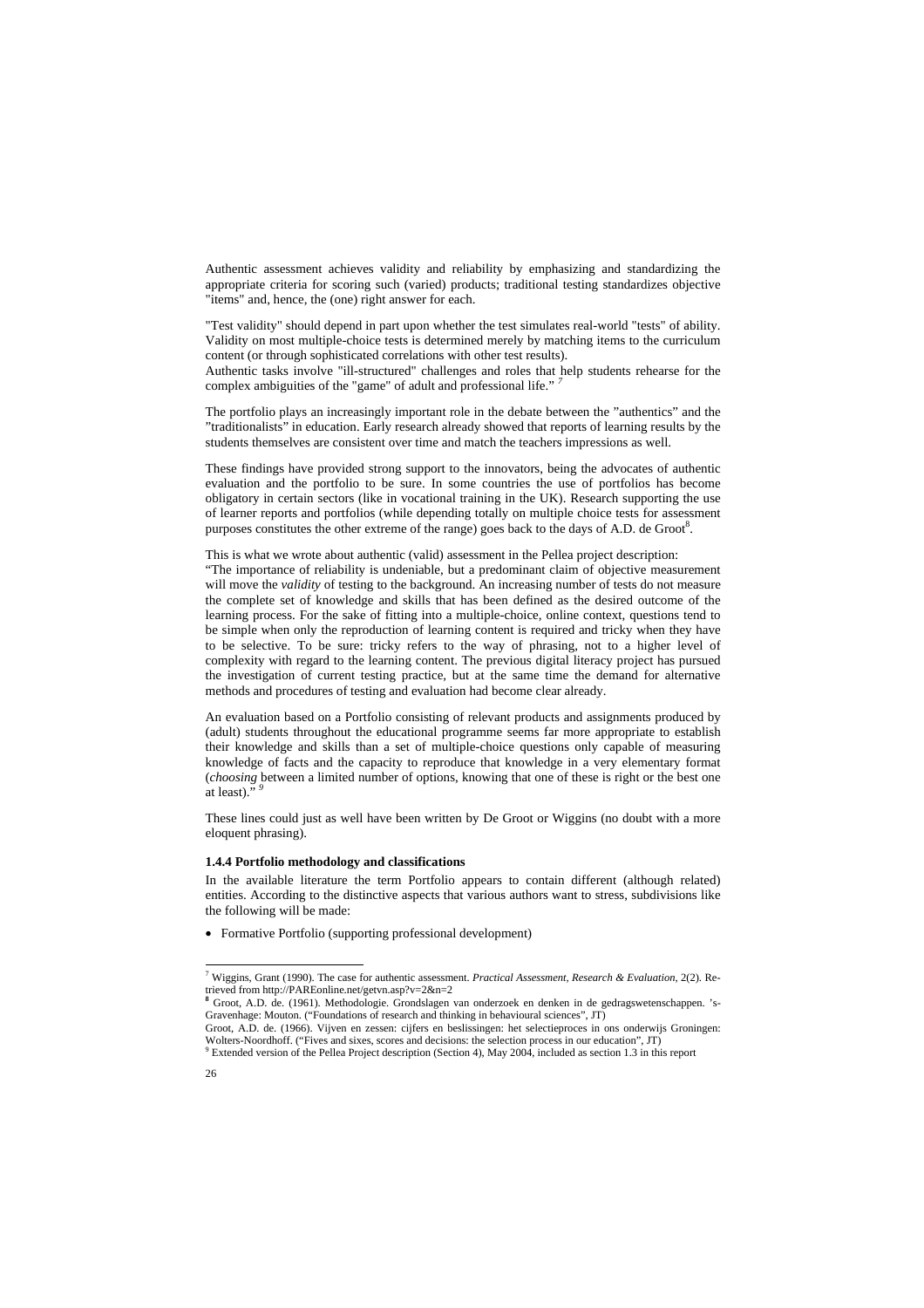- Summative Portfolio (for formal evaluation purposes)
- Marketing portfolio (for job acquisition)<sup>10</sup>
- The next example of a subdivision looks most similar:
- Learning Portfolio
- Assessment Portfolio
- Employment or Professional Portfolio<sup>11</sup>

And then there is the rather academic approach of Bland Tomkinson who distinguishes three types of portfolio, of which only the second one describes a valuable portfolio and the other two seem to be defined (or invented) for the sake of the argument. So far no practical experiences with the Meta-portfolio or the Proto-portfolio were reported in any document studied:

*Meta-portfolio*: A comprehensive, organised, collection of documents or ephemera, or both, arranged such that other portfolios may be drawn from it for specific purposes.

*Portfolio*: A comprehensive collection of documents or ephemera, or both, collated so as to convey information about the skills, experience or development needs of its author, normally with a covering narrative.

*Proto-portfolio*: A collection of documents or ephemera, or both, brought together for the purpose of conveying information about the skills or experience of its author, but without organisation or narrative. *<sup>12</sup>*

This last, threefold definition probably reflects the intention of the authors to be 100% accurate, but that intention apparently leads to over-defining the subject. Nevertheless it is good to keep in mind that just a "cardboard box, filled with documents" is not sufficient to be considered a portfolio, as in that case the necessary element of structuring (and a lot of other relevant educational items like student reflection and self assessment) would be missing.

The structure of a portfolio should make it possible to relate its content to the learning objectives or the expected competencies of the student that need to be assessed and evaluated.

In terms of the definition provided by Paulsen, Paulsen and Meyer: *a portfolio should refer to criteria* (preferably identifiable through an explicit structure).

#### **1.4.5 Conclusion: the Pellea approach to portfolio**

For our work in the context of the Pellea-project we could reduce the threefold and even more refined subdivisions of portfolio to the *two aspects that seem to be most fundamental:* 

One essential aspect of portfolio is that of *pedagogical methodology*, referring to *competence and learner oriented education* as opposed to *knowledge and subject matter oriented teaching*. In this view the "portfolio" stands in close relation to terms like "authentic assessment", "meaningful evaluation and testing" and "self organised learning". These concepts are studied and promoted primarily by those who oppose the idea that the assessment of the educational or professional capabilities of a person is equal to a measurement of one's capability of reproducing knowledge. Instead of relying solely on the distinctive power of multiple-choice questions, considerable attention will be devoted to other ways and methods of evaluation.

 $\overline{a}$ 

<sup>&</sup>lt;sup>10</sup> H.C. Barret, as quoted in section 1.8 of this report.

<sup>&</sup>lt;sup>11</sup> PT3 Program at Wisconsin University, as quoted in section 1.8 of this report.

<sup>12</sup> Bland Tomkinson, Towards a Taxonomy of Teaching, Portfolios; 1997. Quoted from: *http://www.utep.edu/cetal*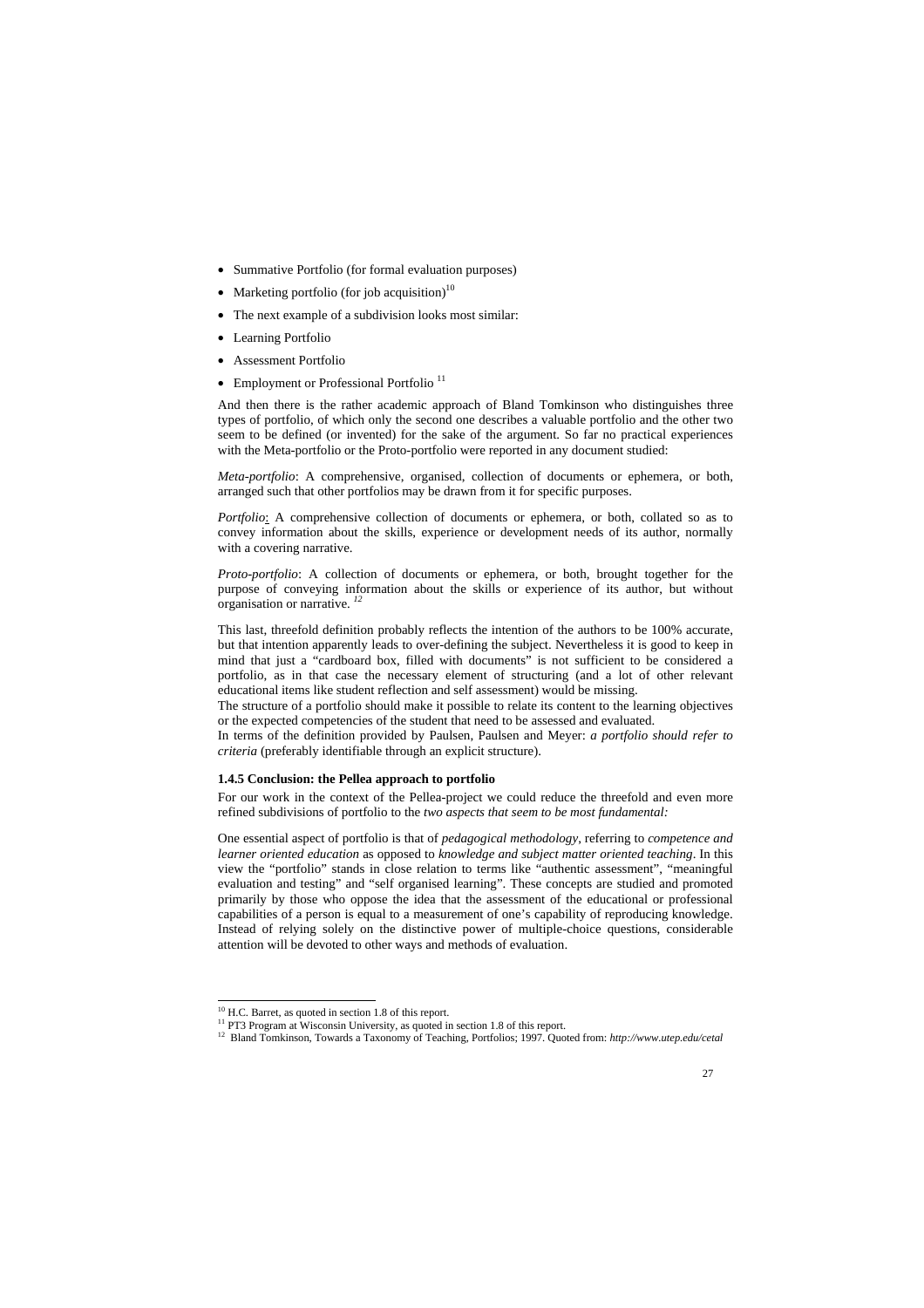These methods include: reflection on the learning process and self-assessment by the student, cooperative peer evaluations and joint student/teacher evaluations. The intended leaning effects of such an approach include:

- awareness of knowledge and skills obtained, being part of the *summative evaluation* procedure;
- awareness of learning results to be achieved in the next parts of the educational programme, being part of the *continuous monitoring or formative evaluation* of the ongoing learning process;
- awareness and capability of describing the personal development process that the learner is going through.

Critics of this pedagogical approach will emphasize the "softness" or subjectivity of this way of measuring learning results. According to them assessing the attained level of knowledge and skills requires objective (i.e. context independent and repeatable) tests, for which multiple choice questioning is seen as one of the most appropriate or even the only acceptable instrument.

A well-designed portfolio approach will encourage the student to focus and reflect on his/her learning process in relation to the educational objectives that have been set. Self-assessment, peer assessment and joint student teacher assessment should be endorsed as parts of the learning and evaluation process.

The other really fundamental aspect of Portfolio is that it constitutes *an organised collection of data containing evidence* of the educational level or maybe even the general *personal development level of a learning or working individual*. In this latter sense the portfolio is widely recognized as a highly relevant tool in Human Resources Management and related areas: we might call it an *extended curriculum vitae*, a (set of) document(s) that will evolve in the course of a person's career or lifetime. But this kind of portfolio may be even more than a CV, providing additional value to the owner and the ones referring to it, especially when using a web based format with links to other documents, websites and especially evidence of someone's own achievements (like a neatly designed website or a local area network structure). One of the main characteristics and an outstanding value of this kind of portfolio is the aspect of *full documentation and hard evidence* of the development and the self-building process of the individual, it is a reporting tool for the learning outcome.

This view of a portfolio makes it highly suitable for application in programmes for life long learning and in any concept of human resources management, including career planning and job acquisition.

The main risk affecting this approach to portfolio is that it may be restricted to providing structures and methods for systematic documentation and for writing well organised reports, teaching students how to order and visualize information and focusing on presentation issues, rather than on the learning process.

A well designed portfolio will not only serve to show a representative image of the owner at a certain point in time, it will also mirror the process of personal and professional growth over the years.

Any portfolio combining these two main elements will beyond any doubt add essential value to the learning process and to the evaluation and assessment procedure as a part of that process, be it in the informatics sector or in any other sector of education.

To get, once again, a good taste of the subject, we give the floor to one of the protagonists of the early days, Lee Shulman: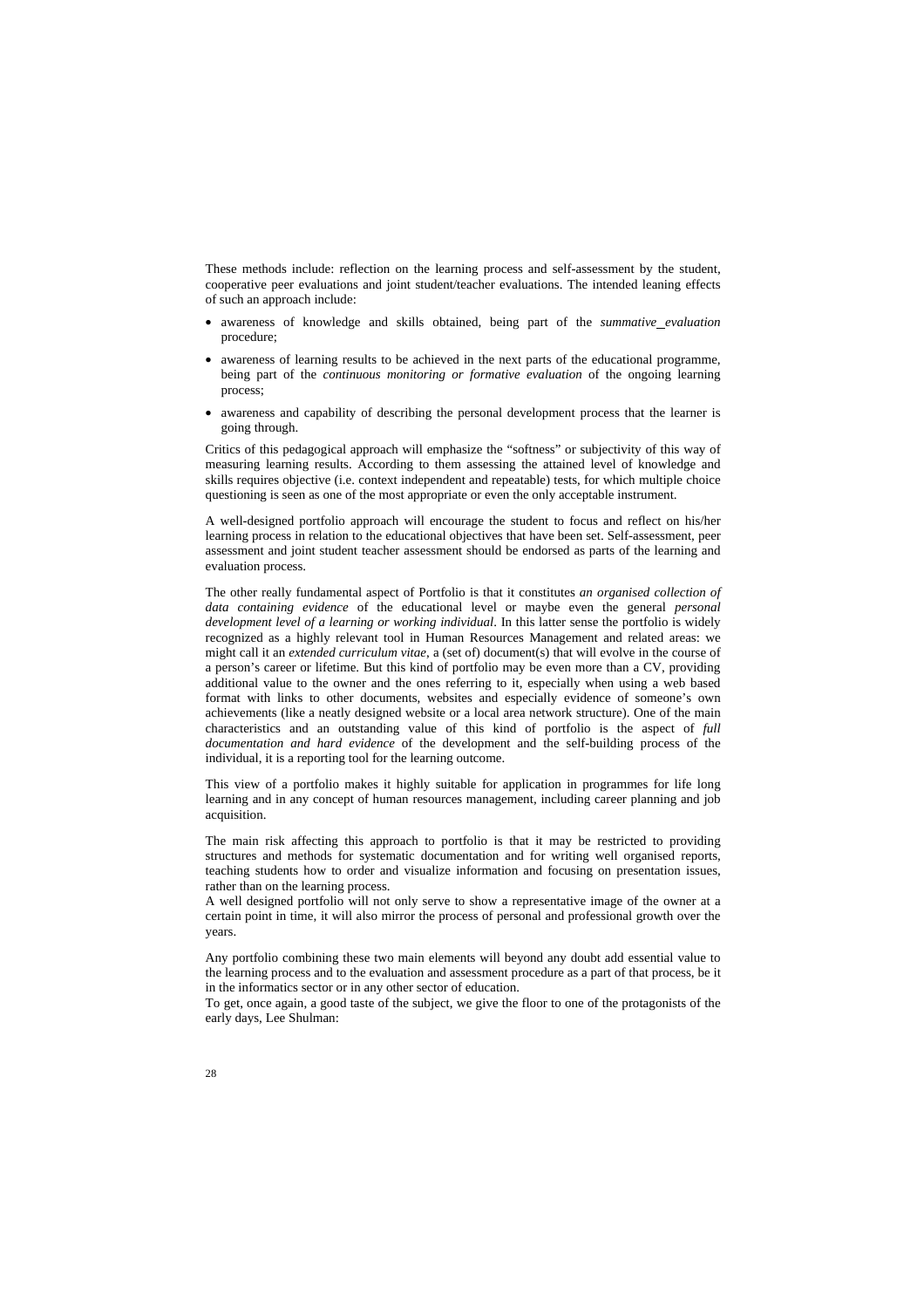"Portfolios are messy to construct, cumbersome to store, difficult to score, and vulnerable to misrepresentation. But in ways that no other assessment can, portfolios prove a connection to the contexts and personal histories that characterize real teaching and make it possible to document the unfolding of both teaching and learning over time". <sup>13</sup>

It seems the case in favour of portfolio is clear.

### **1.5 Learning portfolio assessment**

Competence Portfolio, still relatively little diffused in Europe, has become a shared practice in Australia, America e Canada.

"*Some Canadian schools in Québec have developed a project on portfolio, with a team of teachers from Roméo-Forbes school from the Educational Commission Saint-Hyacinthe, which is probably one of the most innovative and interesting from the pedagogical point of view*" *14*

In the United States and Australia, the use of portfolio is such a consolidated practice that schools are experimenting the electronic version.

The electronic portfolio could look like a simple multimedia collection of students' works. Actually, it's a good tool for evaluation and assessment, for students, teachers, parents, tutors in educational and labour environment. In our opinion, electronic portfolio allows a real and effective educational evaluation and assessment.

The evaluation of competence, on the other hand, has often been *quantitative* based and has become so widely used that is now officially certifiable. It is based on actions/performance observations, by the means of *indicators* to measure knowledge and competences.

Process evaluation, as part of the portfolio method, has moreover an educational impact without a public domain as it is focused on individual needs. It allows all actors involved, users and providers, to constantly monitor and evaluate the training program in progress, allowing corrections and modifications, according to needs.

The portfolio method allows therefore an educational evaluation and the opportunity to provide with documentary evidence of those educational processes that cannot be *directly* observed.

Assessing a process often goes through indirect information such as interviews, questionnaires, reports, self-assessment tools etc that does not fit in traditional assessment and certifications.

Process assessment goes certainly deeper than traditional evaluation, focused only on measurement of "evident" behaviour. Process assessment needs to analyse different factors such as, for example, gathering data on a medium-long term and in different situations, comparing data from different sources and observers, collecting and interpreting data while education is in progress by teachers as well as by students.

We can certainly point out that, as portfolio allows a process evaluation, it should be implemented taking into account that the particular conditions and procedures in which the education takes places should be a main focus of the analysis.

Mastering procedures is a key competence in itself and for this reason portfolio should keep a record of it.

 $\overline{a}$ 

<sup>&</sup>lt;sup>13</sup> *Quoted from: http://www.utep.edu/cetal* but the real source is hard to pinpoint as Shulman's statement (consistently referred to as Shulman 1988) is quoted by many but by none with an exact title or further data. And Shulman wrote more than one published document in 1988.

For those who want to sort it out: the statement appears in Wolf, K. (1991), The schoolteacher's portfolio: issues in design, implementation and evaluation. It could however be that Wolf just quotes the statement (on page 129) again without full reference data.

<sup>&</sup>lt;sup>14</sup> Taken from an article by Simona Baggiani, Indire www.indire.it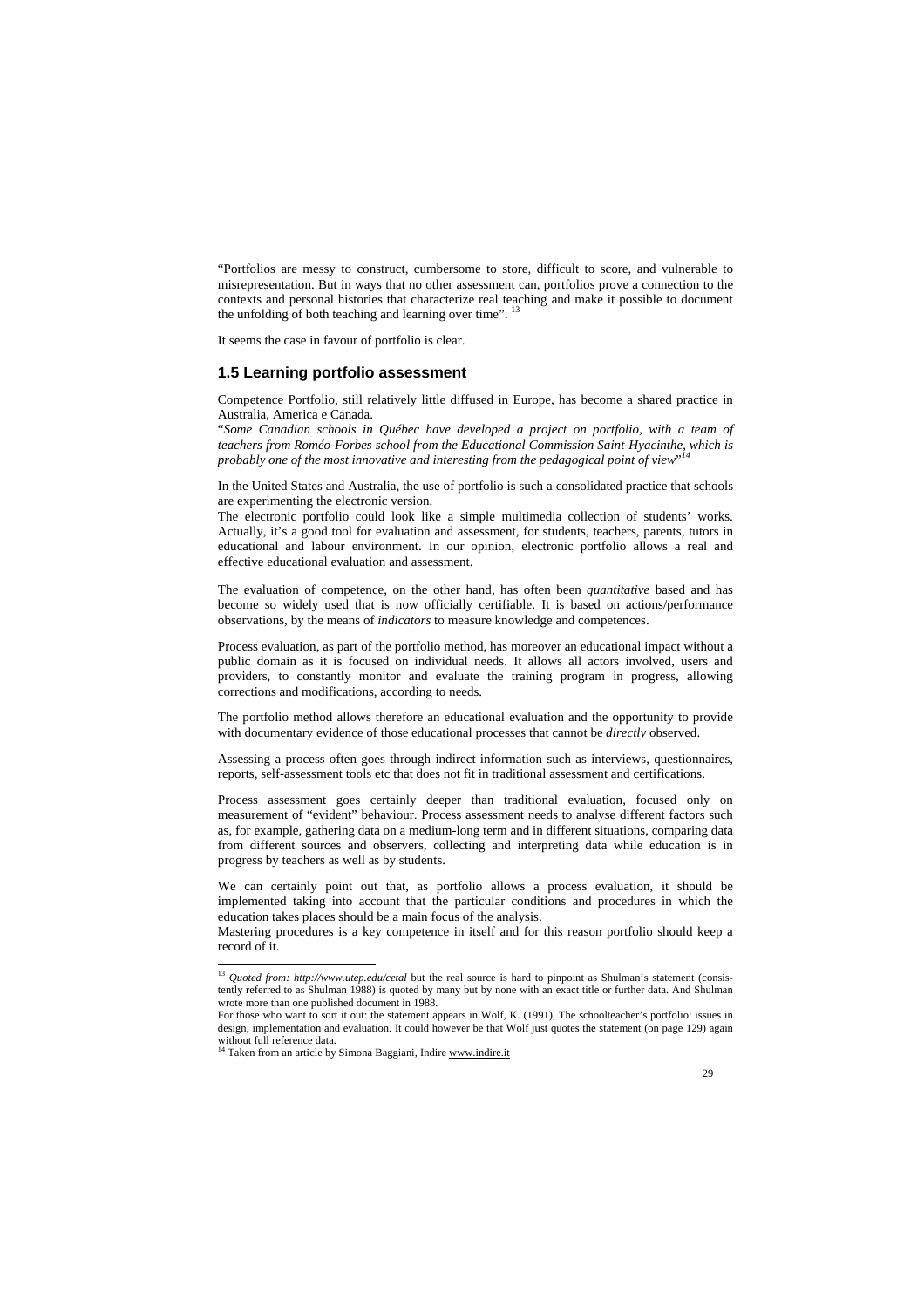As we are concerned, more than the European Council who stated the *educational* value of this tool, more than the *documentation* one, latest experimentations have shown clearly how the portfolio method could have a strong impact, especially in the school system, from the pedagogical point of view<sup>15</sup>.

Furthermore, the electronic portfolio allows students to create a clear picture of what they are able to do and moreover, stimulates a dialogue among all actors involved in the educational process enabling a better and more realistic understanding of the knowledge and competences owned by the student.

In this respect, portfolios are not focused on *what* results the student gained, but on *how* each learning goal has been achieved instead, providing traces of progresses made.

We could wonder, what better evaluation method could exist than, in the prospect of a real *knowledge management approach*, to share process of creation and management of students' knowledge?

In our view, the portfolio is a tool for assessment, a collection of data regarding students and/or workers learning phases and an introduction dossier for employers or other actors dealing with the user.

Students or professionals should be actively involved in the process of building their own portfolios. We believe that the assessment system, or better the self-assessment, where the worker is directly involved in the process of building the portfolio, should include the right for the workers to have meetings with own supervisors or employers.

A strong involvement of all actors surrounding the individual is fundamental element to achieve proper and effective assessment, self-assessment and certification of competences.

In this way, in order to gain a proper evaluation with the portfolio it is important to be able to witness the way the individual learn and to recognize progresses, highlight successes, efforts, new challenges and even failures.

The portfolio that involves every actor, in schools for example, should enable parents to complete the evaluation with comments and suggestions and to ask questions to teachers. In the work environment, the portfolio should allow comments and opinions from peers, superiors or colleagues in general.

Tutors, teachers and other relevant actors involved in educational process, by examining the portfolio, will be able to identify strengths and weaknesses and to determine the steps required for the best of the individual.

## **1.6 Learning portfolio development and failures**

After the first year the portfolio method has been used in vocational teacher education, the reflection on teacher's opinions about the advantages and failures of the theoretical studies, the learning process and its evaluation have been carried out. The group of teachers who participated in the *Vocational Pedagogy* programme has prepared their portfolios on their professional development during the programme.

With regard to their comments and suggestions the portfolio evaluation method will be improved, giving it the more precise structure as well as detailed instructions.

<sup>-</sup><sup>15</sup> Le otto sfide del portfolio - Alcune implicazioni pedagogiche di uno strumento potenzialmente innovativo, from: "Per Voi" – Magazine of Goethe Insitute – January-June 2002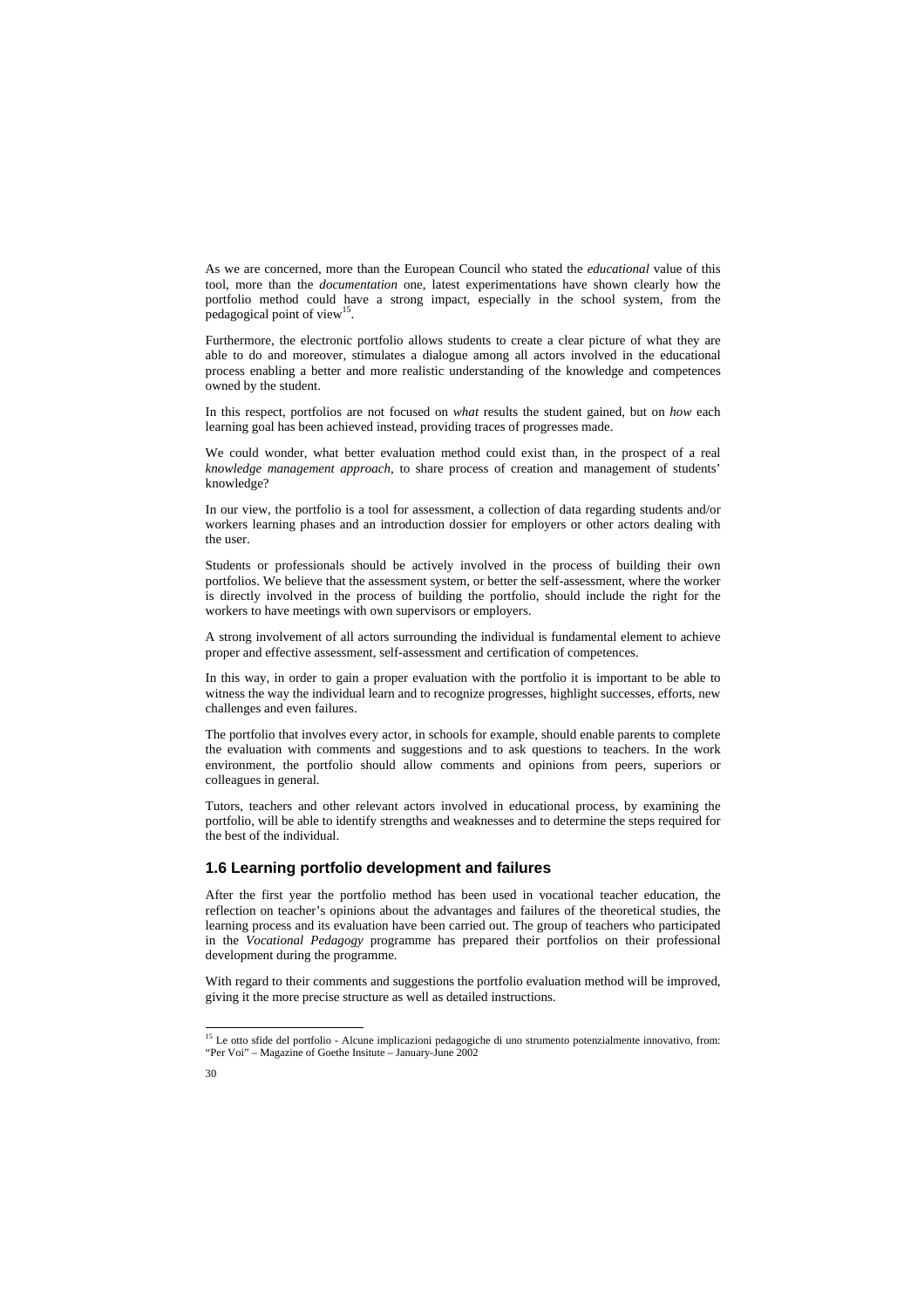It should be first of all mentioned that this evaluation method is not able to cover the full picture of the evaluation object. Portfolio method is purposeful only if used in the system together with another evaluation methods. According to the reflections of teachers one can distinguish three main risks to be reviewed before the use of portfolio in teacher education sphere.

*The descriptive character of the portfolio* in many situations implies the subjectivity of the selfevaluation. On the other hand, if used together with other evaluation methods, the subjective description of one's activity or learning progress could be compared to the results of other evaluation methods.

*The parity and comparability of the inscriptions* can also become the weak part of the portfolio evaluation method. As the programme for vocational teacher education consists of the 11 study modules, each of the study modules is followed by the theoretical and practical task, which is evaluated in the portfolio. The mentioned risk can be defined as the challenge for the programme developers and the lecturers of the study modules. There arose the need to prepare more precise description of tasks, foreseeing concrete criteria for its preparation and evaluation.

*Having few or no skills for reflection of their own activity and learning progress* makes the process of portfolio preparation more complicated for vocational teachers. The summative evaluation has deeper traditions comparing to the formative one in the education system in Lithuania. Therefore learners are not always able to systematically reflect on their own activity or learning progress, to define the weak and strong points. Seeking to acquire more true and relevant evaluation information in the portfolio of teacher education progress, it would be essential to prepare more concrete structure of the reflection and to carry out several trainings on the reflection process. The reflection training could be also included into the study programme.

As the needs for vocational teacher education grows, the need for portfolio evaluation method is obvious for not only identifying the results of professional development progress, but also for developing skills of reflections and self evaluation, which plays an important role in competencybased adult education. The portfolio method will be developed according to the suggestions of teachers, who have already prepared their first learning and activity progress evaluation portfolios.

## **1.7 e - Portfolios**

Technology has rejuvenated the concept of personal portfolios seen as a powerful tool for personal and organisational development. The portfolio can serve at the same time as a tool for learning, assessment career management and knowledge management.

Regarding the term that should be used: digital or electronic portfolio, we found the incidence of the term e-portfolio -or simply ePortfolio (as an abbreviation of electronic portfolio) being much bigger than for digital portfolio.

Though, the term e-portfolio suggests solely a portfolio in electronic format, excluding implicitly all the other types of supports (paper, photos) that could be used.

#### **1.7.1 The e-portfolio in action**

An e-portfolio is an extended, dynamic CV, establishing links to an online database, which contains personal and professional achievements, team results, references and all relevant evidence of competence obtained in the course of work and learning. It provides an opportunity to reflect on one's own professional practice and to share the lessons learned with others. Education and training professionals discovered that the e-portfolio could help to enhance:

• Personal knowledge and competencies;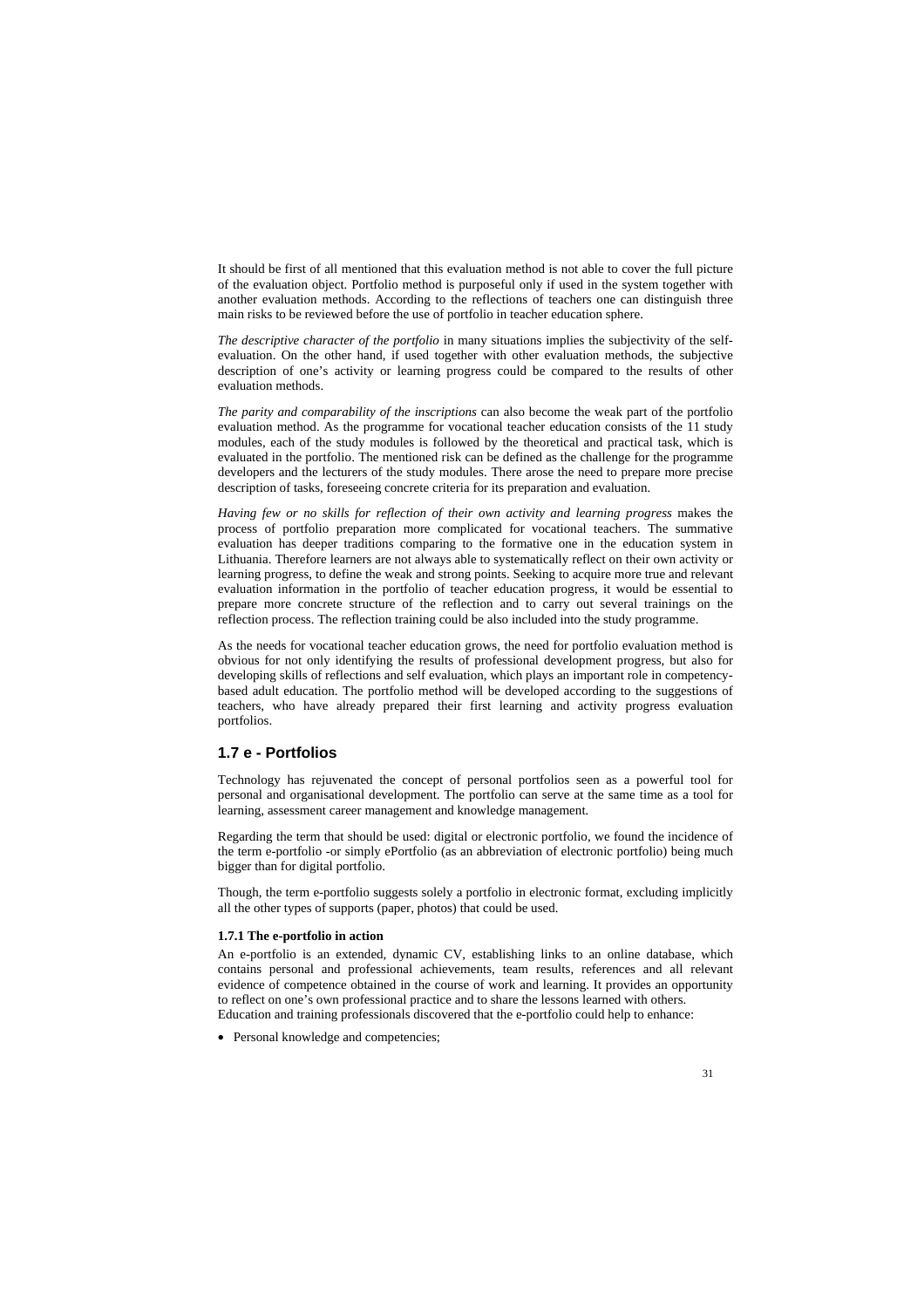- Continuing professional development;
- Organisational knowledge and competencies;
- Learning communities;
- Education and learning policies;
- Quality of provision.

While the question five years ago was, "should every student and employee have an e-mail?" the question today is: "should every student and employee be entitled to an e-portfolio?" Today we are just at the start of exploiting the full potential of the e-portfolio.

#### **1.7.2 e - Portfolio and other related concepts' definitions**

Portfolio **-** a personal collection of information describing and documenting a person's achievements and learning. There are a variety of portfolios ranging from 'learning logs' to extended collections of achievement evidence. Portfolios are used for many different purposes such as accreditation of prior experience, job search, continuing professional development, certification of competences. Tens of millions of people across the world have already used some kind of portfolio.

#### **ePortfolio definition**

1: a portfolio using electronic media and services;

2: A personal digital record containing information such as personal profile and collection of achievements.

An ePortfolio can be a combination of mixed media and services (e.g. a 'traditional' portfolio combined with online services for assessment). An ePortfolio can be either off-line (e.g. smart card, DVD) or on-line (e.g. personal profile repository), or a combination of both. ePortfolios can be either stand-alone media or interlinked through peer-to-peer services. Whatever the format, an ePortfolio is owned by one person, and one person only, who has the complete control over its content and access. What gives ePortfolios the edge over 'traditional' portfolios is the considerable increase in the number and quality of services that can be provided to individuals and the community. In order to make these services widely accessible, ePortfolios must comply with interoperability standards.

ePortfolio services — services provided on the basis of the information stored in a personal record. Services range from assessment support (tracking individual achievements) to orientation, evaluation, validation, course finding and registration, adaptive pedagogy, job-hunting, continuing professional development, community building, etc. Services can be provided through learning management systems, human resource information systems, employment agencies information systems, professional portals, etc. Services can be centralised or distributed on a peer-to-peer model.

ePortfolio standards — ePortfolio standards cover a wide range of issues such as document format (e.g. pdf, html, xml, etc.), accessibility (e.g. WAI), data format (e.g. learner profile), authentication (e.g. certificates), access right, etc. IMS specification such as LIP (Learner Information Profile) and content packaging, are some of the elements that could be included in future ePortfolio standards.

#### **1.7.3 Different types of learning portfolios**

The support of a learning portfolio in the IT field could be paper, a digital support such as CDs, DVDs, but also the World-Wide Web.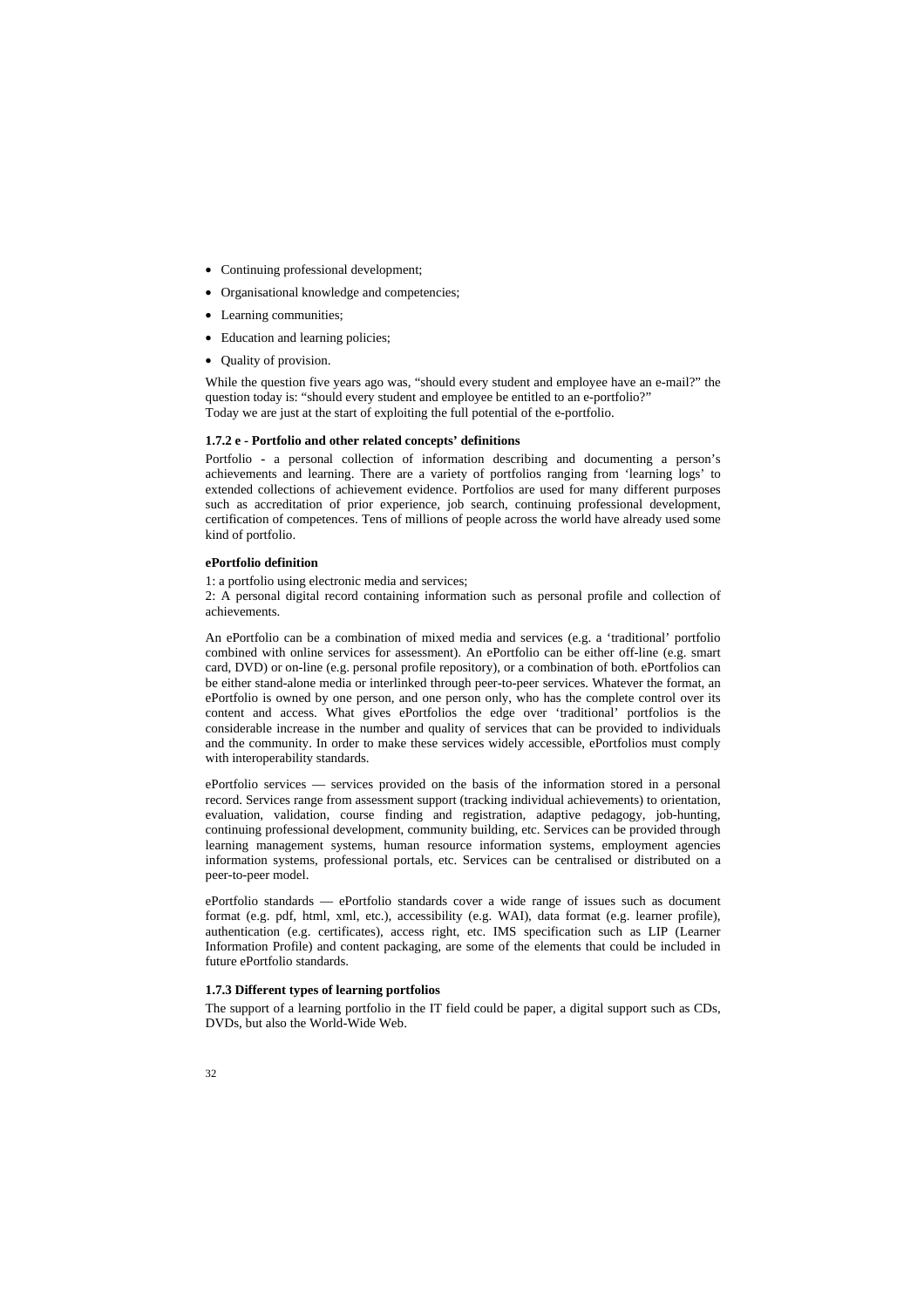We could easily imagine adult learners using a Spreadsheet processor (for example Excel) for building a balance sheet that they can document with a printout. The same if they designed a 2D logo, or are able to write a letter in a foreign language. Of course, the best situation is when both the adult and the potential employer can access Internet for uploading and browsing the portfolio items. But when this is not possible, a paper portfolio or a CD could also demonstrate the person's skills.

#### **1.7.4 The content of an ePortfolio**

Currently, the content of such a portfolio varies very much from case to case, depending on what does the owner aim at.

There are:

- Portfolios built by pupils to illustrate their achievements and work for both teachers and parents.
- Portfolios built by teachers searching for a job (the famous PT3 program in the US)
- Portfolios built by university students as a record of their learning achievements, preparing their job application
- Portfolios held by various professionals, primarily by artists, searching for customers. Categories: photographers, web designers, graphic designers, architects, but also financial advisors, consultants, trainers, who get new orders based on their reputation.

#### **Examples:**

Using portfolio instead of resume and references -http://www.heavenslair.net/ portfolio.html A clasic portfolio for a web designer - http://www.jeffbeeman.com/ portfolio.html

Such a portfolio could contain:

- homeworks
- projects
- photos
- short films
- slide shows
- URLs
- Graphic images (such as logos, banners etc.)
- List of customers
- Syllabi and lesson plans
- Lists of projects,
- Lists of publications.

A special situation is that of knowledge workers, who keep idea logs, discuss ideas with peers, interact with customers in a transparent way, and this contributes to their reputation.

#### **1.7.5 Current uses of digital portfolios**

Portfolios built as web sites using authoring tools

The first try to build online portfolios was based on using authoring tools, such as FrontPage, and Macromedia DreamWeaver.

Portfolios built with the support of specialised software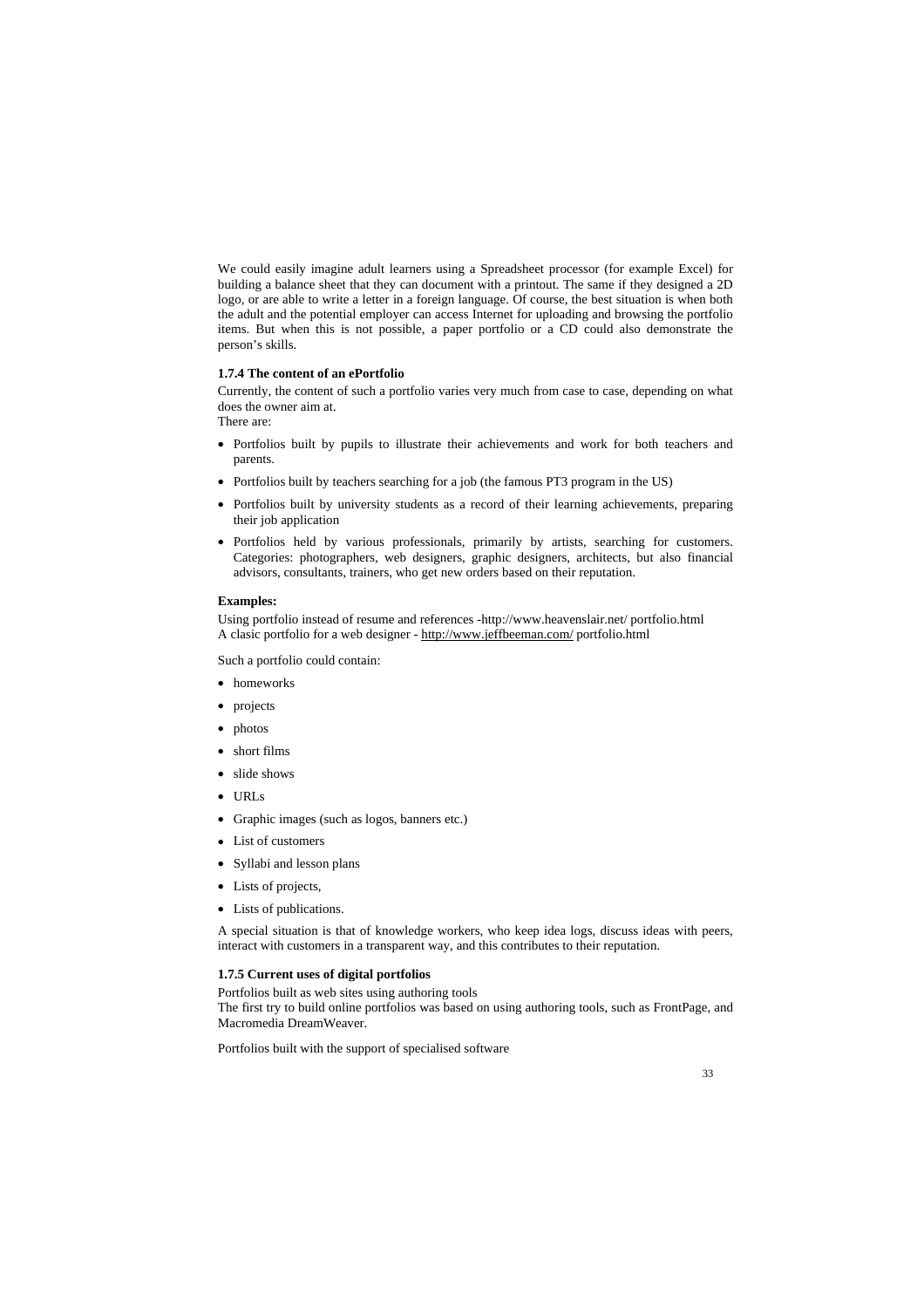Other organizations considered a different approach and developed (or commissioned the development) of dedicated software for e-Portfolio development and maintenance. An example is COPE - Curry Open Portfolio for Educators.

#### Portfolios and blogs

A web-log is a journal on the web, containing short posts including hyperlinks. These instruments are nowadays very easy-to-use, they can show the progress made in time, are public records of achievements and could also host readers' comments.

There usage is wide spread in American secondary schools for maintaining student portfolios, accessible to educators, parents and peers.

Some examples:

- A college in Arizona (http://eport2.cgc.maricopa.edu /forms/portfolio.shtml) where they use blogs for developing e-portfolios
- Keeping track of your accomplishments by maintaining a blog http://community.middlebury.edu/~acogbill/new/portfolio.php
- Heidi Hesse- Portfolio & Blog of an artist under coffee & cake- http://www.heidihesse.com/
- Portfolio blog of sabomaster interesting approach but in Russian! http://www.livejournal.com/~sabomaster/2003/
- An art-related blog & portfolio http://artrift.blog-city.com/ category.cfm?catid=463
- A mentor's blog http://www.edithere.com/eyt/stories/storyReader

#### **Using wikis for developing portfolios**

Wikis are open editing tools usually employed for producing hyperlinked texts in cooperation, while portfolios are usually individual products.

But there is a innovative use of a wiki:

The "Urban Universities Portfolio Project: Assuring Quality for Multiple Publics" is a national initiative aimed at developing a new medium for communicating about the work and effectiveness of urban public higher education. Portland State University, along with five other leading urban public comprehensive universities, are working to create an electronic institutional portfolio that will describe and document how well the institution fulfils its mission. The aim is to do this in a way that speaks to a range of internal and external audiences. The portfolio will have a particular focus on student learning, and on the accomplishments and characteristics unique to Portland State University. For example the Portfolio may examine how Portland's urban environment enriches learning opportunities and how academic offerings are adapted to the diverse needs of urban students. http://docs.portfolio.pdx.edu/Main/FrontPage

And a genuine portfolio developed in a wiki environment: CSS wiki zen garden http://a.wholelottanothing.org

Some notes on how a wiki was used to develop an ePortfolio project at Texas University http://wiki.cit.utexas.edu/EPortfolio

#### **1.7.6 The American experience on ePortfolios**

In the USA, national attention is given to e-Portfolios as a potentially powerful learning and assessment tool. Important funds have been dedicated to the introduction of ePortfolios in the socalled schools of education, colleges where the future teachers learn.

E-port Consortium**,** http://eportconsortium.org/DesktopDefault.aspx, a worldwide consortium on ePortfolio, states that it has only just begun to understand the true potential of eportfolios as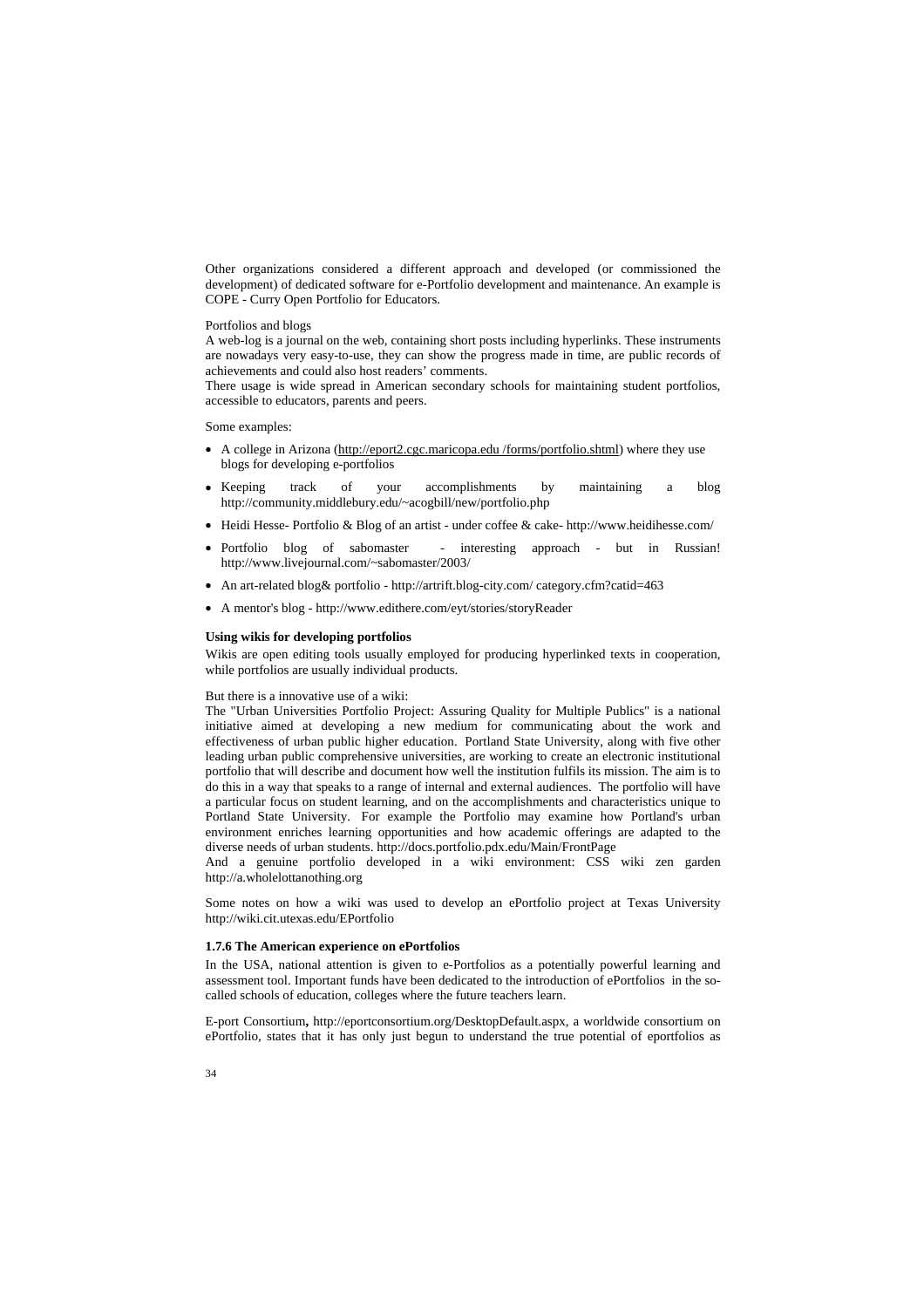conceptual thinking, realized within a software environment called an electronic portfolios management system.

Through the collaborative effort organized by the ePortConsortium, which brought together representatives from university and commercial electronic portfolio projects to provide a discussion of electronic portfolio opportunities and challenges, a White Paper on electronic portfolio was drafted. (http://www.eportconsortium.org/WhitePaper/whitepaperV1\_0.pdf)

With funding from the U.S. Department of Education's PT3 grant program, electronic portfolios (http://www.pt3.org/stories/eportfolio.html) are being integrated into the curriculum at schools of education across the country.

#### Feasibility study on e-Portfolios

The University of Wisconsin-Madison conducted between June and November 2002 a feasibility study to determine campus needs for and feasibility of electronic portfolios (e-Portfolios) for students and secondarily, for faculty and staff.

The study was stimulated by national attention to e-Portfolios as a potentially powerful learning and assessment tool, activity by peer institutions, the priority to advance learning within the campus strategic plan, the students' concern with career issues, and the School of Education's portfolio system for teacher education which has received national attention.

The study involved benchmarking with peer institutions, campus interviews, focus groups and consultations with several key persons who acted as advisors for the study. More than 65 individuals were involved in the study through interviews or informational meetings.

Following are the questions posed in the study proposal and the conclusions reached.

### **A survey on the usage of e-Portfolios in institutions of higher education**

Institutions of higher education are using e-portfolios in many ways and have varied strategies for developing electronic portfolios. There are several types of e-Portfolios --student, faculty, course, program and institutional. Portfolios are used for learning, for assessment of learning and for career advancement.

The American Association for Higher Education (AAHE) maintains the Portfolio Clearinghouse. It is a searchable collection of portfolio projects from around the world. This database currently contains information on 51 institutions that have some type of portfolio program. Of the 51 institutions:

19 describe their primary purpose as reflection 13 as student evaluation and grading 8 as career planning 4 as program evaluation 2 as faculty evaluation and tenure 2 as advising

1 as integration of curriculum.

The vast majority of the institutions (44) have web-based portfolios. Only five use paper portfolios. Fourteen of the 51 use multiple formats. The Portfolio Clearinghouse is found at http://www.aahe.org/teaching /pfoliosearch3.cfm /.

Websites with information about electronic portfolios and examples of places that are already implementing e-Portfolios in higher education.

http://wiscinfo.doit.wisc.edu/ltde/ORFI/eportfolio/Links.htm

The most prevalent use of electronic portfolios appears to be in teacher education due in large part to demands of certification requirements. The National Board for Professional Teaching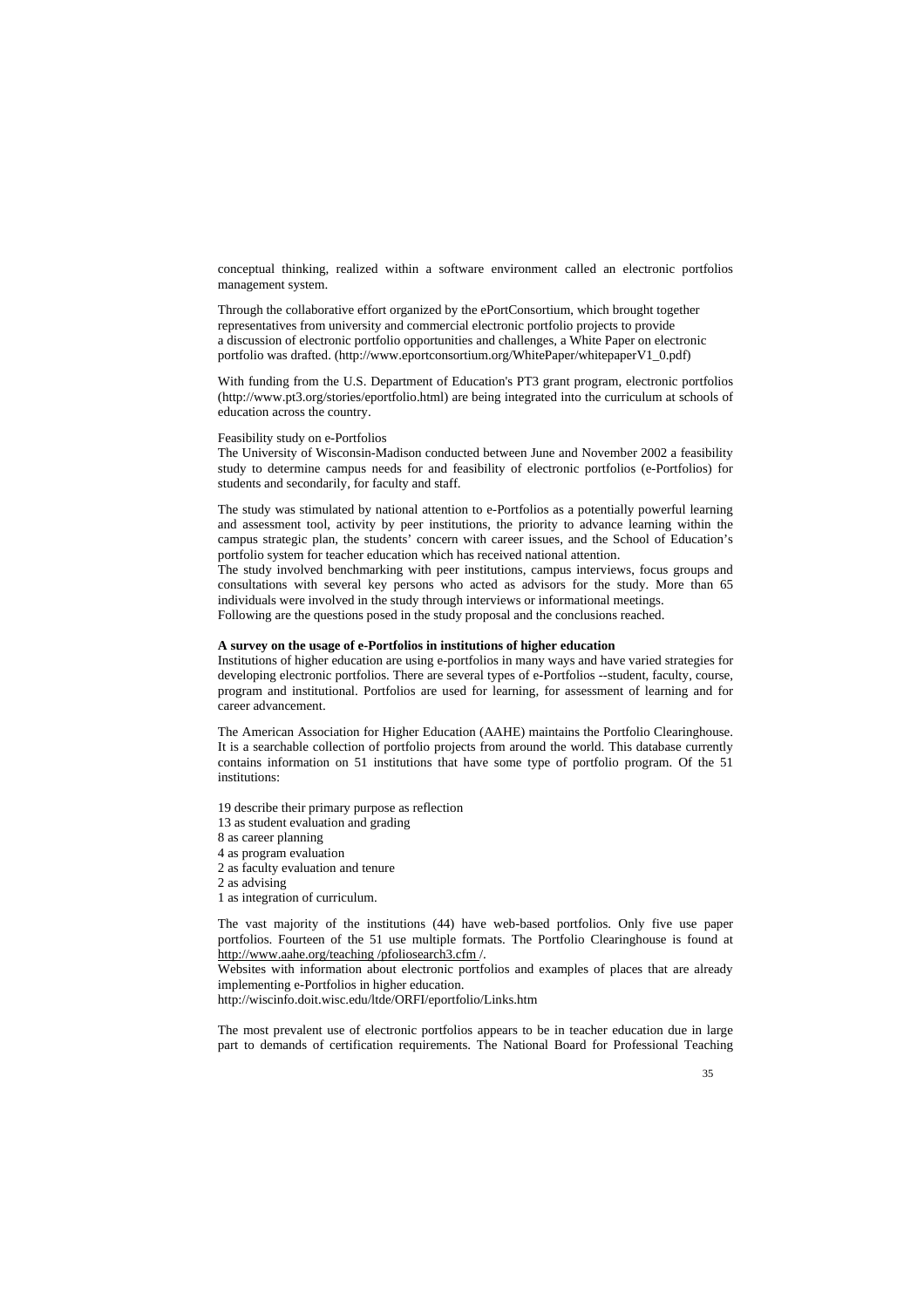Standards (NBPTS) emphasized rigorous standards for teachers and encourages the use of portfolios in assessment. The U. S. Department of Education stated that technology could potentially facilitate the storage and retrieval of student work within the portfolio assessment processes and products.

### **The best practices**

A best practice is generally defined as a technique or methodology that, through experience and research, has proven to reliably lead to a desired result. The study has begun to identify best practices in e-Portfolios through study of the literature, interviews, and review of other e-Portfolio programs.

The best practices list they have developed is considered to be a preliminary one. It is considered preliminary because much remains to be learned about the effective use of e-Portfolios in higher education.

Start small with a period of pilot testing. It is critical in order to get the best fit with the institution's culture and available resources. Several institutions that currently run e-Portfolio programs have invested considerable time in planning and pilot testing. Given the complexity of implementing a campus-wide e-Portfolio program at a large institution, it seems evident that the program would be developed incrementally and carefully studied along the way.

Agreement at institutional level on the definition and purposes of e-Portfolios. Faculty involvement in developing the institutional vision for e-Portfolios.

Portfolios mean different things to different people. Portfolios have different audiences and purposes. They can be used for learning, assessment, advising, and career planning. Many different philosophies are used as guiding frameworks. In some disciplines, such as art, interior design, architecture and education, portfolios have well-established uses. For others, portfolios are a new concept. In order for e-Portfolios to have significant impact on student learning, there needs to be a shared vision of what role e-Portfolios can play in an institution of higher education.

Connection of e-Portfolios in schools and colleges to some guiding educational goals and framework (student outcomes for the major, accreditation standards, etc.) This framework is the element that distinguishes e-Portfolios from personal web pages.

Faculty involvement to identify the educational goals that provide a framework for e-Portfolios and in designing the templates. Faculty should also be supported to help them integrate the use of portfolios in their courses.

Academic and Career Advisor involvement in creating the e-Portfolio elements and processes. Advisor involvement in creating the e-Portfolio elements and processes will be key as e-Portfolios can be a resource to assist advisors. If one of the main purposes is to assist students in their path through the university and into the work world, it is important to have advisors involved in the definition of an e-Portfolio initiative. Academic and career advisors currently do this work and are well suited to define the questions that could help students better reflect on their goals and experiences.

Generic but flexible format(s) designed for e-Portfolios that colleges, schools and departments can adapt to their learning goals and culture.

Reflection by students as a key activity necessary to make connections between and among courses and out of class experiences.

Introduction of students to e-Portfolios as they enter the university. The earlier they are introduced and used, the more effective they can be in improving learning. The earlier e-Portfolios are introduced the more students can use them along the way to shape, guide, and document their learning. E-portfolios introduced early in an educational career can be viewed as a formative evaluation of a student's educational career.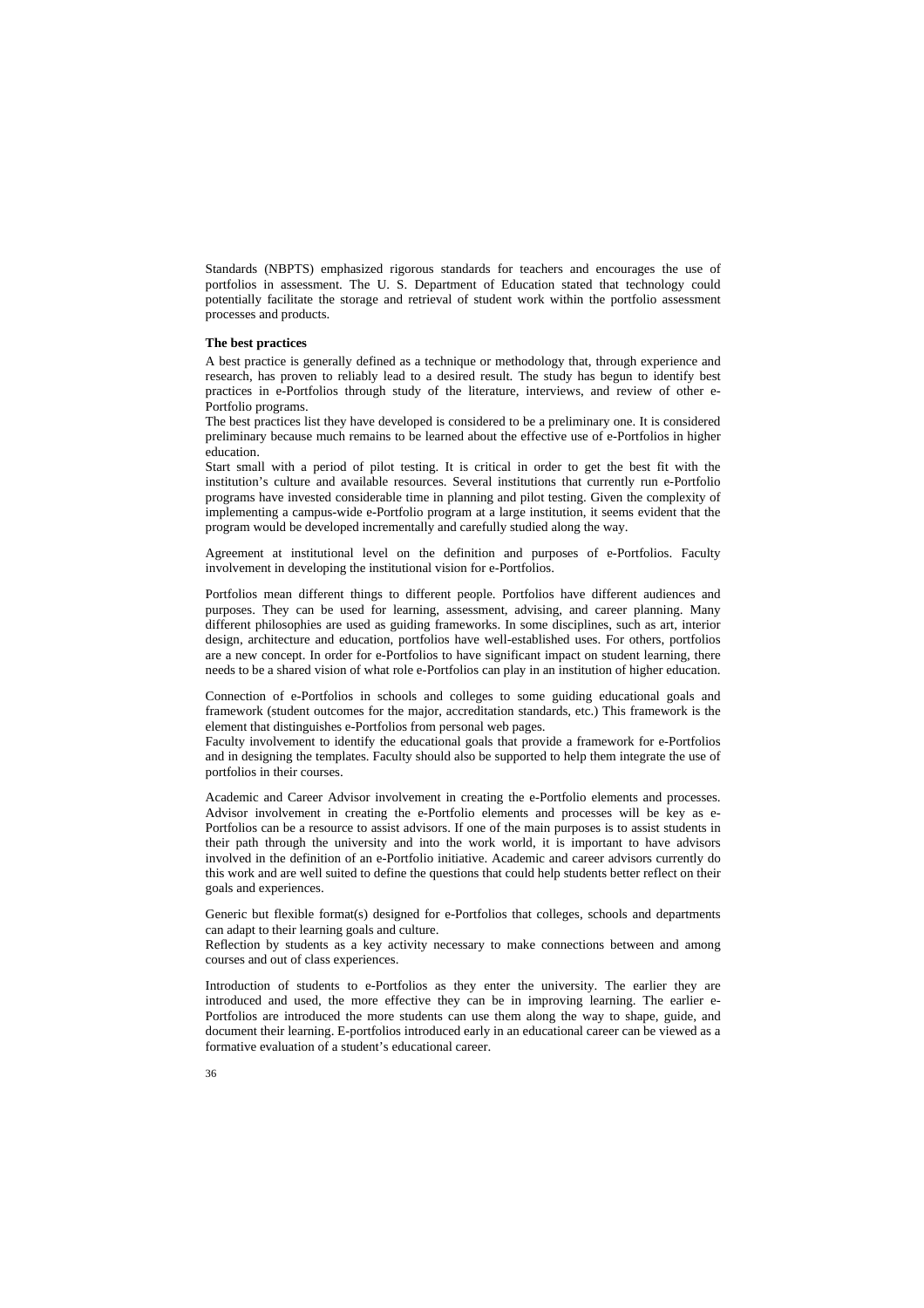An e-Portfolio initiative should be seized as a means to teach students the technology and communication skills they need to be effective in today's learning and work environments. This contextualised real world learning provides an important way to help bridge the digital divide in both computer and information literacy skills.

Support for students in all phases of e-Portfolio development—in guided reflection and feedback as well as in assessment and development of computer technology skills

Feedback mechanisms built into the e-Portfolio process. Depending on purpose, feedback can be provided by peers, faculty, academic and career advisors, or potential employers.

### **Required Human and Technological Resources for e-Portfolios**

At a minimum, three kinds of support are required for an e-Portfolio system: access to web space, assistance for using the technology, assistance selecting and reflecting on items in the e-Portfolio. Currently resources appear to be available to support e-Portfolio pilots. An initial investment in various template designs may also be needed.

### **Study Recommendations - Excerpts**

The authors of the study recommend to start small with a period of pilot testing, and to work with interested parties in developing a variety of e-Portfolio pilots including in and out of classroom learning, advising and career development. Faculty members who already use portfolios for assessment or who have indicated an interest in e-Portfolios should be approached first. Available resources will determine the size, type and number of pilot projects. Identification of an appropriate cross campus advisory group that would help to define and monitor pilot projects should be continued, a vision should be articulated, links with school and college Academic Planning Councils should be developed, and broad institutional goals for e-Portfolios should be defined.

A web-based approach to portfolios that allows flexibility and additional capacity beyond paper portfolios is recommended. Although the traditional literature of paper portfolios recommends that a portfolio be designed to serve only one of those purposes, the authors of the study believe that students can use an e-repository of artifacts for different purposes at different times throughout the course of their university education.

Promotions and events both to disseminate lessons learned from pilots should be developed and gathering of comments and suggestions from stakeholders should be continued.

National developments in standards and the custom system software approach that would integrate with other campus systems should be followed. Careful attention must be paid to interoperability with other campus software such as portals, learning management systems, registrar services and human resource databases as well as to the issues of sustainability and portability.

### **Types of Electronic Portfolios**

Electronic portfolios are much more than innovative resumes or scrapbooks, says Dr. Helen C. Barrett, an assistant professor of educational technology at UAA. A national expert, Barrett also cautions that e-portfolios are "not a scrapbook." Neither of those can show reflection, evolution of thought, and professional development, she says. "A solid portfolio not only shows that you have met the teaching standards. It demonstrates, with powerful evidence, how you have come to know it."

According to Barrett, e-portfolios can be used to present any manner of material or purpose. She has identified three main types:

- Formative portfolios, which occur on an ongoing basis to support professional development
- Summative portfolios, which occur within the context of a formal evaluation process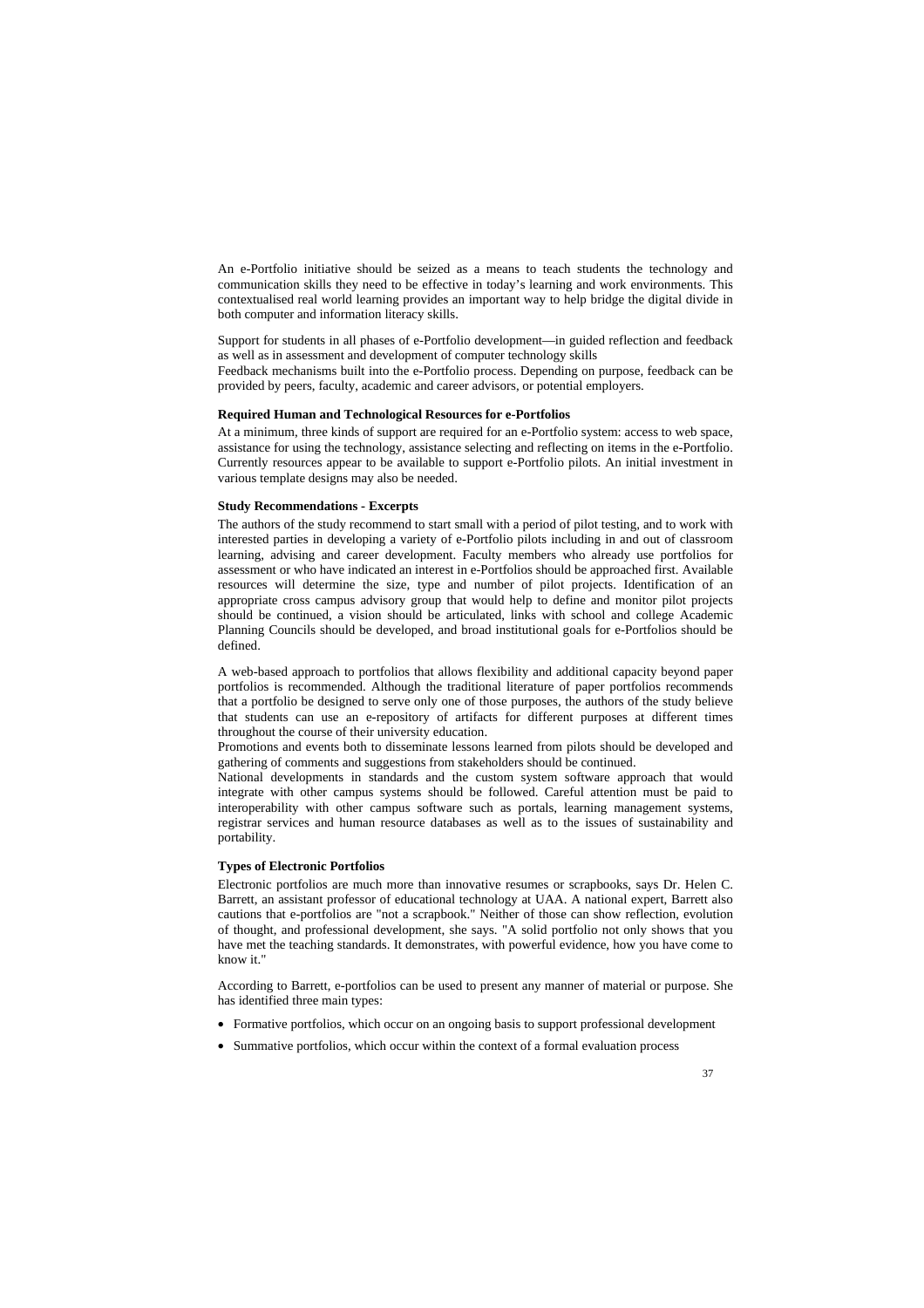• Marketing portfolios, which are used to seek employment

Whatever the type, these portfolios typically include "hard copy" writings such as:

- Statement of teaching philosophy
- Reflections and refinements of that philosophy
- Statement of teaching standards and personal goals for meeting them
- Resume
- Lesson plans
- Subject writings for example, an English teacher may include his own review of children's literature.

E-portfolios are helping student teachers at the University of Wisconsin at River Falls (UW-RF) gain recognition

"Last year, a group of faculty from Japan visited to observe our use of the multimedia portfolios and the integration of technology in teacher training. They were amazed at the level of responsibility and leadership demonstrated by our students. This is a direct result of our PT3 program.

A quick literature review yielded a short white paper on portfolio use and procedures for developing electronic portfolios. This process envisioned the use of each of the three types of portfolios most often called out in the literature:

The learning portfolio, which promotes teacher reflection and ownership over the learning process. This portfolio can be very inclusive and contain large quantities of material. It is most akin to the type of portfolios that were being developed by the teachers in the first year of the project.

The assessment portfolio, which presents educational institutions with information about a teacher's effectiveness. This portfolio would provide more selective content more like the traditional portfolio that the supervisors were accustomed to grading.

The employment or professional portfolio, which provides prospective employers with information about a teacher's suitability for a position. This portfolio can be a formal document with resumes and examples of the teacher's best work.

At the GateWay Community College (http://www.gwc.maricopa.edu/ class/eportfolio/index.html), the e-portfolio is considered a first and foremost a tool for students to store their work and select their best work to document what they are learning. The benefit for students is that they can keep track of their learning each semester and see which of the six areas they have worked on and which they still need to work on. The six areas are:

- Communication
- Problem-solving
- Critical thinking
- Computing
- Humanities
- Math and science

e-portfolio can help the students identify their likes and dislikes about their educational and professional life, and also allow faculty to assess how well students are meeting the learning outcomes.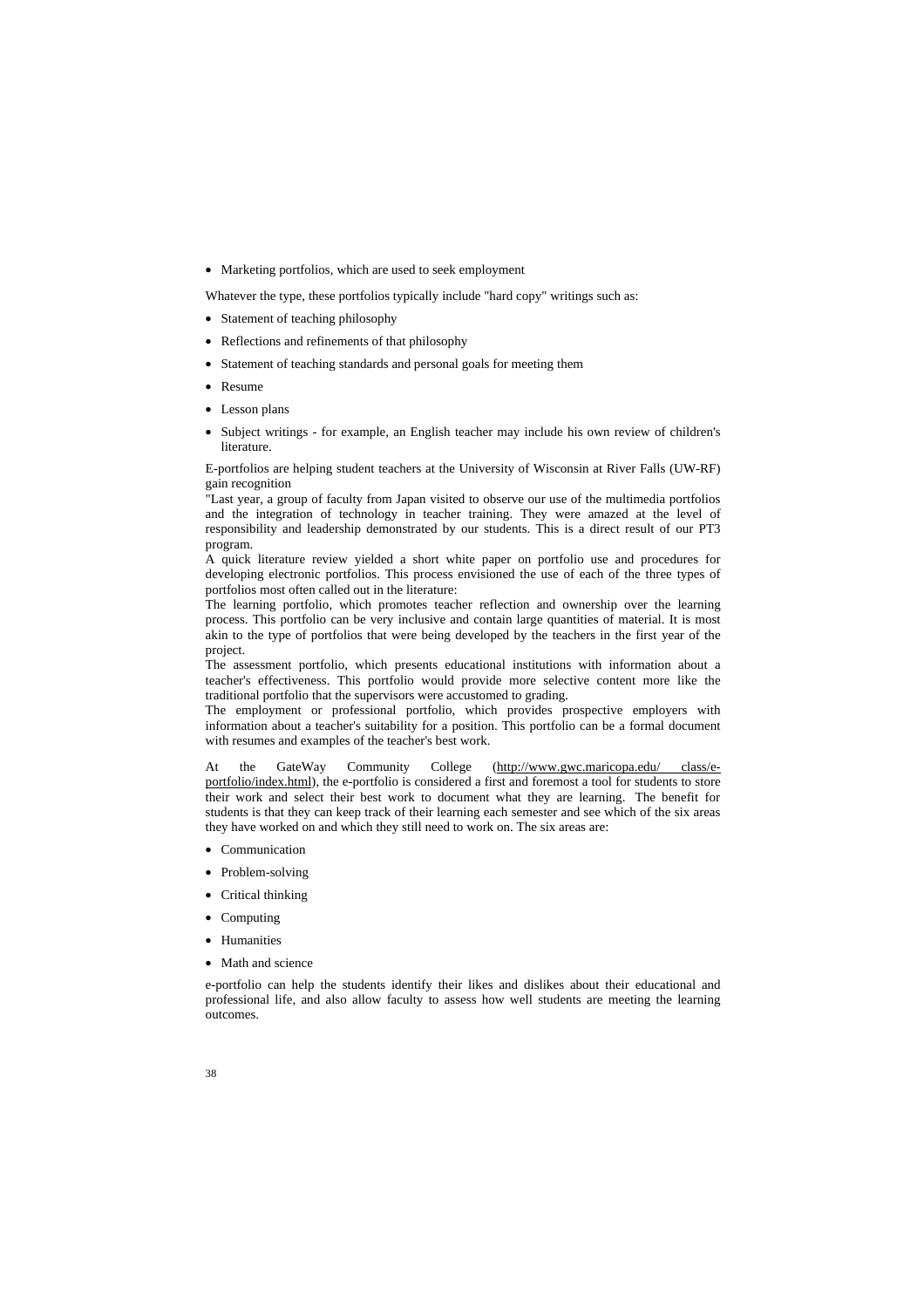In the area of computing considered to have influenced the economy, careers, and culture of America, the students need the ability to work with computers and a commitment to life-long learning to continue to be knowledgeable as technology changes. It is important for community college students to clearly understand that being computer literate is no longer an option, but it is a personal and professional necessity.

As new computer technology is created or updated, the definition of computer literacy itself continually changes and expands. Computer literacy could be defined as using the computer as a tool to access and disseminate information, as well as to communicate. This definition includes using a computer to solve problems, make decisions, and manage information. In their eportfolios, the students are required to post their best examples from any class that demonstrates their ability to perform various tasks, such as trouble-shoot problems, use telecommunications, and organize and manipulate files; knowledge about legal and ethical computer issues should bealso demonstrated.

### **1.7.7 The European experience on ePortfolios**

While it is possible to find an increasing number of ePortfolio initiatives in Europe - some of them extremely innovative - the fact remains that these initiatives are not coordinated, are not interoperable, are not fully exploited and recognized, and in turn are not the source of new ePortfolio initiatives at a level comparable to what is happening in some countries beyond Europe.

EPICC (European Portfolio Initiatives Co-ordination Committee) is an initiative dedicated to making Europe a world leader in the field of ePortfolio activities in all sectors of education and training. Europe has had extensive experience with using the 'traditional' paper based portfolio for assessment and accreditation of prior learning and is now in advance in using the electronic portfolio for continuing professional development purposes beyond the education sector – the UK and the Netherlands are particularly strong in this respect. A professional body, the Royal College of Nursing (UK), provides an ePortfolio to its members for re-certification and continuing professional development, while the Welsh government will offer a type of ePortfolio to its 3 million citizens. This demonstrates the willingness and the ability of some European actors to understand the huge potential of this powerful technology to transform current practice and improve the quality of education, lifelong learning and continuing professional development.

It is our view that the activities proposed in this project will allow Europe to become the leader in this field, bringing the coherence, rigor and inclusiveness that is currently lacking in the diverse initiatives worldwide.

### **Key objectives**

A European ePortfolio vision and strategy statement – through the signature of a Memorandum of Understanding by all concerned stakeholders, to lead future development and practice and make Europe a leader in ePortfolio technology and practice

A network of professionals and organisations involved in ePortfolio *initiatives* – a European ePortfolio Consortium to promote collaboration and harmonisation of approaches among ePortfolio stakeholders.

A Definition of European ePortfolio functional requirements – globally, but also for the different communities and language groups through the collection of profiles.

Interoperability standards – ensure the interoperability of ePortfolio and ePortfolio-related initiatives with the range of information systems and services, public, corporate, communities, etc.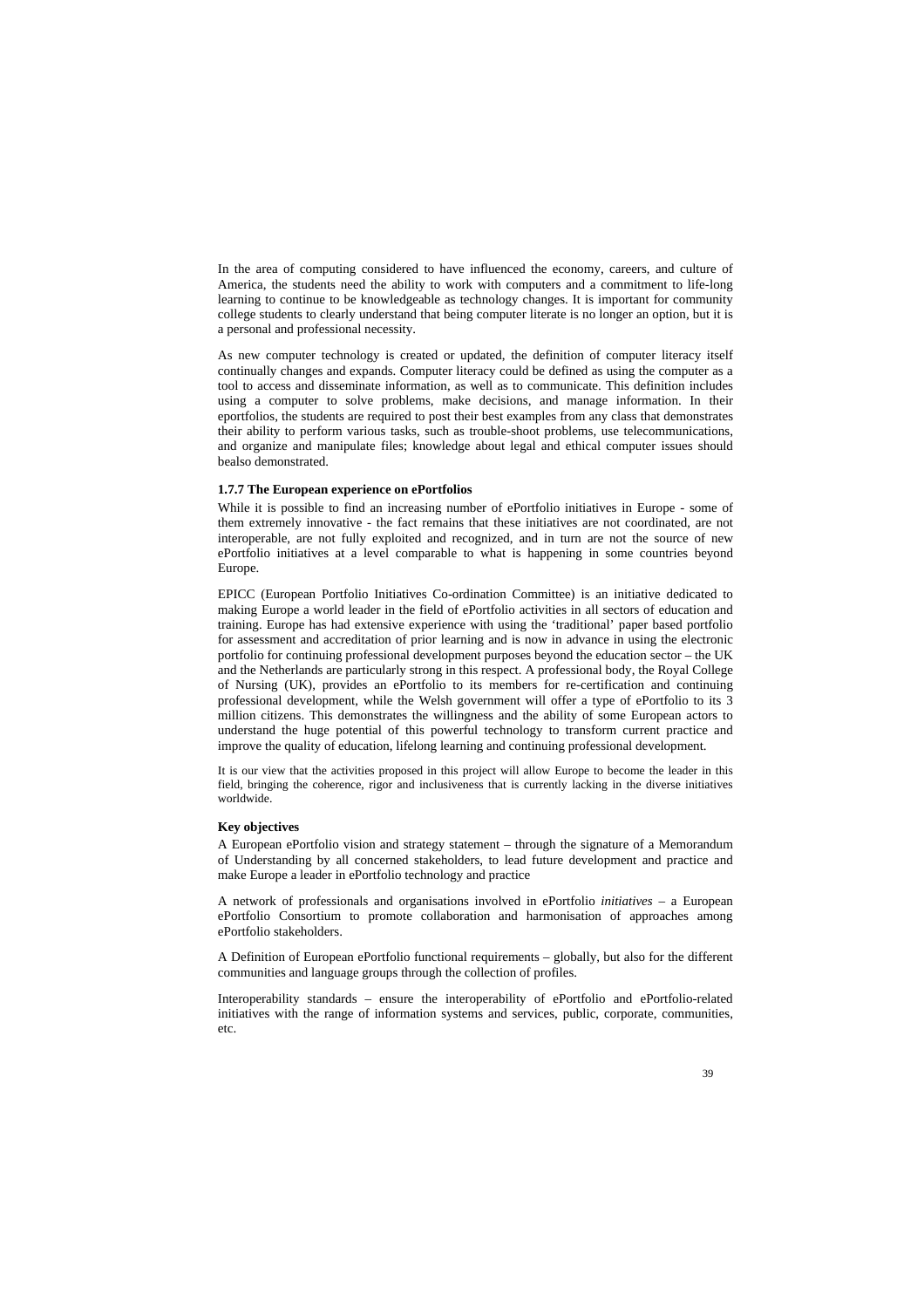Demonstration platform(s) – to demonstrate how ePortfolio standards can be implemented to provide ePortfolio services, leading to future reference platform(s), Open Source.

ePortfolio White papers – addressed to governmental, policy, and adopter groups to help promote the take up of ePortfolio efforts in education, lifelong learning and social inclusion.

### **Approach**

EPICC will be analysing current projects, practice, tools and policies in order to produce white papers for implementing portfolio initiatives at the organisation, at local, regional or national level. The project will support peer-review of current initiatives. Through an extensive network of professionals and organisations EPICC will collect 'profiles' from diverse communities of users (education, training, corporate sector, etc.) to feed the requirements for technical standards that will lead to a demonstration platform.

EPICC partners represent the whole spectrum of potential portfolio stakeholders, from individuals to public authorities and cover a large number of European countries. Partnership will be extended through the signature of a Memorandum of Understanding (MoU).

### **Expected results**

Beside the tangible outcomes, such as the Memorandum of Understanding, the European ePortfolio Consortium, interoperability standards, demonstration platform(s), white papers and an ePortfolio web site, EPICC is expected to have also intangible outcome, such as :

- A European vision leading policies and practice;
- A network of practitioners and organisations;
- Greater awareness of policy makers.

The organisation co-ordinating EPICC is the European Institute for E-Learning, and the current partners are Stitching IMS GLS - Europe, CETIS, European Schoolnet, Giunti Interactive Labs, University of Maastricht, and Helsinki University of Technology.

Europortfolio (www.europortfolio.org) is the name of the European Consortium for the ePortfolio, which was constituted following the ePortfolio 2003 conference held in Poitiers, France on 9 and 10 October 2003. 130 delegates representing 22 countries participated in the conference, providing lively testimony to the fact that the ePortfolio represents one of the most significant manifestations of how we shall be learning and developing in a knowledge economy and society.

The conference made it clear that, far from being a simple 'paperless' portfolio, the ePortfolio opens new learning horizons. Schools, universities, professional associations, cities and countries are providing ePortfolio services to their pupils, students, workers and lifelong learners.

On February 6th, 2004 EIfEL has organised a workshop that took place in Paris, France. Topic for this first workshop was, "Implementation of an e-portfolio for individual or organizational purposes: how?". EIfEL workshops are open to everyone and propose physical (IMI – Paris) or online attendance. http://www.eife-l.org/portfolio/

The ePortfolio 2004 Conference will take place on 28-29 October 2004 in La Rochelle France. Participation is open to any organisation.

In order to provide the means for the ePortfolio to achieve its highest potential, Europortfolio will promote innovative practice and technology, and encourage the adoption of technical standards that will enable interoperability, between various ePortfolio systems (centralised or networked),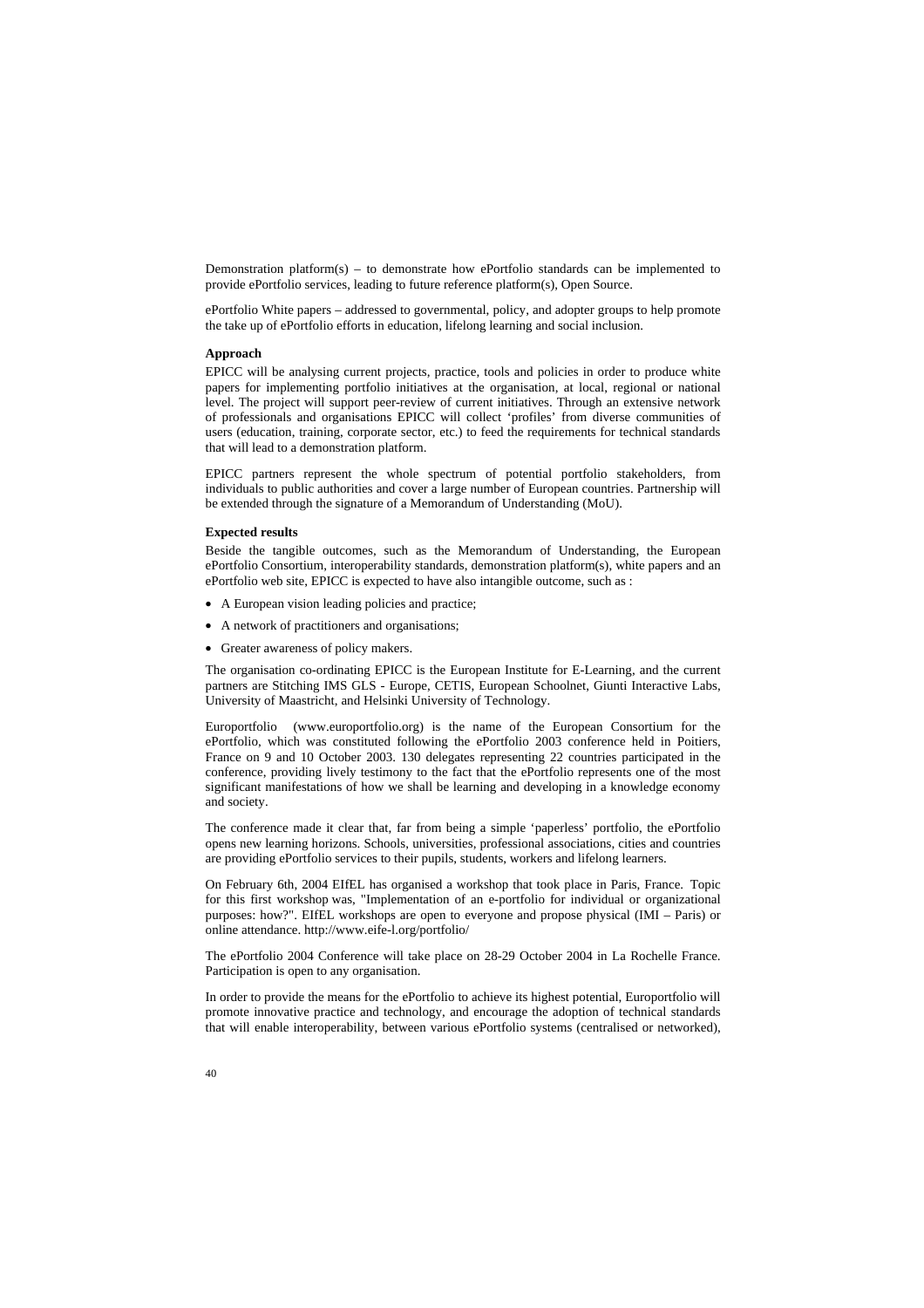and between ePortfolio systems and other information systems in order to maximise the number and quality of services that can be offered to ePortfolio owners.

The mission of Europortfolio is to:

- Promote innovative practice and technology use of the ePortfolio as one of the foundations of a learning economy and society, a link between the different dimensions of learning: individuals, organisations, communities, territories (learning cities and regions) and society.
- Contribute to the definition of technical standards ensuring interoperability between ePortfolio and ePortfolio-related initiatives.
- Establish a reference platform implementing state of the art standards in order to provide a benchmark and a test facility.
- Update current occupational standards to promote the use of ePortfolios for forward-looking practice in the field of education, training, human resource management and development.
- Co-ordinate European initiatives with other national and international initiatives.

In order to achieve its mission, Europortfolio is established as a consortium of partners representing a broad range of stakeholders, from schools to lifelong and life wide learning, from publishers of learning technologies to policy makers.

### **1.7.8 e-Portfolios as an alternative evaluation method for Adult Education in the IT field**

The idea of this project was to study the possibility of using the Portfolio Evaluation Method as an alternative to the ECDL certification. The ECDL certification method has proven its usefulness in some organizational environments (big companies, public institutions), where a standard is very important. On the contrary, for SMEs and NGOs the ideal employee must not have exhaustive IT&C competencies, but must be able to combine them with competencies in other fields (accounting, correspondence, contact network maintenance, promotional material design etc).

# **1.8 Lifelong Learning digital portfolios**

### **1.8.1 Lifelong Learning**

Although it is mentioned very often today, lifelong learning (LLL) is not a *new* concept. It was introduced by UNESCO (United Nations Educational, Scientific and Cultural Organization) in 1972 as a global perspective focusing on the needs and the rights of individuals to lifelong learning, promoting an integrated approach between formal and informal contexts, emphasizing the need for adequate funding for both, covering all from the youngest to the oldest and searching for democratisation of access to learning.

One year later another international organization, OECD (Organization of Economic Cooperation and Development) presented its approach to LLL in a report on *Recurrent education: A strategy for lifelong learning*, where the focus was on the needs of the global economy and competitiveness.

The interest for lifelong learning has always been big and broad, but it has increased in the nineties, as it reappears in policy debates in the context of economic crisis and increase of unemployment. A special mention should go to all the considerable work that has been done on lifelong learning in the last three decades: reports and studies have been written; seminars conferences and fora have been held, all contributing to the continuous development of the concept. We are talking not only of the above-mentioned organizations but also of many others, such as the ILO (International Labour Organization), universities, research centres or private initiatives.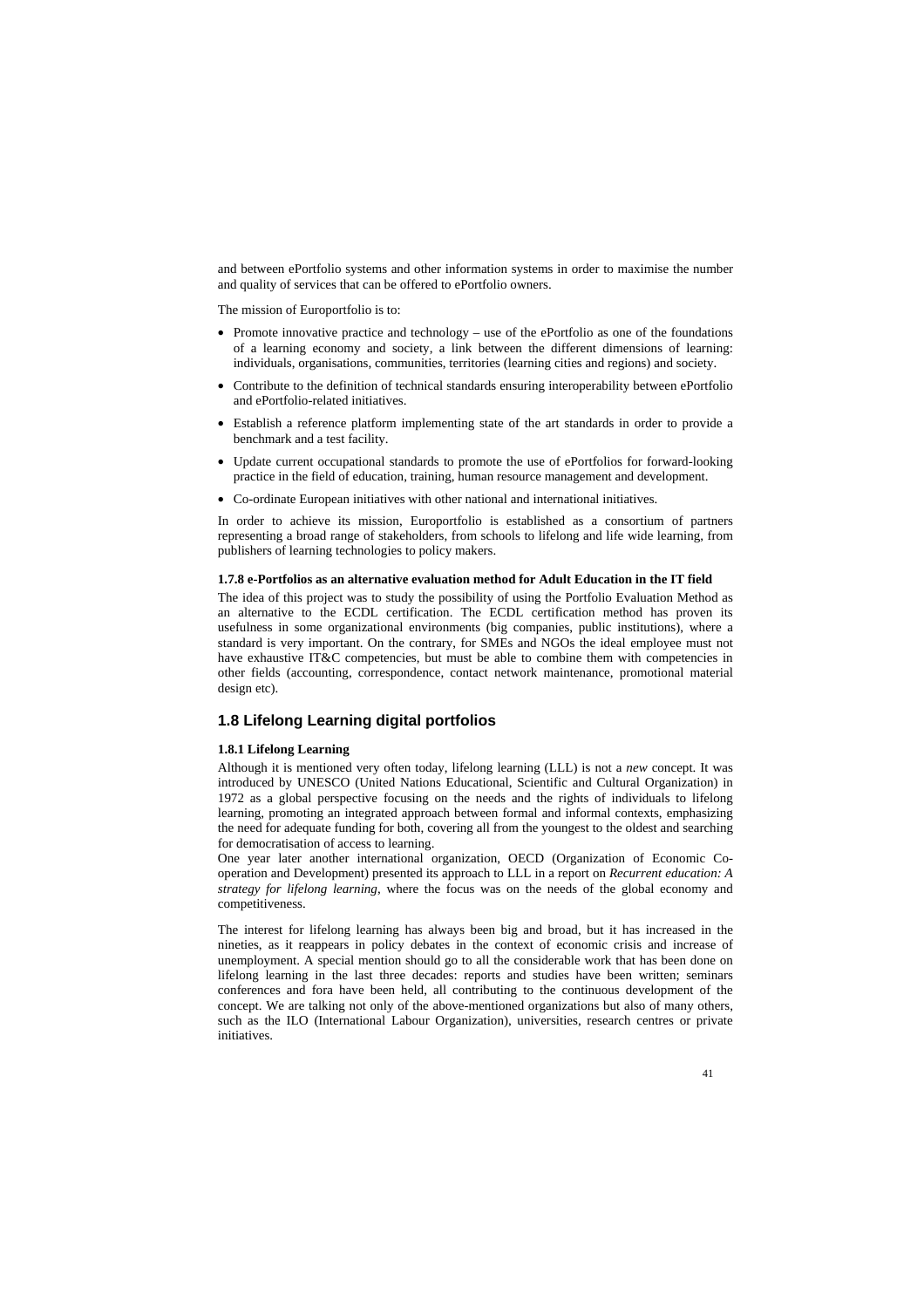It's clear that the lifelong learning message is relevant for all countries in the world, as they are involved in the globalisation process and in particular in the process of developing ICT based activities as an engine for growth and preparation for the knowledge based economy, although focus is different according to different levels of development and specific regional context. As it is expressed in a recent ILO report, "lifelong learning is now the guiding principle for policy strategies concerned with objectives ranging from a nations' economic well-being and competitiveness to personnel fulfilment and social cohesion. Moreover, the concept applies to all peoples and nations regardless of their level of development, and is therefore increasingly backed by governments, funding bodies and international organisations, with the view to equalizing cultural and human capital".

### **1.8.2 European Union and Lifelong Learning**

As our project is financed by a European Union programme it's both compulsory and natural to focus more on the lifelong learning concept from a EU point of view. And, as we shall see this approach is also a broad one, encompassing and linking many important and yet different areas. In 1995, the European Commission published the white paper "Teaching and Learning: Towards the Learning Society", as an introduction to the lifelong learning year in 1996.

Few years later, lifelong learning became a key element in the strategy set up by the European Union at the Lisbon European Council in March 2000 in reference to the goal of becoming the most competitive and dynamic knowledge-based society in the world.

The European Commission presented in 2001 – at the invitation of the Feira European Council in June 2000 - a communication on "Making a European Area of Lifelong learning a Reality", with the view to identifying coherent strategies and practical measures aimed at fostering lifelong learning for all. And in June 2002, the Council of the European Union adopted a resolution on Lifelong learning where it considered that "education and training are an indispensable mean for promoting social cohesion, active citizenship, personal and professional fulfilment, adaptability and employability".

In the above mentioned Communication, Lifelong learning is defined as "*all learning activity undertaken throughout life, with the aim of improving knowledge, skills and competence, within a personal, civic, social and/or employment-related perspective*." Lifelong learning is therefore about:

- *acquiring and updating* all kinds of abilities, interests, knowledge and qualifications from the pre-school years to post-retirement. It promotes the development of knowledge and competences that will enable each citizen to adapt to the knowledge-based society and actively participate in all spheres of social and economic life, taking more control of his or her future.
- *valuing* all forms of learning, including: formal learning, such as a degree course followed at university; non-formal learning, such as vocational skills acquired at the workplace; and informal learning, such as inter-generational learning, for example where parents learn to use ICT through their children or learning how to play an instrument together with friends.

The Commission communication is structured in six building blocks aimed at supporting coherent and comprehensive strategies. These are:

• *Partnership working***,** not only between decision-making levels (e.g. national, regional and local) but also between public authorities and education service providers (schools, universities, etc.), the business sector and the social partners, local associations, vocational guidance services, research centres, etc.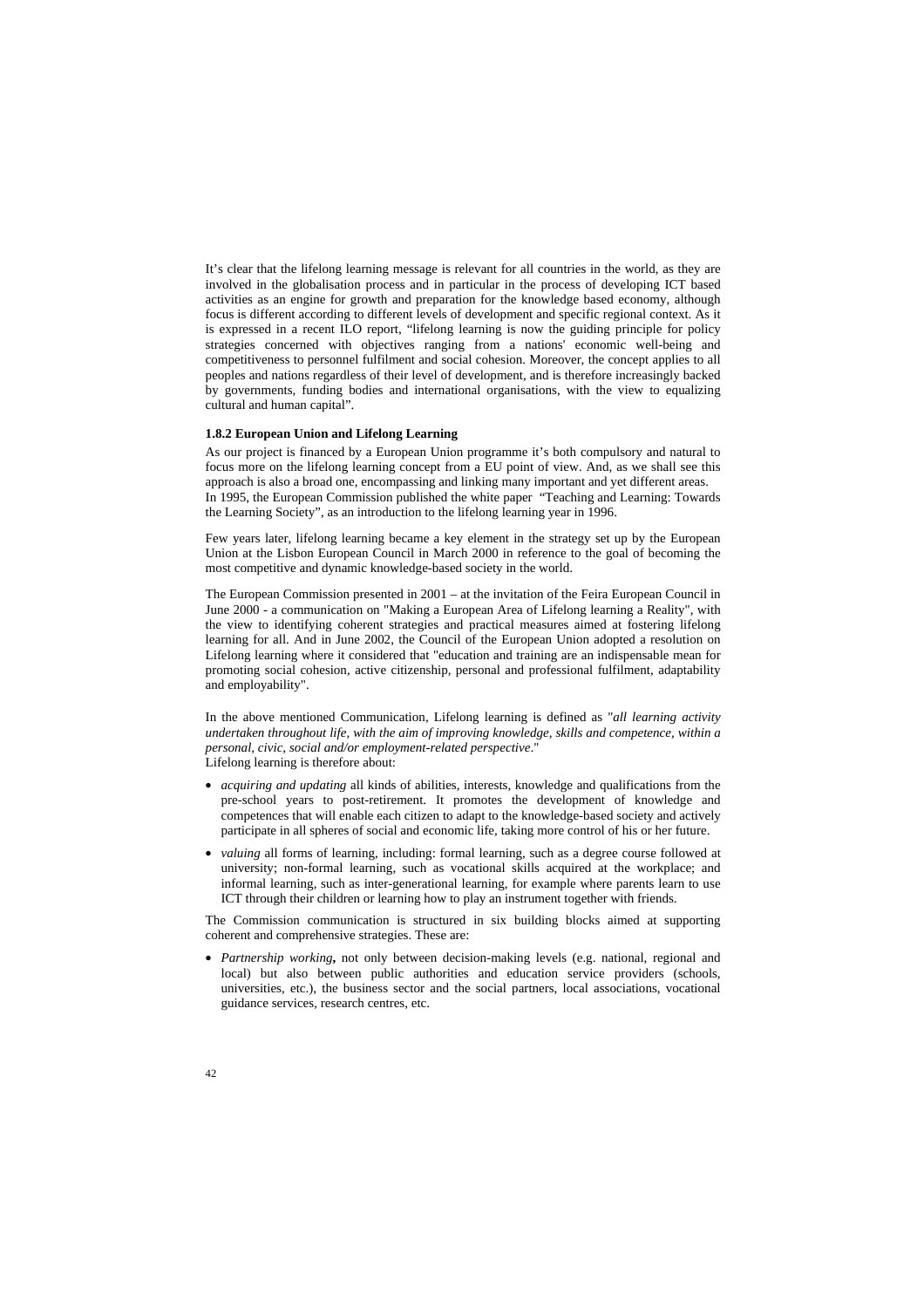- *Insight into the demand for learning* in the knowledge-based society which will entail redefining basic skills, to include for instance the new information and communication technologies. Analyses should take into account foreseeable labour market trends.
- *Adequate resourcing*, involving a substantial increase in public and private investment in learning. This does not only imply substantially increasing public budgets, but also ensuring the effective allocation of existing resources and encouraging new forms of investment. Investment in human capital is important at all points in the economic cycle; skills gaps and shortages can certainly co-exist with unemployment.
- *Facilitating access to learning opportunities* by making them more visible, introducing new provision and removing obstacles to access, for example through the creation of more local learning centres. Special efforts are necessary in this context for different groups such as ethnic minorities, people with disabilities or people living in rural areas.
- *Creating a learning culture* by giving learning a higher profile, both in terms of image and by providing incentives for the people most reticent to opt for learning.
- *Striving for excellence* through the introduction of quality control and indicators to measure progress. In concrete terms, provision must be made for standards, guidelines and mechanisms whereby achievements can be recognised and rewarded.

It also provides the following six priorities for action:

- Valuing Learning
- Information, guidance and counselling
- Investing time and money in learning
- Bringing together learners and learning opportunities
- Basic skills and
- Innovative pedagogy

They are closely related to the building blocks, each contributing to fulfilling the four broad objectives of personal fulfilment active citizenship, social inclusion and objectives of personal fulfilment, active citizenship, social inclusion and employability/adaptability.

These priorities have now been integrated in both processes concerning:

- *enhanced cooperation in Europe in Education* through the 2010 work programme on the follow up of the objectives, which covers as priority fields: teacher training; foreign languages; ICT in education; mathematics and sciences; funding and resources; mobility; open learning; making learning attractive; as well as specific activities linked to quantitative indicators.
- *vocational education and training* through the so-called Copenhagen process which covers as priority fields: quality insurance; recognition of qualifications and competences; transparency, information and guidance; and the European dimension.

As expressed in many EU documents, lifelong learning is central not only to competitiveness and employability but also to social inclusion, active citizenship and personal development.

Lifelong learning encompasses learning for personal, civic and social purposes as well as for employment-related purposes. It takes place in a variety of environments in and outside the formal education and training systems. Lifelong learning implies:

- raising investment in people and knowledge
- promoting the acquisition of basic skills, including digital literacy *and*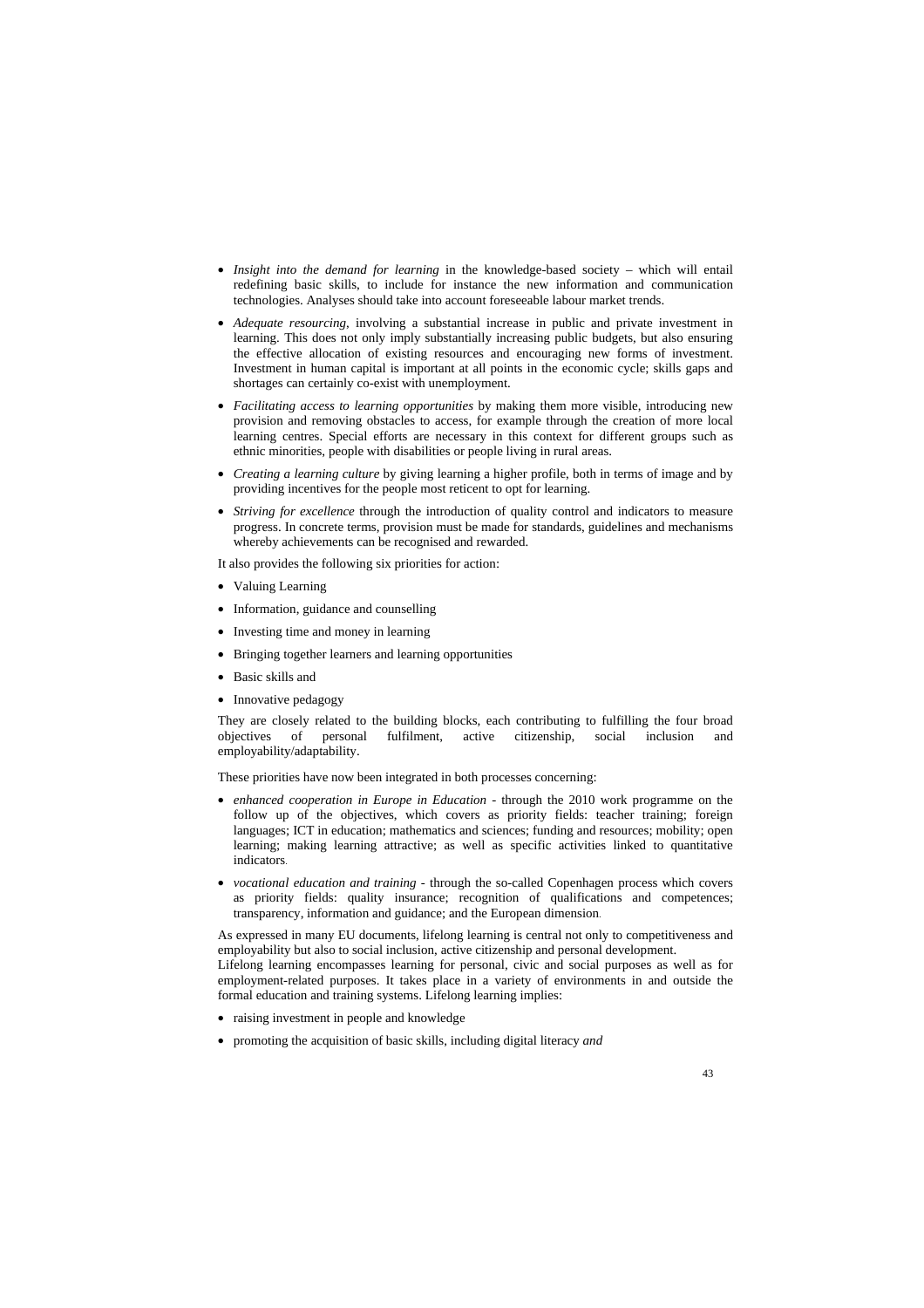• broadening opportunities for innovative, more flexible forms of learning.

The aim is to provide people of all ages with equal and open access to high-quality learning opportunities and a variety of learning experiences on an ongoing basis and throughout Europe. In practice this should mean that citizens each have individual learning pathways, suitable to their needs and interests at all stages of their lives. The content of learning, the way learning is accessed, and where it takes place may vary depending on the learner and their learning requirements. Educations systems have a key role to play in making this vision a reality.

Lifelong learning is also about providing "second chances" to update basic skills and also offering learning opportunities at more advanced levels. All this means that formal systems of provision need to become much more open and flexible, so that such opportunities can truly be tailored to the needs of the learner, or indeed the potential learner.

### **1.8.3 Lifelong Learning Digital Portfolios**

Researching on lifelong learning and Portfolio, one may be struck by the fact that the development of both seems to have the origin. The lifelong learning concept was developed in the beginning of the seventies mainly in reference to the crisis of education systems. Although portfolio has a longer history, the learning portfolio idea has begun spreading in the educational sector also in the 1970s as schools at all (educational) levels became more and more disgruntled with the poor outcome of their students.

*Continuity* in the learning process is one of the most important features of Portfolio as pedagogical methodology. It will consequently contribute to a learning that lasts and in this respect becomes one of the best methods to implement lifelong learning strategies. As one known Swedish Portfolio expert put it<sup>16</sup>: "portfolio stands for a dynamic and proficiency furtherance learning, a learning with lifetime as a yardstick, with a "then", a "now" and a "future"".

The portfolio methodology will also help students to understand that learning in schools is not the end of the learning process but merely the beginning to a lifelong learning.

It's therefore vital that students, becoming professionals after graduation, to be able to develop the digital portfolio in the new periods of their lives. Many of them will want to continue their studies in different forms and learning communities while keeping contact with their alma mater other. Digital portfolio development will be a big help for them even if usually they will not be so organized and probably look more like personal web pages.

Lifelong learners on the other hand are centred around their own learning development, and less around career and presenting nice CVs. Fortunately in the last years we saw the appearance of tools to support advanced digital portfolios and help them in the process.

An interesting example is the project E-PAL (Electronic Portfolios and Autonomous Learning), initiated by the Stoas Corporation in the Netherlands and devoted to reflecting lifelong learning in multipurpose electronic portfolios. (Other members of the E-PAL project were: the Dept of teacher education at Uppsala university, SLU-kontakt at Swedish agricultural university Uppsala and the Dept. of teacher education at Malmö university college, Sweden, Bundesinstitut für Berufsbildung in Bonn, Germany, and the CITO group, Arnhem, the Netherlands).

Submitted to the EU Commission in 2001, the E-PAL project raised the bar high by aiming to develop a standardized international qualification and competency database of electronic portfolios.

To quote from a  $2001$  memo<sup>17</sup>:

-

<sup>&</sup>lt;sup>16</sup> Roger and Brigitta Ellmin, Att arbeta med portfolio, 2002.

<sup>&</sup>lt;sup>17</sup> From Emiel van Pufflen, Stoas corporation (www.stoas.nl), Wageningen, Netherlands, 2001 (as quoted by Jan Sjunnesson in "Digital learning portfolios")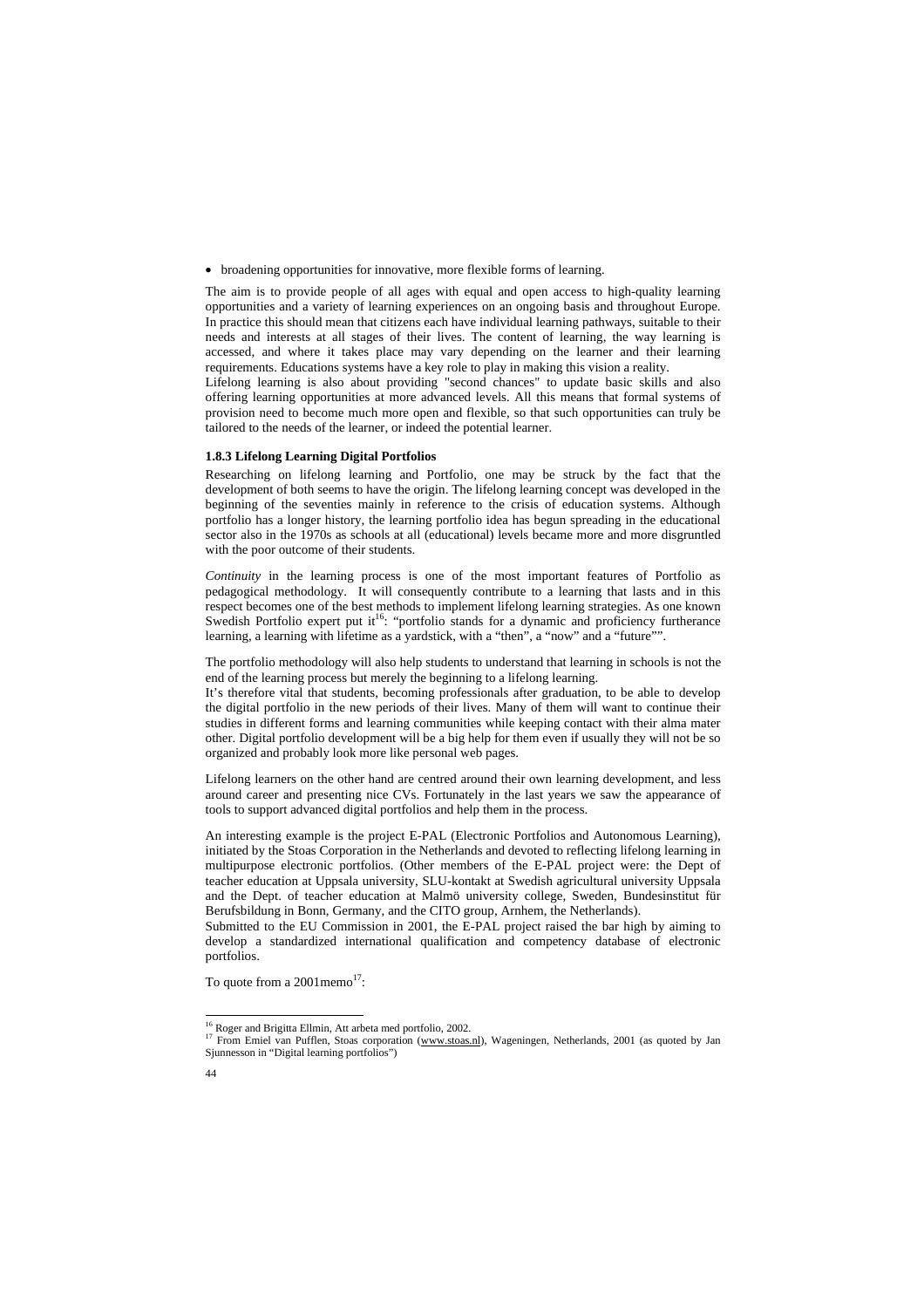"*Ideally creating and maintaining electronic portfolios will motivate students to learn in a more active way as they can store and display their results. This can be achieved better if students feel that their electronic portfolios are valuable in life and not just something required by teachers in a limited phase of education. Electronic portfolios can become more valuable in lifetime perspective if they:* 

- *1. supply prove of competencies to potential employers*
- *2. supply prove of quality for potential customers with regard to services supplied by, or products made by the person described in the portfolio*
- 3. *document personal growth in life on the web; many people feel the need to show parts of their life to themselves, their relatives, friends and the world in the form of personal web pages. Not everyone has this need, but those who have often shown a strong motivation in doing this, and it is likely that these people have a strong intrinsic motivation to maintain an electronic portfolio as well. Moreover if ad hoc created personal homepages contain parts showing personal growth and proving competencies than those parts might be regarded as an electronic portfolio*."

An application combining several or all these functions into one lifetime electronic portfolio might bring motivation during education, eliminate the need of building a series of different portfolios in lifetime and support longer term reflection.

Stoas Corporation tried to get the *Folio*, an electronic portfolio application developed by ePortaro to be used as the standard within E-PAL.



From: the home page at http://www.eportaro.com/

According to the website, the application enables the sharing of a diverse collection of digital items amongst students, colleagues, advisors, employment contacts and family members, with full access control. Folio supports career planning, advising, collaboration, reflection, academic assessment and other student and faculty development programs. Folio enables students to collect and share items with individuals, groups and organizations internal or external to your educational institution.

Designed to support reflection, growth, accomplishment and collaboration, the ePortfolio system:

- enables portfolio owners to demonstrate their skills, competencies, personality and mastery to third parties, over the internet;
- organizes diverse vocational and educational experiences;
- helps portfolio owners reflect on connections between apparently different accomplishments; and,
- supports work with counsellors, advisors, and mentors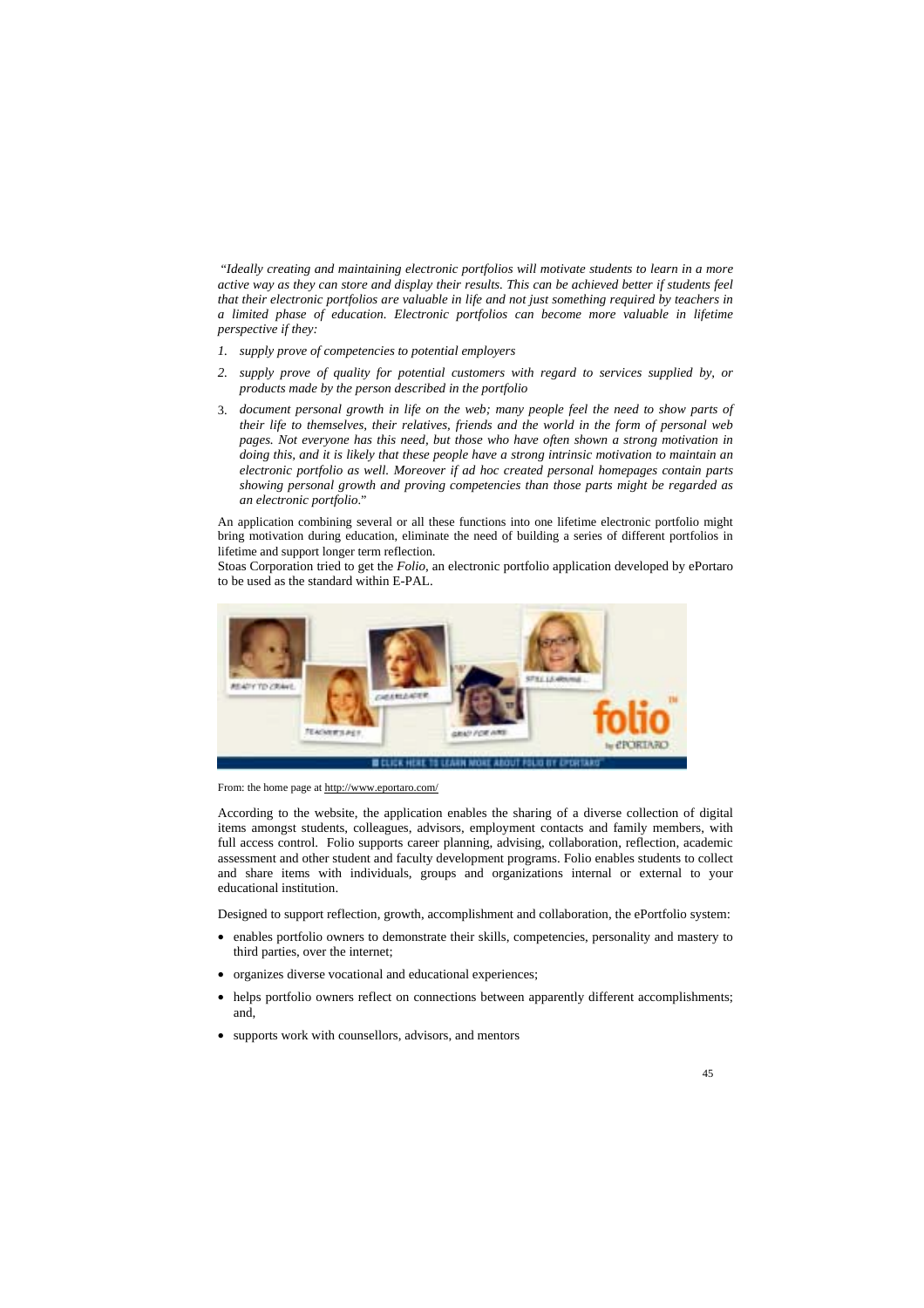• fully supports multiple languages in a single installation.

"Att arbeta med portfolio - teori, förhållningssätt och praktik" by Roger and Brigitta Ellmin, published at Förlagshuset Gothia 2003.

"Digital learning portfolios: inventory and proposal for Swedish teacher education" by Jan Sunnesson, published as a report from Uppsala Learning Lab 2002.

# **1.9 Portfolio for teachers and managers in educational institutions**

To develop a portfolio in a pedagogical context takes a lot of courage. It takes some serious considerations on objectives, values and directions.

The modern learning environment has focused on the responsibility of learning – and placed on the learner. To adopt this responsibility takes a scholar. It takes a person that knows the infrastructure of learning. It takes a person that is innovative and a person that can identify learning resources.

For the students to work in open learning it is crucial that the learning resources are more or less transparent. In a modern learning environment, the teacher is going to "brand" herself as a learning resource – reveal herself as a resource for personal or professional development. And more than that, the teacher is going to be a role model in using tools for lifelong selfdevelopment. In the vocational area in Denmark the Ministry of Education has supported an ITplatform (called "staff plan") to stimulate the portfolio for teachers and managers. The rationale is: If you – as teacher - think portfolio is the medicine for life long learning for the students it is crucial that the same medicine is taken by the staff in educational institutions. (www.medarbejderplan.dk)

To implement a portfolio in an organisation takes a consensus between the different groups of employees. The whole idea of developing the staff-portfolio application started in the joint councils at a number of colleges – and it had to start here. It is necessary that the staff as a whole agree to in the values underlying the work with staff portfolio – the concept of

- *life long learning*. The portfolio is a tool for constant setting of new learning objectives, defining learning activities, evaluating the results of the efforts that you do and self-reflexion.
- *sharing of knowledge*. In the staff portfolio context the idea is that you share your personal development with your colleagues. The portfolio gives the individual the opportunity to create networks based professional interest
- *open dialogue*. The it-web-based portfolio offers the individual to work with his or her network – it gives the students, the colleagues and your manager an opportunity to work with you on a collaborate learning platform: your personal portfolio.

The teacher's portfolio in the vocational area is (in a Danish context) going to reveal her profile visualized in the following set of competencies:

- Competent in the given professional area (nurse, carpenter, architecture...)
- Competent as a pedagogical communicator
- Net worker that is; work out her or her profession as teacher and professional in a "real life" network – both internationally, nationally and based on research and practical relations
- Institutional developer that is be competent in working with development of the educational quality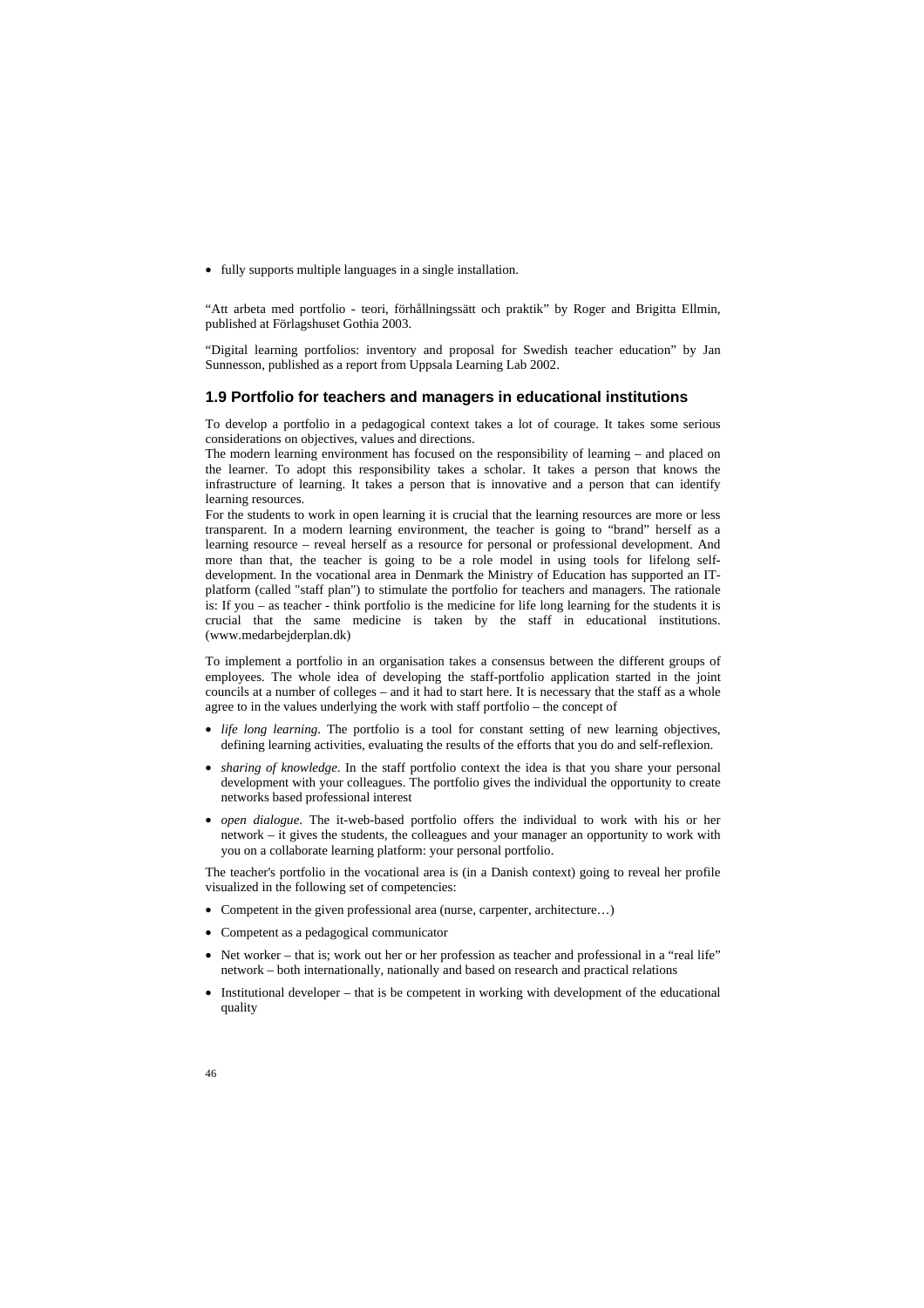### **1.9.1. Teacher portfolio – building criteria**

These parameters will be crucial in building up the portfolio as a competent teacher. The "Staffplan"-application offers a platform where the teacher can document and develop his or her profile according to these parameters.

"The staff plan" will work within the framework of a handbook where it is stipulated how to set up the criteria for being competent (not what the criteria are). The handbook offers a set of roles that the organisation (department, team) can perform in building a profile relevant for a given education - a given teacher/manager or a given team. The criteria for being competent "institutional developer" or "net worker" might look different if you are a teacher in health care or in welding.

# Example: A team of teachers can build up a set of criteria Being a good *net worker* means that the It shall be evident for students and partners that each individual teacher works consistently on developing the education in collaboration with Being a good *institutional developer* means that The individual teacher takes active part in developing the quality around the education industry and relevant research institutions The individual teacher works on elaborating professional networks The individual teacher is involved in pedagogical research • The individual teacher participate in developing procedures that contribute to the quality of the education • .... Being a competent professional means that Being a competent pedagogical communicator means that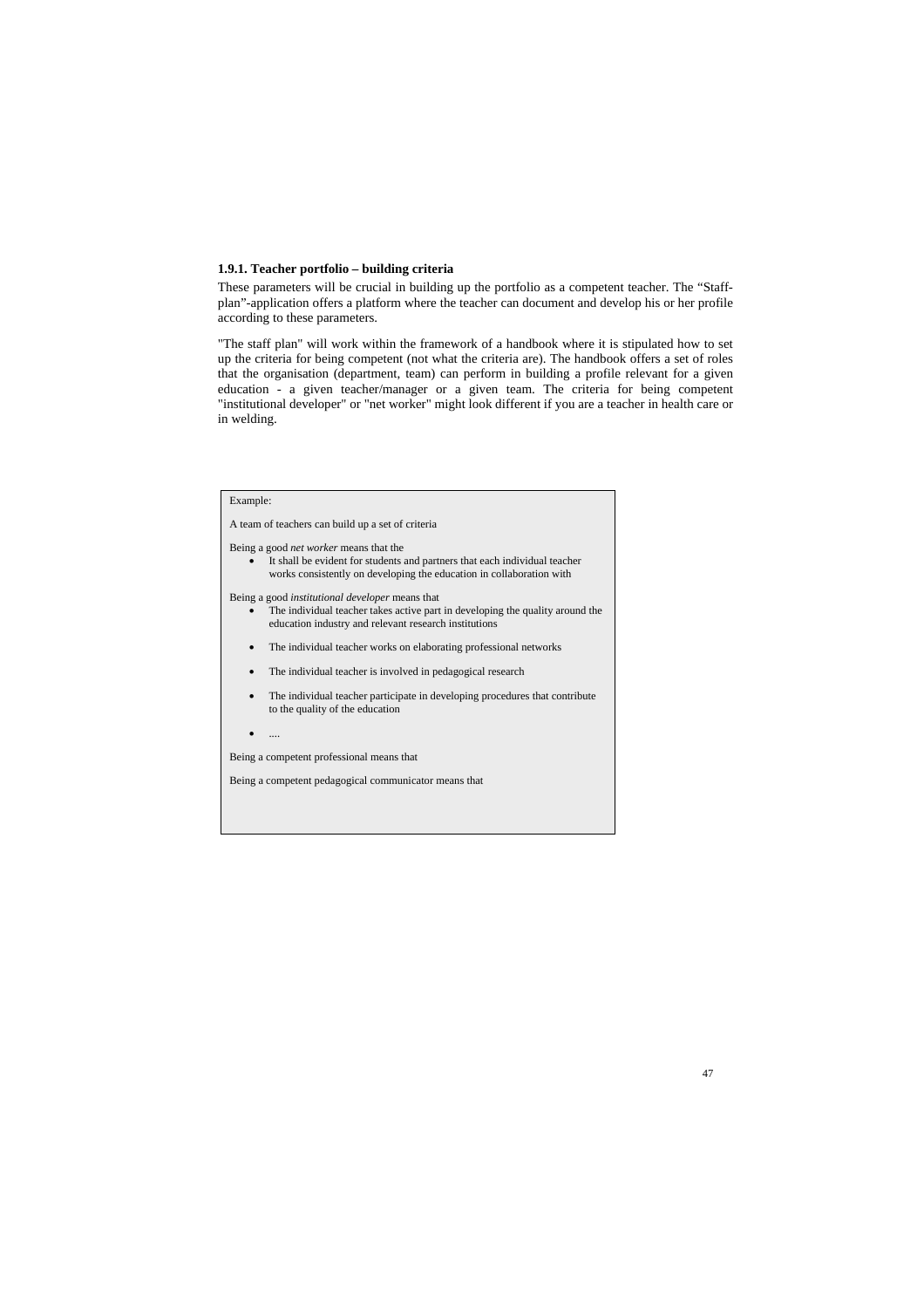### **1.9.2. Teacher portfolio – building documentation**

The portfolio would then build up documentation around these criteria and documentation would be:



Source: Brian Kjær Andreasen, Videncenter for Læreprocesser, Aalborg Universitet Anette Kolmos, Pædagogisk Udviklingscenter, Aalborg Universitet http://www.puc.auc.dk/publika/portfolios,ak-ba.htm

In the context of "Staff Plan" the documentation is part of an overall self-assessment tool. You will be able to work out surveys (360°-feedback surveys etc.) to create documentation and reflection material to stimulate your own personal self-development. The documentation is private – you work on it as a working portfolio – and develop it for presentation.

### **1.9.3. Teacher portfolio – building development plan**

The philosophy of the teacher portfolio is that you reveal – present your own professional development plan. The different institutions or even teams may have different politics regarding publishing.

The idea of creating the presentation portfolio is that it reveals your competencies so the student has a notion of what learning resources you represent.

#### **1.9.4. Teacher portfolio in a knowledge society**

The portfolio is going to

- create a platform for communication between manager and employee about the strategic development of the education and the individual
- establish a way to share knowledge between different interested parties (parents, industry, colleagues, managers, professionals...) around the study environment.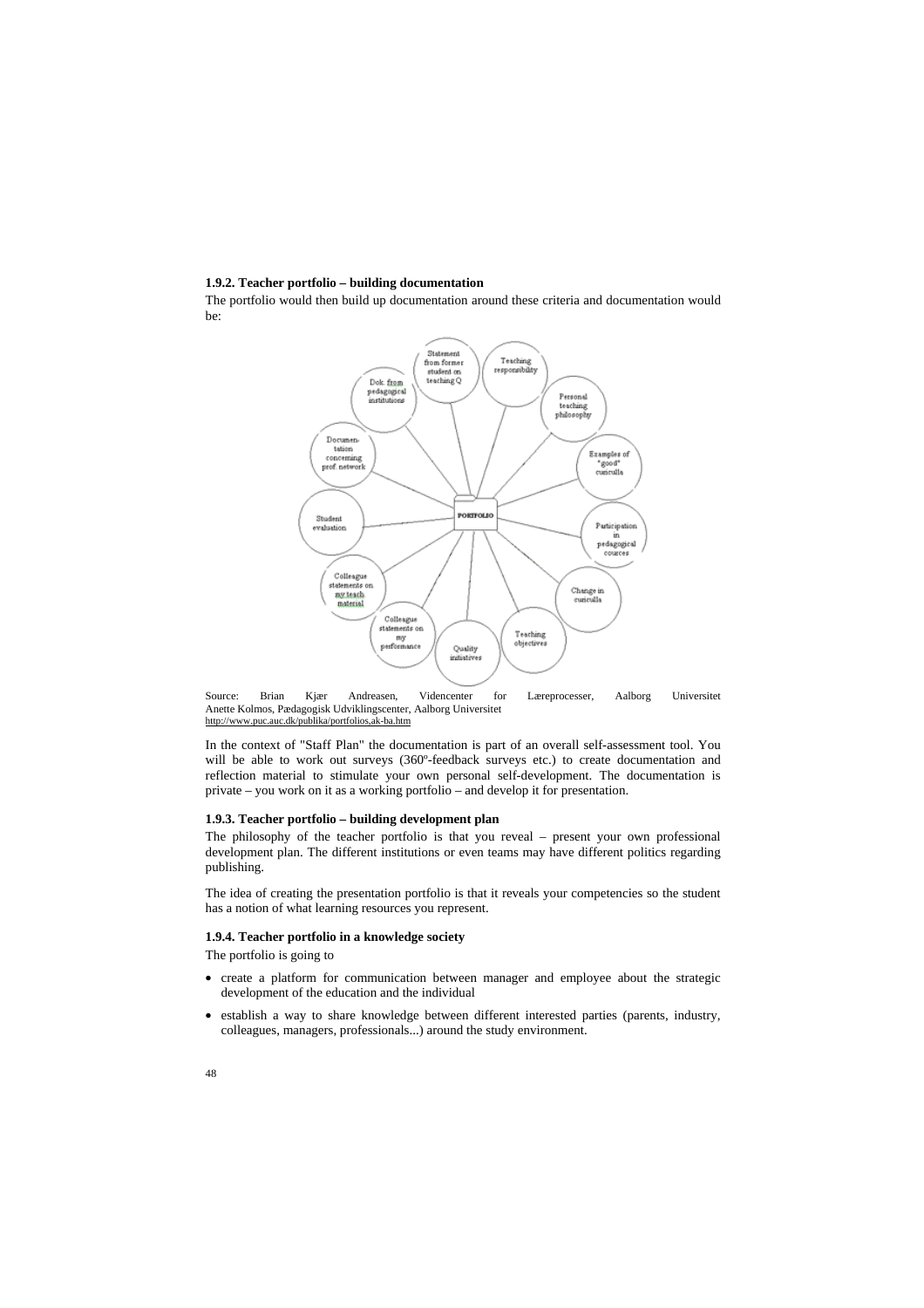# **1.9.5. Examples of teacher portfolio**

www.multimediedesigner.ots.dk/users/tlh http://www.multimediedesigner.ots.dk/users/Lise%20Agerbaek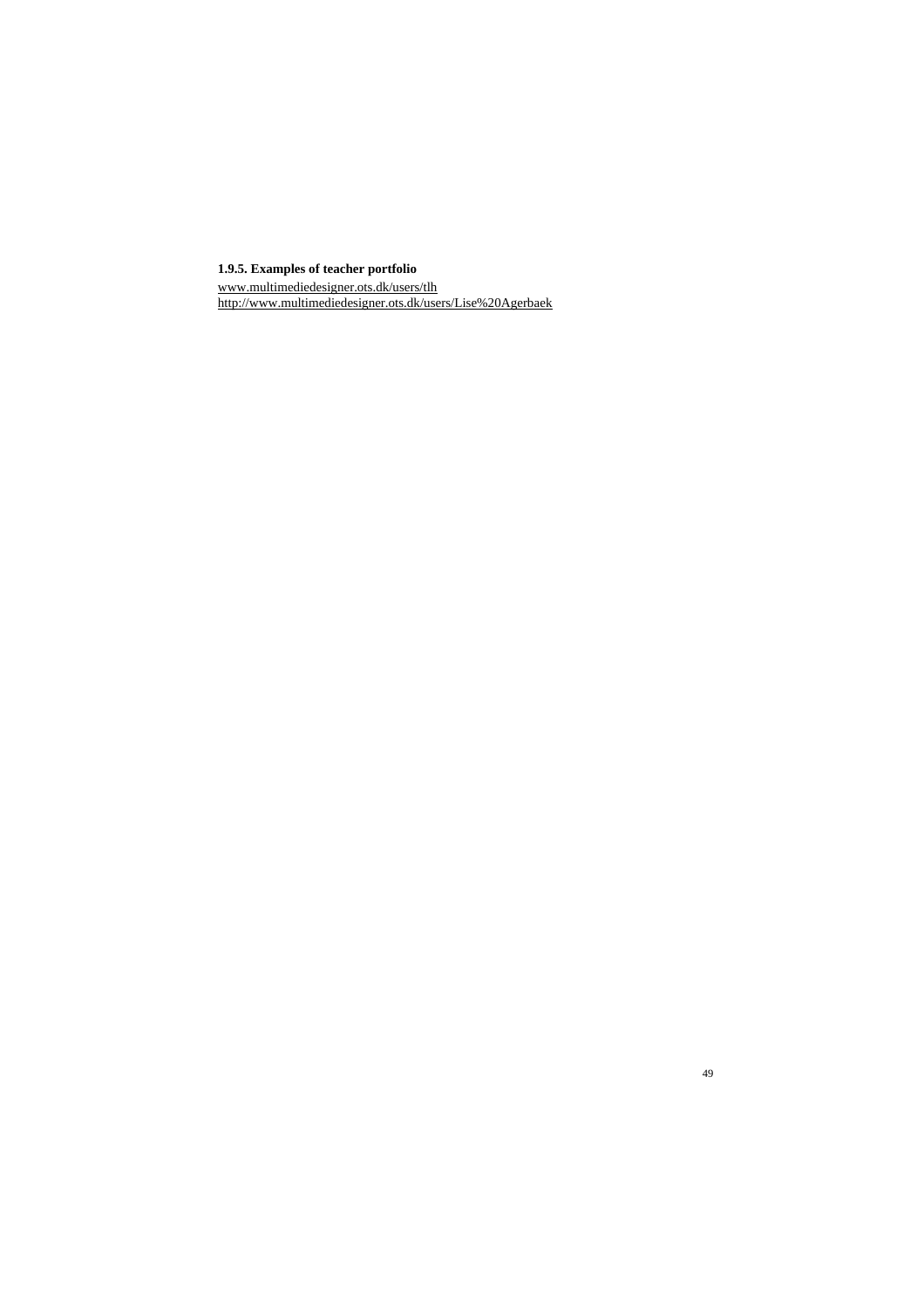# **2 Portfolio inventory in the partners countries**

# **2.1 Portfolio inventory in Denmark**

The use of the e-portfolio in education is not very widespread in Denmark – and especially not in the environment around IT education. There have, however, been several attempts and practices with portfolio throughout Denmark spreading through the educational system from kindergartens to universities. This article is an attempt to look into a few of the resulting discussions and experiences, and the issues they have raised.

### **Preschool institutions and big brother**

During February 2004, a serious discussion took place in Danish media. It turned out that portfolio or logbooks actually were widespread in Danish preschool institutions – primarily in kindergardens.

Many kinder gardens are actually keeping record of the children's learning abilities – using the records in dialogue between different learning support institutions (psychological, physiotherapeutic, audio logical etc.)

In preschool, the portfolio is designed to record the pupils learning abilities – to convey the individual pupils learning skills from preschool to elementary school and further on to youth education.

The discussion in the media was concerned with "*the big brother*" issue - the individual child being caught in a continuous surveillance and a web of control. Record of learning as a societycontrolled protocol to make the child's learning more efficient has a bad ring to it. The discussion in the press focused on the unfortunate ethical issues of portfolio

- *Control.* Portfolio is in the context of preschool used as a record of child behaviour that is not in the control of neither the child nor the parents. The preschool portfolio is a learning record that is measuring the child against the notion of an ideal development.
- *The notion of learning being a continued process to be planned.* Many children experience the joy of changing study environment – to start on a fresh by changing school, institution. The portfolio as institutionalised record of learning rests on an idea on learning as a continued process. You start out in the first grade setting objectives and you end out achieving these goals. Learning flows as a continuum not in unplanned leaps. In a sense the learning record keeps the individual stock on history.
- *Society, efficiency and control.* The overall goal of the portfolio is perceived as a tool to create a financial coherent system. The child's potential is fixed in an early age and refined through institutionalised nourishing.

In this sense, the portfolio has been introduced for the first time in Danish public with a severe focus on its ethical bias. The portfolio does have these angles to it. In the following, we will try to give a picture of some of the trends concerning the use of portfolio in Danish educational institutions between self-assessment and control.

In the following survey, I will try to give a brief picture of what is going on in the different educational institutions in Denmark relating to the use of e-portfolio and e-log-books.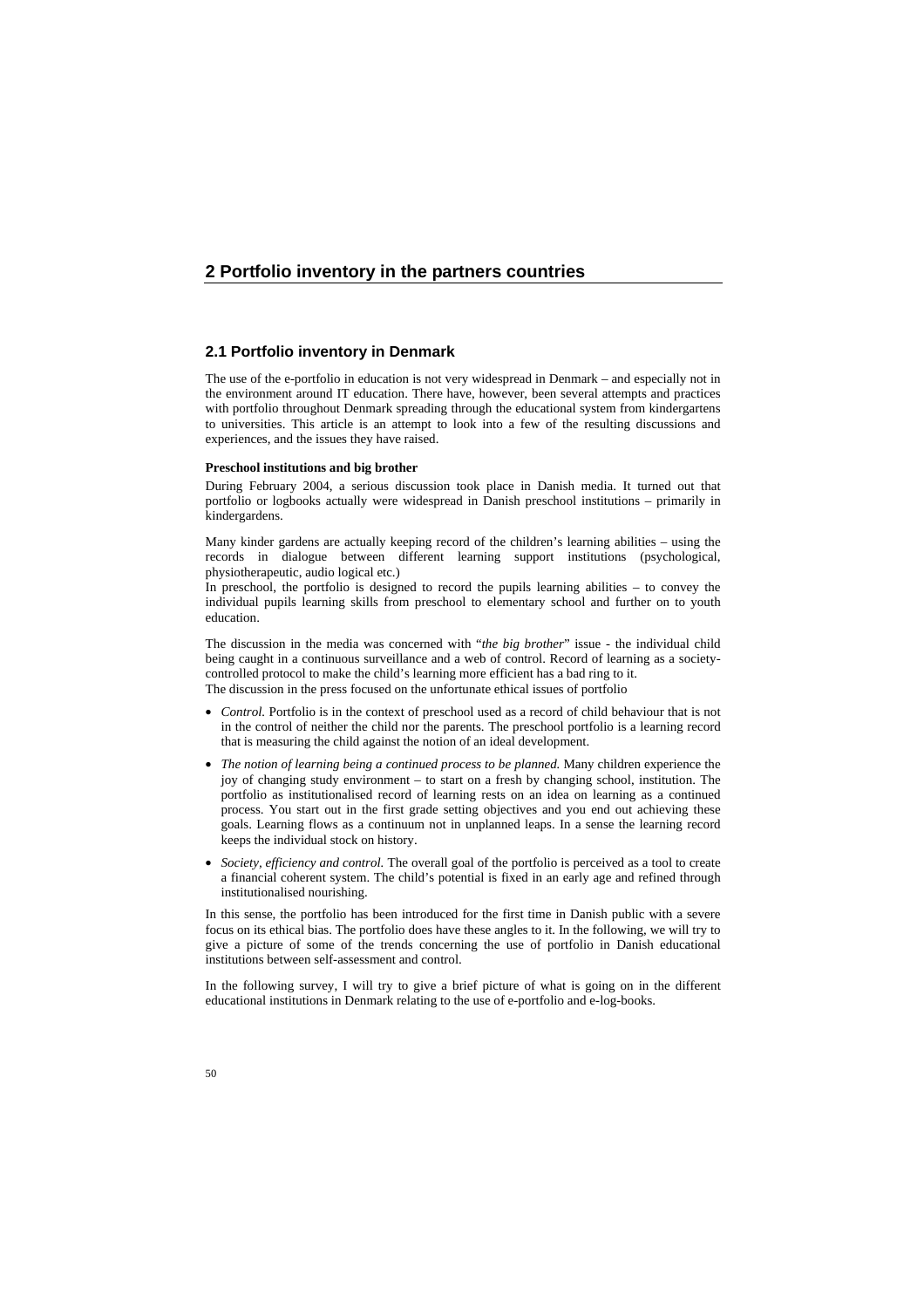It is complicated to get a comprehensive picture of the experiences with e-portfolio primarily because the different levels of education has been subject to reforms and large  $R\&D^{18}$  projects where e-portfolio is only a small topic supporting a general change of school systems. Both in elementary school and secondary school the national R&D projects "IT Medier og folkeskolen" (IT media and the public school) and "Det virtuelle gymnasium" (The virtual gymnasium) is still undergoing evaluation.

### **Learning as an individual responsibility**

The philosophy of educational praxis in Denmark is currently based on the notion of letting the individual student, pupil or trainee take responsibility of her own learning objectives, learning means and processes.

In a sense, it is about stimulating the innovative potential of the individual learner - making him or her able to work consciously and reflectively with own learning objectives and processes.

The development speed of the information society – the rapid development of technologies and production paradigm – has put focus on the ability of individuals to manage own learning.

The institutional authority over learning objectives needs a turn. The focus should be on the student's ability to manage own learning processes – in a life long perspective.

In this sense, the educational institutions in Denmark have been focusing on the portfolio as a vehicle for different learning and assessment strategies. The notions of the individual as manager of own learning is the agenda.

The hope is that the portfolio might give a tool to convey the student's innovative and selfmanagerial skills ("innovation" and "self-management".

The portfolio method is seen as a tool that returns learning to the individual –that lets the individual be master of his or hers own learning objectives, means and processes.

The program for modernization in the public sector also had an influence in the way the processes of evaluation was carried out in the period 1980 – 2000. The vocabulary of modernization includes terms such as site-based management, decentralization, economic framework-administration, client influence, de-bureaucratisation, quality management and interdisciplinary cooperation.

There is a turn from implicit into explicit quality definition. Evaluation, both the internal and the external evaluation, are increasingly a part of documentation needed for the so-called 'control of quality'. In this period the amount of components of evaluations increases considerably. Portfolios are introduces in all the Nordic countries, The Danish Ministry of Education exposes an internet based quality- and evaluation program, and an Institute of Educational Evaluation is established. But most of all in the pedagogical discourses, instead of regarding the teacher as responsible for learning, *the learner herself is brought into focus.* As a example of this can be seen a number of publications from The Danish Ministry of Education bringing to focus methods and techniques of individual learning processes thought of as technical operations." Cartsen Bendixen (from http://frode.ruc.dk/paed/summer2001/carsten.pdf)

### **2.1.1 The portfolio in elementary school**

The shift in focus in "the program for modernization" has lead to a new approach to setting up organizational or institutional mission statement or guidelines.

The following is a translation of how a typical school in Denmark interprets the focus on learning. It is a value statement of a school in Odense, DK:

#### 2. Learning

Learning is considered as an active process where the individual pupil can develop intellectually, physically, socially and emotionally. The development processes are going to stimulate the pupil with a variety of tools for life long learning.

This means that the study environment is going to build on the notion of individual development as stimulated by individual learning style and multiple intelligences.

j <sup>18</sup> Research and Development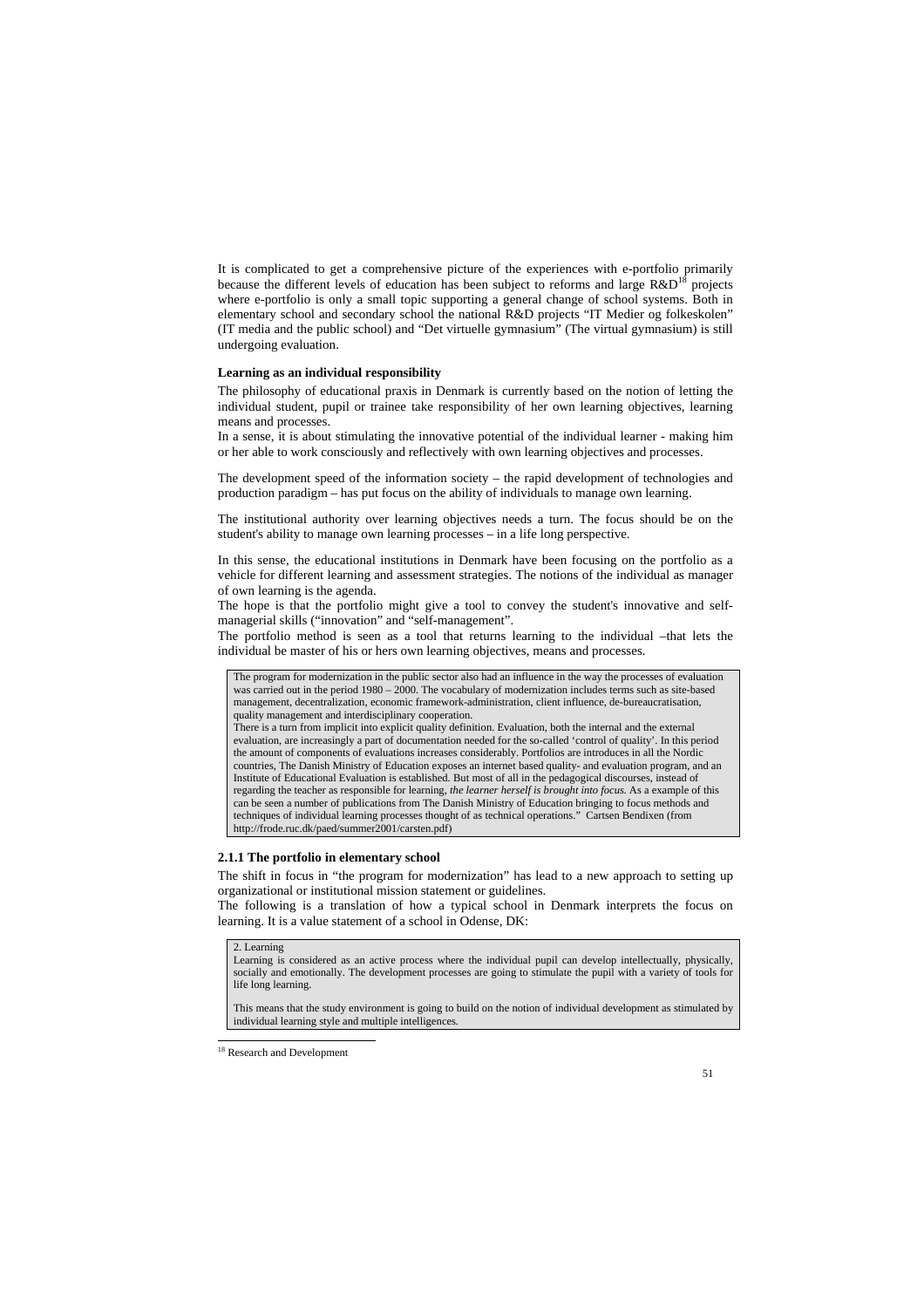- The pupils have room for analysis, experimentation and learning

- The pupil's works on a through general knowledge and abilities
- The pupils learn to reflect, choose and act
- The pupils learn to act on difference, interpret and make sense of it
- The pupils experience that learning at the school is guided by understandable objectives
- The pupils experience formative evaluation and constructive feed-back with the use of portfolio and log-book

From

http://www.odense.dk/ODENSE/cfg.nsf/files/Skole\_2004011310575901.pdf/\$file/Skole\_2004011310575901.pdf

The value statement works as guidelines for good practice at the school. The guidelines are typically used as internal and external evaluation criteria for the early self-evaluation process at the school.

In Denmark, the new learning paradigm is present in almost every value statement of every learning institution. The stress is on the individual pupil – and the development of his or her potential.

At "Noerremarkskolen" in Vejle, the value statement is unfolded to a set of practical uses of the portfolio:

We have chosen to use the portfolio method because we find that it is a good way

- To document the child's progress

- To stimulate the communication between pupil and teacher, between pupil and parent, between school and parents.

- For the pupil to set new learning objectives

It is an easy way to see the pupil's progress. The portfolio becomes a tool for the child and the grown ups around the child to set new objectives and goals.

We experience that the kids get more concerned and pleased with their work when they work in a portfolio context. They know that their work has a function beyond the specific task.

From: http://www.noerremarksskolen.dk/portfolio.htm

The following is a guideline or a practical scenario for working with portfolio in the elementary schools published at a sub site of the Ministry of Eeducation.

#### **Three practical examples of portfolio use**

A 4.grade is working with portfolio in Danish

The teacher decides that each pupil is going to work out a portfolio in relation to a reading course.

The pupils choose what books they want to read and they propose how they want to work with the books. The pupils that do not read well are encourages working with book and tape and the good readers are encourages writing short book reviews.

In every pupil portfolio it is stated what work process the pupil has chosen and what objectives the pupil and the teacher have set for the reading course. The objectives are described in a way so they support the common criteria that teacher and pupil have set up: What are the signs that you are fund of reading? / That you feel happy about reading? What is the difference between a book review and a story? What does it mean that Kristina or Jacob has improved their reading abilities?

The pupil Christina decides that she wants to work with a presentation portfolio connected to the reading course. Her portfolio will contain the following

- A list containing the objectives and criteria Christina has set up together with her teacher

- A list of books that Christina has read in the period

- The best book review that Christina has written

- An audiotape where Christina dramatises a selected text
- Christina's final self-assessment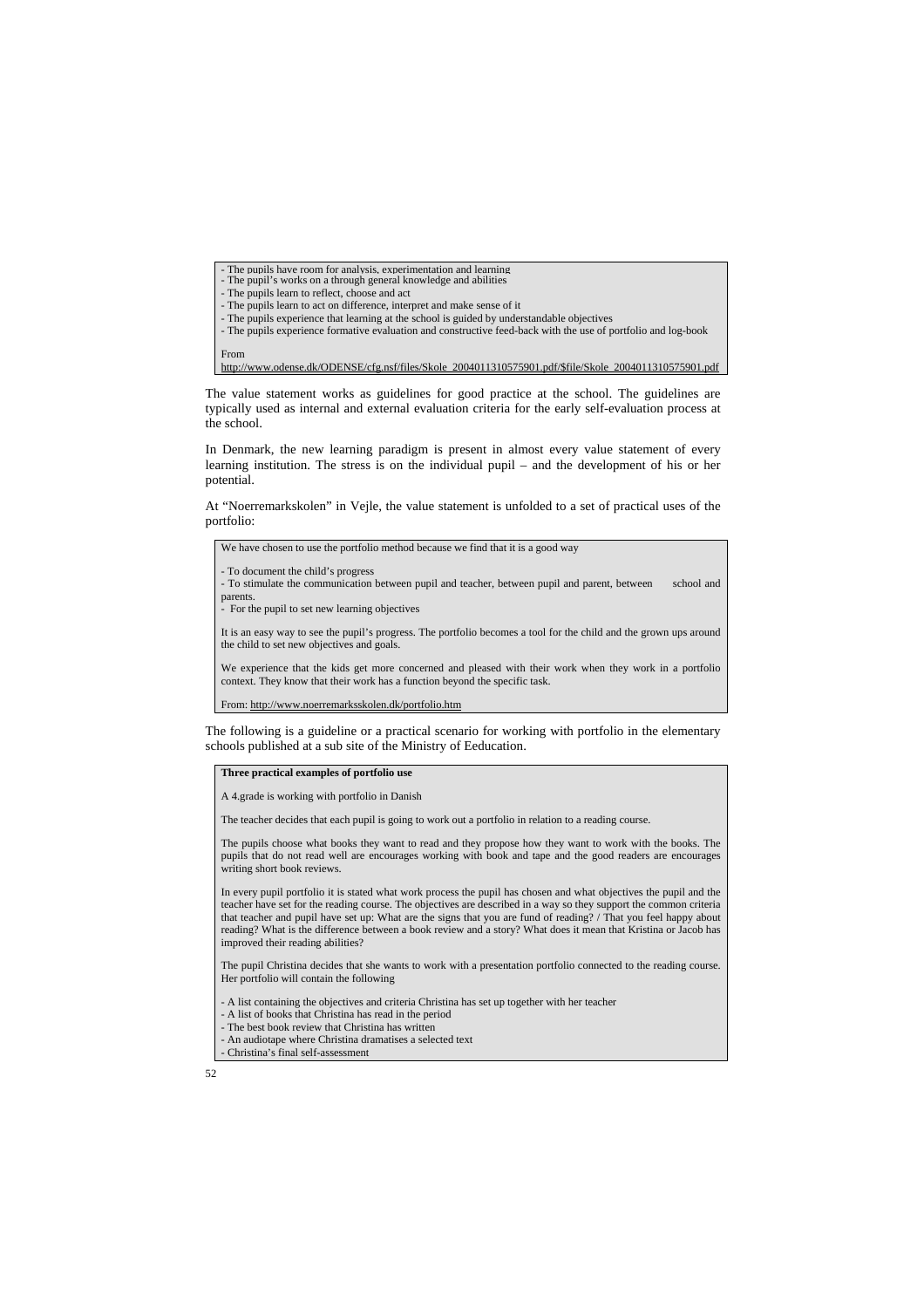As part of the evaluation, Christina discusses her portfolio with Camilla who has worked with a presentations portfolio in a similar way.

The teacher brings Christina's presentation portfolio to the next meeting with Christina's parents.

The pupil Jacob decides to make a working portfolio. This means that he during the reading course – together with his teacher – is going to evaluate his own work. During the course, the objectives are discussed and revised. Jacobs working portfolio will contain

- A list containing the objectives and criteria Jacob has set up together with his or her teacher – the list is revised during the course

- Jacob's weekly self-assessment and the teacher's assessment
- A list of books that Jacob has read in the period
- All the book reviews and work notes that Jacob has produced
- An audiotape where Christina dramatises a selected text
- Jacob's final self-assessment

The teacher files Jacobs portfolio, to make it the starting point of next years reading course.

The pupil Michael works with a working portfolio just like Jacob, but he chooses to use IT. He scans his reviews and selected text, illustrations. Michael wants to work on his portfolio at home – that why he has chosen to make it on an IT-platform. From:

http://www.kig.uvm.dk/misc/toolsdetail.asp?TID=20&DOC=53

Examples (in Danish): http://www.itmf.dk/itmf237/projekt/portefolie/index.htm

Teacher's reflections regarding the examples (in Danish): http://www.itmf.dk/itmf237/projekt/portefolie.html#portefolmidt

The elementary schools in Denmark have been working with IT and media within the framework of the ITMF-program. ITMF is an R&D program that set out to establish experiments with IT in vital pedagogical processes in the elementary schools.

**Research resume:** The research will focus on the processes of change when IT is integrated in education in the elementary school regarding the teacher, the teaching and the open classroom.

The processes of change is concentrated on its tools for pedagogical documentation, that can support the open classroom in relation to the other classes, teachers, the school and the parents.

The objective is to understand the factors that influence change of praxis and culture in the elementary school – and get an understanding of the role IT and media plays. The focus will be on the actual change that have taken place exemplified in class homepages and on the future regarding the change that IT and media can enforce on the perception of teaching, pedagogic visions of learning culture for the schools.

**From:** http://www.itmf.dk/soghentid.asp?Id=290&Kategori=Undervisningstilbuddet

A list of 32 elementary schools have been working with implementing portfolio as part of

- Pupil assessment and self assessment
- Formative pupil assessment
- New formats for parent-school dialogue
- New learning strategies involving the pupils differentiate learning styles

The conclusion in the form of a report about the work in the network of elementary schools has not yet been published.

Another network has been working with the following:

The aim of the project is to develop and test a web-based portfolio. The development and testing are carried out in a network comprising a number of schools, Vordingborg College of Education and the private company Skolemedia. The web-based portfolio will form the basis for a dialogue between pupil, parents and teachers, a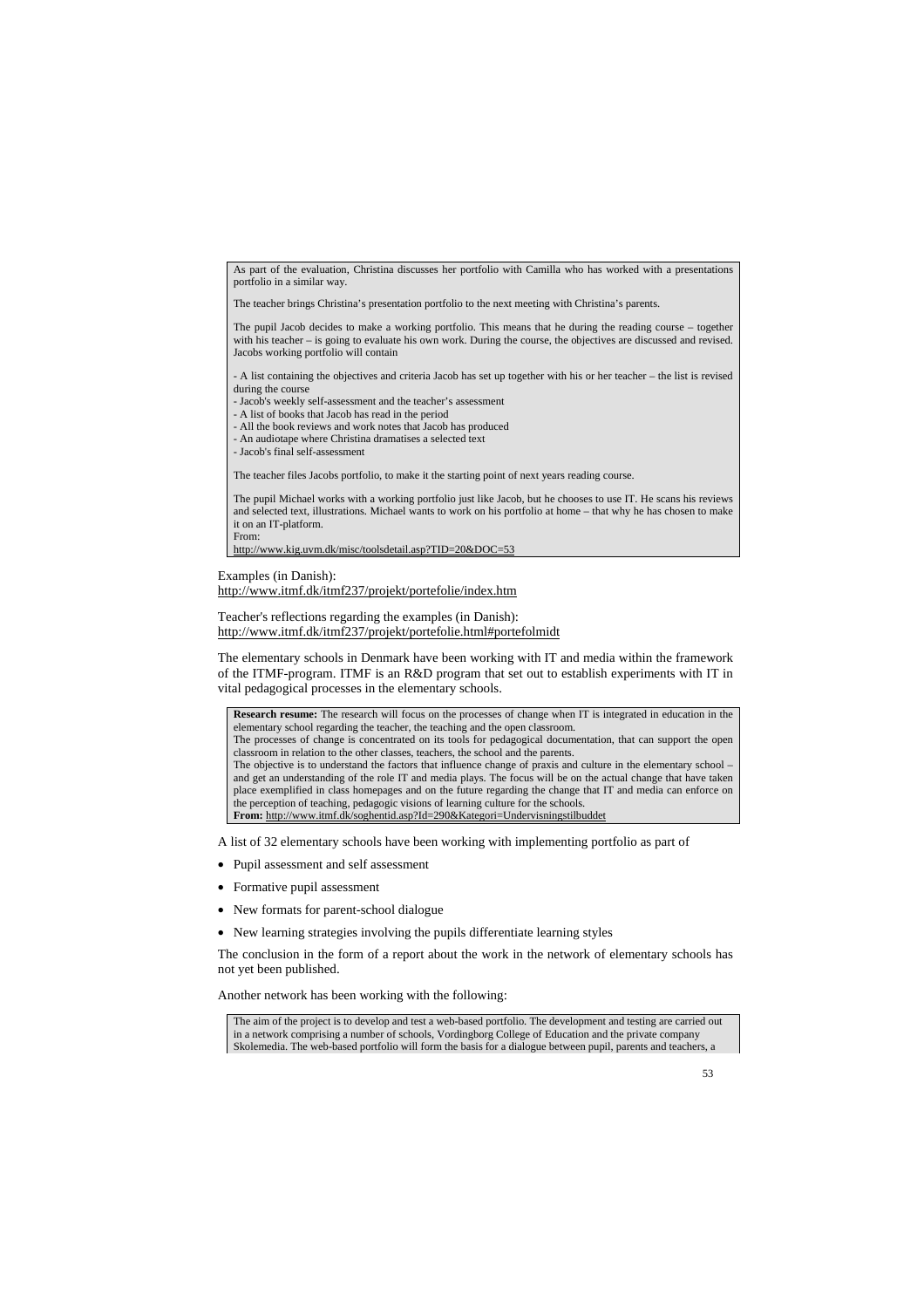dialogue that is expected to have a positive effect on the pupil's responsibility for his or her own learning process as well as the sense of quality in relation to his or her own work effort.

The portfolio enables a continuous dialogue between the parties important to the pupils' education. A continuous virtual exchange of experience is taking place between the project partners. This exchange forms the basis for the product development of the virtual portfolio. development

The research activities focus on investigating possible learning potentials offered using digital web-based portfolio tools in the school education as well as possible barriers to the use. http://www.itmf.dk/info/english/371.htm

Generally, the portfolio in elementary schools is seen as help and a tool, when it comes to having the pupil understand, formulate and eventually personalise the goals of the education. It is seen as means to make the goal of the education your own.

In addition, it is used as a tool to better communication between parents and the school about the child. If the child formulates and reflects on his or her own learning in the portfolio, it is easier for the parents and the teachers to have something concrete to talk about.

Last but not least portfolio is used to document learning. Danish elementary schools rarely use grades before 5th or 6th grade, so there is a great need for alternative ways of showing the results of leaning.

### **2. 1.2 The portfolio in Secondary school**

The portfolio in secondary school is primarily seen in the context of new ways of evaluation. The past 100 years we have been evaluating based on students ability to reproduce exact knowledge. Knowledge has another position in the new economy/ in the information society. The individual represents value not because the possesses knowledge – but because she represents a network and is able to produce or find knowledge.

The idea is to create evaluation that:

Makes the assessment as authentic as possible, to make documentation an integrated part of the development of knowledge and competencies – and to make sure that the evaluation has maximal feedback on the teaching process.

A comparison of the test-oriented assessment with portfolio shows how the two types of assessment have different orientation:

From: http://us.uvm.dk/gymnasie/udvikling/haefte46/haefte46.pdf

| Exam priorities                                                 | Exam using portfolio documentation priorities |  |  |
|-----------------------------------------------------------------|-----------------------------------------------|--|--|
|                                                                 |                                               |  |  |
|                                                                 |                                               |  |  |
|                                                                 |                                               |  |  |
| Internal validity                                               | External                                      |  |  |
| <b>Standards</b>                                                | Public                                        |  |  |
| Objectivity                                                     | Communication                                 |  |  |
| Reliability                                                     | Formative aspects                             |  |  |
|                                                                 |                                               |  |  |
| From: http://us.uvm.dk/gymnasie/udvikling/haefte46/haefte46.pdf |                                               |  |  |
|                                                                 |                                               |  |  |

This turn in focus is only very poorly represented in the way we evaluate competencies in the secondary school in Denmark.

A teacher at "Kongsholm Amtsgymnasium" in Albertslund has been working with portfolio assessment specifically in her own teaching in the subject "Danish"

"Marianne Juhl Jensens work with portfolio assessment contains the following elements: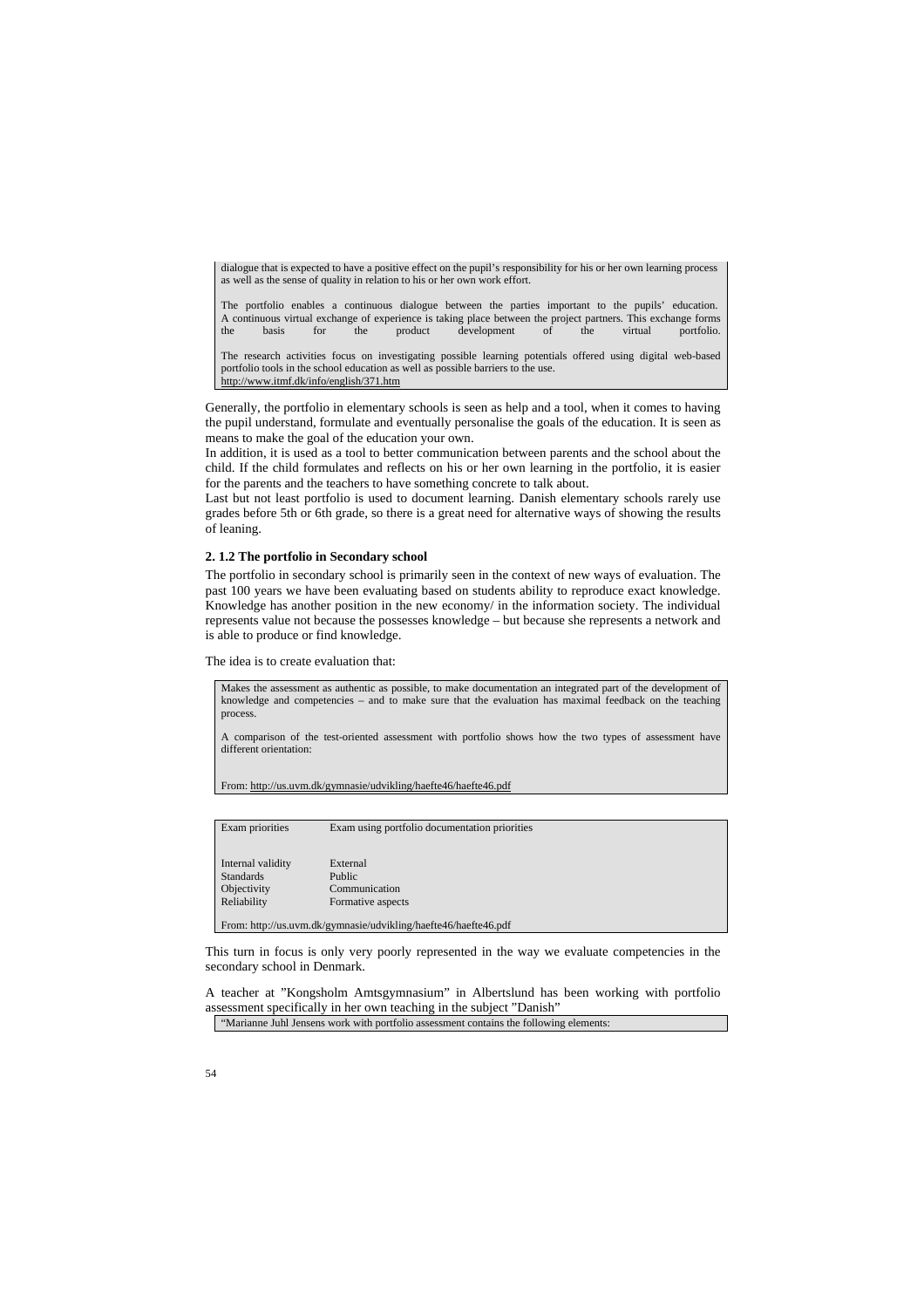In the process portfolio, the student collects different items that show her progress, work and achievements within the specific subject.

The students take part in selecting the types of work to go in the portfolio; they take part in the selection of criteria for selection of work and criteria for quality of the work they select – all evaluated against the national objectives concerning the subject.

The specific items that the student has selected for the process portfolio is "stored" until they (if chosen) are put into the presentation portfolio – still open for improvement. The items selected for the presentation portfolio is not evaluated with a specific grade – but the teacher and the fellow students comment on the drafts that the individual has presented – these comments become part of the portfolio.

The students reflect in the portfolio on products, learning and work processes – these reflections are also represented in the portfolio.(…..)

The students are trained in self-assessment through response writing, rewriting, and development and through use of assessment criteria for writing, discussion with peers and the teacher about the selection of texts and reflex ion notes. At the final presentation-/assessment portfolio, each student gives a reflected suggestion for a grade.

An overall assessment is made of the portfolio based on the assessment criteria that is developed through the teaching period ...'

The portfolio in this sense is not designed to meet the student's individual learning styles or level of learning. The focus is primarily to develop new ways of student assessment that is more in accordance with the overall learning objectives in the information society.

The underlying values are dialogue, democracy, involvement and innovation. As it is put by the foreman of the student union:

"... I don't think you learn very much from working at an assembly line. I had to produce 3 written essays a week when I went to secondary school- that was working like numb brain.....It would be more relevant to design learning environments where you discussed how to analyse and how to structure your essays" From Nanna, Westerby, Politikken 6-03-04

Some schools are working with the European Language Portfolio. But maybe not very surprising some of the critics find that the very fixed structure of criteria, formats and instructions for assessment can actually damage the processes of stimulating the individual learning processes (http://us.uvm.dk/gymnasie/udvikling/haefte46/haefte46.pdf p .54)

#### **2.1.3 The portfolio in Vocational education**

Portfolio in the vocational educations equal "ElevPlan" for youth education. "ElevPlan" is a web based planning tool for students in the vocational educations. They can work their own individual education plans:

"To day the student is going to work out the personal study plan together with a counsellor and a teacher. The student is going to be active through the whole education – discussing objectives and design activities to match the objectives. It is no longer the responsibility of the teacher to design the specific learning module. It is a joint responsibility between teacher and student. The student and the teacher are going to plan activities that corresponds the national objectives for the education with the students individual learning objectives. Not all the students are going to participate in the same teaching process. The students are going to participate in a learning environment, where the teaching is designed according to the individual needs….

"Elevplan" is designed to facilitate this process for the vocational colleges…"

From http://eud-it.emu.dk/Modulm/index.shtml

"ElevPlan" was introduced for the vocational area in 2002. The Ministry of Education to support the pedagogical vision that students should be able to design more or less "their own" education given the national framework of objectives financed ElevPlan. "ElevPlan" was not officially compulsory for the colleges but in practice all the vocational colleges have decided to use it.

Many colleges designed a comprehensive study programme for the teachers and the counsellors. It was a drastic pedagogical turn for both teachers and students. The idea of working together on individual design of learning activities was a complete novelty. And doing this in a digital format like "ElevPlan" was almost too radical.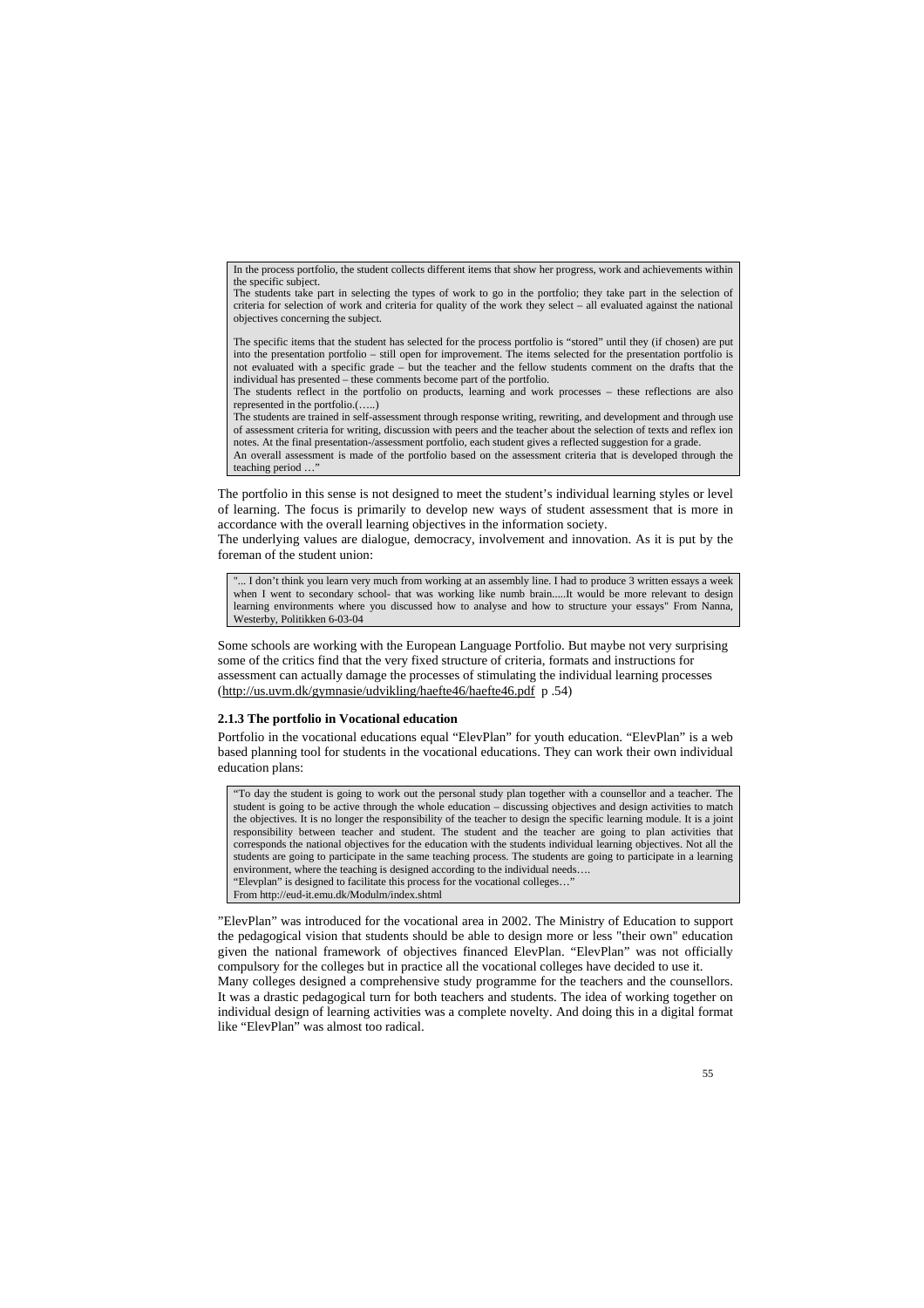The student can actually build up his or her own plan by "shopping" in learning modules, projects and teaching activities. The student creates in this sense a portfolio as a trail and planned learning activities.

The portfolio as documented learning activities is in this sense integrated in the way vocational training is designed in Denmark.

The "ElevPlan" is implemented very different in the Danish colleges. The pedagogical turn has turned out to be more radical than expected. The turn towards individual learning activities, dialogue with students on learning style and individual planning has been a big problem both for students, teachers, counselees and for college's strategic management. "ElevPlan" has had impact on IT-strategy, pedagogical praxis, administrative routines, college competencies and job profiles.

At some colleges, in specific educations the portfolio works in an individualized study environment for both vocational students and people on retraining courses.

The adult students are working together with the young students.

The student portfolio process is started by an interview performed by the consular/teacher. The result of the interview is:

- Record of prior learning experiential and formal
- A test stipulating the IT-level of the individual
- Test of learning style
- Plan for *how* to work in the open learning environment and *what* to work with (what test to pursue)

The portfolio is subsequently a list of tests that the individual has passed. The counsellor/teacher discusses the learning outcomes every fortnight – on the basis of the test result. (*Based on an interview with Villy Therkildsen at the FlexLearn Center (eod.ots.dk) at Odense Technical College*)

In other parts of the college the presentation portfolio is used to stimulate a discussion between the other structures of self-assessment. A personal website is offered to the student (http://www.vrc.ots.dk/users/mtth) to present learning style, professional experience, profiles, competencies and related documentation.

The portfolio is developed and expanded together with the student in a well-defined set of student – teacher dialogues. The student defines whom she wants to talk to – depending on what learning, social or professional problem she has. The student records whatever documentation, project work that he or she finds fit for boosting his or her profile. He or she can establish closed working groups together with her fellow students, teachers or industrial/professional partners.

The digital platform (StudyPlan) for this portfolio is developed specifically for the short cycle educations at Odense Technical College.

The portfolio in the vocational area is well supported with digital platforms. They work as vehicle for individualized training and study in some areas – primarily where there is a team of teachers that agree on pedagogical and social values. The successful implementation of the portfolio rest in many respects on the common understanding between teachers on objectives, purpose and pedagogical orientation.

In the vocational context, the student presentation portfolio is used to establish contact and visualize learning content across boarders.

The various mobility- and exchange programmes have been and will be a great platform for giving students a global experience. The exchange-programmes will in the coming years be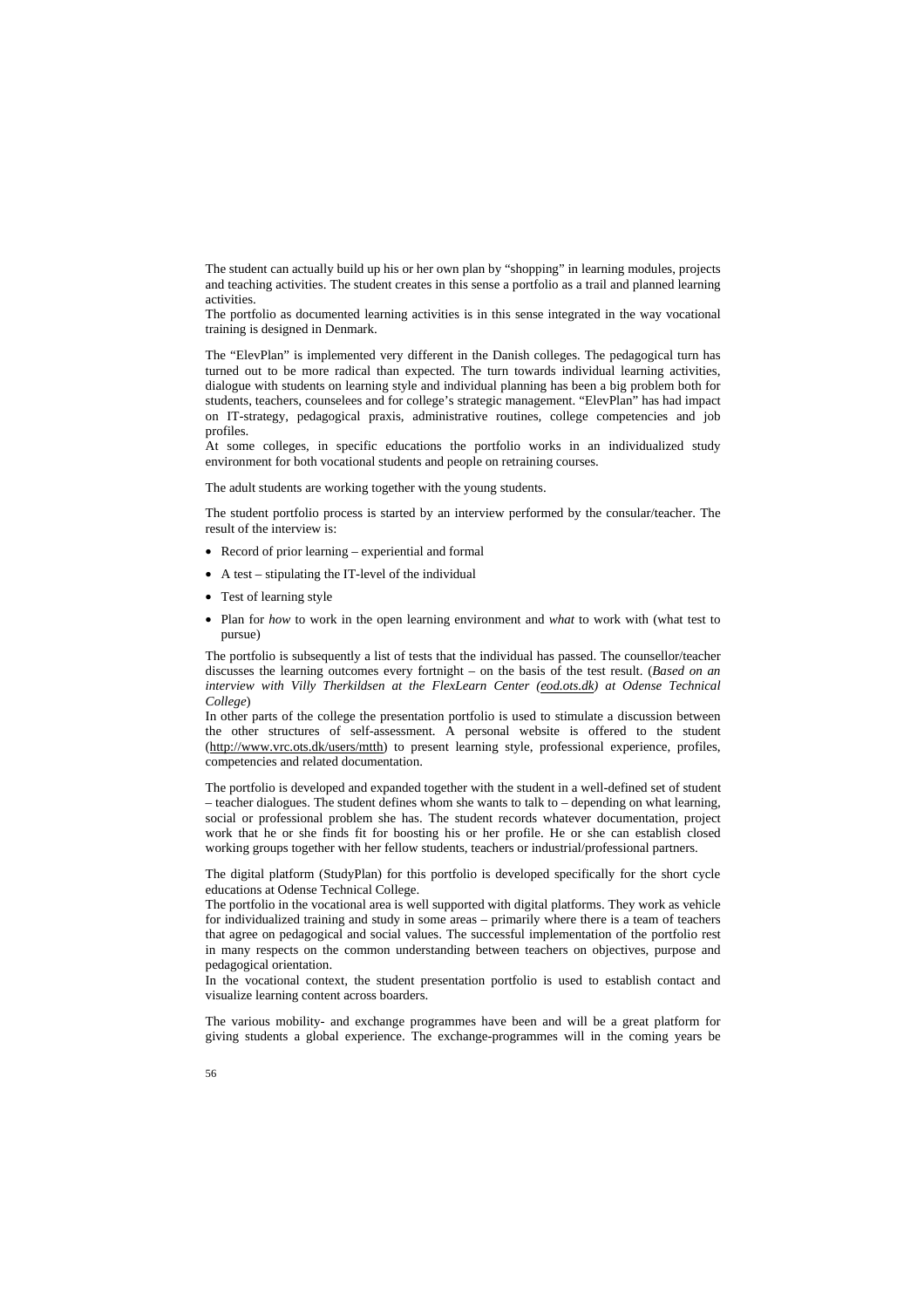established in a virtual or a semi virtual context where the student will be connected to foreign study-programmes or to companies only partly by being present.

The success of the various programmes has – at least for the Danish partners - largely been depending on the fact that the study programmes have been described within the European Credit Transfer System (ECTS). The ECTS-system offers a simple transfer system that gives guidelines for exchange programmes (level of study) – and the student could adjust the objectives and their goals, discuss learning style and special interests by being present at the foreign College.

The virtual environment for learning can still rely on the ECTS-system for stipulating the level of study – but what is needed in the virtual exchange context is a "media", a common ground for stipulating specific objectives and goals. The common ground between student and "exchange" College is not mediated by physical presence but must be established by virtual presence.

The project focus is to establish a web-server that the exchange student can use telling the narrative of his or her learning. In that sense it is going to offer the possibility to contain different data: video, assignments, cad-drawings, animations etc. The portfolio is also going to offer a set of tools and standards that offers criteria of assessment at American and Danish universities. These standards and guidelines will be designed as tools that help the student in the reflection and self evaluation process – inspired by the methodologies around on-line peer assessment and 360ºfeedback systems (applied in learning organisations/management training).

The Global portfolio will ultimately allow the partners to obtain a better understanding of the involved programmes, the exit skills and consequently provide a more smooth exchange in the future.

Examples of these portfolios: http://www.multimediedesigner.ots.dk/elevListe\_dtml

### **2.1.4 The portfolio in Higher Education**

The presentation portfolio has been very common in the academic world – at least among professors that want to show their list of publications.

In Denmark, it has been an issue that these presentation portfolios apart from having a presentation of the professional side of the lecturer also should have a portfolio that documents the teaching skills. The portfolio is seen as a tool for developing teaching skills. The portfolio could contain:

Own documentation Documentation of teaching responsibilities. For instance curricula, syllabus etc The personal teaching/learning philosophy. Reflex ions that illustrates your teaching strategies, - objectives and methods Representative examples of curricula that show how your teaching philosophy is put into action Documentation of participation in pedagogical courses, seminars, workshops Description of work on change of curricula Description on your future objectives as teacher Description on how you work on quality in you teaching self-assessment.. Others documentation Statements from colleagues that have experienced your teaching Statements from colleagues that have worked with your teaching material, tests and assignments Data from student's evaluations. Recognitions Documentation from the person/organisation responsible for pedagogical development Statements from students about the quality of your teaching From: http://www.puc.auc.dk/publika/portfolios,ak-ba.htm

To our knowledge there is not any universities in Denmark that are working with portfolio in this respect – the papers and reflections are to be seen as ideas for good practice.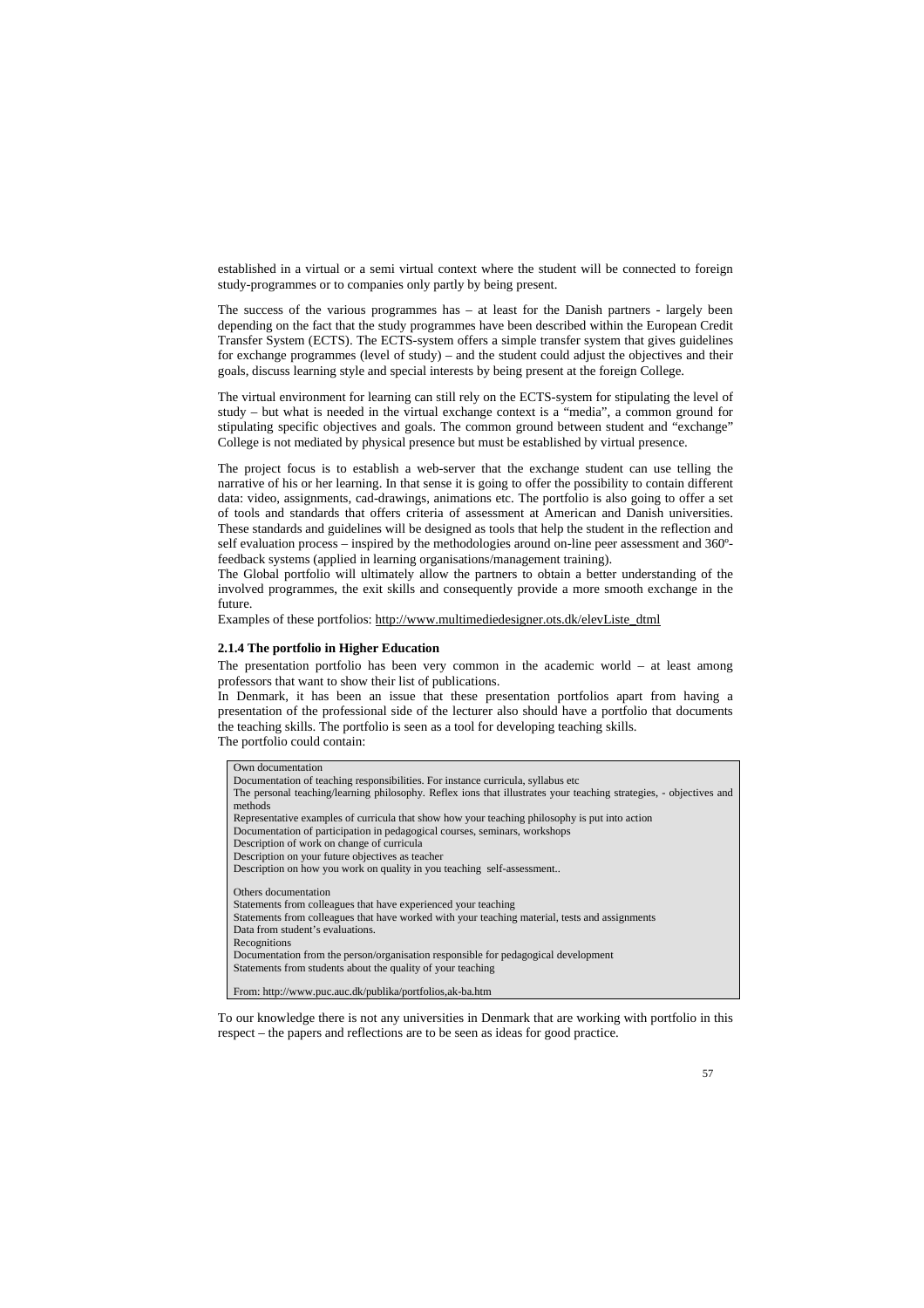### **2.1.5 The portfolio handbook ambitions in a Danish context**

The portfolio takes many shapes and forms in the different educational establishments. The agenda is different in the different institutions even though the general focus is more or less the same.

A handbook in managing the portfolio will have to answer many questions from the student, from the teachers and from the supporting organisation and administration. The portfolio needs to be surrounded by a coherent organisational structure that is evident both for the learner and for the teachers.

The portfolio handbook will answer questions like:

How does the teaching team organize the portfolio dialogue? Is one teacher responsible? How does the team support the student's portfolio work? The student portfolio can potentially create classes with few students in each class – how do we support?

In the following, I have tried to stipulate a set of questions for the different processes in the implementation of a learning portfolio for students. This approach is not to give exact guidelines for implementing a learning portfolio – but only to pinpoint some of the difficulties that is obvious when you glance through some of the portfolio literature and study cases.

### **2.1.6 The decision process**

The work with portfolios in a learning context has a very crucial precondition:

You actually promise the student that you will take him or her seriously.

By setting up a portfolio – either a presentation portfolio, a working-/process portfolio or a competence portfolio – you have as educational institution promised that you would design the learning environment according to individual learning styles or intelligences.

The first questions you have to ask are: Are you and your colleagues actually ready to work with students that build up individual expectations and learning preconditions? Do the institution and the curricula have the necessary flexibility to create room for individual sets of objectives and learning styles? The students tend to work across professional boarders – can we handle that?

In Denmark, this creates many different problems. From the design of the buildings, we offer as study environment – to the way our union approved agreement on working hours is designed.

Are the students actually ready to work with portfolios? In different study environments, the students have a very conservative view on learning. They expect teaching to be controlled and managed by the teacher – aimed at an exam. The whole idea of being self reflective and active in setting up criteria and objectives for own learning is perceived as pedagogical gibberish by some students.

Given that the teachers work consistent as a team, and given that the learning environment is designed to work with different learning styles and the students can work as innovative selfgoverned learners – the next questions arise:

What is the specific objective that we want the student to address in the portfolio? Is it assessment? What competencies is it that we want them to access? How will we design the assessment process? Is it presentation or validation of prior learning? In that case, what are the relevant competencies in focus? Is it a container of documentation of competencies? – What then do we consider as documentation?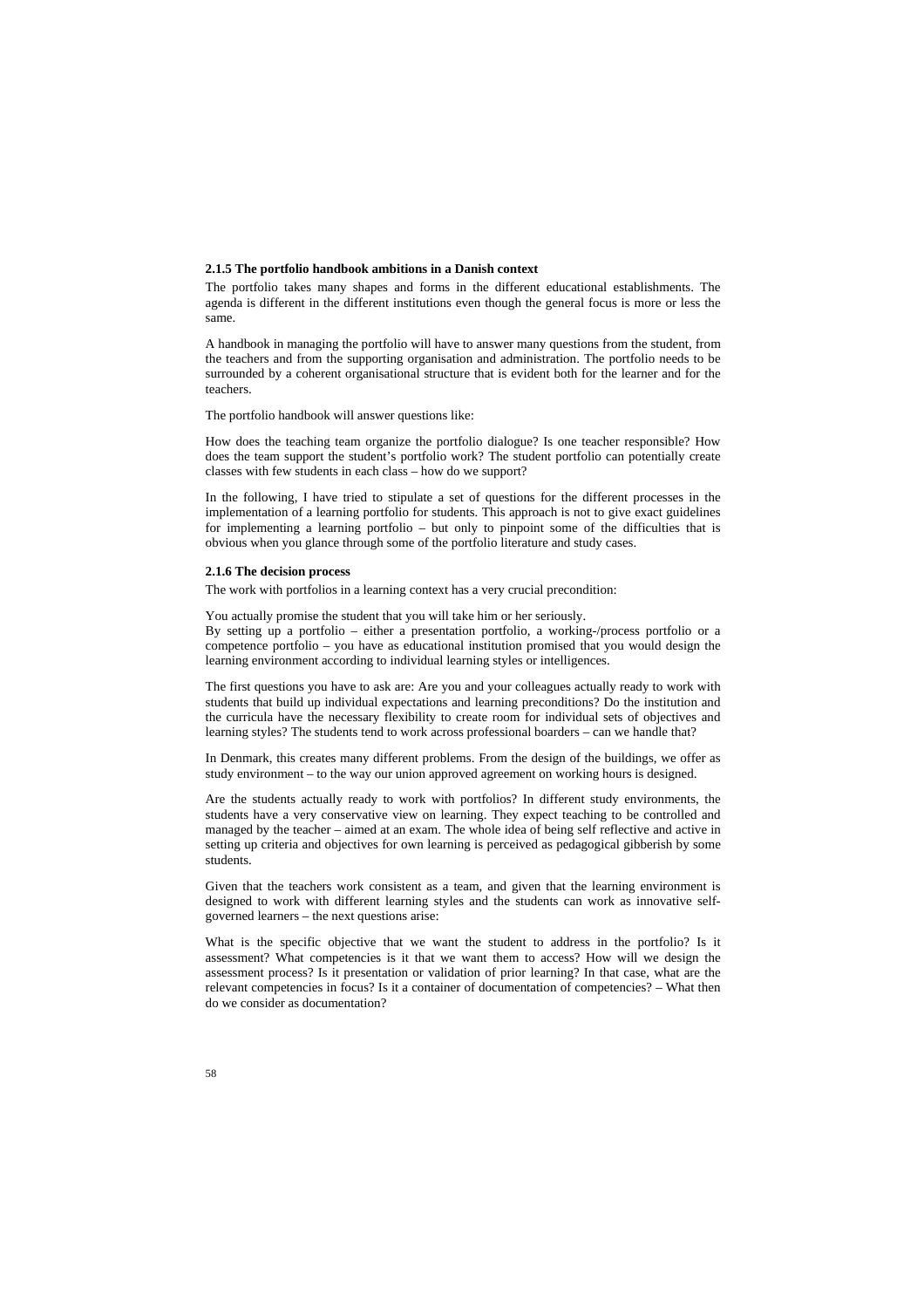### **2.1.7 The portfolio organisation**

In fact, how will you organize the portfolio process? How will you manage the communication – between the student and the team of teachers – and in the team of teachers regarding the individual portfolio?

Some teachers feel very intimidated by the fact, that a portfolio will give students, colleagues, parents and everybody else access to information about themselves. They tend to see the teacher's role as one of conveying a specific subject  $-$  a role in which the individual is of no importance. What will you do to address these issues before or when they become a hindrance for a portfolio based learning environment. The question you have to ask eventually are 'is it necessary for everyone in the learning environment to participate?', who will have access to the portfolio content of the individual student? Students often start out by being afraid that their individual content will be "stolen" or copied. The issue of shared knowledge or common achievements have to be taken into consideration.

### **2.1.8 The portfolio design**

The portfolio serves many different purposes. To start out working with portfolio it is crucial to work out a set of declarations concerning the content. The declarations can guide the students in the specific use – portfolio as presentation, portfolio as tool for self assessment/ reflex ion or portfolio when they are using the portfolio either as portfolio for presentation or portfolio for self assessment.

The portfolio might look different if it is a portfolio covering IT and software development or if it works with a curricula on pedagogic.

### **Reference:**

http://www.odense.dk/ODENSE/cfg.nsf/files/Skole\_2004011310575901.pdf/\$file/Skole\_200401 1310575901.pdf

http://www.noerremarksskolen.dk/portfolio.htm

http://www.kig.uvm.dk/misc/toolsdetail.asp?TID=20&DOC=53

http://www.itmf.dk/itmf237/projekt/portefolie/index.htm

http://www.itmf.dk/itmf237/projekt/portefolie.html#portefolmidt

http://www.itmf.dk/soghentid.asp?Id=290&Kategori=Undervisningstilbuddet

http://www.itmf.dk/info/english/371.htm

Evaluation and assessment in modern school by/ Carsten Bendixen, Ph.D. Student. Roskilde University, Department of Education http://frode.ruc.dk/paed/summer2001/carsten.pdf)

*Portfolioevaluering* by Ellen Krogh og Marianne Juul Jensen Published at uddannelsesstyrelsen 03

http://us.uvm.dk/gymnasie/udvikling/haefte46/haefte46.pdf *eod.ots.dk* http://www.vrc.ots.dk/users/mtth

Undervisningsportfolios på højere uddannelsesinstitutioner by/ Brian Kjær Andreasen, Videncenter for Læreprocesser, Aalborg Universitet Anette Kolmos, Pædagogisk Udviklingscenter, Aalborg Universitet, 1999 *Published at* Pædagogisk Udviklingscenter og Videncenter for Læreprocesser Aalborg Universitet http://www.puc.auc.dk/publika/portfolios,ak-ba.htm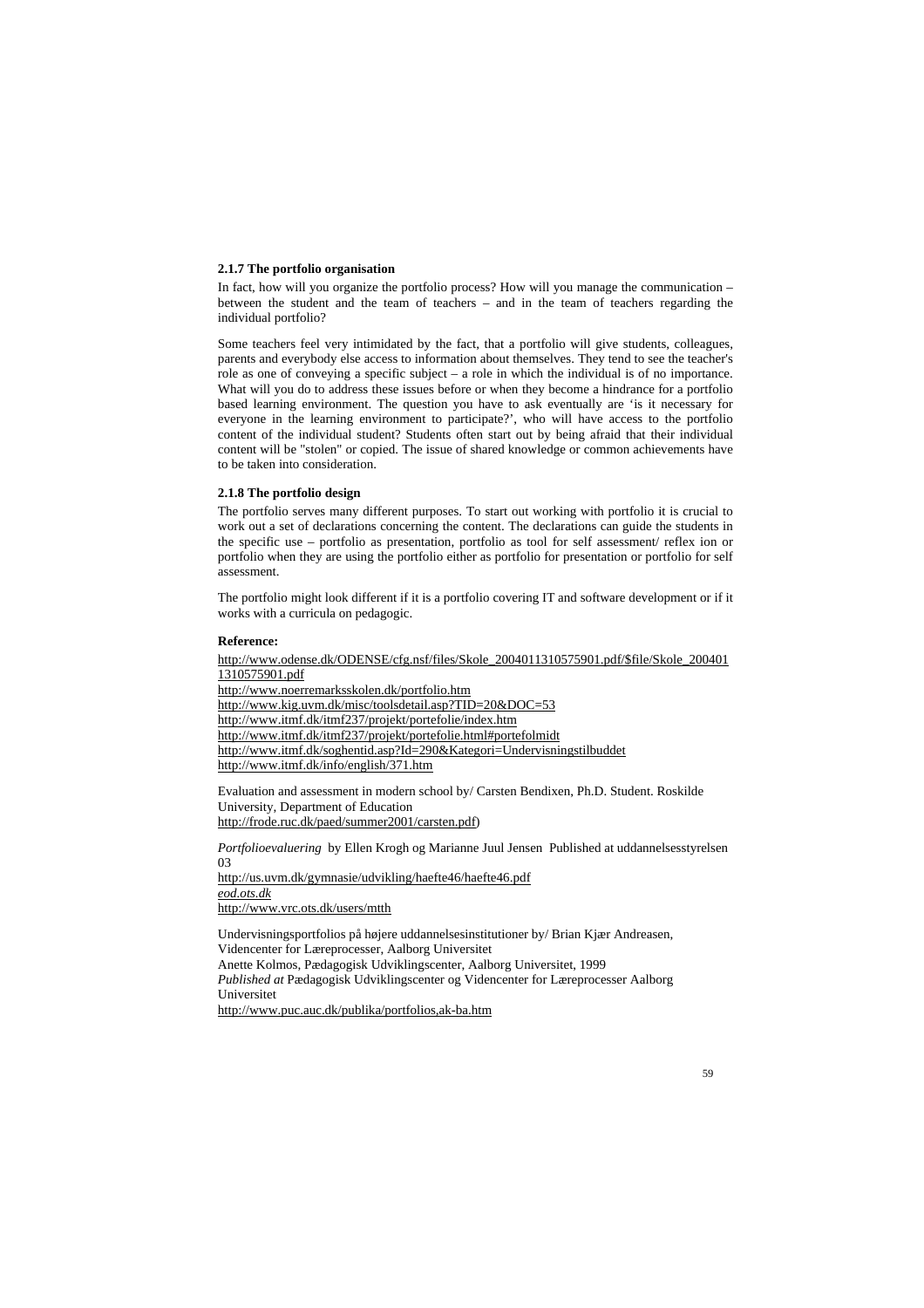# **2.2 Portfolio inventory in the Netherlands**

### **2.2.1 Portfolio in general**

### **Sources of information**

After surveying the educational field by taking information from various sources on the internet and from various books and booklets, and after talking to one of the leading Dutch experts on Portfolio, dr. Jan van Tartwijk of the University of Utrecht, a first conclusion may be presented almost beforehand: portfolios are all over the place! Especially when looking at higher and academic education, one will soon discover that almost every self-respecting institution is or has been involved in the development of some kind of portfolio for educational purposes. But also on the other extreme of the educational spectrum, in primary education, good examples of the use of a portfolio for (and by) young learners can be found.

This survey revealed no explicit reference or text on the website of the Ministry of Education, nor in any other document, to specific legislation dealing with the use of a portfolio in education. In fact, this seems not to be necessary in the Dutch educational system. The freedom of education guarantees the right of people to set up educational institutions, reflecting their religious, social and specific pedagogical views. There is a wide variety of schools following the educational theories of Freinet or Montessori, to name just two. Other schools have been established to educate pupils in accordance with the rules of (for example) the Roman Catholic, the Protestant Christian or the Islamic religion. The educational institutions are free to select their methods and learning materials, provided they comply with a number of quality standards and give access to accredited qualifications. The quality and qualification standards are preserved by a national supervisory board, called the Inspection of Education. Their supervision methods include research within the educational field, visits to educational institutions and thorough checks on examination procedures and qualifications.

Apart from mentioning the *Digital University* as a developer and provider of a digital portfolio, the Ministry of Education makes no explicit reference to specific portfolio initiatives. The Digital University received funding for their work from one of the Ministries' funding programmes for ICT-based innovation. The Ministries' search engine relates portfolio foremost to the theme of *previously acquired competences* (in Dutch abbreviated to EVC). In this area, as well as in the fields of *adult education* and *life long learning* special relevance is contributed to the portfolio. The portfolio is considered by many experts to be most helpful in providing a well-documented track record of the individual's learning progress over time and in facilitating the presentation of one's competences in much more detail than by just showing certificates.

From this point a clear line leads to the area of employability in which portfolios are being promoted and used more often by the day. The national network of employment agencies (Centres for Work and Income) as well as companies offering specialised services in outplacement, temporary employment and secondment, already started to point out the necessity of a portfolio for applicants as an instrument for job acquisition. They even present training courses on how to organise a good portfolio.

However, in the typical case this approach to portfolio will not emphasize the aspects of reflection and self-assessment, but will focus on documentation and presentation (the prestructured, pre-formatted portfolio or "extended CV", see *types of portfolio* below).

In October 2003, the Inspection Board produced a report on portfolio evaluation in higher education, giving general directions for its proper implementation and use in education. The portfolio itself is presented as a phenomenon and described in neutral terms: for the Inspection Board the issue is apparently *not* whether we should or should not make use of a portfolio, but,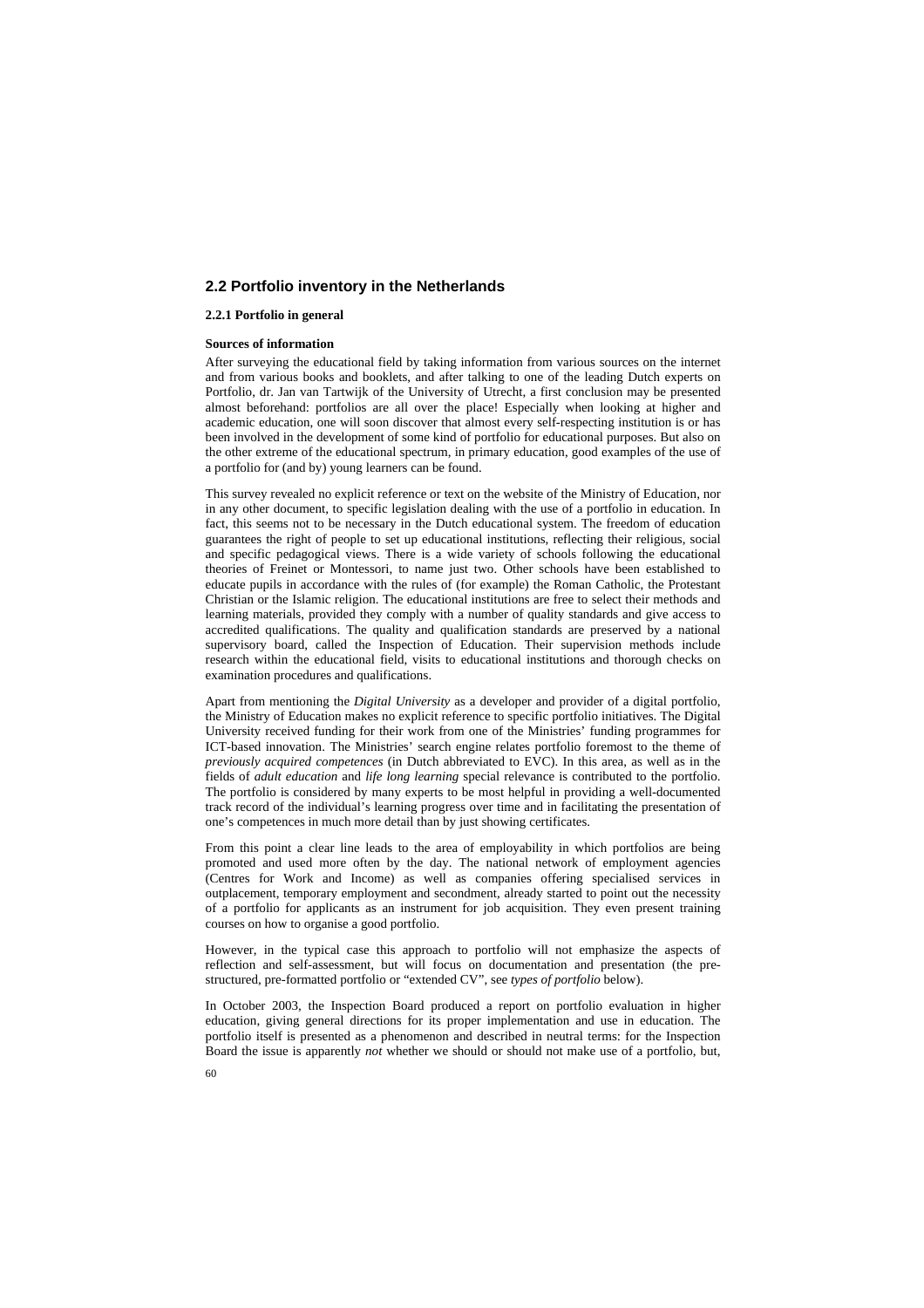given the fact that educational professionals are using it, how to develop policies to ensure that this usage is most effective and adequate. In accordance with that intention, their report addresses policy makers, political platforms and leading staff in educational institutions with comments and advice.

Another preliminary remark should be made at this point: there is no way an overview of portfolio related initiatives or applications in the Netherlands could be complete and this report does not come with the claim of providing a fully representative summary of these initiatives, a fair impression is the best one can do. Whether a portfolio application will be discovered is highly dependent on how and where information is presented: some institutions simply fail to communicate about their work and results, while others will use any suitable platform for dissemination.

In order to avoid that the approach would become fully coincidental, it seemed best to enter the field through two channels:

- Search engines on the Internet were prompted with a combination of the terms "portfolio" and "education", on which they yielded long lists of interesting items.
- Websites of a number of well-known Dutch educational research and development centres were visited, looking for information on portfolio applications. These centres include universities and general educational expertise and service centres". Almost all of them made reference to ongoing portfolio development projects and practice applications in which they were involved.

### **Important links**

A non-limitative *list of institutions and hyperlinks related to portfolio* may look as follows, different links may lead to the same portfolio application. Unfortunately, a number of these websites present their information only in Dutch:

*Educatieve Faculteit Amsterdam (Educational Faculty of Amsterdam) Educatieve Faculteit Amsterdam (sub-site with publications) Hogeschool van Utrecht: Faculteit Economie en Management (Further and Higher Education) Hogeschool Holland (Further and Higher Education) Universiteit van Amsterdam Universiteit Utrecht Vrije Universiteit Amsterdam (page related to teacher portfolio) Wageningen Universiteit (workspace portfolio-project) (Agricultural University of Wageningen) Taalportfolio (the European Language portfolio with Dutch version) CPS (formerly the Christian Pedagogical Studycentre, nowadays a general educational R&D centre) KPC Groep (formerly the Catholic Pedagogical Centre, nowadays a general educational R&D centre) SLO (formerly the Stichting Leerplan Ontwikkeling , nowadays a general educational R&D centre) CITO-Groep* (formerly the Centraal Instituut voor Toets Ontwikkeling, nowadays a specialised R&D centre on educational issues related to testing and evaluation) *Cinop*, Centre for the Innovation of Education *STOAS*, expertise centre on educational innovation *Apollo consortium Digital University SURF* (higher education and research partnership for network services and ICT) Even universities and research centres that are not listed here separately will most probably be

involved in an initiative concerning the development and/or use of portfolio. A good example of this is the Apollo consortium, consisting of the following institutes:

*Hanze-hogeschool Groningen (Further and Higher Education),* 

*University of Tilburg (http://www.uvt.nl),* 

*Avans Hogeschool (Further and Higher Education, www.avans.nl),* 

*State University of Groningen (www.rug.nl).*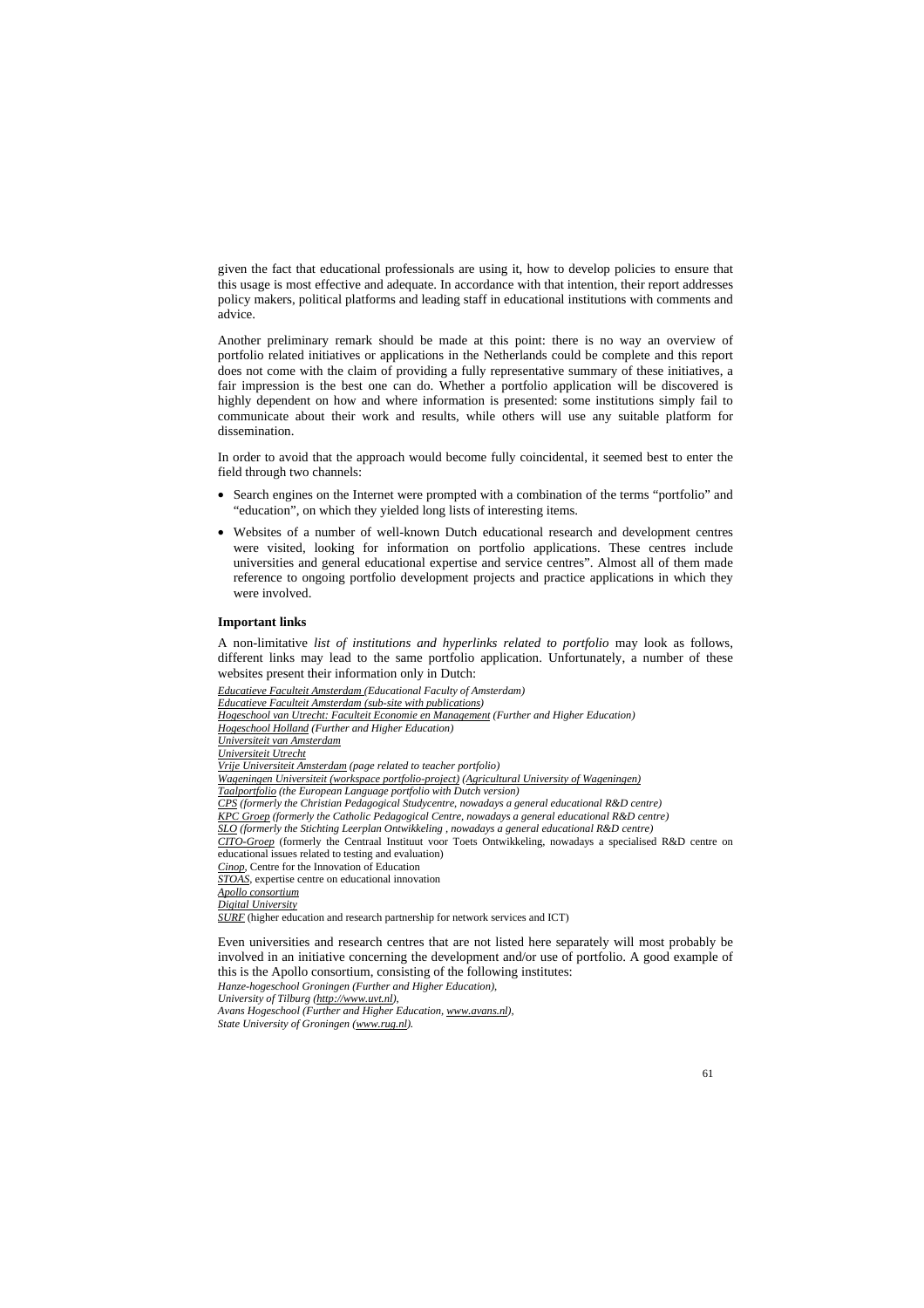Together they constitute a partnership engaged in research and development projects aiming at educational innovation. Another example of a consortium uniting a number of institutes for academic and higher education is the Digital University, involving:

*The University of Twente (www.utwente.nl) , The University of Amsterdam (www.uva.nl), Vrije Universiteit (The Free University of Amsterdam, www.vu.nl), Hogeschool Utrecht (Higher Education Institute of Utrecht, www.hvu.nl) Hogeschool van Amsterdam or HVA (Higher Education Institute of Amsterdam, www.hva.nl) Fontys Hogeschool (www.fontys.nl) Open Universiteit Nederland (Open University NL, www.ou.nl) Ichtus Hogeschool / Hogeschool Delft (www.ichtusnet.nl) Saxion Hogescholen (www.hen.nl/saxion)* 

### **Portfolio types**

In various contributions to the ongoing discussions on the development and use of portfolio in education, authors appear to be referring to different concepts of the portfolio. Moreover, these authors distinguish various types of portfolio according to different criteria, for instance a division between portfolios primarily promoting reflection by the learner and those focusing on documentation and presentation of products, or between teacher owned and student owned portfolios.

Using some kind of classification will help to structure the rich variety of portfolio related initiatives, ranging from running research and development projects to existing training modules and programmes, in each of which some form of portfolio has been introduced, applied or developed. For this inventory of portfolio in the Netherlands we would like to use a very simple division of portfolios, one that seems to be easy to apply and one that produces a meaningful distinction between portfolios, at the same time reflecting the pedagogical ideas and concepts of the developers and teachers or institutions promoting and using them.

For a number of developers/teachers it is important that the portfolio contains exactly that information that they need for the evaluation and validation of the student's learning results. In the typical case the student will receive a portfolio format that is pre-structured in detail, containing tables that need to be filled with data by the student and checklists for the completion of tasks that enable the teacher to keep track of the student's progress effectively and quickly. The student will also be instructed on how and where to store the documents and other products that may serve as evidence of his/her learning achievements. We could refer to this kind of portfolio as a *closed structure portfolio*. In most cases this kind of portfolio will be controlled (owned) by the teacher.

The other is the *portfolio with an open structure* (or sometimes hardly any structure at all): students or pupils will receive general instructions on how to set up their own portfolio. Teachers may suggest the kind of materials that could be part of the portfolio and maybe even a format to give the student an idea of how to set it up, but the format will not be compulsory. The main goal is to inspire students to be personally involved and maybe creative as well. In any case the student will be the owner of the portfolio and decide on what will be open to the public. The teacher will use the portfolio primarily for joint evaluations with the students of results and progress. This kind of portfolio reflects the intention to give this instrument a more important role in the learning process than just that of a checklist of completed task.

## **Digital Portfolios**

The following websites are specifically dedicated to web based Portfolio-systems or digital portfolios (including international products available in the Netherlands):

- *Digital University portfolio log-in-page*,
- *Edugolive* (STEPort).
- *Eportaro* (Folio), licence holder in the Netherlands is *STOAS*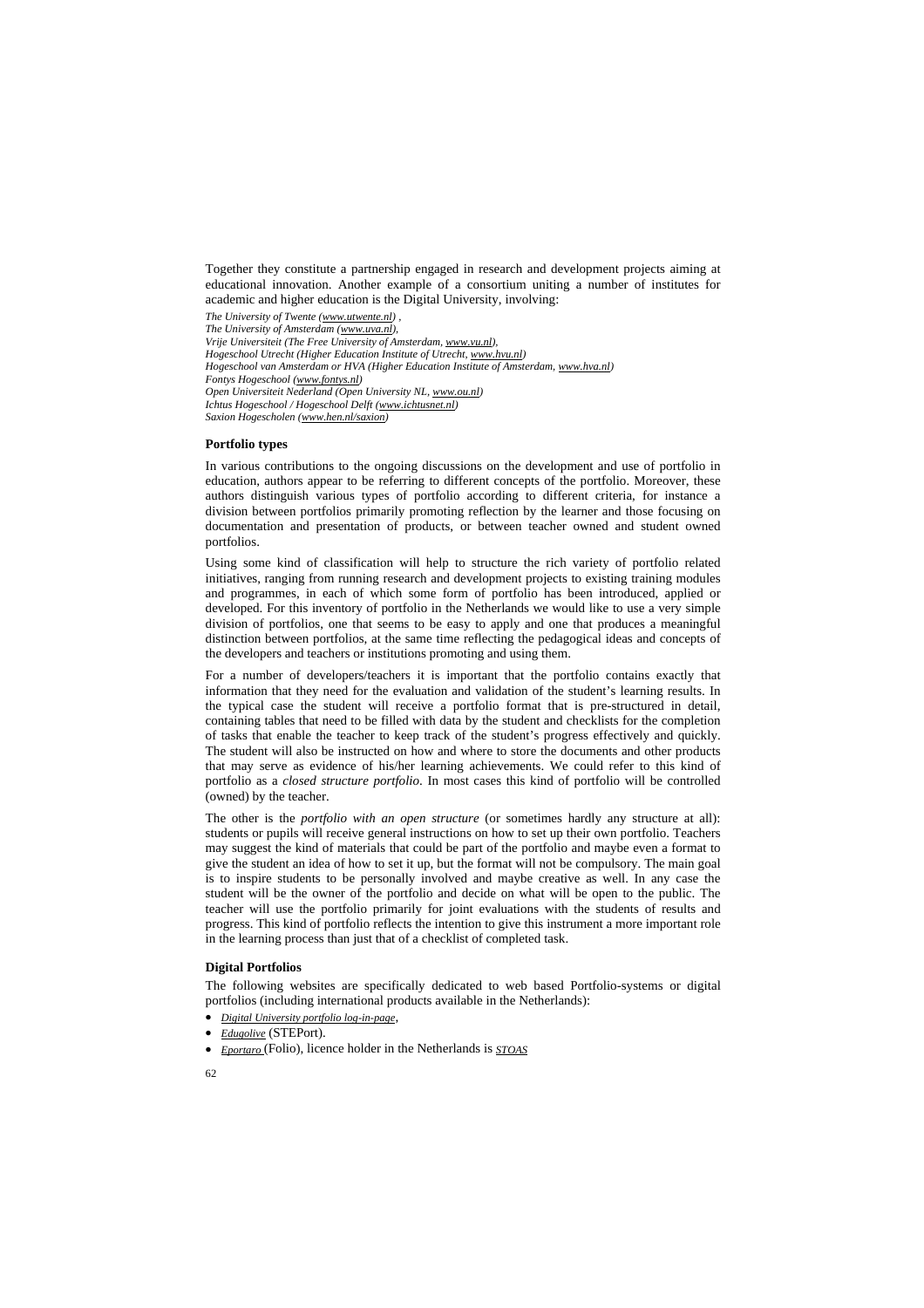- *Interfolio*
- Folio*Live*
- *NuVentive iWebfolio*
- *The Open Source Portfolio Initiative* (OSPI)
- *Personal Development Planner*
- *Portfolio4u*
- *Instructions for teachers and pupils on using the portfolio*
- *Treeships* N@tschool (follow link N@tschool)
- *True Outcomes*
- *WebFolio builder*
- *Digitaal Portfolio (Edusite)*

• EVC-online®, ORO-HvA, Q-conference (all three leading to the same log-in screen for Digitaal Portfolio of Edusite, giving access to students of these different institutions).

- *Onlineportfolio* (for secondary education, see example below)
- The earlier mentioned Apollo partnership conducted a comparative study of a number of digital portfolio systems, including an in-depth study of: BSCW, Blackboard 5.5-6.0 (more specifically the Blackboard portfolio) and the Folio system of Eportaro. A "quick scan" was performed on Projectplace, Quickplace, Personal Development Planner (PDP), the E-portfolio system of the Digital University, N@tschool and the portfolio of Rovict.

Although the review was criticized for giving unfair judgements based on outdated documentation, the mere existence of the project and the report shows again that the portfolio principle has been adopted throughout the Dutch educational system. For more details about Apollo, please refer to the publication list with summaries at Edusite or directly to the Apollo platform. One of the most critical reactions on the Apollo comparison of portfolio applications came from the Digital University. In their comparative research the following portfolioapplications or systems were studied:

- Digital portfolio (DPF) of the Digital University (their own!)
- Folio by ePortaro Stoas
- Blackboard content system / E-portfolio
- ePortfolio manager by Concord
- Anymeta by Mediamatic

Probably the whole set up originated as a response to the Apollo research, (ignoring their product entirely, just to get even). In a quick scan also the N@tschool portfolio and the Portfolio System of the Educational Faculty of Amsterdam were taken into account, leading to the comparative table of characteristics on the next page, quoted here for it's potential relevance to other partners participating to the Pellea-project (translation from Dutch by Josst Thissen)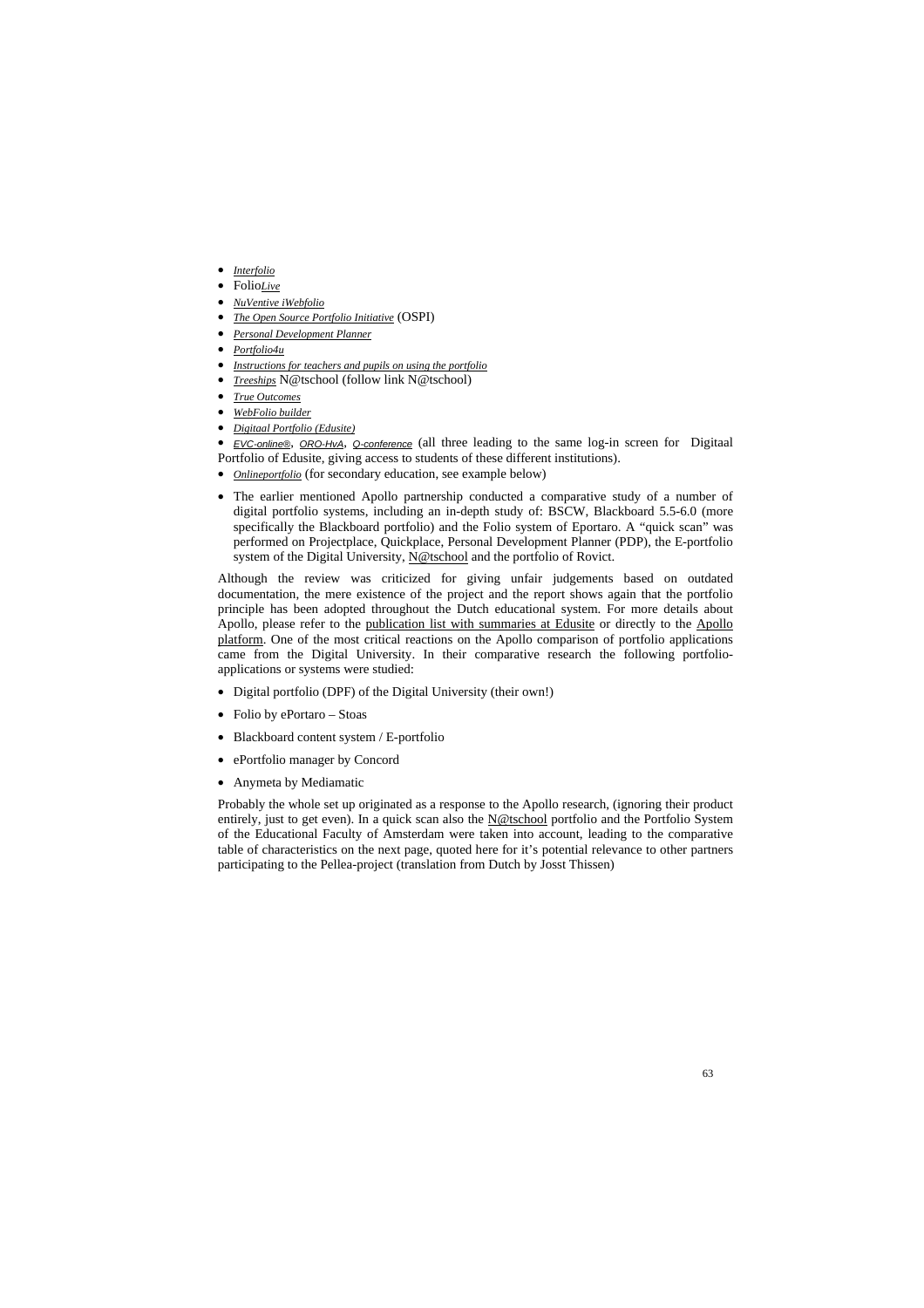| I University Foundation, December 2003                             | <b>Comparative research Portfolio systems</b> |                 |              |                                                  |                 |                    |               |
|--------------------------------------------------------------------|-----------------------------------------------|-----------------|--------------|--------------------------------------------------|-----------------|--------------------|---------------|
| ecteristics                                                        | <b>DU-DPF</b>                                 | <b>BB-CMS</b>   | E-folio      | Concord                                          | AnyMeta<br>-CMS | EFA-<br><b>PFS</b> | N@            |
| ent is the owner of his/her portfolio                              | Yes                                           | Yes             | Yes          | Yes                                              | Yes             | Yes                | Yes           |
| em can be used anywhere (web-based, no specific web-browser)       | Yes                                           | Yes             | Yes          | Yes                                              | Yes             | Yes                | Yes           |
| er may adjust the "look-and-feel" of the portfolio                 | <b>Yes</b>                                    | Yes             | Very limited | Yes, many<br>possibilities                       | <b>Yes</b>      | Yes                | Limi          |
| inctionality within the student's portfolio                        | Yes                                           | Yes             | Very limited | Yes                                              | Yes             | Yes                | No.           |
| inctionality covering public pages of a group of portfolios        | No                                            | No <sup>1</sup> | Limited      | Not known yet                                    | Yes             | No                 | No.           |
| b learning/work environment                                        | Not yet                                       | Yes             | Yes          | Yes                                              | Yes             | No                 | Yes           |
| o cooperative environment                                          | No                                            | Yes             | Possible     | Yes                                              | Yes             | No                 | Yes           |
| o educational administration system                                | No                                            | Yes             | Possible     | Only by<br>customizing                           | Partially       | No                 | No.           |
| ortfolio space for unchangeable feedback and judgments             | Yes                                           | Yes             | Yes          | Yes                                              | Yes             | No                 | Yes           |
| ng of portfolio at institutional level                             | No                                            | Yes             | Yes          | Yes possible, but<br>not obligatory              | Yes             | Yes                | Poss<br>oblis |
| ng of portfolio at educational level                               | No                                            | Yes             | Yes          | Yes possible, but<br>not obligatory              | Yes             | No                 | Poss<br>oblis |
| access after authorization by owner                                | Yes                                           | Yes             | Yes          | Yes                                              | Yes             | No                 | Yes           |
| of open standards, incl. Metadata                                  | Yes?                                          | Yes             | No           | Yes                                              | Yes             | No                 | Yes           |
| deliverable at time of research report (January 2004)              | Yes                                           | No <sup>2</sup> | Yes          | Yes                                              | Spring 2004     | Yes                | Yes           |
| ty of supplier sufficiently guaranteed                             | Yes                                           | Yes             | Yes          | Yes.<br>but<br>vulnerable<br>(small)<br>company) | Yes             | Yes                | Yes           |
| ntation without specific/expensive support                         | Yes                                           | Yes             | Yes          | Appr. US\$ 10.000                                | Yes             | No.                | Yes           |
| ost structure (per student per year; without implementation costs) |                                               |                 |              |                                                  |                 |                    |               |
|                                                                    |                                               |                 |              |                                                  |                 |                    |               |

ing Blocks enables building such functionality to be added to the system ed in the 1<sup>ste</sup> quarter of 2004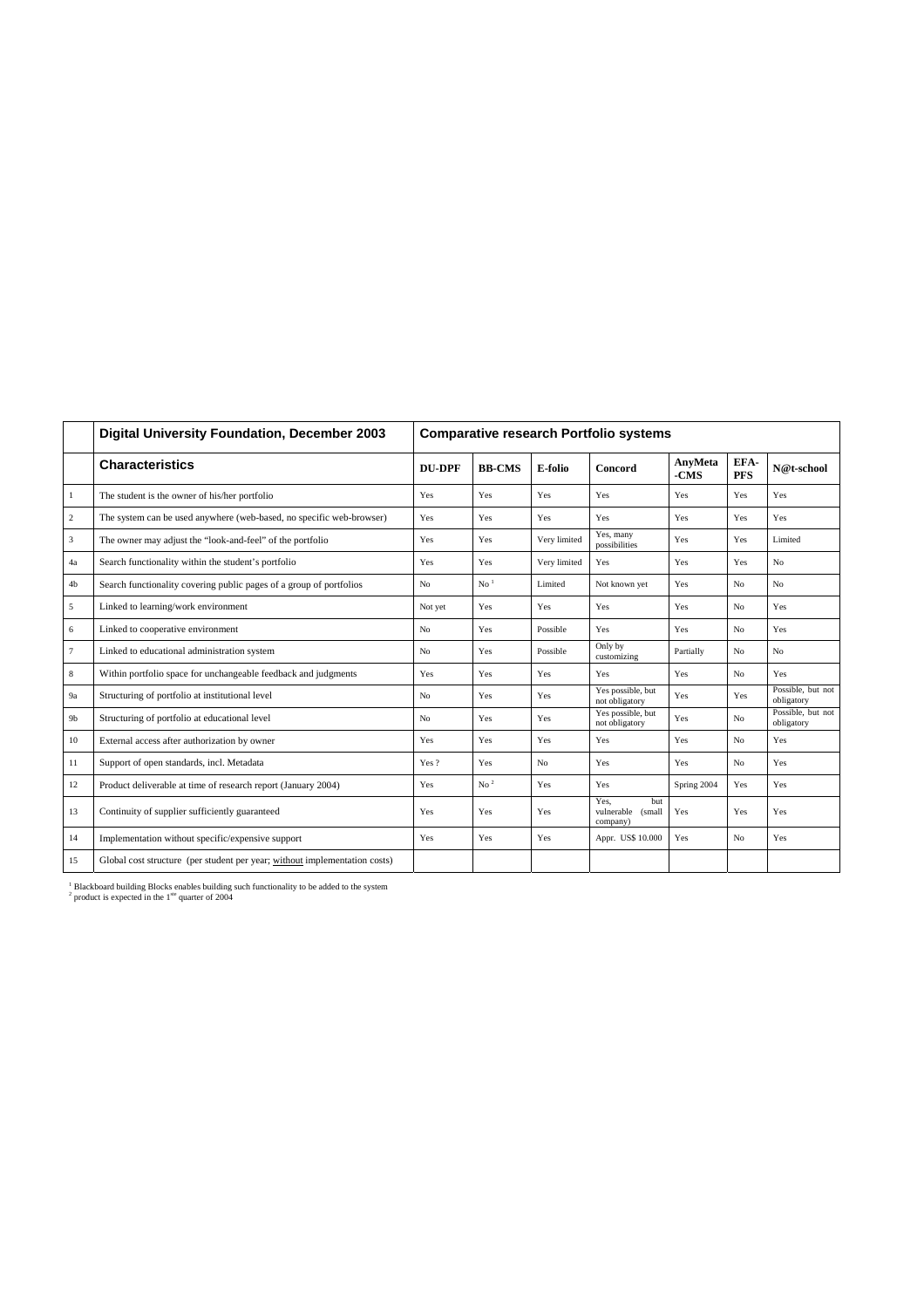### **2.2.2 Portfolio use in schools**

There are a few examples of portfolio applications in *primary education*, far less than the almost abundant diversity of portfolio introductions, manuals and digital versions that could be found for secondary, higher and academic education. This is most probably due to the given situation that schools for primary education are much smaller than educational institutions for secondary and higher education. Traditionally universities and institutes for higher and further education (hogescholen) are fairly large, serving each 5000 students and more.

During the last decade almost all institutions in secondary education went through a painstaking process of merging into even larger entities, resulting in the rise of the so called ROC's (Regional Educational Centres) institutions with often more than 10,000 students. To a lesser extent (as most institutes were fairly large already) the same process occurred in further and higher education. As primary schools are supposed to give full attention to the individual child and as they also have to be located close to where the children and their parents are living, the merging operation in education has left these almost unaffected.

The power of ROC's to develop and apply innovative methodology seems to be sufficient, whereas primary schools with less than 1000 pupils often lack the staff capacity to indulge in any kind of innovation. Their need for new methods, learning programmes, materials and tests has to be and will be met by a number of specialised research and development centres, like the CPS, KPC Groep, SLO, CITO, CINOP (all mentioned above with hyperlinks) and others.

Besides these centres, the universities and institutes for teacher training will offer R&D services to primary schools, often in exchange for their participation in field research as a testing environment. Furthermore, the teachers in primary education (as well as in special, secondary and adult education) have a couple of (web based) networks at their disposal, where they will find information and products designed and developed by their colleagues in other schools:

- *Kennisnet (Knowledge Net)*
- *Toetswijzer (a specialised sub site on issues related to testing and evaluation)*
- *Score (dedicated site of HVA on subjects related to testing and validation)*
- *Educatief partnerschap (institutions for teacher education)*
- *Samenwerkingsorgaan Beroepskwaliteit Leraren (platform for teachers and educational experts)*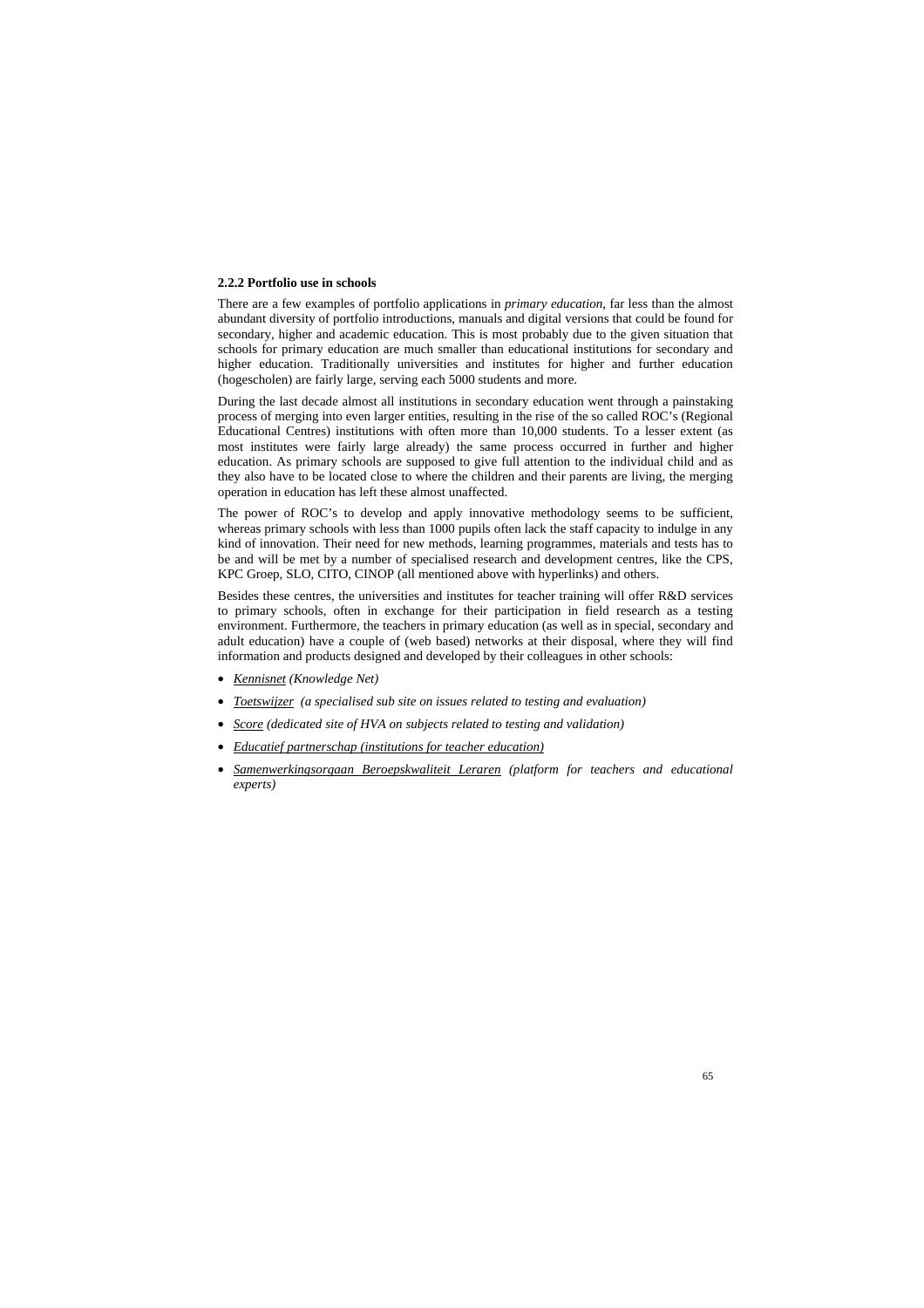### **Portfolio example 1**

The CPS is involved in a prize-winning initiative called Leerlingportfolio (pupil's portfolio, only in Dutch), praised by the jury for being based on solid research and innovative ideas. The website offers abundant information on how the portfolio experiment was set up and conducted, quoting teachers and pupils on their experiences, giving practical advice and providing a testing environment for those who want to try it out. It combines both varieties outlined above (closed and open structure) by making use of a *work portfolio* (for ongoing activities), a *presentation portfolio* (a careful selection by the pupil of best results) and an *evaluation portfolio* (pre-structured for measurement of progress and adjustment of the learning programme).



### **Portfolio example 2**

As stated above, examples of portfolio applications in *secondary education* are abundant. The links below lead to two portfolios on the website of the educational expertise centre Cinop, primarily active in the area of vocational and professional education (secondary and higher level). The portfolios were developed and implemented in their training programmes by Leeuwenborgh College, an ROC in the region of South Limburg, the same area where the Dutch Pellea partner Atrium is located. They are similar with regard to structure and content, probably originating from the same development department. The pre-structured documents for the students to use are most elaborate and detailed, covering 30 pages and more. Some representative parts or pages were taken to show here (translated from Dutch).

http://www.cinop.nl/projecten/kse/docs/toetsing/Portfolio%20Sleutelvaardigheden4%20december-bijgesteld.doc http://www.cinop.nl/projecten/platformportfolio/docs/PORTFOLIO%20basisjaar%202002-2003.doc

The core part of the portfolios consists of tables and checklists to be completed by the student and to be checked by the teacher, as a kind of registration or simple justification that certain tasks and assignments have been accomplished. The way students would have to use the tables is explained in texts at the start of each chapter, in which the portfolio is subdivided. There is no reference to the products made by the student, the learning content is apparently not considered to be part of the portfolio. Products are listed to enable progress monitoring by the teacher or external reviewers:

The portfolio consists of the following parts:

- Personal data
- Overview of learning experiences
- Overview of work experiences
- Motivation of programme choice
- Recognition of key qualifications
- Assessment and self assessment of key qualifications
- Overview of experiences in practice placements
- Personal development plans
- Overall overview, (final) validation of key qualifications
- Evidence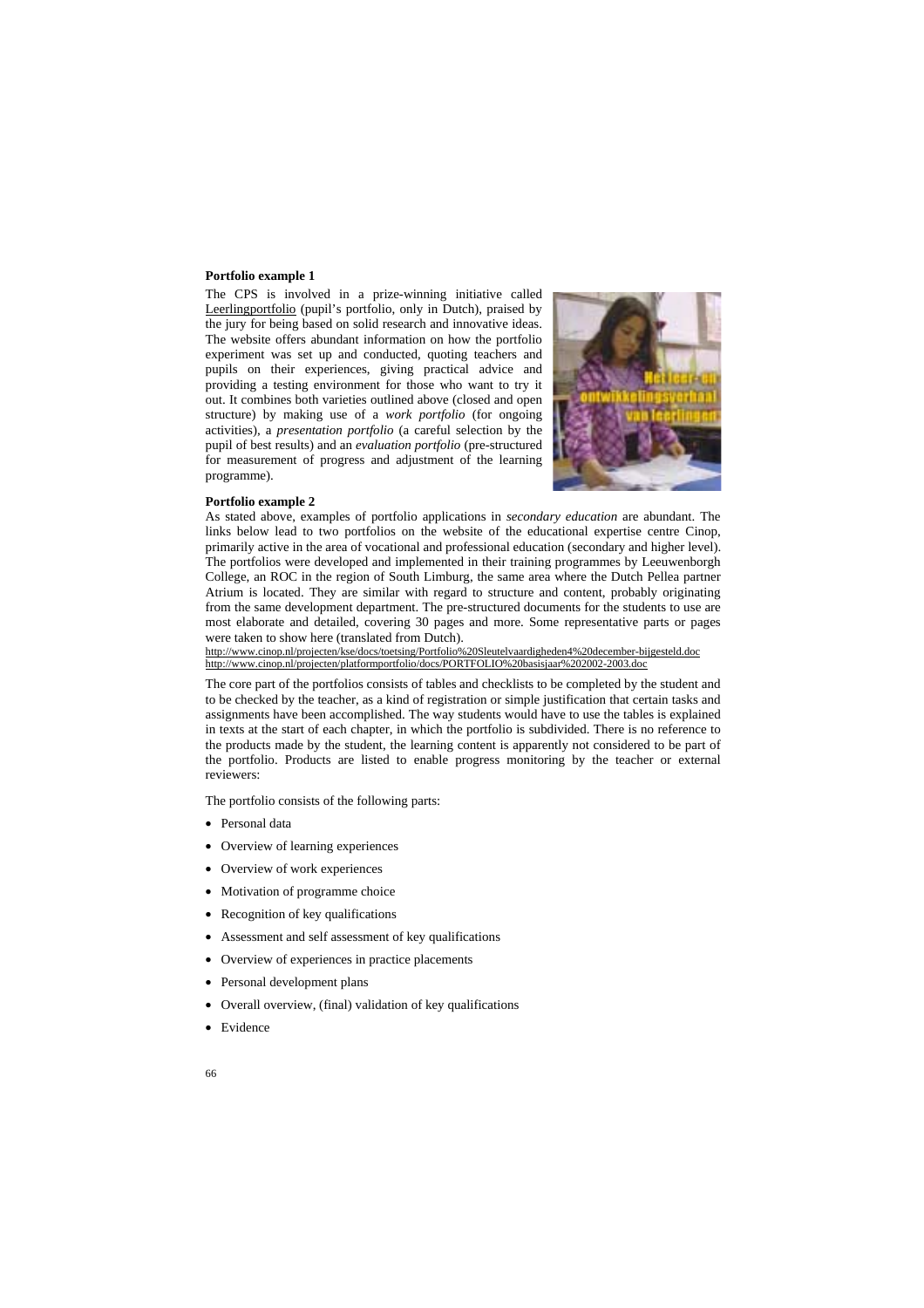The first four chapters are more or less equivalent to a CV with an application letter, in this case pre-formatted by tables that have to be filled in by the student. Pre-formatted tables to complete and to be checked by the teacher appear throughout the portfolio, as in the following examples, taken from the chapter on previous work experiences (for future teachers of sport) and from a learning module:

| <b>Name of School</b> | <b>Sector</b>          | <b>Certificate</b><br>Evidence no. |              |
|-----------------------|------------------------|------------------------------------|--------------|
|                       |                        | yes                                | no           |
| Period                | Subject                | Level                              | Score/rating |
|                       | $1$ (e.g. Math)        |                                    |              |
|                       | $2$ (e.g. Biology)     |                                    |              |
|                       | 3 (e.g Dutch Language) |                                    |              |
|                       | 4 (e.g. Team sports)   |                                    |              |

| 301: Basic competences    | Relevan<br>t.<br>experie<br>nce | Choice of activities from: |                     |                   |        | Time<br>planning | Score<br>from<br>teacher |
|---------------------------|---------------------------------|----------------------------|---------------------|-------------------|--------|------------------|--------------------------|
|                           |                                 | Competence test            | Paper based<br>test | Practical<br>task | Report |                  |                          |
|                           |                                 |                            |                     |                   |        |                  |                          |
| General learning          |                                 |                            |                     |                   |        |                  |                          |
| objective 1:              |                                 |                            |                     |                   |        |                  |                          |
| The student is capable of |                                 |                            |                     |                   |        |                  |                          |
| describing the relevant   |                                 |                            |                     |                   |        |                  |                          |
| background of sports      |                                 |                            |                     |                   |        |                  |                          |
| and movement and the      |                                 |                            |                     |                   |        |                  |                          |
| human body                |                                 |                            |                     |                   |        |                  |                          |
| General learning          |                                 |                            |                     |                   |        |                  |                          |
| objective 2:              |                                 |                            |                     |                   |        |                  |                          |
| The student is capable of |                                 |                            |                     |                   |        |                  |                          |
| describing the            |                                 |                            |                     |                   |        |                  |                          |
| background of sport and   |                                 |                            |                     |                   |        |                  |                          |
| movement activities       |                                 |                            |                     |                   |        |                  |                          |
| General learning          |                                 |                            |                     |                   |        |                  |                          |
| objective x:              |                                 |                            |                     |                   |        |                  |                          |

One might discuss if this is what we consider to constitute a portfolio or "just" a package of checklists, although in the sport teacher portfolio considerable attention and space is given to:

- the student's comments on his/her personal development,
- the motivation to become a sports teacher,
- expectations,
- strong and weak points, et cetera.

This culminates in a personal presentation for which (again) a structure or format is given:

| Period 1: PRESENTATION (week 4) |                 |                      |
|---------------------------------|-----------------|----------------------|
| My motivation                   | My expectations | $My$ position / view |
|                                 |                 |                      |
|                                 |                 |                      |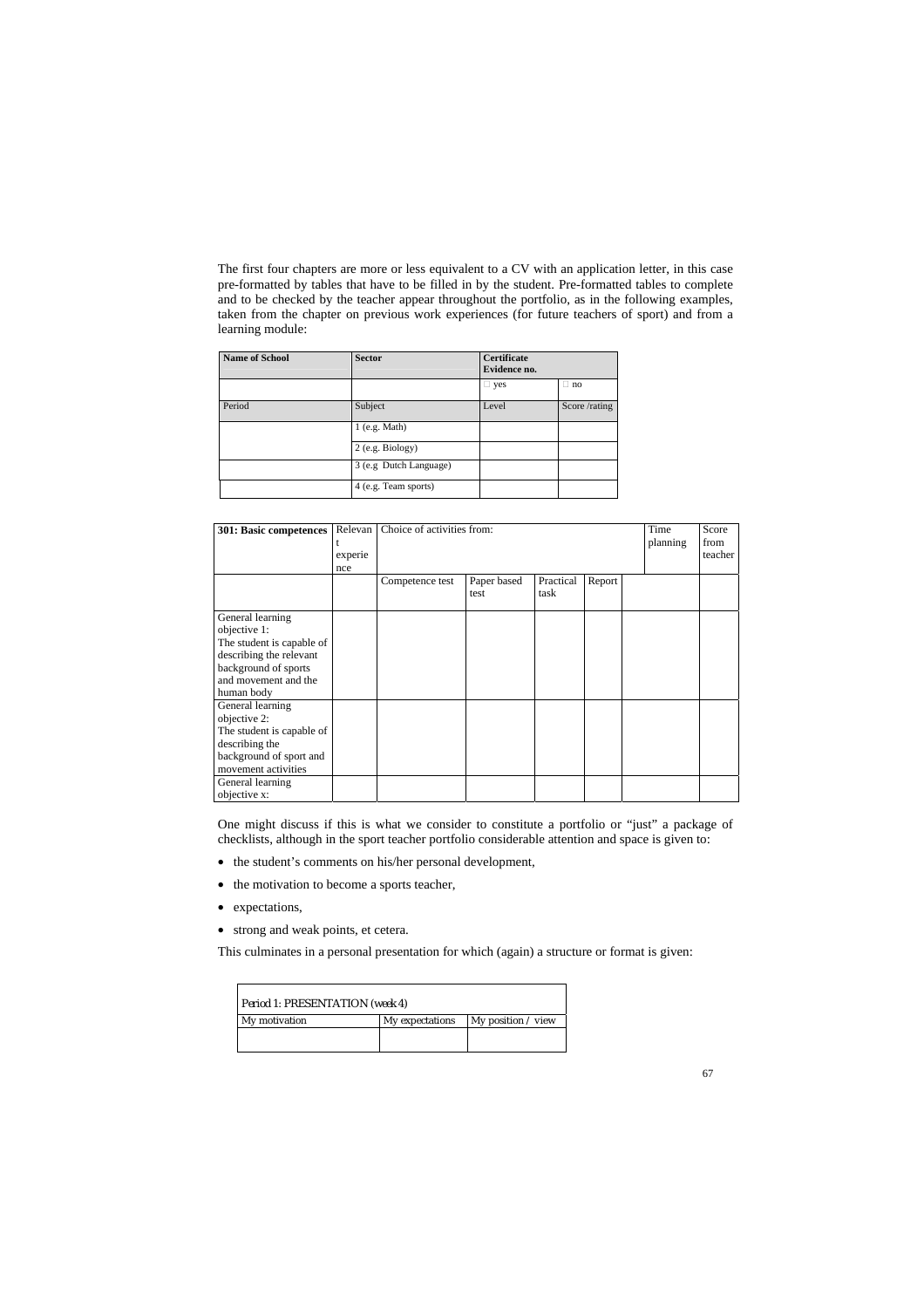|                          | My strong points: | My weak points: |
|--------------------------|-------------------|-----------------|
| Knowledge                |                   |                 |
| <b>Skills</b>            |                   |                 |
| Professional<br>attitude |                   |                 |

| will work on: | With:<br>mentor | Help from: Ready<br>Teacher | on: | Signed/<br>checked |
|---------------|-----------------|-----------------------------|-----|--------------------|
|               |                 |                             |     |                    |
|               |                 |                             |     |                    |

Somehow the pedagogical principle according to which students have to take responsibility for their own learning process (by means of self assessment, reflection and by documenting and assembling their learning results and comments in a portfolio), seems to be in conflict with the over-structuring of the portfolio as shown in these examples. Of course, other less pre-structured examples are available.

### **2.2.3 Portfolio use in Higher and Academic Education**

The portfolio has acquired a firm position in higher and academic education, although this does not mean that every department of every university or other institute for higher education will be using it or will even be familiar with the phenomenon. Quite often websites do not reveal easily their information and documents on portfolio. When trying to locate within the University of Utrecht the coordinator or developer who was responsible at a central level for the implementation and use of the digital portfolio, the same mechanism was at work. In some institutions people and things can only be found through intervention by others when the exact name is known, otherwise the right person (or document) will not be identified as the one being looked for. And that brings home one of the strongest arguments in favour of web based search engines: as the description of the search item becomes more vague, the number of search results increases.

Not because it was hard to find the expert we were looking for, and not even because he is a leading expert on portfolio, but simply because his approach is very practical, easy to use and combinable with a paper based as well as a web based portfolio, a presentation of his version of the portfolio seems justified. Instead of relying on an elaborate and fully pre-structured portfolio, Van Tartwijk prefers a more open and flexible approach.

At the website of the University of Utrecht the page link below gives access to HTML versions of a portfolio developed and used in the teacher training department (IVLOS) of the university. The whole set of HTML-pages can be handed out to students on CD or even a floppy. A student's portfolio can be uploaded to the Internet as a personal website, during the learning process (being under construction) or afterwards, when completed.

http://portfolio.uu.nl/surf-efolio/Voorbeelden/UU-lerarenopleiding/index.htm

There is an example in English as well (click on Portfoliosjabloon UK), although some of the supporting documents for students, like the handbook, are available in Dutch only. When clicking on the link, the following screen appears: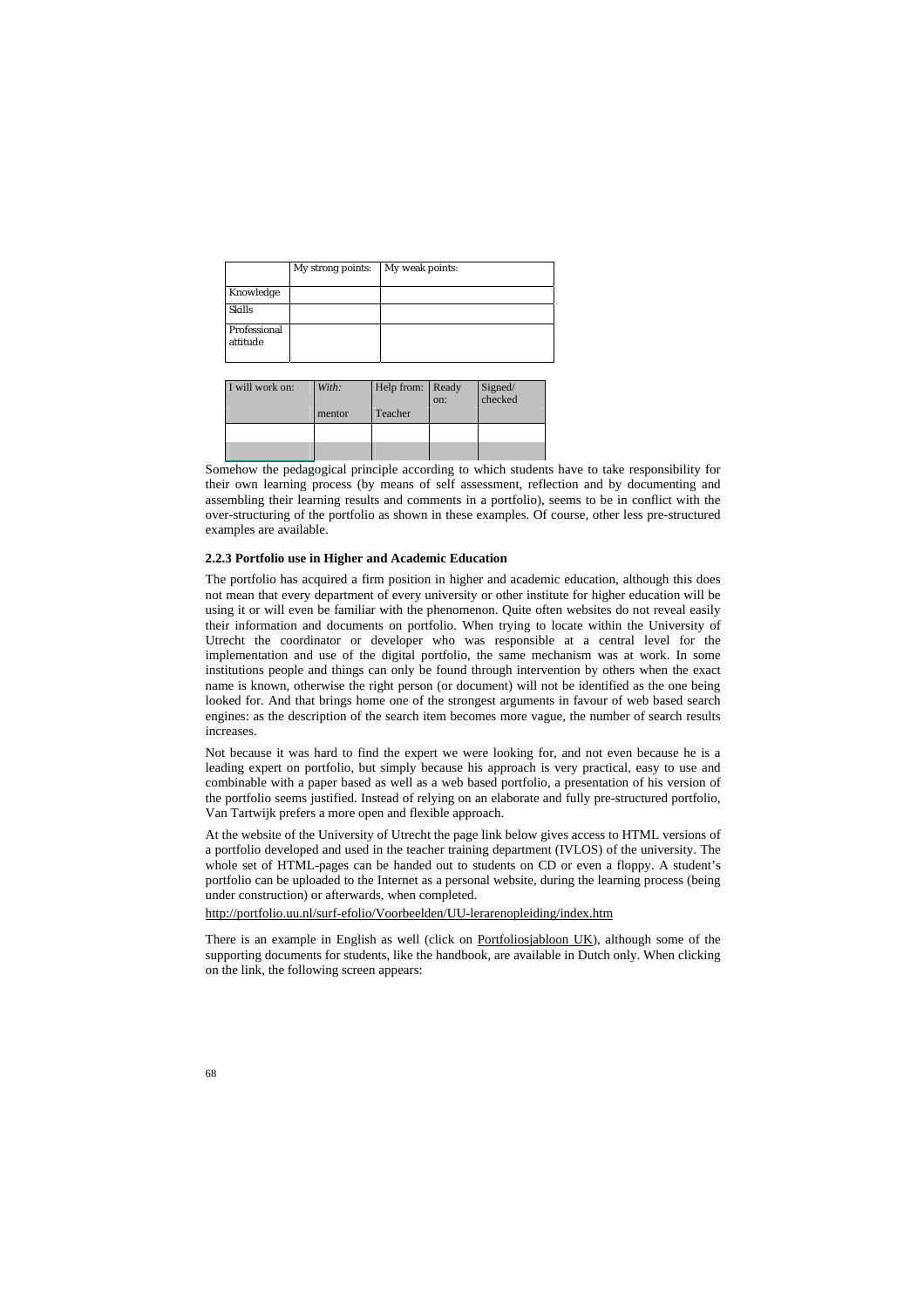

Clicking on the start button will produce the same page again, clicking on Reader's guide will make the following instructions pop up:

### "**Reader's guide**

In this section, write instructions to the reader of your portfolio about how to read it. Do you guide the reader by using hyperlinks, or do you suggest they read something first, or last? Maybe you want to include some questions for your reader. Rewrite this guide each time you prepare for a portfolio discussion with your mentor. The reader should be able to get a good idea of your portfolio within an hour or so"

Clicking on the next option, Action plan and conclusions, gives access to another instruction:

### **Action Plan and Conclusions**

Here you formulate your learning goals during your learning process.

- At the start of the course, include your "wall" and your first action plan (set of aims) which you want to work on until Christmas
- Around Christmas, write a conclusion about what you have learnt during the first period at the IVLOS and on teaching practice, as well as what you have learnt through making your portfolio. One useful form of an analysis of your strengths and weaknesses. Related to this, revise your wall and formulate a new action plan for your foreign internship. Do not eradicate your original work - it shows your development!
- At the end of the course, write a new conclusion and make a new action plan (e.g. a wall) for your future career and write a new conclusion. Reflect, too, on how your learning goals have changed throughout the year."
- The profile screen looks as follows: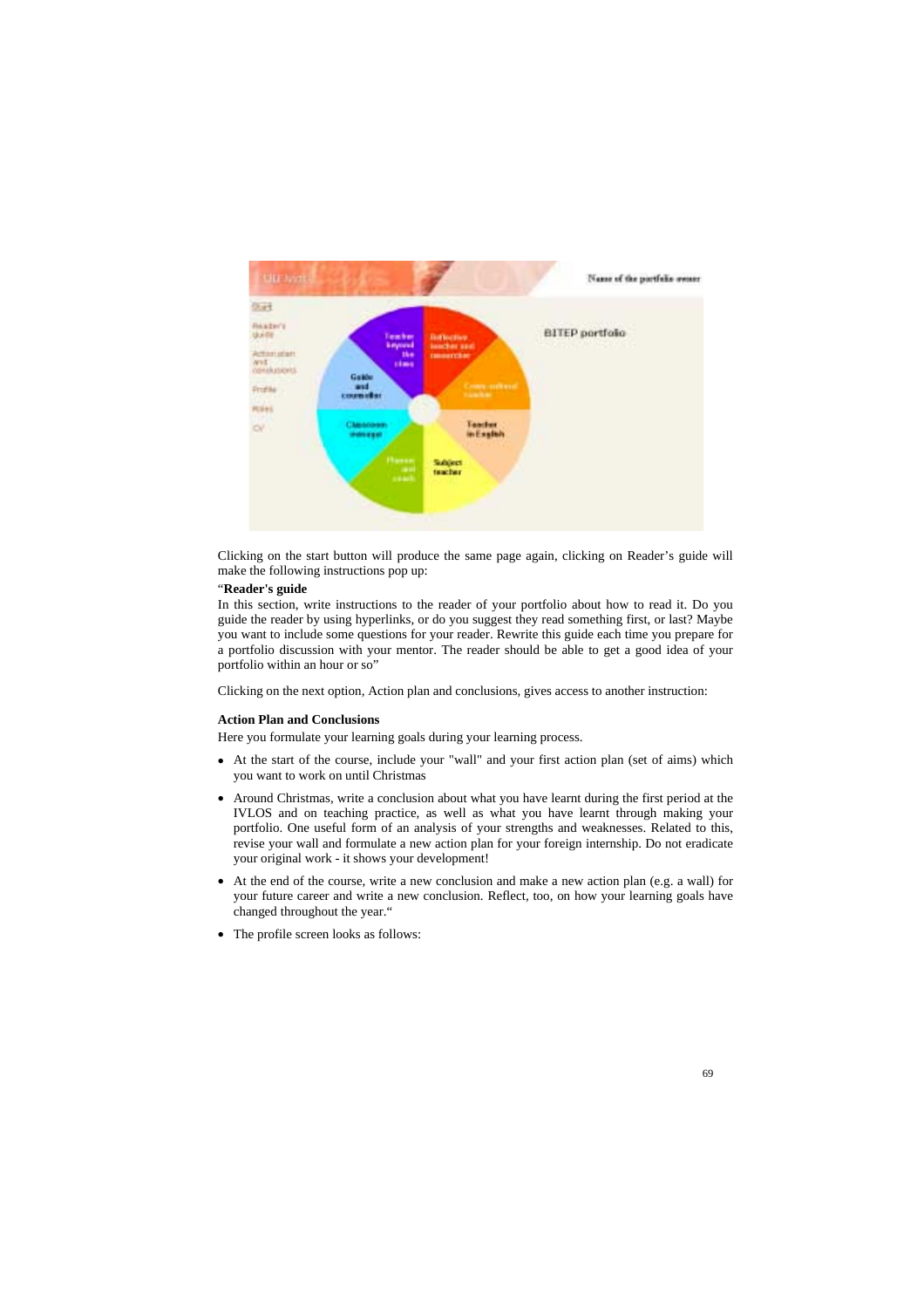| <b>COVERED</b> | Name of the particle ensure                                                                                                                    |
|----------------|------------------------------------------------------------------------------------------------------------------------------------------------|
|                |                                                                                                                                                |
|                | Profile<br>The profits in an intercollective polynty and website, a short humany of who you are so a teacher pack a person. The mail from make |
|                | Famienbat to make optio from your Rush story.                                                                                                  |

But most interesting is the section Roles (of the teacher), clicking this text leads to following list of "teacher roles", all clickable and in fact referring to the circle diagram above where the same teacher roles appeared already:

"Teacher roles

- Reflective teacher and researcher
- Cross-cultural teacher
- Teacher in English
- Subject teacher
- Planner and coach
- Classroom manager
- Guide and counsellor
- Teacher beyond the class "

Clicking on any of these options will lead to a selection from the pie, with a short explanation of the term, but more important here is the option *tips,* that leads to a rather detailed set of comments related to the different teacher roles.

The correspondence of the comments with each teacher role is indicated by the background colour used in the table cells.



### "**Prompts and illustrations**

Here are some examples of general illustrations, which are often appropriate for each role.

• Journal entries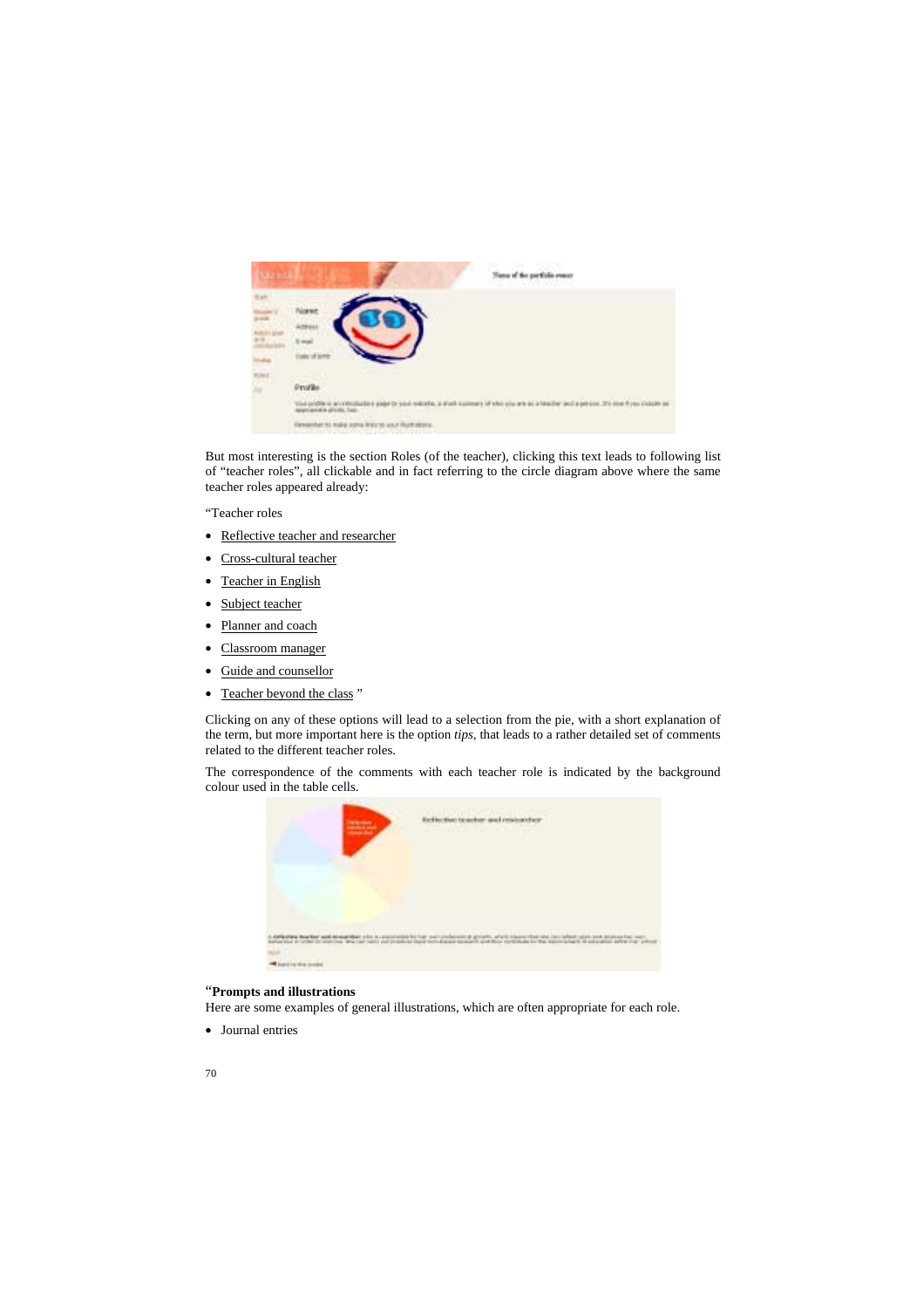- Feedback from learners, fellow students or your teaching practice mentor
- Videos, audio cassettes, photos
- Completed IVLOS tasks
- Observations
- Selected lesson plans "

| When you write about reflective teacher<br>researcher you can think about these aspects:                                                                                                                                                                                                                                                                                                                           | and Here are some practical ideas for illustrations for<br>the role of reflective teacher (remember also the<br>general illustrations at the top!):                                                                                                                                                                                                                                                                                                                                                                        |
|--------------------------------------------------------------------------------------------------------------------------------------------------------------------------------------------------------------------------------------------------------------------------------------------------------------------------------------------------------------------------------------------------------------------|----------------------------------------------------------------------------------------------------------------------------------------------------------------------------------------------------------------------------------------------------------------------------------------------------------------------------------------------------------------------------------------------------------------------------------------------------------------------------------------------------------------------------|
| Your reflective skills<br>Personal development<br>Giving and receiving feedback to/from peers<br>Carrying out (classroom) research related to<br>your subject (this will be illustrated separately from<br>your portfolio)                                                                                                                                                                                         | Journal entries (e.g. about how a lesson<br>$\bullet$<br>went, what went well, what didn't go so<br>well, what you might do about it)<br>Feedback from or to another BITEP student<br>about their lesson                                                                                                                                                                                                                                                                                                                   |
| When you write about cross-cultural teacher you can Here are some practical ideas for illustrations for<br>think about these aspects:<br>Working with international/foreign educational<br>systems<br>Intercultural aspects of education<br>Awareness of the cultural spectrum in your<br>classroom/school<br>Differentiation in the classroom related to<br>culture                                               | the role of cross-cultural teacher (remember also<br>the general illustrations at the top!):<br>Information gathered, reflection showing<br>$\bullet$<br>knowledge and insight about what you have<br>learned related to this role<br>Completed ICE assignments<br>$\bullet$<br>Lesson material showing awareness of<br>$\bullet$<br>cultural diversity in your classroom<br>Account of your own acculturation process<br>$\bullet$                                                                                        |
| When you write about teacher in English you can Here are some practical ideas for illustrations for<br>think about these aspects:<br>Language acquisition<br>$\bullet$<br>Your own English skills & improvement<br>$\bullet$<br>thereof<br>Classroom English<br>Content Learning in<br>Language (CLIL)<br>Problems learners have with your subject in<br>$\bullet$<br>English                                      | the role of teacher in English (remember also the<br>general illustrations at the top!):<br>$\bullet$<br>Completed TIE assignments<br>Materials showing awareness of or taking<br>$\bullet$<br>into account the language difficulties of your<br>learners<br>Material you made in English<br>$\bullet$<br>Products in English demonstrating your<br>$\bullet$<br>development (e.g. some writing)<br>Reflection on your own language learning<br>$\bullet$<br>Feedback to your learners about their<br>$\bullet$<br>English |
| When you write about subject teacher you can think Here are some practical ideas for illustrations for<br>about these aspects:<br>How you teach your subject<br>$\bullet$<br>Skills in your school subject<br>$\bullet$<br>Theories related to your school subject and<br>$\bullet$<br>transfer of this into learning<br>Personal views about your own subject and its<br>$\bullet$<br>place in school and society | the role of subject teacher (remember also the<br>general illustrations at the top!):<br>Learner work<br>$\bullet$<br>Material you made yourself for a class<br>$\bullet$<br>Subject-related methodology tasks from the<br><b>IVLOS</b>                                                                                                                                                                                                                                                                                    |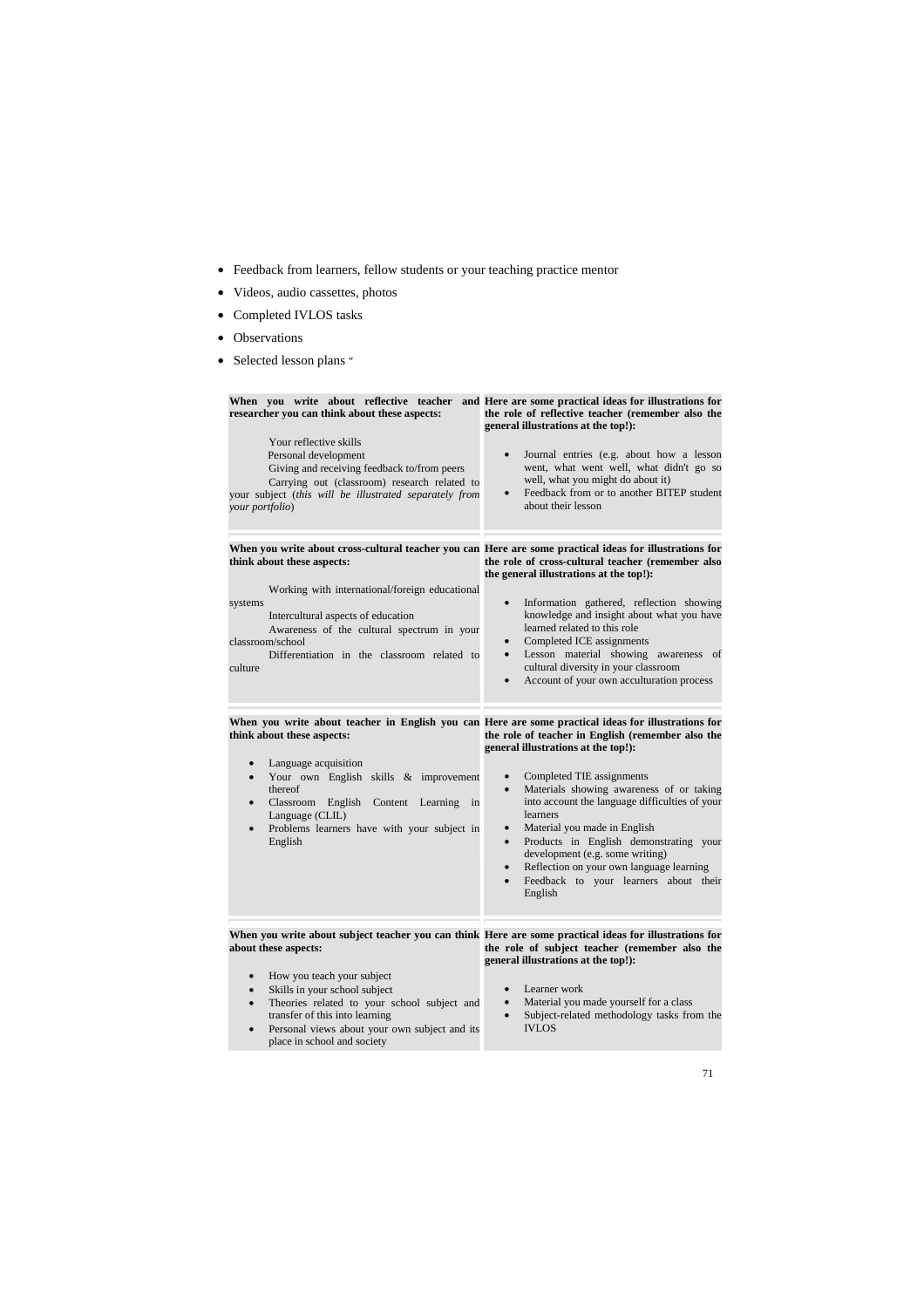• Up-to-date knowledge about your school subject (e.g. in bavo, Tweede Fase, IB, exam systems)

#### **When you write about planner and coach you can Here are some practical ideas for illustrations for think about these aspects:**

- Planning, giving and evaluating individual (and series of) lessons; short-term and long-term planning
- Using course books and multimedia (e.g. video, ICT)
- Different ways of evaluating learningLearner differences (learning styles, levels, personalities, pace, etc.)
- Learner independence
- Motivating your learners
- Giving feedback

# **the role of planner and coach (remember also the general illustrations at the top!):**

- Long-term plan (e.g. series of lessons, year plan)
- Account of how you coached a group or individual
- Ways in which you differentiated learning (e.g. making extra material, grouping the class)
- Tests (including your feedback or marking scheme) or other forms of assessment & analysis
- Examples of tasks you made for learners to help them learn to learn
- How you motivated a class/individual
- Examples of feedback you gave to learners or received from others

#### **When you write about classroom manager you can Here are some practical ideas for illustrations for think about these aspects: the role of classroom manager (remember also the general illustrations at the top!):**

- Influencing classroom atmosphere (e.g. discipline, praise, stimulation of learners)
- Organising classroom learning Handling group processes
- Body language, voice
- Questionnaire Teacher Interaction (QTI)
- OTI results & reflection
- Account of discipline problem with a student or class and how you solved it
- Your own classroom rules
- Photographs of you and/or learner at work

#### **When you write about guide and counselor you can Here are some practical ideas for illustrations for think about these aspects: the role of guide and counselor (remember also the general illustrations at the top!):**

- Your view on bringing up children
- Creating a safe learning environment
- Your relationship with your learners and their teachers and parents
- Working on norms and values with your learners
- Awareness of adolescent psychology/development
- Account of how you guided or counselled an individual child with a problem & reflection
- Ways you tried to create a safe working environment
- Feedback from learners or teachers on the point above
- Ways in which you worked on norms and values related to your subject
- Lesson material

**When you write about teacher beyond the class you Here are some practical ideas for illustrations for can think about these aspects: the role of teacher beyond the class (remember also the general illustrations at the top!):**

- Participation in school activities (teacher and pupil) other than teaching (e.g. extra-
- Accounts on activities/events related to a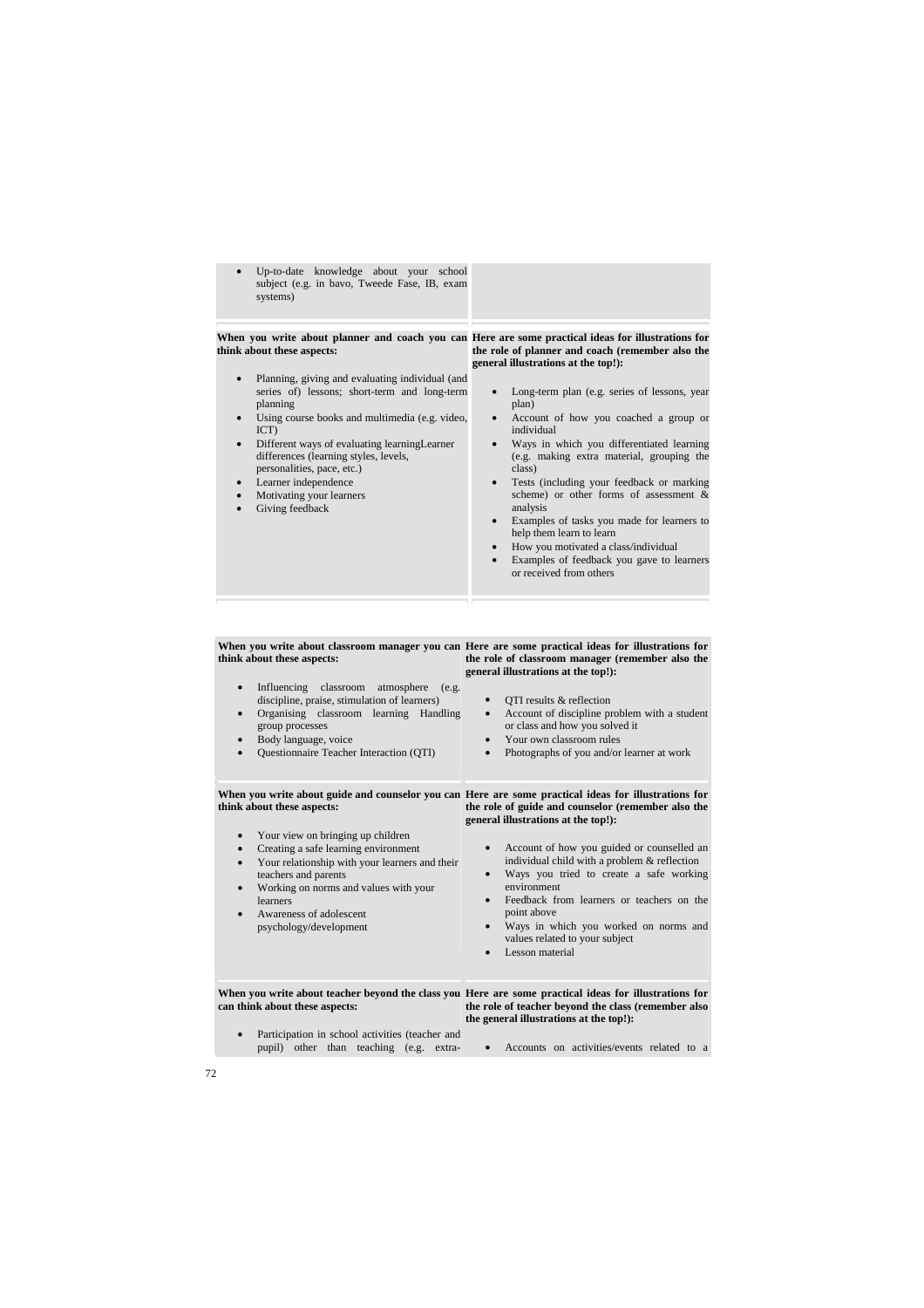curricular activities, staff outings)

- Your position as staff member: member of a department, of the whole school
- Awareness of the role of a mentor and other experts working within (or outside) the school
- Awareness of working with learners with learning difficulties, e.g. ADHD, dyslexia, highly gifted children

dyslexic/ADHD/highly gifted children

- Letter about or account of extra-curricular activities you participated in
- Account or minutes of meetings attended
- Account of parents' meeting
- Interview with a class mentorInformation you have gathered about, e.g., teachers' union, teachers' organizations

Finally the option CV leads to a set of instructions and suggestions to help the student to set up a personal presentation document, being at the same time a record of his/her personal development:

In your Curriculum Vitae, first of all you introduce yourself by giving some personal facts about yourself and about your career and hobbies. It is nice if you include an appropriate photo, too. Your CV is, at the start of the teacher-training course, an account of relevant experiences you have had which have shaped you. Examples of things to include here are experiences you have had as a leader (e.g. scouting, leading a group on a trip) as well as other aspects of your life, which have influenced you as a person (e.g. independent travelling, work experience, hobbies).

We distinguish between other relevant experience (for example as a coach or trainer of a sporting team, or as a researcher or teacher at the university or elsewhere) and experiences within the IVLOS teacher education programme.

Of course, this structure is only a suggestion. Please feel free to change this structure to tailor it to your specific situation.

#### **Other relevant experience**

IVLOS teacher education program Research assignment Teaching practice 1 Teaching practice 2"

Atrium is planning to amend and extend this portfolio set up to be used by experienced students taking part in a so called mini-company offering ICT-related services and website productions to the market. The mini-company represents an essential stage in the EdYcate-project, funded by the Leonardo da Vinci Programme of the European Commission (project website located at http://edycate.atriumbv.nl/tiki18/tiki-index.php).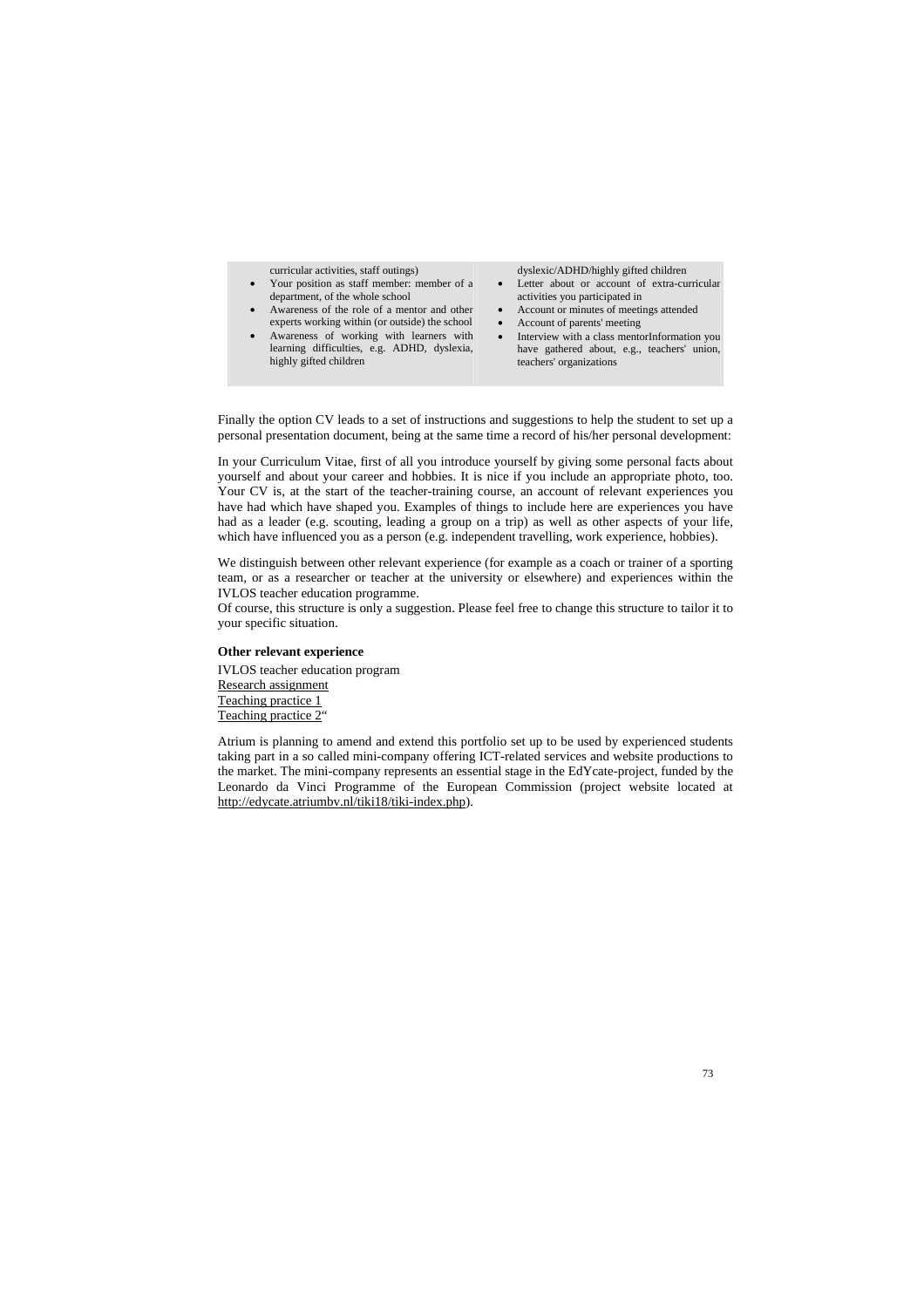# **2.3 Portfolio inventory in Romania**

In Romania, the usage of the Portfolio Evaluation Method is not very wide spread. Though, there are several cases of teachers and institutions using it for different disciplines, and recently, the changes brought to the Law of Education included a reference to portfolios. The term "portfolio" is widely used, but with different meanings: an institution portfolio (projects or contracts with specific clients), a list of studied disciplines (which does not mean necessary that specific competencies were acquired) etc.

## **2.3.1 Portfolio in general**

The new Romanian Law of Education<sup>19</sup>, issued in June 2003, contains important reinforcements regarding the portfolio usage at different levels of education. The changes brought by the law to the education system in Romania are significant: Compulsory education includes 10 grades (4 years of primary education, 4 years of secondary education and 2 years either the lower cycle of high school or vocational education in a so called "school of arts and vocations"). All the graduates of different types of compulsory education are entitled to receive at graduation, besides a graduation certificate, a personal portfolio for lifelong learning. The same goes for the graduates of the upper cycle of high school  $(12<sup>th</sup>$  or  $13<sup>th</sup>$  grade). The law stipulates the categories of students entitled to receive it:

- Graduates of the lower cycle of high schools
- Graduates of the schools of arts and vocations
- Graduates of the higher cycle of high schools (theoretical, technological and vocational high schools)
- Students who leave school before graduation for every completed school year.

This personal portfolio for lifelong learning is not a student portfolio, in the sense the PELLEA project is using the term. It is just a list containing the disciplines studied in school, a short description of their content and the corresponding number of classes, together with a CV. This is seen as a first step towards a list of competencies.

The changes brought to the Law of Education are also presented on the Teachers' Union web  $site<sup>20</sup>$ :

-

<sup>&</sup>lt;sup>19</sup> The Law no.268 from 13 June 2003 changing and supplementing the Education Law no. 84/1995, published in the Monitorul Official nr. 430/19 June 2003

 $20$  http://www.sinv.ro/lege\_modificari.htm – in Romanian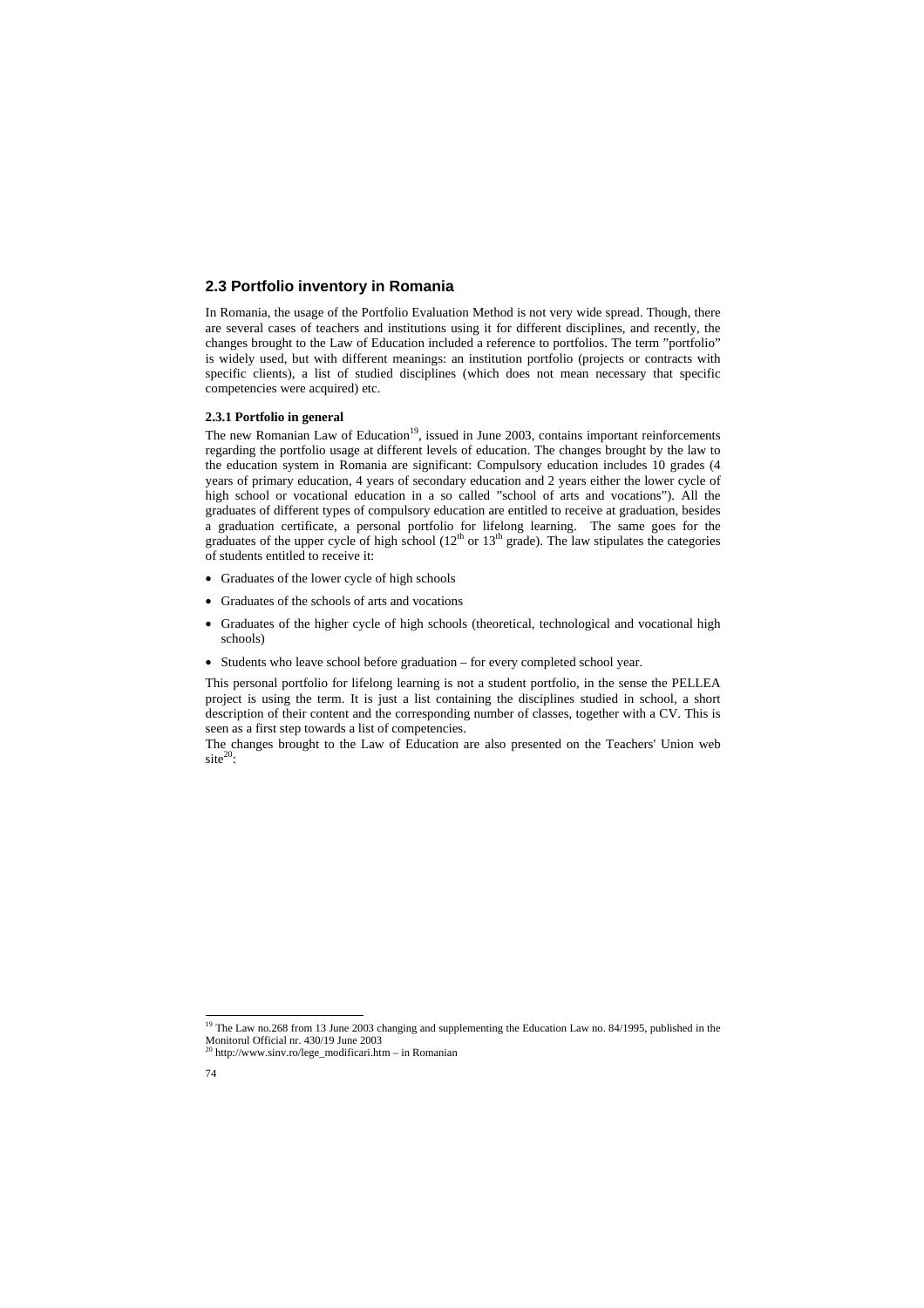The fundamental changes brought to the 84/1995 Law regarding the Romanian system of education are meant to result in the enhancement of professional and educational performances of the young people attending schools.

The new legal framework stipulates school attendance at 6 years, 10 years of compulsory education, and study opportunities in the languages of national minorities. Most of the courses will be organised during daytime, and with compulsory attendance. For extraordinary cases, evening courses, courses with infrequent attendance, distance courses, and home delivered courses can be organised.

The admission of the secondary school graduates in the inferior cycle of high school or in the schools of arts and vocations is made based on a selection and repartition procedure complying with the Ministry of Education methodology that must be made public before the beginning of every school year. This procedure is based on the assessment of the competencies acquired during the secondary school studies.

The graduates of the inferior cycle of high school receive a graduation certificate and a personal portfolio for lifelong learning. The graduates of the superior cycle of high school also receive a graduation certificate and a personal portfolio for lifelong learning, but they can also pass through a graduation exam giving them the right to continue their studies in a university. The graduates of the schools of arts and vocations receive, beside the graduation certificate and the personal portfolio, a vocational competencies certificate level 1, if they pass the vocational competencies certification exam. The schools of arts and vocations courses have the same duration as the courses of the inferior cycle of high school (2 years), but in order to continue their studies with the superior cycle of the high school and later on, with academic courses, their graduates have to study one year more and to obtain a vocational competencies certificate level 2.

These changes are frequently criticised. Even if they are an attempt to align the Romanian education system to the European ones, the way selected to do it raises several problems. In a newspaper article<sup>21</sup>, an experienced teacher and well-known writer, Liviu Papadima, lists some of the pitfalls of the current law. Lowering the age of primary school entrance from 7 to 6 years without major changes brought to the primary school curriculum seems a risky enterprise, several children being unable to keep the pace. The same attempt was done in Romania during the communist era, and it failed. Another problem is the selection procedure for entering either the lower cycle of high school or an arts and vocational school. Usually, this is based on the grades collected during the former school years, and on an exam at few core disciplines. If their grades are not good enough, or if their exams grades are not high enough, the students miss the opportunity of continuing their studies in a high school and later on in a university. Even if, in theory, this opportunity exists, by entering an arts and vocations school and attending one year of complementary courses, in practice this happens only seldom. The author of the article mentions portfolio assessment among other alternative evaluation methods to be used for the selection procedure. Another problem is the selection procedure being subject of changes every year. This means the students entering a study cycle cannot be aware of the assessment methods to be used for selection at the end of the cycle, these methods being decided only one year before graduation.

In 2000, the Ministry of Education and Research has issued the Order  $3546/06.04.2000^{22}$ regarding the practical stages of university students. In its introduction, the order contains critics on the low level of acquired competencies and on the lack of portfolio usage for documenting the practical stages of students.

 $\overline{a}$ 

<sup>&</sup>lt;sup>21</sup> http://www.observatorcultural.ro/arhivaarticol.phtml?xid=8842 - in Romanian

<sup>22</sup> http://www.edu.ro/om3546.htm - in Romanian.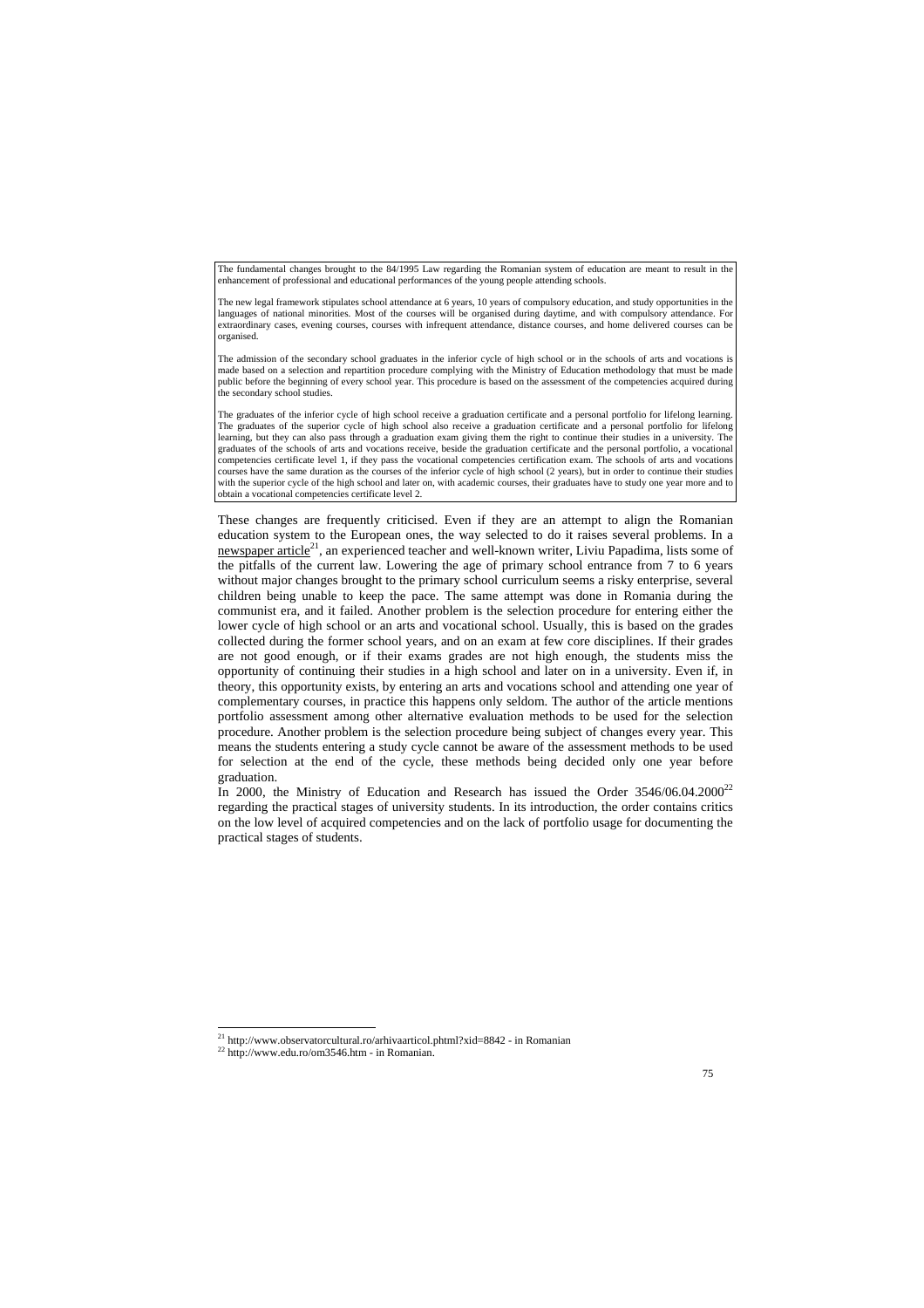The practical activity in their future speciality is an essential element of the professional socialisation of students. The success of the graduates on the labour market highly depends on their professional standards awareness.

In Romania, for a long period of time, the focus was on acquiring theoretical knowledge and on reproducing their content, not taking into account the practical abilities required by the real world.

This way, in present, in several cases, just a few of the graduates can affirm they learned something during their practical stages, this unfortunate situation reflecting the lack of an acquired competencies portfolio, portfolio that could reflect and prove their professional competence level acquired through the mastering of the two components of learning: the theory and the practical activity.

It is necessary to:

- increase the proportion of practical activities in the curriculum, for aligning them at European standards;
- organise the practical stages taking into account the ECTS;
- use new tools, that allow a more flexible organisation of the practical stages.

Even if the public institutions active in the employment area do not seem to pay much attention to portfolios, they began to be listed more and more as job requirements by private and public employers. Several employers are pretending that the job candidates produce some evidence of their abilities by portfolio means. Portfolio is considered as a means to prove the personal achievements listed in a CV.

#### **2.3.2 Portfolio use in schools**

#### **The Usage of Portfolios in Primary and Secondary Schools**

Even if the cases are still isolated, the Portfolio Evaluation Method is used in Romanian schools. Last year, an education magazine<sup>23</sup> in the Alba County published a paper presenting the case of a primary school teacher that employed the portfolio method for evaluation in several disciplines. The teacher used this method for several taught disciplines, such as mathematics and history.

<sup>-</sup>23 Universul Scolii, no.4/2003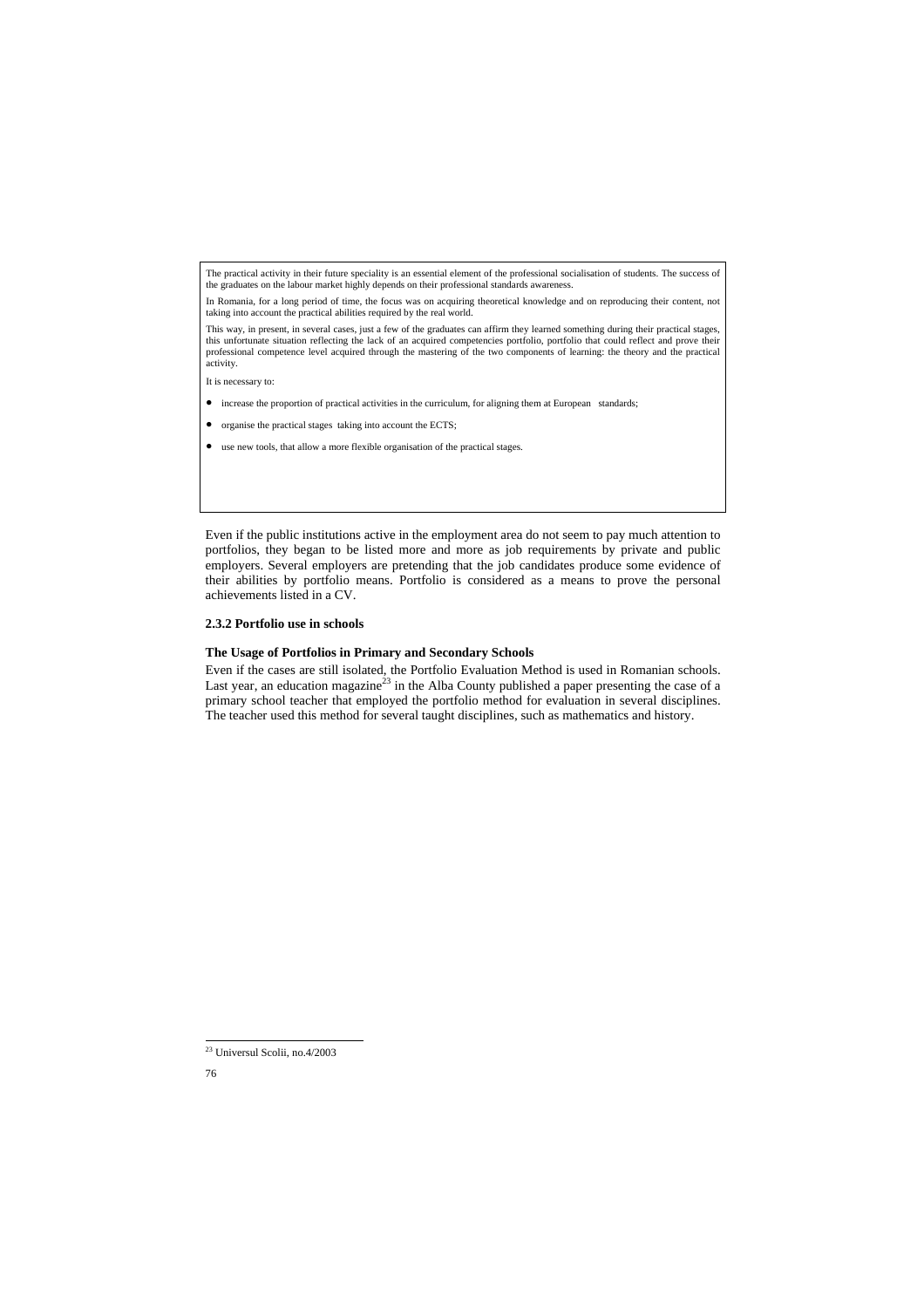In the school year 2002-2003, Mrs. Lupea proposed to her class to create a group portfolio on the topic: "Alba Iulia, the town of the Great Union". Its content was discussed and decided with the pupils. It was meant to include a collection of new and old postcards representing important monuments in town connected to the selected topic, short essays written by the pupils after their visits to the Hall of the Union and the Museum of the Union, pupils' drawings on this topic, the results of the tests and of the contest organised on the same topic, old objects and materials, poems written by the pupils.

Ten of the pupils volunteered to participate. All showed great commitment and passion, they worked as a team, and their result was further used for teaching the same topic to other students. The portfolio was elaborated in three months.

Before starting, the teacher picked up a set of concrete and measurable criteria able to reflect the acquired knowledge and skills corresponding to the age and skills of her pupils.

The decision to include or not a particular contribution in the portfolio was taken in group, the teacher and the pupils discussing on the quality of the contribution and on its conformance to the chosen criteria. The portfolio was also presented to the pupils' parents.

Other isolated cases come from secondary and high schools, where the portfolio method is used for teaching foreign languages, chemistry or physics.

At the "Avram Iancu" secondary school in Alba-Iulia, the portfolio method was used during the period 1998- 2000 by the chemistry teacher to document the work of her pupils. The teacher provided at the beginning of the semester a list of assignments. Every pupil had to pick up a number of 15 assignments, to follow their indications and to do the indicated experiments in the chemistry laboratory, under the teacher's supervision. Afterwards, the pupils had to describe the result of every experiment in writing, adding drawings, diagrams and whatever other illustration they considered necessary. The teacher discussed with each pupil the experiment, and often discussions took place among pupils. Even if no written reflection on the way of learning and on the progress made was recorded, and there was no record either of the teacher's evaluation, this was a genuine application of the portfolio evaluation method.

A web site dedicated to "Co-operative Learning"<sup>24</sup> - a co-operation project between a Romanian school and The College of Education at the University of Northern Iowa, focuses on the method of cooperative learning. Among other assessment procedures envisaged for co-operative learning, such as tests, compositions, presentations, projects, observations, interviews, questionnaires, learning logs and journals, portfolios are also mentioned<sup>25</sup>. The following statement on portfolio is made on the web site: " A portfolio as an assessment procedure is a collection of a student's work in an area, showing growth, self-reflection, and achievement. Portfolios can also show a cooperative group's progress." The site also contains explanations on the content of the portfolio, on the cooperative group portfolio, and a checklist intended for individuals or groups to be used in compiling a portfolio. This checklist can be used to set up the criteria for portfolios. An interesting issue is that the rubrics to assess and evaluate the portfolios can be developed either by the faculty or the students themselves.

#### CHECKLIST

 $\overline{a}$ 

1. Who will construct the portfolios: \_\_\_ Individual students with teacher input and help Individual students with the input and help of cooperative learning groups. \_\_\_ Cooperative base groups (whole group work and individual member's work) with teach input and help. 2. What type of portfolio do you want to use?<br>Best works portfolio \_\_\_\_Process/grow \_Process/growth portfolio 3. What are the purposes and objectives of the portfolio? a. b.

 $^{24}$  http://fp.uni.edu/rac/col/index.html – in English

<sup>25</sup> http://fp.uni.edu/rac/col/8-assessprocedure.htm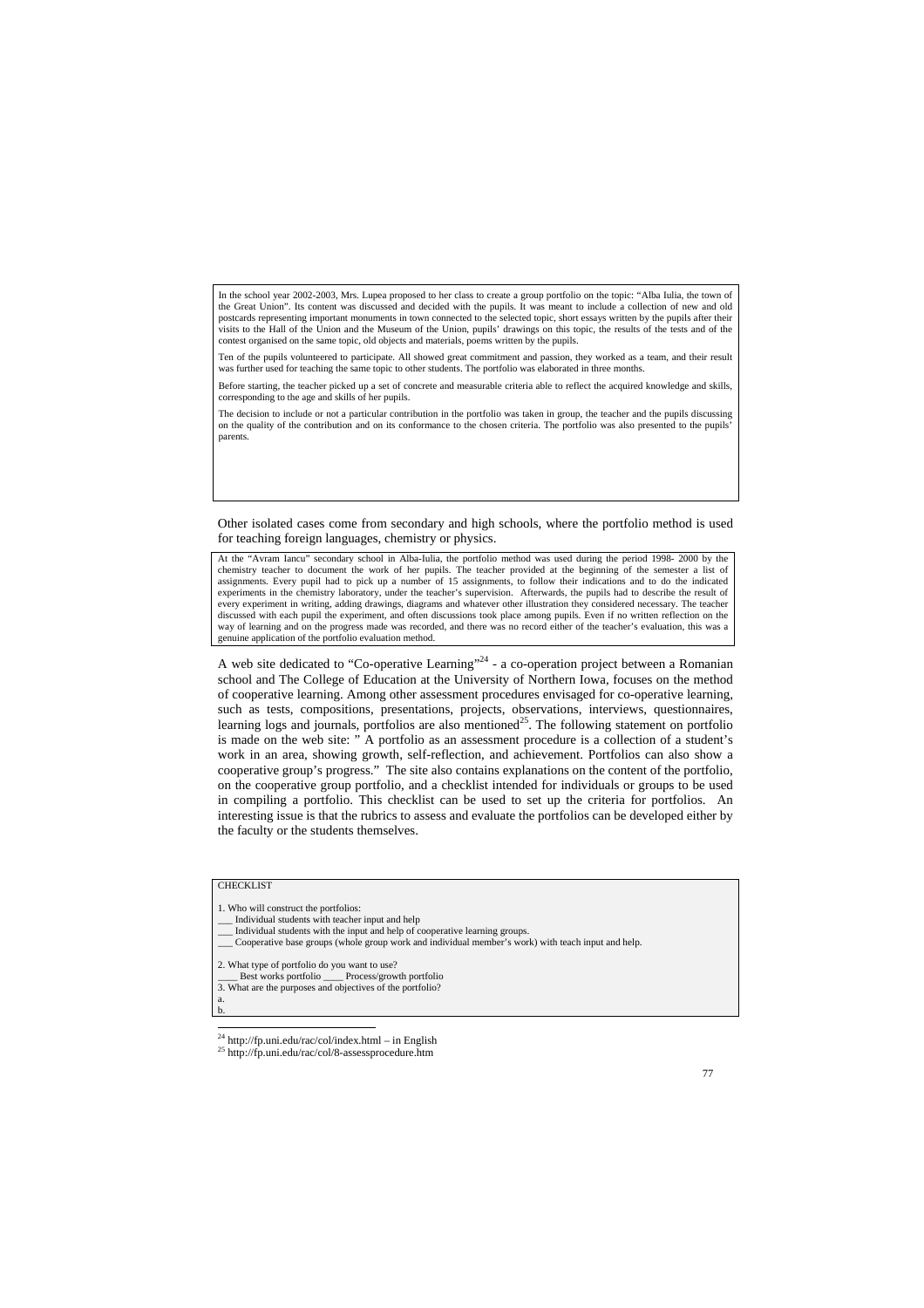```
c.
4. What categories of work samples should go into the portfolios? 
a.
b.
c.
5. What criteria will students or groups use to select their entries? 
a.
b.
c
6. Who will develop the rubrics to assess and evaluate the portfolios? 
     Faculty Students
```
Unfortunately, the web site does not contain any references to the results of the project and to the application of this approach in the Romanian school involved in the project.

### **2.3.3 Portfolio use in Higher Education (University level)**

In Higher Education, the usage of portfolios is much more frequent than in primary and secondary schools.

A PhD thesis on Education Science defended at the Bucharest University in 2003, titled "Pedagogy. Interactive Methodology Alternatives" and signed by Crenguta-Lacramioara Oprea includes a whole subchapter dedicated to the Portfolio Method seen as one of the possible Alternative Evaluation Methods<sup>26</sup>. The author categorises the evaluation methods in quantitative, qualitative and alternative methods. The alternative evaluation methods have the merit of evaluating the results in connection with the learning process and simultaneously with it and of taking into account the attitude toward learning and the progress in acquiring new skills and competencies. Beside the portfolio evaluation method, cognitive maps, interviews, projects, case studies, the 1-2-3 Method and investigation are also mentioned.

At the 2003 annual scientific session of the Institute for History "George Barit" Cluj-Napoca, Institute belonging to the Romanian Academy research network, at the section of Socio-Humanistic Research, a group of researchers from the History Faculty of the Cluj-Napoca University, presented a Student Assessment Guide Book based on portfolio<sup>27</sup>. The abstract is presented below.

STUDENTS ASSESSMENT GUIDEBOOK BASED ON PORTOFOLIO, IN EDUCATIONAL PSYCHOLOGY

C. Blaga, A. Brihan, R. Cercel, G. Ciot, L. Filimon, C. Hanga, A. Hodisan

The goal of this work is to offer support for students in assimilate the essential concepts of educational psychology. Practical application in different area of educational psychology (personality assessment, research methods of scholer individuality, data analyse modalities, improving pupil creativity, pupil group study, communication, assertivity, etc.) contributes to complete future teachers knowledge.

At AISTEDA University, the portfolio evaluation method was used for the first time during the academic year 2000-2001, for the study of Office Automation involving the infrequent students of the Finance and Accounting Faculty.

<sup>-</sup><sup>26</sup> http://www.unibuc.ro/eBooks/StiinteEDU/CrengutaOprea/cap8.pdf

<sup>&</sup>lt;sup>27</sup> http://www.history-cluj.ro/SU/Simpozion2003/Rezumate2003/Pedagogie/Blaga.htm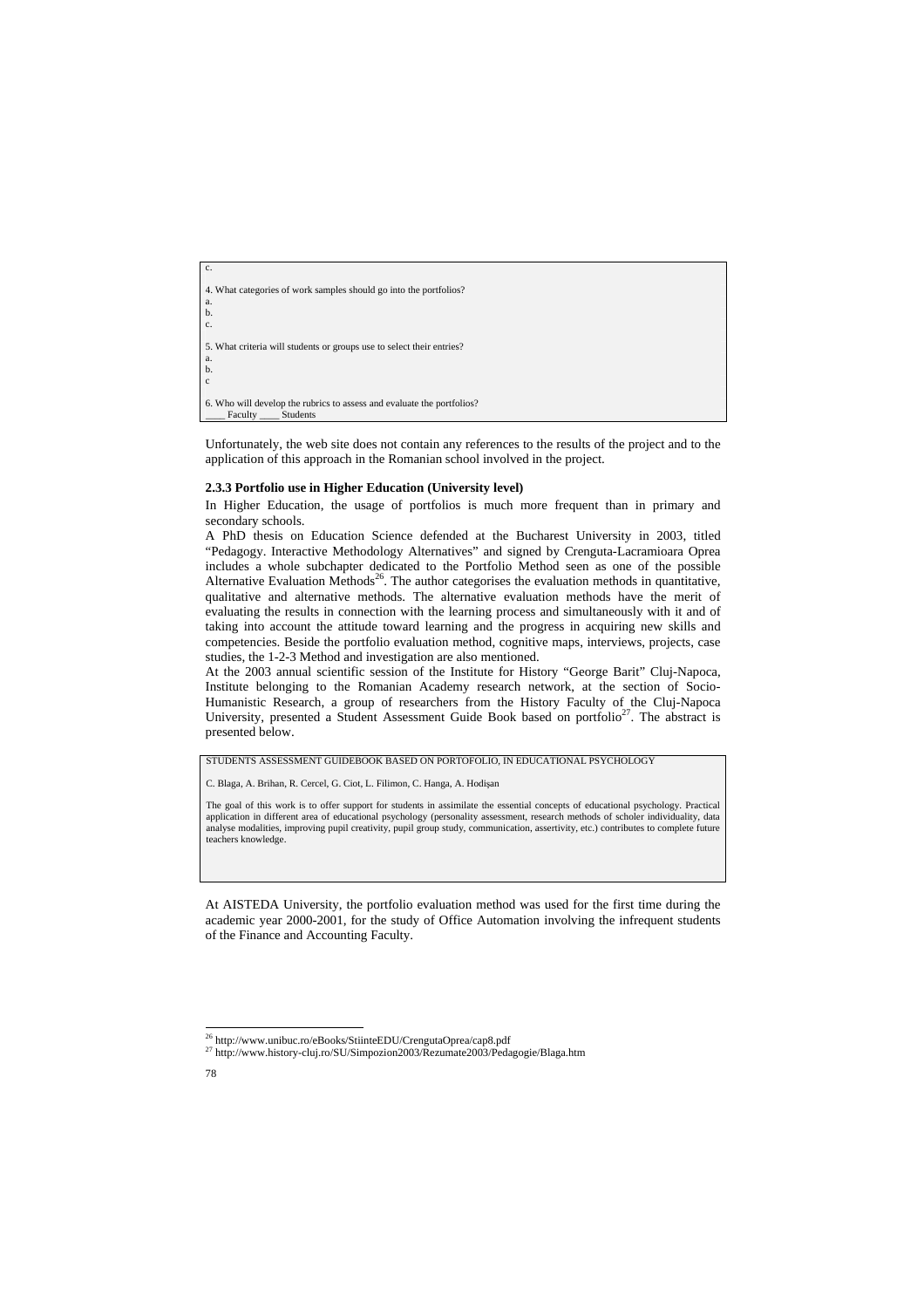Infrequent students are usually persons employed by different companies, already having some work experience, and a working environment where they are eager to apply what they learn in academia. Infrequent students have 12 to 24 lecture hours for each discipline/semester, and are also required to attend laboratories, seminars and workshops. Because the number of practical work hours were very small, and because the students had the motivation and the necessary background to learn by themselves, the portfolio evaluation method was selected for this group of students.

A list of assignments was provided at the beginning of the semester. For example, for the Spreadsheets chapter, it contained 5 types of documents for which spreadsheets are appropriate to be used: a balance sheet, an invoice, a payroll, a budget and an order. Each student had to pick up 3 of them and to use the provided models for elaborating spreadsheets for their own companies. During the semester, there were two face-to-face meetings where the students were given the opportunity to show their work and to ask questions. Several of the asked questions were answered by peers. At the exam, the students were required to provide printed copies of their spreadsheets, and they were asked to re-create one of them, picked up by the tutor. Discussions on the progress made by the students during the semester and on the way they learned took also place during the exam, influencing the final grade.

Several faculties have introduced portfolio requirements for the admission exams organized in their institutions. But here, portfolio is mostly understood as nothing more than a collection of works.

A portfolio is required for the candidates to the admission exam at the University of Architecture "Ion Mincu" Bucharest. The candidates have to present in front of the commission a portfolio of own works (drawings in black and white or coloured) to prove their interest and skills for architecture $^{28}$ .

At the Music Academy in Cluj-Napoca, for the admission exam, the future musicians must provide a portfolio containing the titles they are able to  $play<sup>29</sup>$ . The same faculty requires from the distance students to send a portfolio of recorded interpretations to their tutor.

### **2.3.4 Portfolio use in Adult Education**

Several Adult Education institutions, and especially these providing continuing education to teachers, offer courses or lectures on the Portfolio Evaluation Method.

At the Iasi University, the syllabus for the continuing education for Romanian literature teachers contains applications of the portfolio method $30$ . The teachers are supposed to maintain an own portfolio for self-evaluation purposes.

The curriculum for teachers' training in psychology, pedagogy and educational methods at the "Stefan cel Mare" University in Suceava also includes the Portfolio Evaluation Method $31$ . The curriculum was enforced by the Order of the Minister of Education no. 3345/25.02.1999 supplemented with the Explanations No. 39076/22.10.2001, starting with the academic year 2001-2002. Every teacher attending the training is required to maintain a portfolio containing a selection of papers written for each of the studied disciplines and a pedagogical project.

It looks like the use of the portfolio evaluation method in adult education in Romania is limited to few training programmes intended for teacher education. No other evidence of this method's usage could be found.

### **2.3.5 Portfolio and ICT/IT**

 $\overline{a}$ 

ICT/IT were mainly used for developing digital portfolios on web design and photography, and even so, there are not many digital portfolios on the web belonging to individuals in Romania. An example is the one of the photographer Lucian Brandus<sup>32</sup>. This opportunity is used to a much

<sup>28</sup> http://www.iaim.ro/admitere/REGULAMENT.htm - in Romanian

<sup>29</sup> http://www.amgd.ro/colegiu\_main\_cum\_org.htm - in Romanian

<sup>30</sup> http://letters.uaic.ro/default.php?t=site&pgid=69 - in Romanian

<sup>31</sup> http://dppd.usv.ro/discipline/body\_discipline.html- in Romanian

<sup>32</sup> http://www.efoto.ro/portofoliu/index.php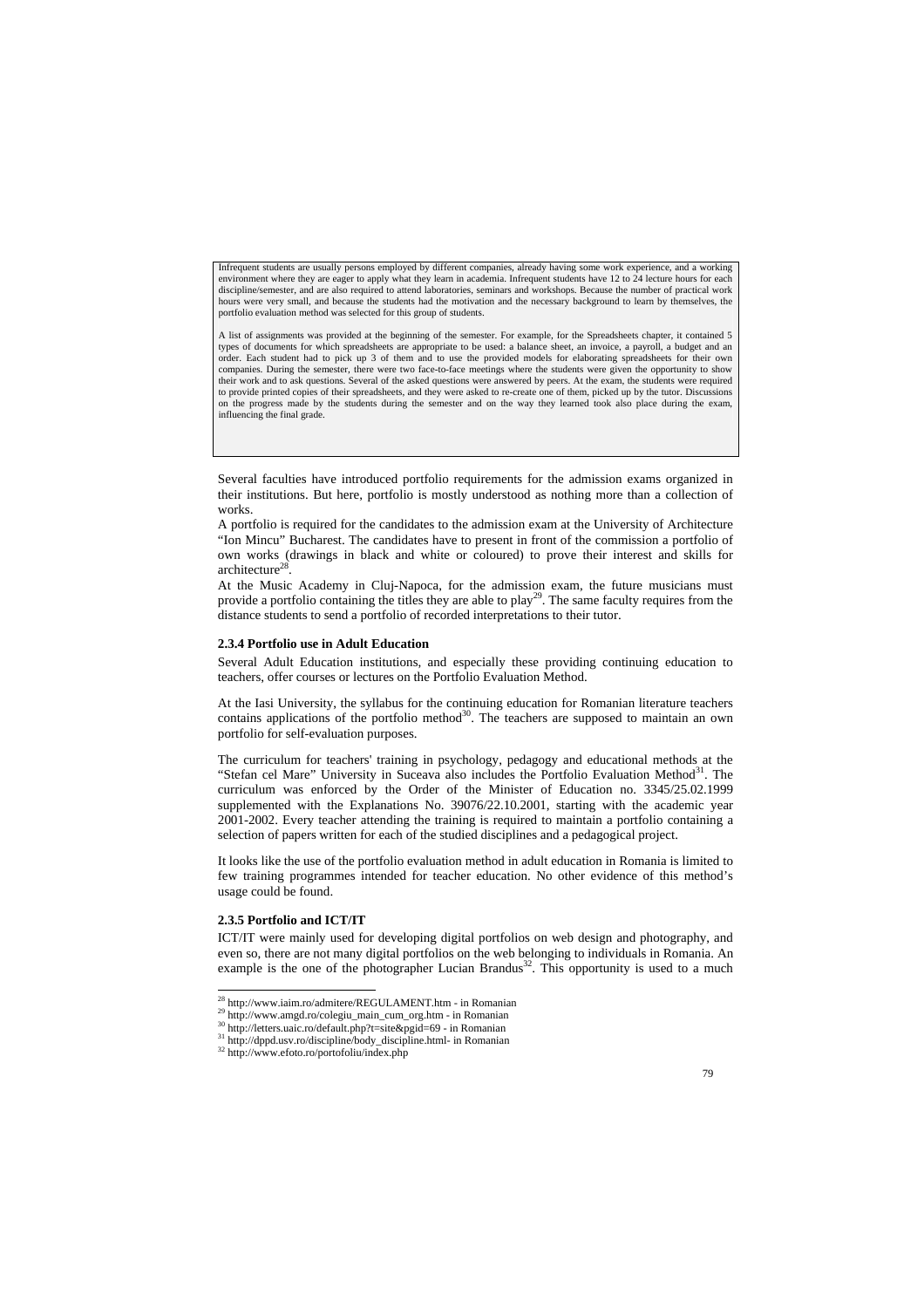greater extent by companies, which introduce as their "portfolio" either a list of former clients<sup>33</sup>, or a list of links to websites designed by them<sup>34</sup> or both of them<sup>35</sup>.

The only example of using the portfolio evaluation method in teaching/acquiring IT skills we are aware of is the one provided by the AISTEDA university itself. The method was used in 2 consecutive academic years to teach Office Automation to infrequent students.

The use of alternative evaluation methods – and especially of the portfolio evaluation method – is not yet widespread in Romania. Even in the small number of situations when its application was intended, the gathering of material was over-emphasised and its reflective part neglected. None of the mentioned situation made reference to learning logs contained in the portfolio, or to self or peer-evaluation.

-

<sup>33</sup> http://www.adpixel.biz/ro/portofoliu\_web.php

<sup>&</sup>lt;sup>34</sup> http://www.itcnet.ro/site-itcnet/romana/portofoliu/portofoliu.html

<sup>35</sup> http://www.mc.ro/portofoliu.html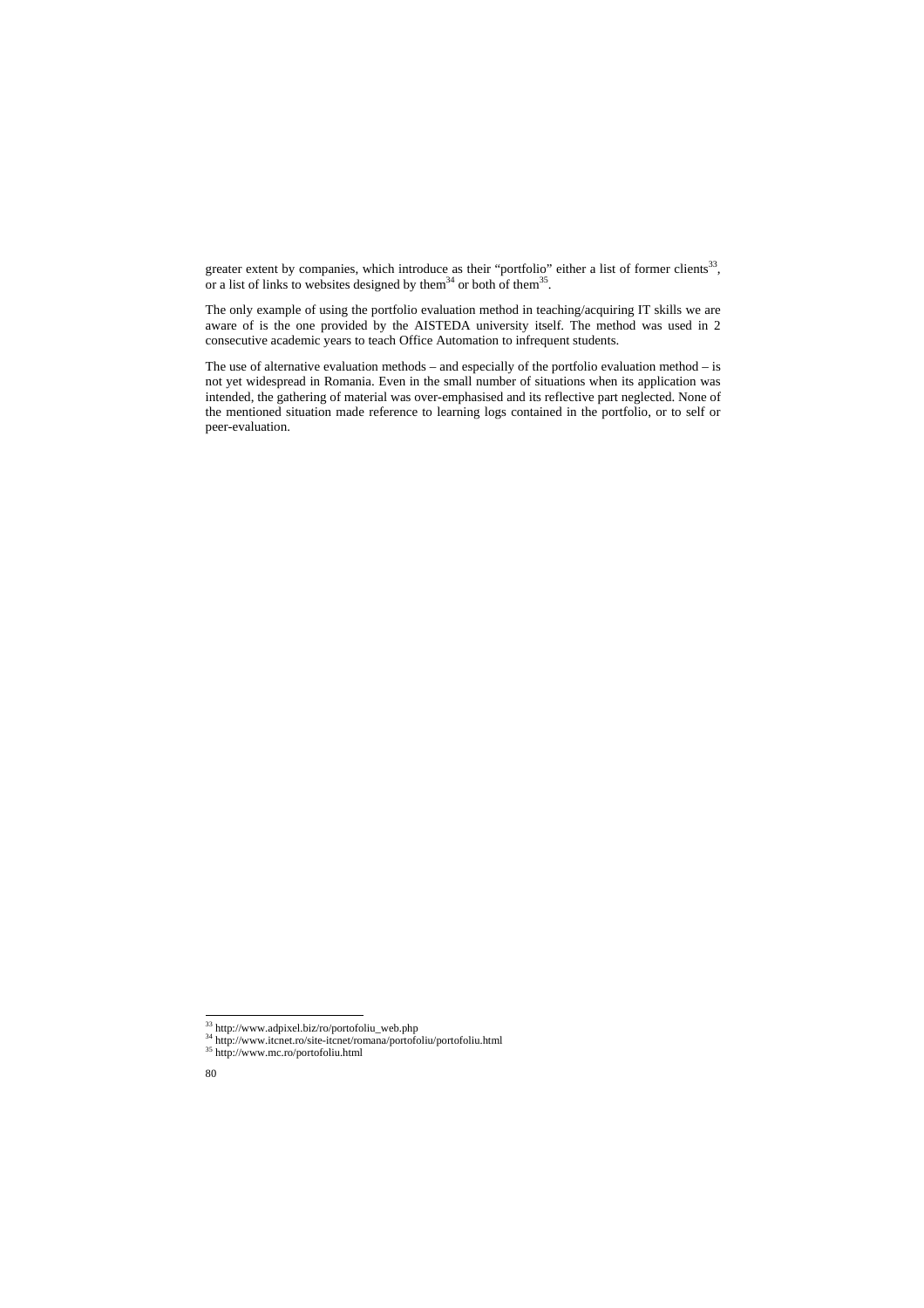# **2.4 Portfolio inventory in Sweden**

### **2.4.1 Portfolio in general**

Portfolio methodology (the learning portfolio idea) began spreading in the educational sector in the 1970s in USA, New Zealand and some West European countries. It was the poor learning results in the of primary school pupils, high school graduates and university students that urged incited educational institutions in the Western world to find new and better learning methods and other ways of evaluation than regular tests.

Howard Gardner from Harvard University, had between 1970s and the summer of 2000 the overall responsibility for the project Zero. One of the goals of the project was to develop new methods to help individuals, groups and institutions learn how to learn best. In some of the part projects, focus was on how the use of portfolios influences the students' learning.

New Zealand often cited as a pioneer, has portfolio included in the curricula and did a remarkable work in this field.

In the 1970s in Great Britain children started first with paper portfolios in elementary schools. Secondary schools and higher education institutions such as teacher colleges soon followed the trend and portfolios took concrete forms like paper folios, binders, files and videos.

In Sweden the spreading of portfolio made its real breakthrough in the second half of the 1990s in connection to the economic crisis and the crisis of the education system. It was caused by dissatisfaction with the poor outcome in schools and the results of standard testing, especially in higher education. These led to pursuits of alternative assessments, an effort most welcome by the Swedish government and the Ministry of Education in several declarations regarding the new initiatives in assessment and evaluation in higher education.

Today digital portfolios are widely used at all educational levels from pre-schools to universities. In the beginning New Zealand's experience influences the use of portfolio in Sweden. Both teachers and school classes travelled there to learn about portfolio, see its application in schools and exchanging information.

In the last years, as the use of digital portfolios in Western European countries increased and the European Union recognized its importance, new organizations have emerged and many projects began to be developed with these countries.

A special mention should go to the considerable role played by **ITiS** (IT in Schools, The National Action Plan for ICT) for the Swedish educational system in general and for the extensive dissemination of portfolio use at all educational levels.

The biggest school development programme in Swedish history, *ITiS* was launched in 1999 on the Government's initiative and represented the most ambitious in-service training programme ever introduced in Swedish schools.

The programme covered the pre-school class, compulsory school, special school, sami school, upper secondary school, municipal adult education and, during 2002, folk high schools. It reflected an integrated view of skills development, bringing together both the technological and educational aspects and it focused as much on the development of schools as on ICT.

The initiative took the form of an extra government grant offered to the country's municipalities for a limited period to encourage and facilitate their efforts to promote development in schools. In all, 1,700 million SEK have been invested in the ITiS programme over a four-year period (1999- 2002).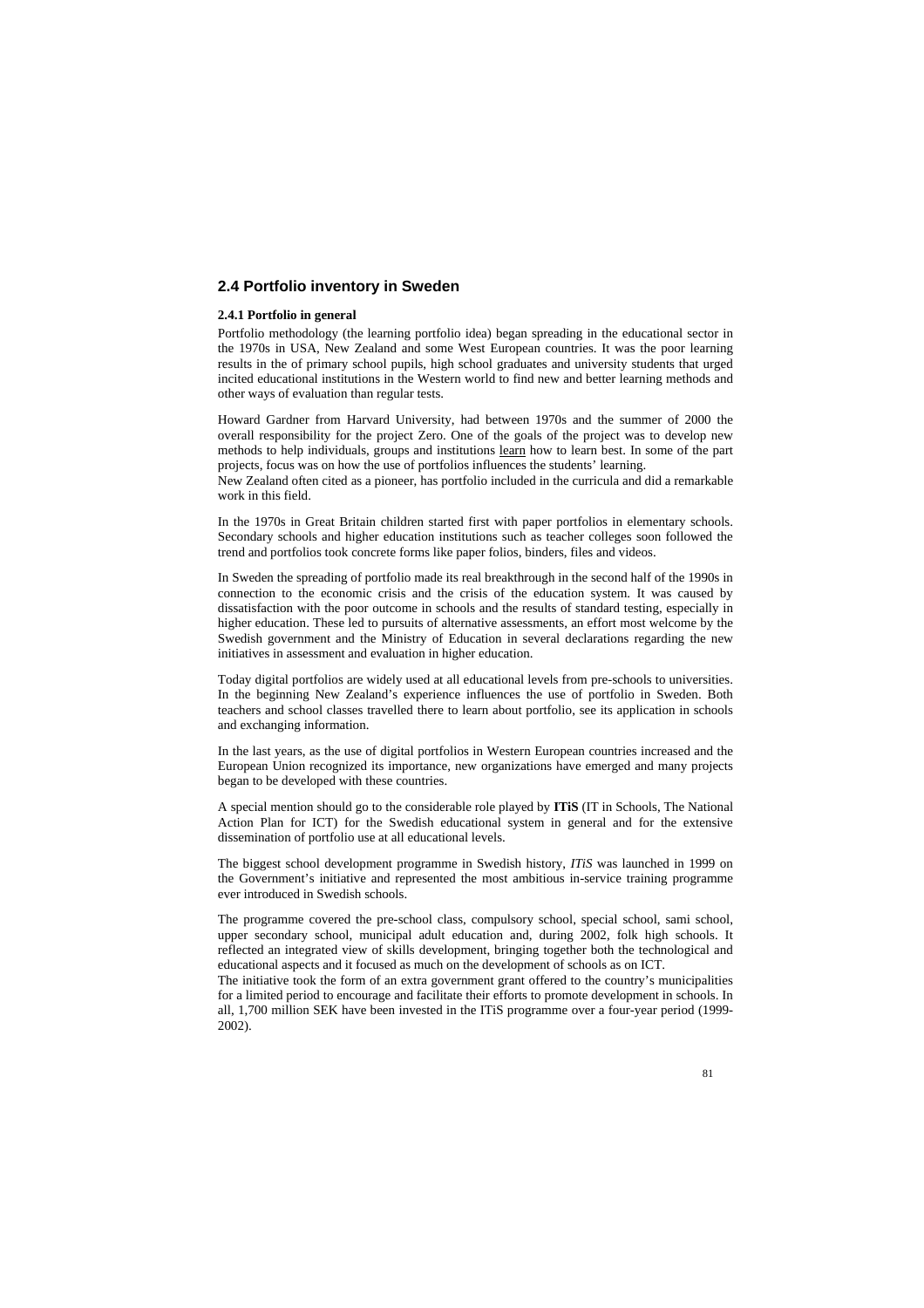### **Background**

"No part of the everyday lives of children and adults remain unaffected by Information and Communication Technologies (ICT). Working life has in the course of a few years been dramatically transformed as a consequence of ICT. Today the flow of information and data is much greater in scope and accessibility than ever before. This development has an immense effect on the school and thus its teachers. It creates new opportunities, but also provides new challenges. The tasks of the teacher become both more stimulating and at the same time more demanding. The new technology will not replace teachers, textbooks or the classroom. It will supplement them by creating new combinations of opportunities and help to put pupils' learning in the very centre."36

Responsibility for schools in Sweden has been decentralised to the 289 municipalities (local authorities). This responsibility extends to staffing and the provision of further training for teachers as well as to buildings and investments in new technology. Schools are partly financed out of state funds and partly out of municipal tax revenues. The municipality itself determines the specific distribution of funding between different activities. This means that different municipalities may allocate different amounts to their respective areas of operation, which include school education. At the national level, curricula, objectives and guidelines for education in Sweden are defined by the Government and the Riksdag (Parliament). Within these goals and framework each individual municipality is free to decide how its schools are to be run. Teachers are given 104 hours of in-service training per school year as part of their work. An agreement between the employers and the teachers' unions states that teachers' working hours are not synonymous with teaching hours. This means that work in the school can be organised in a variety of ways.

## **Task**

The Delegation for ICT in Schools is responsible for planning and implementing the programme that consists of the following seven components:

- 1. In-service training for 75,000 teachers in teams
- 2. A computer for participating teachers
- 3. State grants to improve the school's accessibility to the Internet
- 4. E-mail addresses for all teachers and pupils
- 5. Support for developing the Swedish Schoolnet and the European Schoolnet
- 6. Measures for pupils with special needs
- 7. Awards for excellent pedagogical contributions

## **Guiding principles**

Four guiding principles have underpinned the planning of the action programme and shall be applied to its implementation in the municipalities:

- 1. Equal standards between schools and quality for pupils
- 2. School development
- 3. Supplementing and reinforcing programmes planned and already completed by the municipalities.
- 4. Increasing the school's accessibility to the Internet and e-mail

ITiS mad many of the projects presented in this chapter possible, examples of possible use of digital learning portfolios, not only financially but also from a pedagogical point of view. Through ITiS many teachers saw the possibilities to create better prerequisites and possibilities for their school, partly for students to achieve the curricula's and syllabuses' goals and partly for them by working *goal-oriented* to develop their roles as educationalists and widen the concepts knowledge and learning:

-

<sup>&</sup>lt;sup>36</sup> Ingegerd Wärnersson, former minister for Schools and Adult Education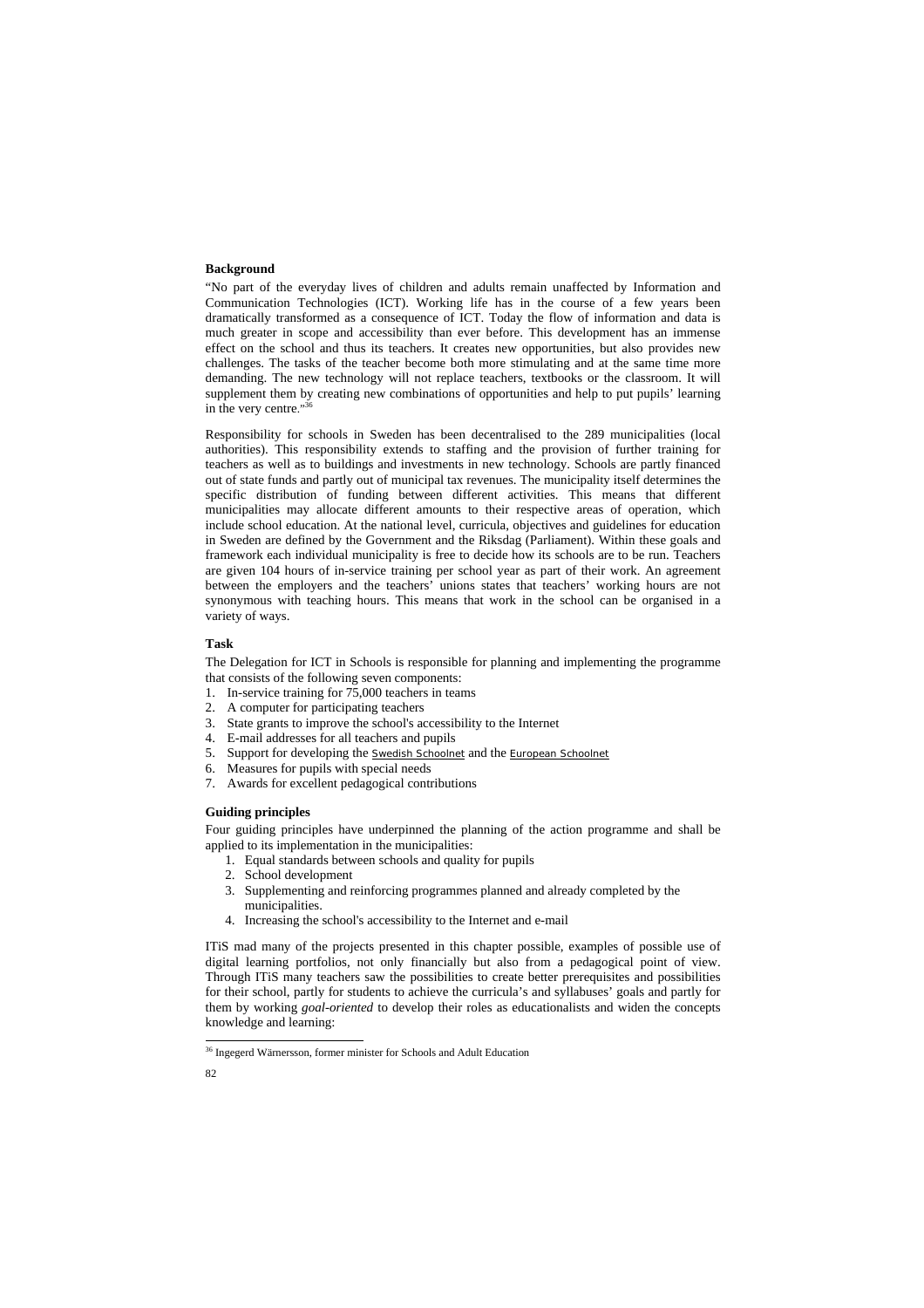- By increasing the *motivation*, the lust to learn and thus strengthening the students' selfconfidence
- By increasing students' *responsibility* for their own learning through giving concrete form to goals, planning, documentation, presentation, thoughts and reflection.
- By getting ourselves more *knowledge* and *learning* and thus giving the students access to varying learning methods and helping them to develop individual strategies for learning.

Many teachers feel that taking over students with poor documented school activities is one of schools' biggest problems. They are putting a lot of time in mapping out these students and feel they are lacking the "red thread" ("main theme") that should have giving them a lot of knowledge and information about these students.

For many teachers digital portfolio has become the ideal tool to use because:

- It *increases self-image* the student see his or her own development and consequently get motivated to strive ahead.
- It *leads to development* the student becomes more aware of his/her learning through concrete goals
- It *leads to increased learning* as one work consciously to get out how the student learns best and in this way can find more learning strategies.

### **2.4.2 Portfolio use in Pre- schools**

In Sweden municipalities have an obligation to provide preschool activities for children aged 1 to 5 (or until they start school), whose parents work or study or for children with a particular need for such activities. Preschool activities may be run in three forms:

*Preschool*: an educational group activity for enrolled children between the ages of 1 to 5 years. As a rule, preschools are open year-round and for most of the day. Open hours are adapted to the work- or study hours of the parents or to the needs of the child.

*Family day-care*: is a form of in-home care where a childminder takes care of enrolled children while their parents work or study. Activities are generally located in the childminder's home. Children placed in family daycares should also have access to open preschool activities or supplementary preschool programs (open preschool).

*Open preschool:* Provides stay-at-home parents and childminders an opportunity to develop, together with preschool staff, educational group activities for the children in their care. No enrolment is required. In many municipalities, open preschools work together with social services and/or child- and postnatal care centres.

#### **Preschool curriculum (Lpfö 98)**

As of the fall of 1998, preschool has its own curriculum in the form of an ordinance thus emphasizing the importance of the preschool as the first step in life-long learning. The curriculum is meant to act as a guide for family daycares and is complemented by a set of general recommendations for family daycares and open preschools drawn up by the National Agency for Education. The educational principles of the preschool curriculum build on care and education going hand in hand.

#### **Preschool**

The preschool classis in a non-compulsory form of education within the public school system. As of 1 January 1998, municipalities have an obligation to offer children a place in a preschool class from the fall term of the year the child turns 6 until the child starts compulsory school. The preschool class programme shall comprise a minimum of 525 hours per year. The preschool class is a part of the public school system and shall be regarded as education in the same sense as other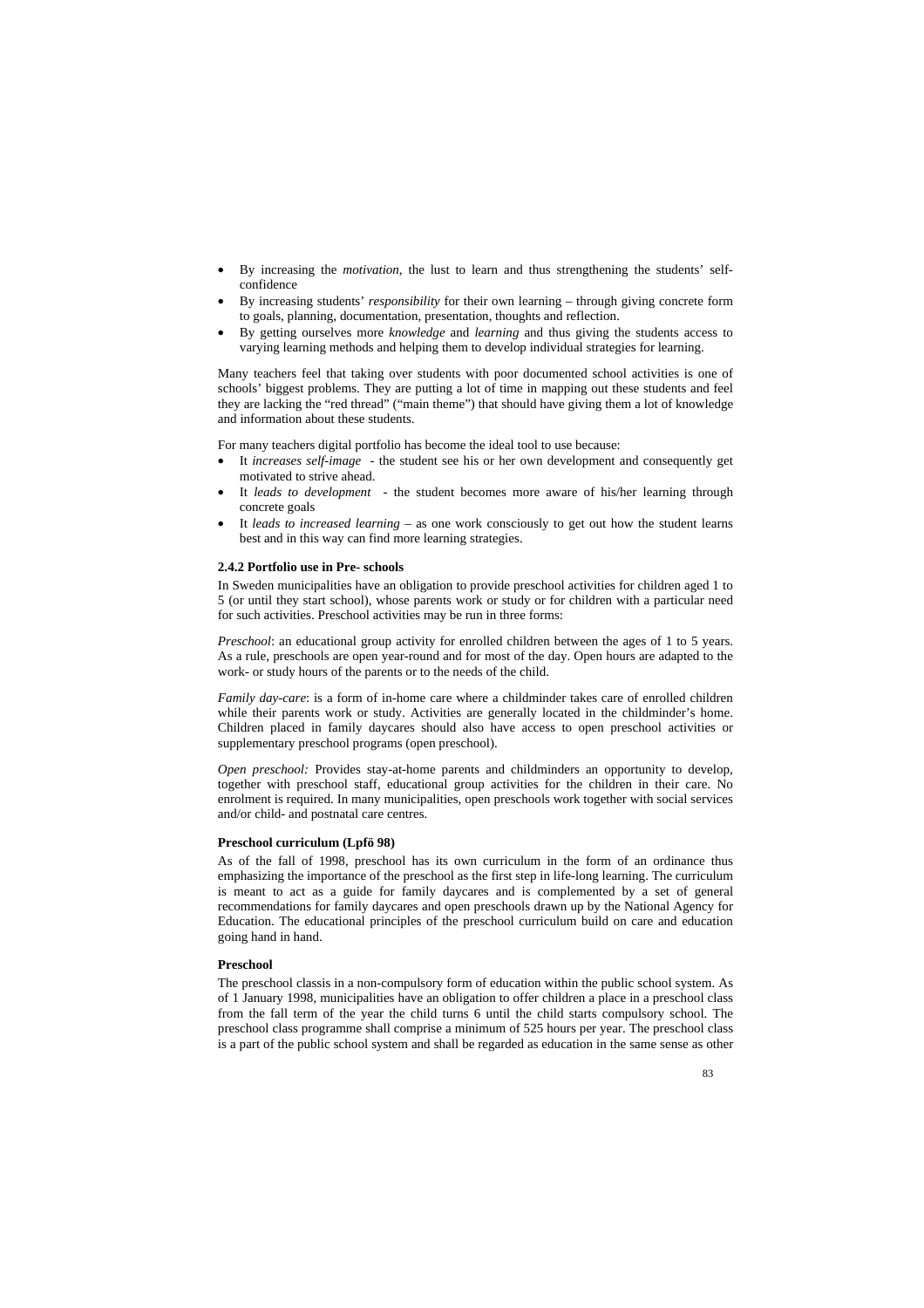types of school. As of the fall of 1998, there is a new, nationally approved curriculum for the preschool class and compulsory school (Lpo 94). The curriculum shall promote the integration of preschool class, compulsory school and leisure-time centre. The preschool class is a part of the school system and the first step toward implementation and fulfilment of curriculum objectives.

Today portfolio is used at all educational levels but pre-schools are considered by an increasing number of teachers as the best place to begin documenting children's learning process using digital portfolios.

Göran Svensson, a teacher that worked many years with digital portfolio, is convinced that portfolio methodology should be put into practice at an early age. He says:

"Portfolio is a behavioural pattern rather than a learning method and one should start as early as possible. It's an awareness method that aims at helping pupils learning to learn"37.

His view gets support from Ingegerd Sahlström, special investigator at the Ministry of Education and Science that in 2001 presented new thoughts about portfolio, which strengthen its importance as a tool for future career choices:

"Already in preschools (the pupils) can take the first steps in a process that can lead to forthcoming choices regarding studies and other activities. Together with their fellows they can go on study trips or achieve group work with a clear direction on the shaping of the near community and the business world future labour needs"<sup>38</sup>.

During the students' school time the use of digital learning portfolios must be adapted to the students' age and will consequently have different focuses. In pre-schools the focus is on<sup>39</sup>:

- *The ability to communicate and co-operate*
- *The creative ability the desire to learn*
- *The emotional competence, self-confidence and security*
- *A positive self-image: I can, I'm someone, etc.*
- *Social skills, brotherliness, to care about*
- *Lay the basis of good working habits*
- *Lay the basis of knowledge in basic subjects*

Teachers at two preschools in Södertälje built children's digital portfolios by using digital cameras to take pictures of them playing in- and outdoors, at gatherings, developments in drawing and speech, parental communication etc. Each child gets its own (portfolio) file on the preschools computer that parents can view at the preschool or take home on a disc. Selected pictures can also be put together as Power Point presentations of special themes or occasions and some have been published on Internet.

The school Sledstadsskolan used the project "ICT and portfolio – tools in education" to create digital portfolios aiming at following the pupils' learning development. Pre-school pupils (the school has also compulsory school classes) made nature books by studying the seasonal changes of the oak. Using a digital camera they took each other pictures in front of the oak and made drawings of the oaks in chalk that were later documented with the camera. The teachers later used the digital imaging program Photo Express to edit the pictures and both teachers and pupils used Word to document the nature books.

-

**<sup>37</sup>** "Året vid mossen"

**<sup>38</sup>** (SOU 2001:45, s 108).

**<sup>39</sup>** Ellmin & Ellmin – Att arbeta med portfolio, 2003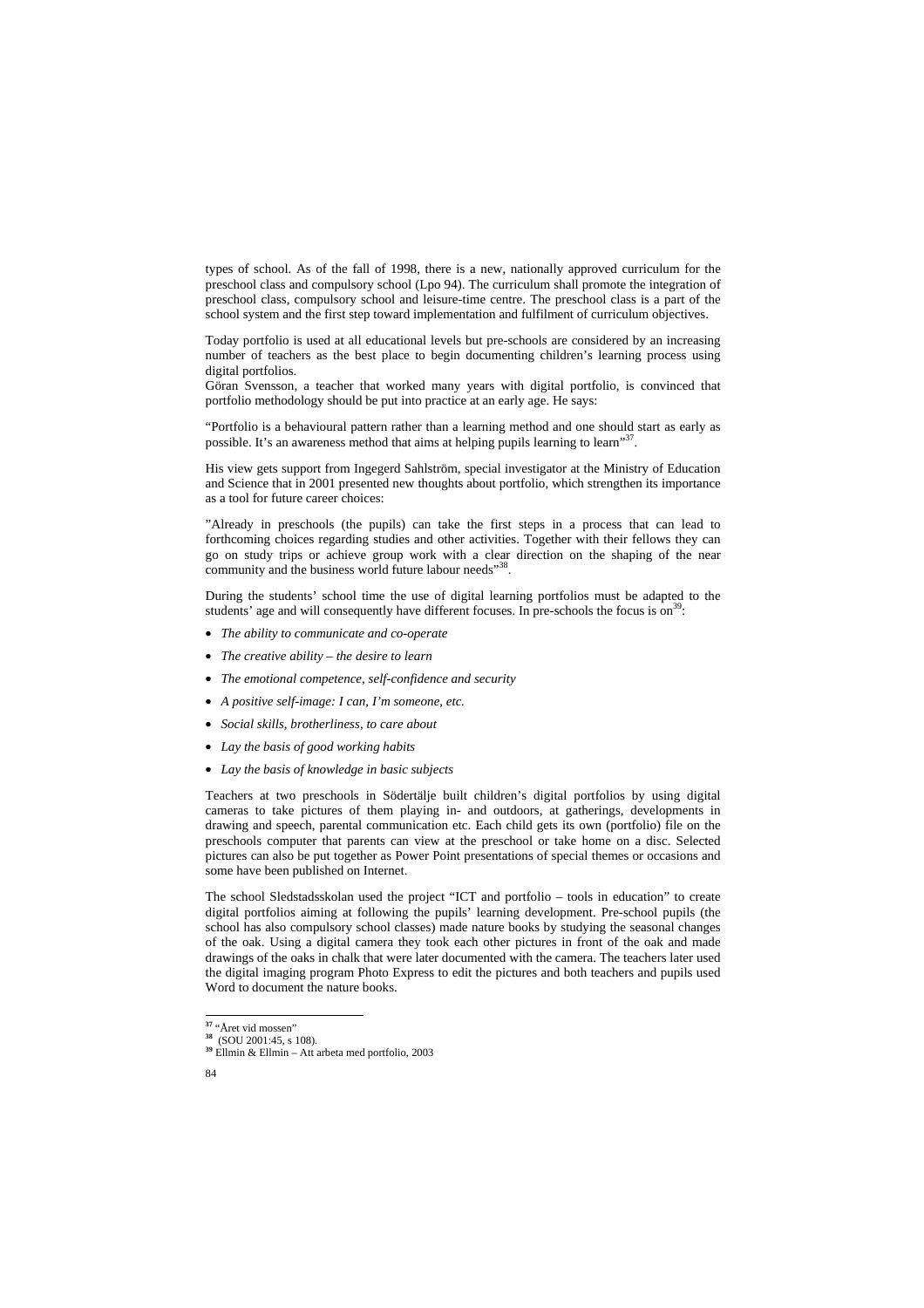The results were very positive and fulfilled everybody's expectations. The pupils had fun, were all the time involved and enjoyed developing the digital portfolios. Their interest on nature and computers has increased despite some difficulties in the beginning. The digital portfolios were also used as communication channel between the school and the parents. Parents can, via a PC and an Internet connection, log in and see their children' digital portfolio develop. This brought positive reactions from the parents so the school decided to use digital portfolio as a tool in the personal development dialogue as well as at the pupils' handing over to new teachers.

#### **2.4.3 Compulsory school**

In Sweden, all children between the ages of 7 to16 must attend school. There are nine forms or grades in all, divided into three levels: the junior level (forms 1 to 3), the intermediate level (forms 4 to 6) and the upper level (forms 7 to 9).

The compulsory school system comprises compulsory school (*grundskolan*), Sami school (*sameskolan*) for Sami-speaking children in the north of the country, special schools (*specialskolan*) for children with certain handicaps (children with impaired hearing, vision or speech disabilities) and compulsory school for the intellectually disabled (*särskolan*). Only the *grundskola* will be treated under the following headings of this chapter.

Most schools in Sweden are municipally run, and most children attend a municipal school near their home. However, students and their parents do have the right to choose another municipal school or a privately run (independent) school. Independent schools are open to everyone and must be approved by the National Agency for Education. The independent school receives a grant from the municipality in which the student resides, the amount of which is determined by the school's enrolment and the needs of its students.

The education at independent schools shall have the same basic objectives as municipal schools, but may have a profile that distinguishes it from the municipal school. Independent schools often have a specialization that differs from municipal compulsory school, e.g., a particular educational approach (such Montessori or Waldorf), linguistic or ethnic orientation, or have a specific religious character. The municipalities are obliged to provide pupils with all the materials necessary for schoolwork. All compulsory schooling is co-educational and provided free of charge

From the school year 1998/99 compulsory school and the pre-school class share a common *curriculum*. The curriculum is also applied to the after school centre. The aim is to support integration of activities. The curriculum contains binding regulations for the school and thus steers its activity. The curriculum sets out the basic values of the school, its tasks and provides objectives and guidelines for the school. In the curriculum emphasis is placed on the conveyance of knowledge, norms and values as the primary objectives of the school.

Every municipality shall adopt a local school plan showing how the schools in that municipality are to be organized and developed. The curriculum, syllabi and school plan then allow the principals, teachers and students of individual schools the flexibility to adapt content, organization and work methods to local conditions. The planning of these elements is laid out in the school's work plan.

There are a minimum number of guaranteed teacher-directed instruction hours for subjects in compulsory school. For example: Swedish 1490, English 480, mathematics 900, arts 230, etc.

The number of hours for a subject or group of subjects may be reduced by at most 20 percent to accommodate school options. This enables the school to give its education a distinctive profile or specialization.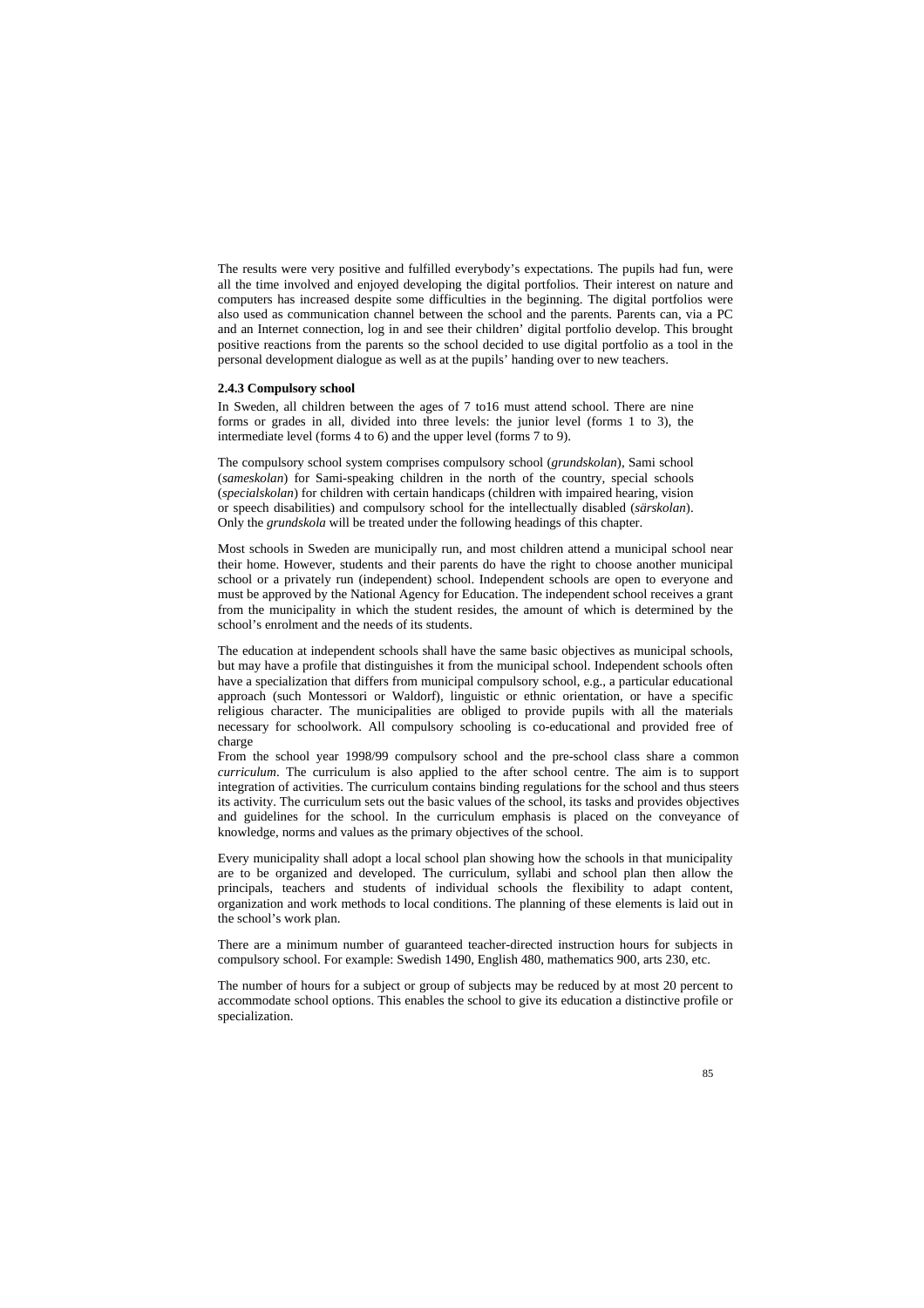In compulsory school the portfolio methodology is focusing on<sup>40</sup>:

- *Strengthening and deepening essential knowledge and skills in basic study subjects*
- *Putting the finishing touches to the learning tools basic learning strategies and techniques for reflexive thinking and learning*
- *Group maturity, co-operative learning social skills*
- *Communication ability to be able to represent oneself and reach other*

The school Ekenässkolan (http://utbildning.stenungsund.se/norr/ekenas/) was a pioneer when it begun working with a digital learning portfolio project back in 1997. Their work started in connection with a reorganization of their activity and aimed at finding both a better way to work theme-focused as well as better forms to follow the pupils' development.

The project, called "Digital portfolio", has been going on for three semesters and has been financially supported by The Knowledge Foundation (KK-stiftelsen). One of the basic ideas was that digital portfolios would make pupils' development more visible for the pupils themselves, the teachers and the parents. The school uses digital portfolios in all classes (ages 6 to 12) but above all at junior level and in topics like Swedish, mathematics, English and crafts.

Louise is a 6-year-old pre-schooler whose personal portfolio looks like below. She has a recording of the alphabet as well as other materials like letters, music, art, math, etc.



**From**: the content of Louise's portfolio at http://utbildning.stenungsund.se/norr/ekenas/portfolio/multimedia.htm

Anders is 5-grader whose required portfolio, shown below as a regular Windows folder on the hard drive, includes subjects like English, mathematics, home economics, music, etc.

-

 $40$  Ellmin & Ellmin – Att arbeta med portfolio, 2003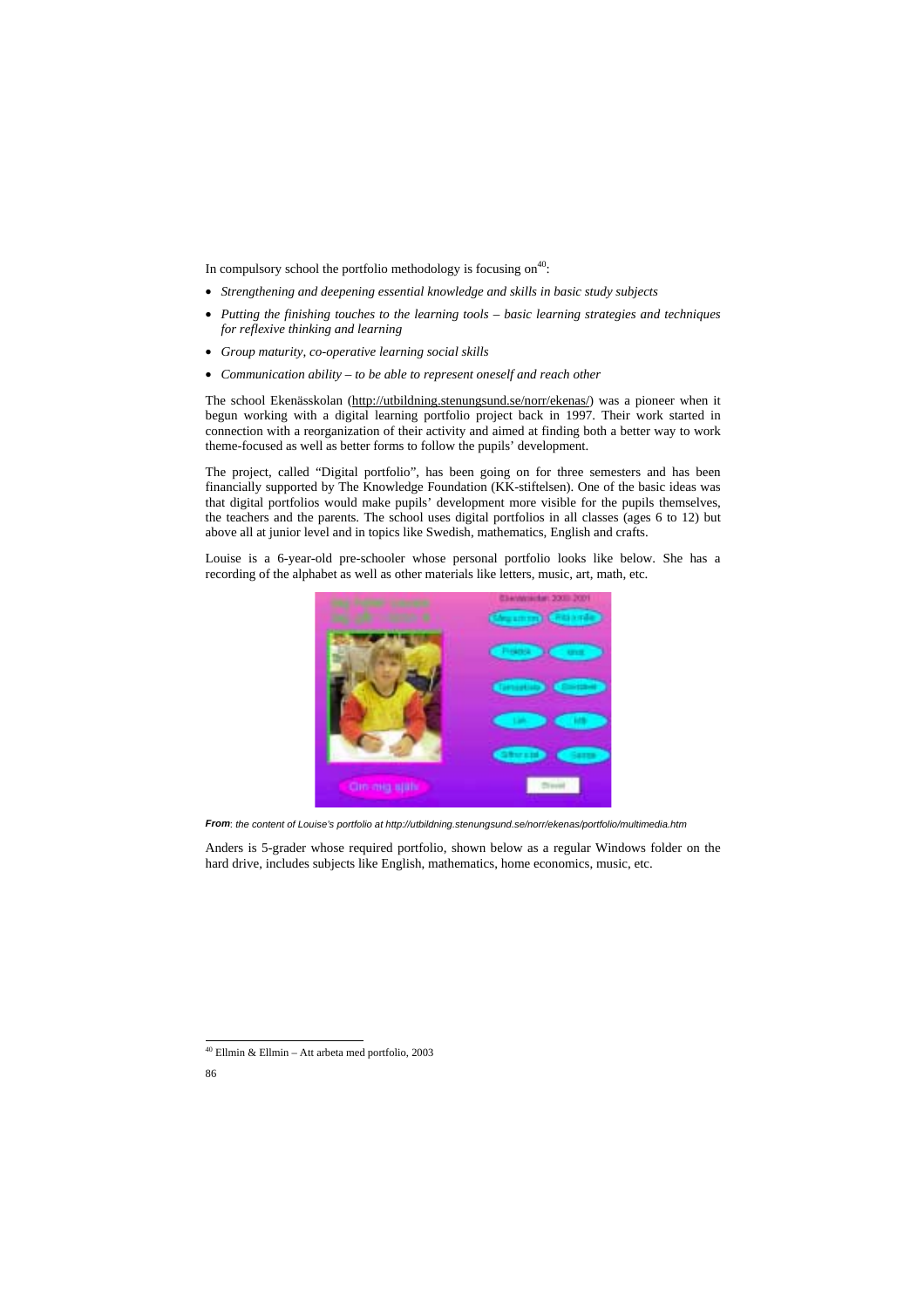

**From**: Anders portfolio as folder at http://utbildning.stenungsund.se/norr/ekenas/portfolio/amnen.JPG

The project was evaluated by The National Agency for Education (Skolverket). The results showed that:

- Communication with parents became better
- Metacognitive thinking helped pupils to take responsibility for their learning
- Technical development in ICT sparked new innovations and
- Presentations in the portfolios and teaching became more related to the pupils' needs $^{41}$ .

Among the mentioned drawbacks were lack of time, especially for the younger children's documentation work and trouble with computer technology.

Every classroom in the school has now 3 networked connected computers, a printer, a scanner and a digital camera. There are also CD-burners, digital video cameras and computer projectors as joint equipment. Each student that leaves the school has all his/hers work schoolwork documented on a CD

Although only in Swedish, their Internet site is worthwhile looking at for teachers interested in developing similar projects, for school reformers and scholars alike.

### **2.4.4 High school**

j

Upper secondary education is free and a non-compulsory form of school. Every municipality in Sweden is required by law to offer all students who have completed compulsory school, an upper secondary education. In principle, students also have a right to receive their first choice of program. Almost all compulsory school students continue on directly to upper secondary school and the majority of these complete their upper secondary education in 3 years.

As of 2000 upper secondary education is divided into 17 national 3-year programs, all of them offering a broad general education and basic eligibility for studies at the post-secondary level.

Every program comprises 2 500 upper secondary credits. The guaranteed number of instruction hours varies from program to program. For Natural Science, Social Science, and the Arts, the total is 2 180 hours, and for other programs 2 430. All of the national programs include the eight core subjects of: English, the Arts, Physical Education and Health, Mathematics, General Science, Social Studies, Swedish (or Swedish as a Second Language) and Religion. Together, the core subjects add up to 750 credits.

<sup>&</sup>lt;sup>41</sup> Henningsson – Yousif, 1999, and Skolverket 1998.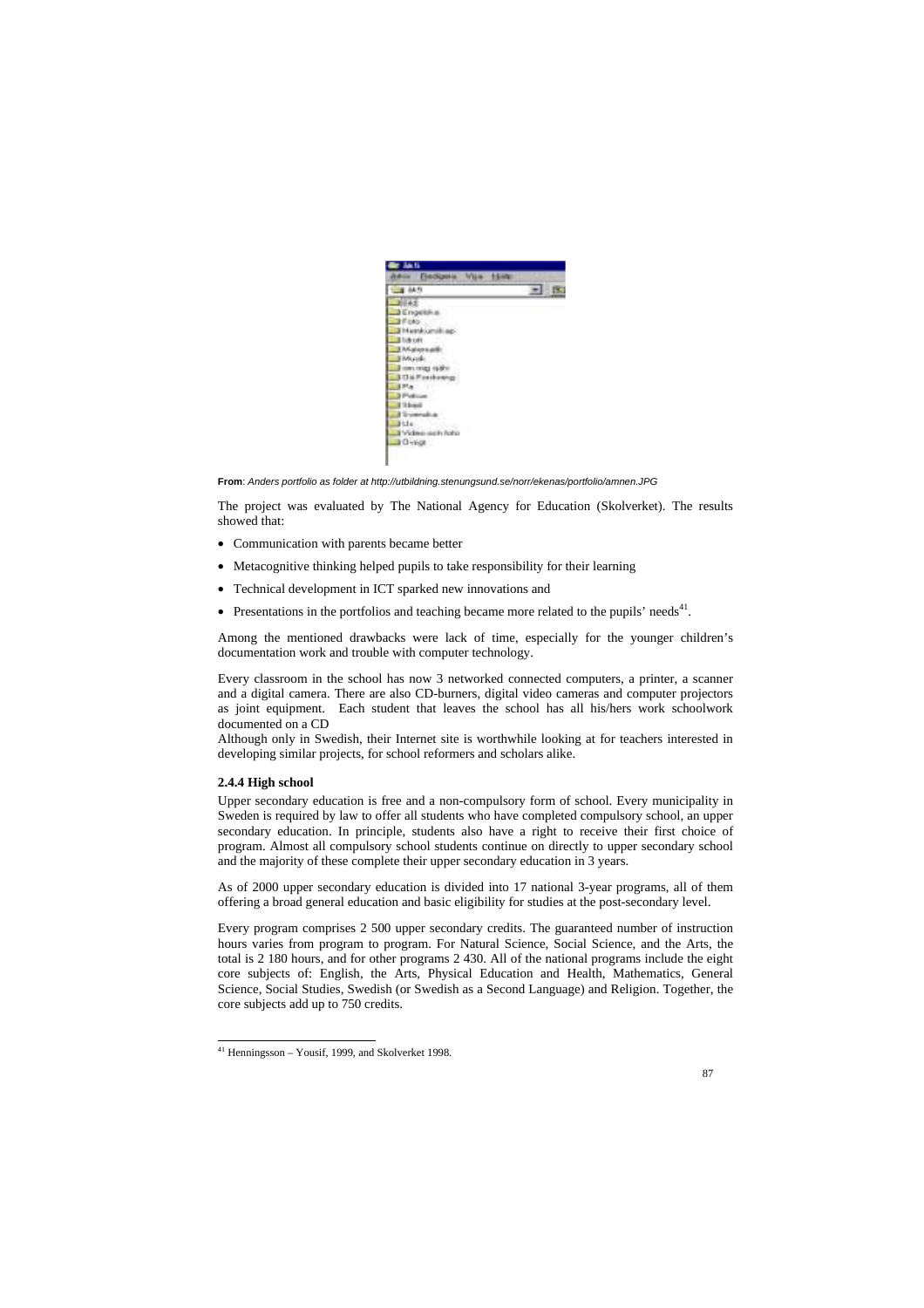Every program gets its character from its subjects specific to that program. These programspecific subjects comprise a total of 1 450 credits. Included in this sum is project work worth 100 credits.

Alongside the national programs are also a number of specially designed- and individual study programs. By combining specific subjects from different programs, a municipality can put together specially designed upper secondary programs to meet local and regional needs. A specially designed program also includes the eight core subjects and project work, and corresponds to a national program in terms of the level of difficulty and number of hours. Special programs can also be designed to meet an individual student's specific learning needs.

In upper secondary school, subjects are divided into courses. Courses may comprise 50, 100, 150 or 200 credits. Every course has a syllabus stating the objectives to be achieved. There are also grading criteria for every course stating the required level of achievement for the grades of Pass, Pass with Distinction and Pass with Special Distinction. There are both national courses with nationally approved syllabi and grading criteria, and local courses with syllabi and grading criteria approved by the municipality.

Upper secondary education for the learning disabled offers vocational training in the form of national-, specially designed- or individual programs, similar to those of regular upper secondary. The national programs for the learning disabled are however fewer in number and specially oriented to vocational training. Upper secondary programs for the learning disabled are 4 years in length.

In upper secondary school portfolio methodology is focusing on<sup>42</sup>:

- *Deepening the knowledge about different subjects' own distinctive character and structure*
- *Increasing specialisation and interest choice*
- *More independent, experimental and problem-based learning to take part and solve problems, learn to learn*
- *The ability to work in teams, raising the quality in the communication*
- *Something to strive for keep the ultimate objective clear (further studies, choice of career, etc)*

Hälsogymnasiet (the Health (care) high school) is part of Westerlundska high school (Westerlundska Gymnasiet) in Enköping and has 35 students in a 3-year study program.

The number of applicants to the health care study program has decreased steadily during the 1990s. The problem has been discussed with the school management and the program council and it was decided to:

- Change the name of the study program to better reflect the concentration towards health care
- Introduce new working ways that would stimulate the students' engagement and responsibility for their own learning.

During autumn of 1999 the foundation "Företagsam" (Enterprising) in co-operation with the Swedish Association of Local Authorities started the pilot project "*Digital Portfolio – a step towards an effective subject integration*" that aimed at renewing the health care program.

The project comprises eight schools and was going on between 1999 and 2001.

Teachers' interest for portfolio was awaken by a lecture about the portfolio methodology organized by the above-mentioned foundation and held by Roger Ellmin, PhD at Örebro University and the following course "*Learn to learn through portfolio and personal development dialogue* ". Both gave them a good theoretical basis on the eve of their further work within the

-

 $42$  Ellmin & Ellmin – Att arbeta med portfolio, 2003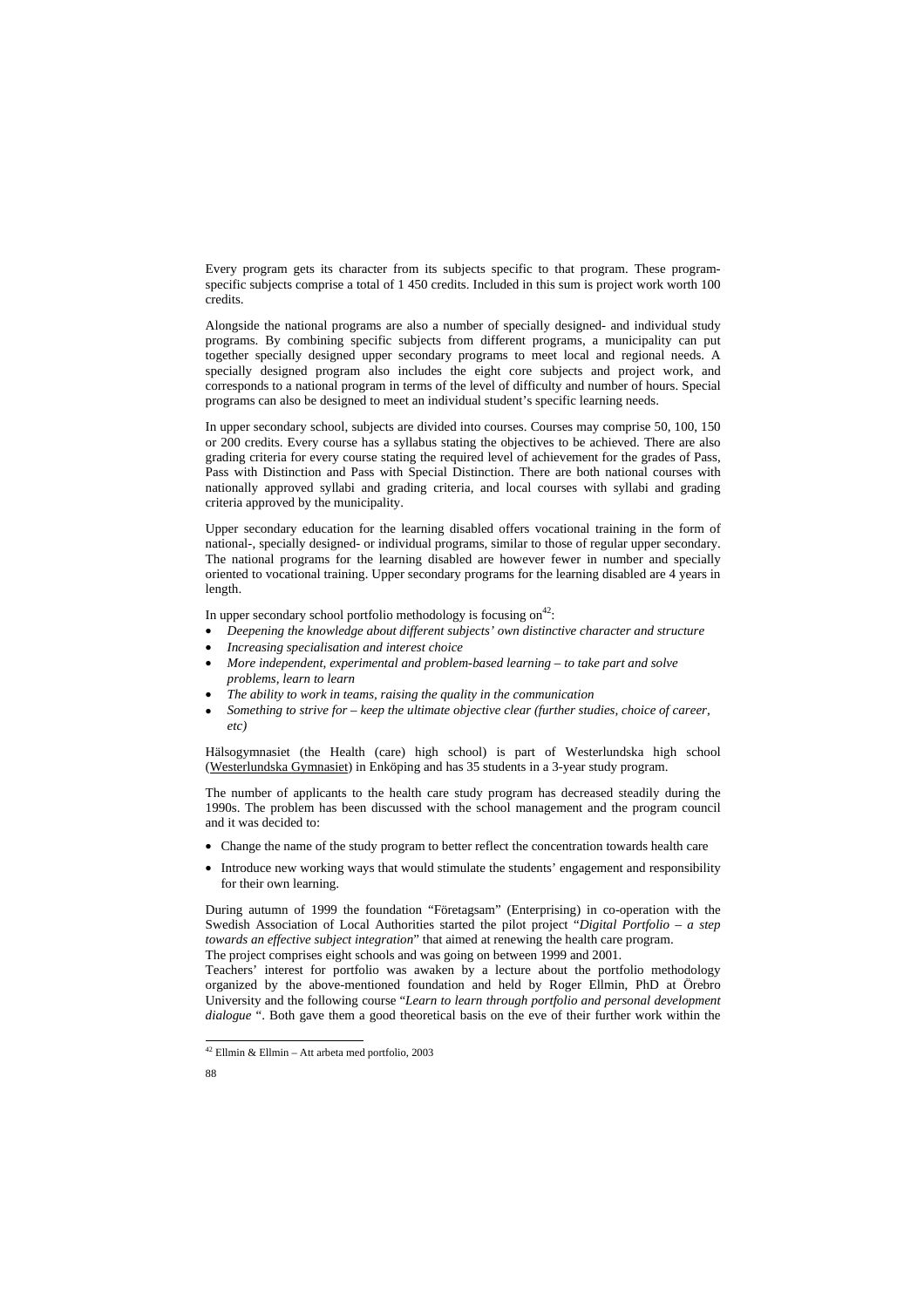project. The reasons for choosing portfolio as the new working method and a possible solution to the students' previous learning problems were:

- Portfolio is working as a development image of students' ongoing efforts, development and achievements under a limited time period
- Portfolio is a systematic, goal-oriented and meaningful record of students' work in school.

The project's aims were:

- That teachers and students in the 1<sup>st</sup> school year will together build a digital portfolio based on the model hammered out by students in the  $3<sup>rd</sup>$  school year
- To test digital portfolio's usefulness for subject integration, that, in the long run, will make easy to increase the integration between the core subjects and the programme specific subjects
- To train the students see the PC as a useful learning tool

The purpose with the 1st portfolio – a document folder in paper - was to teach the students to take responsibility for their own learning, work, development and successes as well as develop their social skills. The portfolio had six sections:

- 1. Self-portrait
- 2. My goals
- 3. The school's goals
- 4. My reflections
- 5. My work
- 6. Miscellaneous to save

The students had, at different moments, evaluated their work with portfolio and as a result some changes in content, design and function have been made. The original document folder has been replaced with a folder for the work in progress and a document case in hard plastic as "show portfolio".

The next logical step - working with digital portfolio - has emerged as students' wish in all the evaluations. After extensive discussions with the students', weighing the pros and cons as well as the role of different parts it was decided that the digital portfolio would have 10 parts:

- 1. Self-portrait
- 2. The school's goals
- 3. My goals
- 4. The best way to learn
- 5. Diary
- 6. Important events
- 7. Ongoing work
- 8. My work
- 9. My reflections
- 10. Personal development

#### **Results**

The main drawback was, as almost all the similar projects, trouble with computer technology. Old, low performance computers, problems with computers accessibility and intranet capacity and lack of other technical equipment made it sometimes hard for students to work with digital portfolios.

But this disadvantage was outweighed undoubtedly by the positive experiences of the project. Using digital portfolios proved to have many practical advantages for both teachers and students: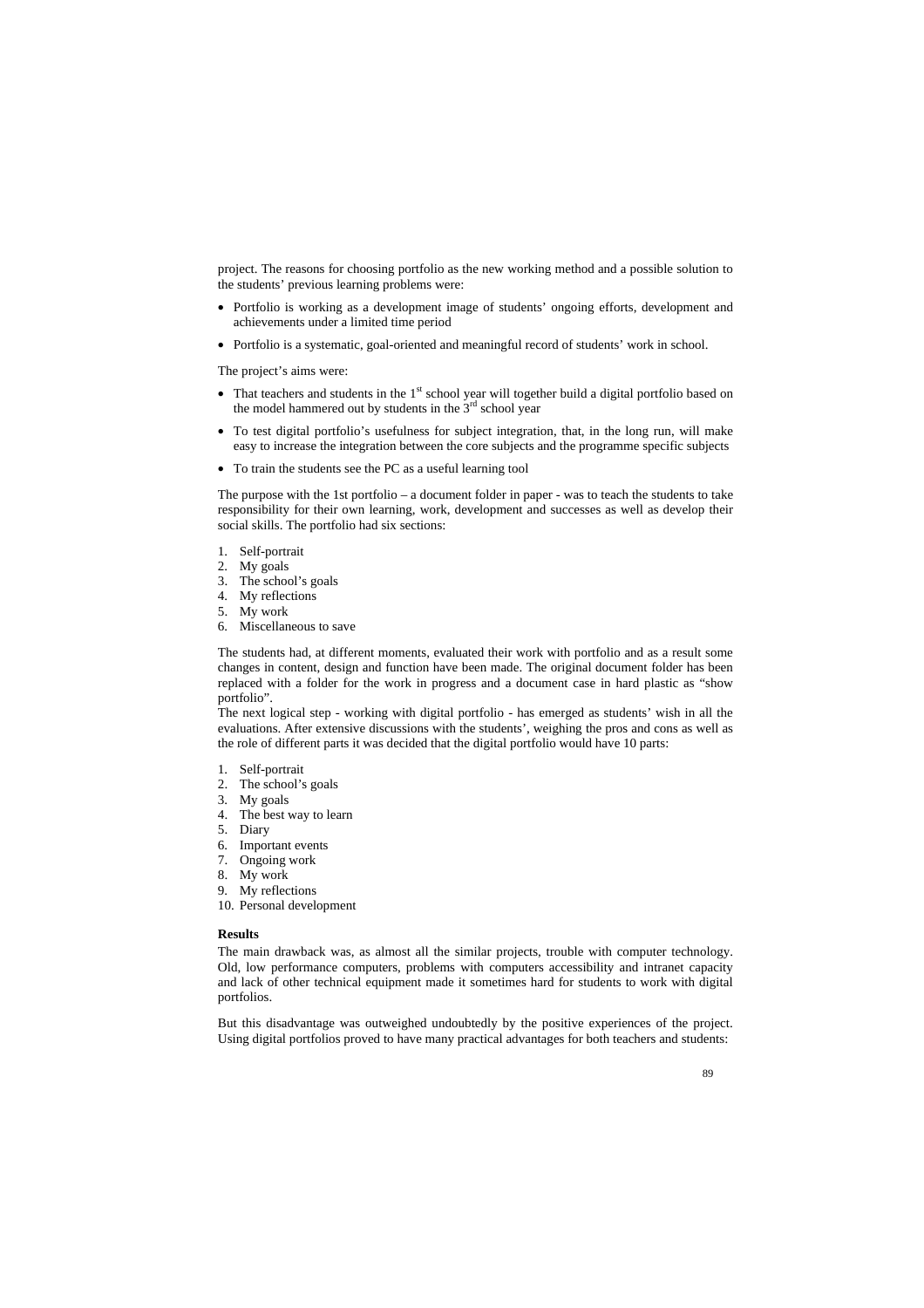- The students have learned to work with digital portfolio, realized its leaning potential as well as computers as a learning tool.
- Accessibility has increased. Work in the programme specific subjects can be saved in the portfolio where any (subject) teacher can comment and assess the work from his/hers perspective. It is timesaving and a good integration of different courses thus contributing to an overall picture of learning.
- Digital portfolio can contain sound- and picture recording of practical moments in the health care field that can be studied later. Oral presentations can also be recorded, saved and analyzed as well as students' development in oral communication. This is valuable for both students and teachers as they get new possibilities to follow and assess students' working process and success.
- Teachers got a closer contact with each other and thus the premises for at future co-operation over the subjects boundaries have strengthen.

### **2.4.5 Portfolio use in Higher Education**

In Sweden the state – through the Parliament (Riksdag) and Government - is ultimately responsible for higher education in Sweden and decide what regulations are to apply and how resources are to be allocated.

Universities and university colleges are *individual authorities* that are directly answerable to the Government. Sweden has 13 state universities and 23 state university colleges.

#### **Fundamental goals**

The main duty of universities and university colleges is to *organise higher education* based on a scientific or artistic orientation and on proven experience and research, artistic and other development work. These institutions are required to *collaborate* with the surrounding community and disseminate information regarding their activities. *Equality* between the sexes should be observed in their activities at all times, and an understanding of other countries and international conditions should be promoted.

In addition to imparting knowledge and skills, the objective of all basic higher education is to teach the students to conduct **individual, critical** *evaluations*, independently solve problems and follow advances and findings within the area targeted by the course.

#### **Basic Higher Education**

Swedish higher education includes both undergraduate studies and research training. The undergraduate studies also include continuing and further education.

All higher education takes place at *universities and university colleges*. Swedish higher education essentially consists of a number of courses that can also be combined to make up various programmes.

Each university and university college establishes the syllabi and educational plans for the various courses and programmes.

#### **Admission and qualifications**

To be entitled to study at a Swedish university or university college, a student must meet certain basic knowledge requirements. These requirements are divided into:

- a *basic eligibility* established by the Government which is the same for all higher education courses, and
- *specific eligibility*, if a particular course requires further prior knowledge.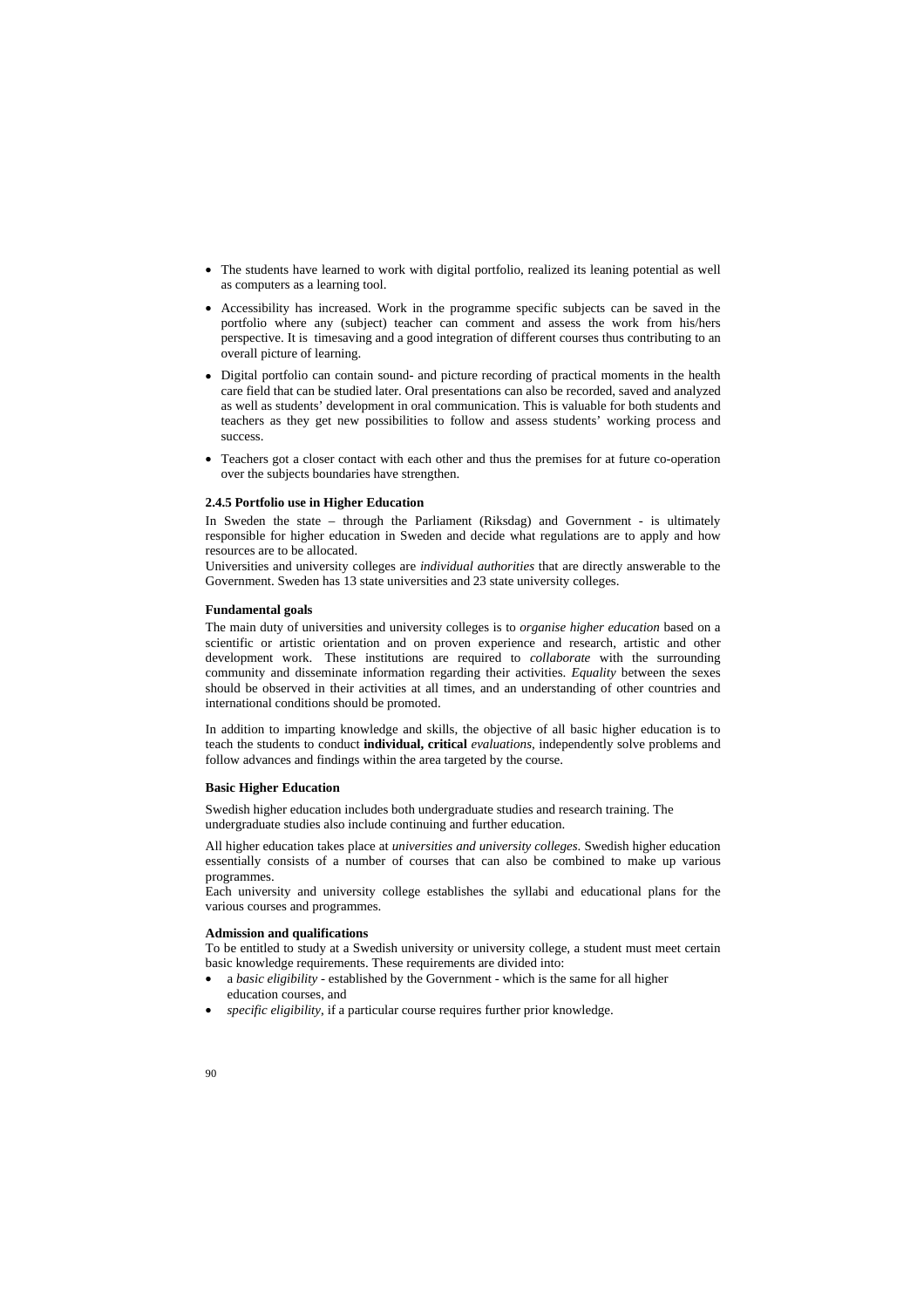#### **Degrees**

The Government determines which degrees are offered within higher education. A special *degree regulation* indicates the requirements, orientation and scope of the various degrees.

The *general degrees* available within basic higher education are:

- 1. *University Diploma* (Högskoleexamen), obtained after achieving at least 80 credits (two years of full-time study). The institution of higher education decides which subject combinations may be included in the degree.
- 2. *Bachelo degree* (Kandidatexamen), obtained after achieving a total of at least 120 credits (three years of full-time study). Requires specialised studies in the main subject at a level of at least 60 credits (three semesters), and an individual project totalling at least ten credits.
- 3. *Master's degree* (Magisterexamen), obtained after achieving a total of at least 160 credits (four years of full-time study). Requires specialised studies in the main subject at a level of at least 80 credits (four semesters) and an individual project totalling at least 20 credits or two projects of at least 10 credits each.

Malmö University College was founded in 1998 as Sweden's newest venture in higher education. It combines both tradition and renewal as some of the faculties were established in the middle of the 20th century, and some are quite new academic units.

In its Teacher Education field, Malmö University College offered in a single subject course in "Distance education and net-based learning" (5 credits / 7.5 ECTS credits, http://utbildning.lut.mah.se/frist-kurs/distnet \_vt02/portfolio.htm,). It aims at helping students to lay the foundations at a technical, theoretical and practical level in order to plan and carry out distance- and net-based education as well as understanding the role of distance education from different social perspectives. It is a net-based course using mainly problem-based- and collaborative learning as working methods.

During the course the students create a digital portfolio. The purpose is to gather all the documents related to the tasks to be performed during the course. These documents can be Word or PDF files, links to websites, etc. By gathering all their work in this structured manner the students get a general view over his/hers studies and can in an easier manner make assessments in relation to the examination.

The students can use the template below as the  $1<sup>st</sup>$  page of their web-based portfolio.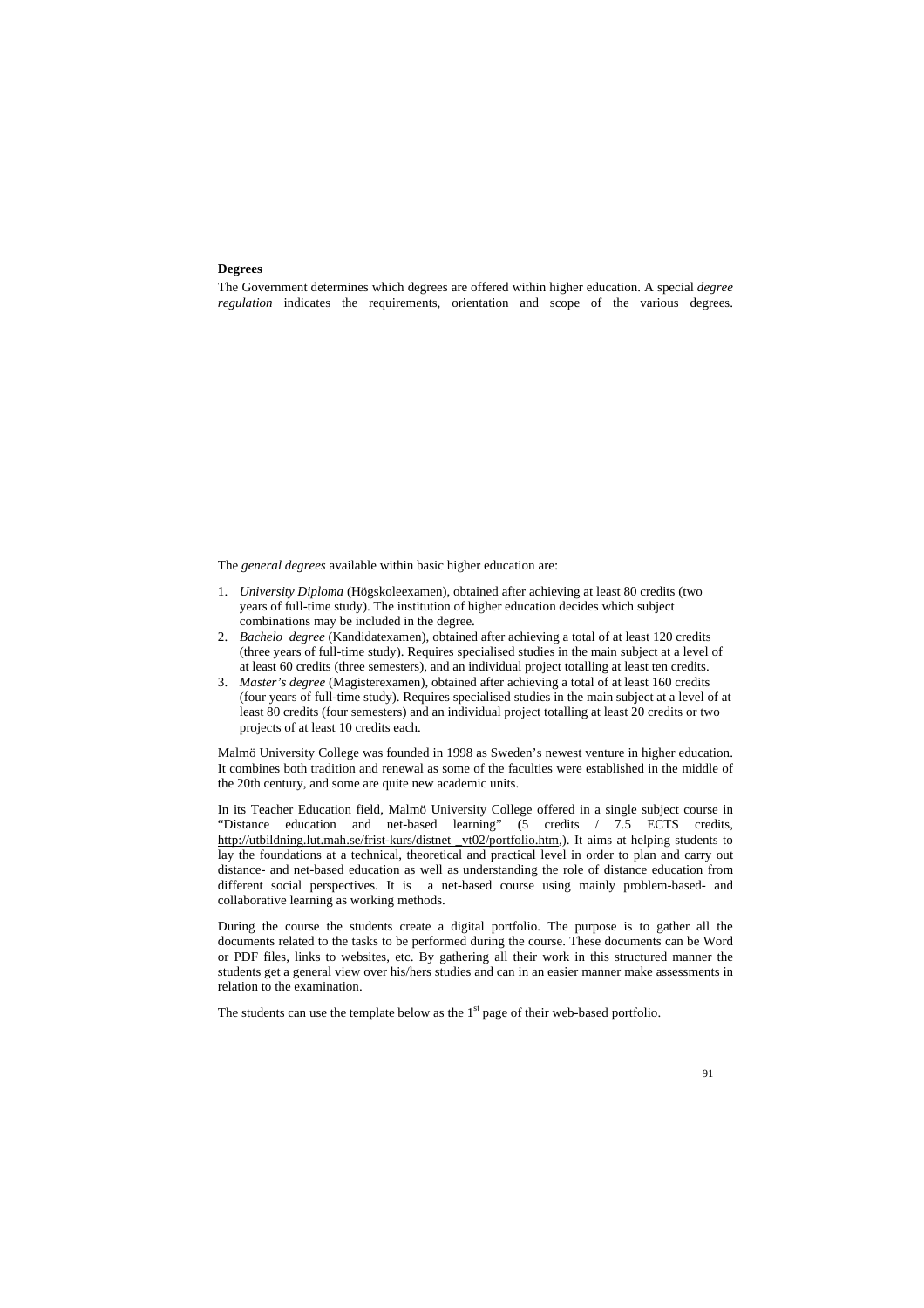| Portföli                                     |  |  |
|----------------------------------------------|--|--|
| <b>Name</b>                                  |  |  |
| Distance education and net-based learning 5p |  |  |

| Updated, date                                         |                |
|-------------------------------------------------------|----------------|
| Course purpose                                        | Own commentary |
| Bibliography seminar 1                                | Own commentary |
| Bibliography seminar 2                                | Own commentary |
| Site seeing                                           | Own commentary |
| Project, websites                                     |                |
| Project, description of the Own commentary<br>website |                |

Under the "Course purpose" the students will write their own description of how they understand the course, both expectations, interpretation of the syllabus and own reflections.

Under "Bibliography seminars" the students will account for the reports with reflections they open the seminar with. Even if these are sent as attachments (e.g. as Word file) to the discussion forum they will be put in the portfolio as well.

Under "Site seeing" the student will summarize the sites he/she visited and reviewed during the course.

Finally, the student will link to the website created during the project work. A description of the website will also be put in the portfolio. A commentary will be added to the different works done during the course. It will contain the student's view on the task, its relevancy and what it meant for him or her, strength, weakness, etc.

At the end of the course the students will:

- be able to plan and carry out a distance- and net-based course
- be able to create a simple website for a distance- and net-based course
- be able to use electronic communication in education
- have knowledge about the pedagogical consequences of distance- and net-based learning
- have knowledge about the role distance- and net-based learning play in education

### **2.4.6 Portfolio use in Adult Education**

Adult education in Sweden is wide-ranging and based on a long tradition. It is provided in many different forms and under many different auspices, ranging from national or municipal adult education to labour market programmes and personnel training and competence development at work. Popular adult education has a long history in Sweden. The public sector school system for adults includes municipal adult education (*komvux*), adult education for intellectually handicapped (*särvux*), Swedish language teaching for immigrants (*svenska för invandrare*) and National Schools for Adults (*Statens skola för vuxna*). The Adult Education Initiative (*kunskapslyftet*) is a five-year programme, launched in 1997 in order to boost adult education and training in Sweden. A pilot project involving qualified vocational education (*kvalificerad yrkesutbildning*) is also currently carried out. Only one form - Popular Adult education - is briefly presented here, as it has relevance in the context of our project.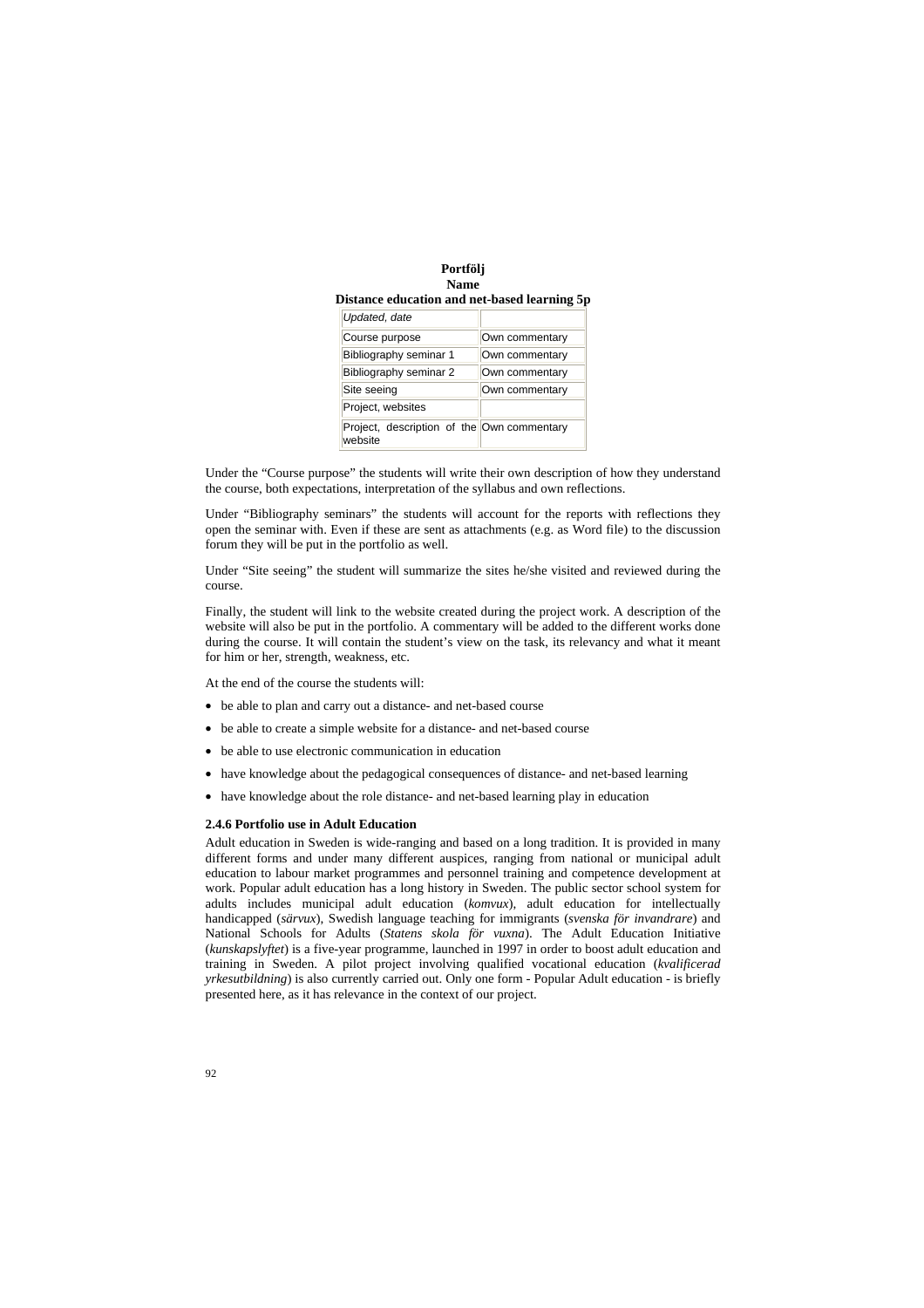### **Popular Adult Education - Folk high schools and adult education associations**

Sweden has a long history of a popularly based system of decentralised education and course activities (*folkbildning*). Study associations and some 150 Folk High Schools work with these activities in close co-operation with a variety of NOGs (Non-Governmental Organisations).

Popular education is available to everyone and aims at reaching groups who often remain outside other educational systems: those who only have elementary education, the disabled, immigrants and the unemployed. The goal is to reduce the education gaps among people and to reinforce democracy by stimulating the individual citizen's participation in society People meet to learn more together, to strengthen their opportunities for influencing their own situation in life and often times to influence and change social conditions.

There are 147 folk high schools in Sweden providing both long-term and short-term cycle courses. Some courses can qualify students for university studies. Tuition is free of charge but the students pay for their own board and lodging. State assistance can be payable. The Council for Popular Adult Education is responsible for the allocation of state grants and for evaluation of these forms of education. The Study Associations' activities consist above all of study circles, but the associations are also able to organise studies corresponding to those offered by the school system and within higher education.

- In adult education portfolio methodology is focusing on<sup>43</sup>:
- Confirming the present situation (present situation)
- Confirming own learning needs
- Drawing up an objective that corresponds both the training goals and the goals for the personal development
- Making visible and follow your own development
- Reflecting over your own knowledge in a way that contributes to further competence development
- Confirming the need for support
- Contributing to the development of the training

## **Aventus**

Aventus (www.aventus,nu) is a private Swedish company whose business approach is to coach people in different change stages in their life thus helping them to achieve new goals. They focus on three main business areas – *Outplacement*, *Rehabilitations*, *Health and lifestyle* and development within kindred areas called *Other services*. The latter are *Training*, *e-coaching* and *Distance job-counselling*. Their starting point is that adults have motivation and a lot of experience. Education, lectures, physical training, practice and network building will help them lay the foundation to achieve new goals in life. During this process they are "coached" (i.e. helped and supported in governing their own learning process, so they can develop their own potential, skill and performance).

### **The job coach process**

The job coach process is divided into four parts:

The first part – *Insight* - starts with self-assessment. The purpose here is to answer questions like Who am I, What are my skills, What am I doing and What do I want.

In The second part – *Market* - the participant examines the job market to get a general picture of the demands, needs and possibilities. The purpose here is to get a completeness of the job market and to establish a personal goal.

j  $43$  Ellmin & Ellmin – Att arbeta med portfolio, 2003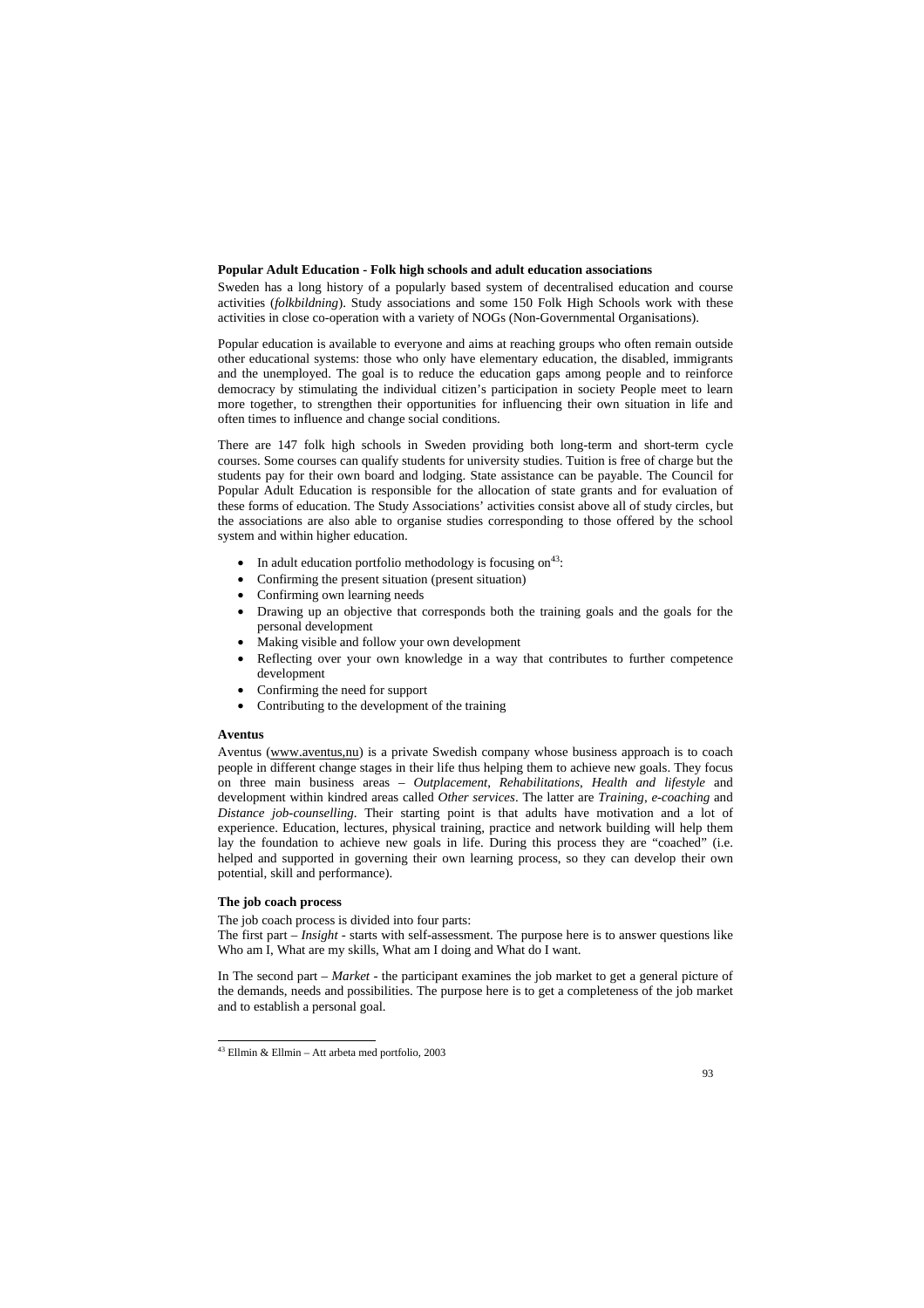In The third part – *Activity* - the participant makes an "activity plan" of how to achieve his or her goal (i.e. his or her future work). The plan can for example be a list of potential employers or a study plan.

The fourth and last part, which is named *Tactics*, consists of both formal and informal ways to find and influence future employers in order to achieve a job. In this part the participant learn how to influence the market in the most efficient way in order to seek a job in a successfully manner.

#### **The Portfolio**

To make the process easier to adapt, Aventus has developed a web-based program – a portfolio. The participant can together with the coach and/or interactive assessment tools in the portfolio assess themselves and work through the job coach process described above.

Integrated with the portfolio is a "writer tool". That program is integrated with the portfolio and anyone with a little knowledge of html can develop tailor made courses to students.

#### **Flexus**

Background

Since September 2002 Aventus is owned by Folkuniversitetet association attached to Stockholm University. Flexus is a development of Aventus e-coaching system and Folkuniversitetet Syd owns the right to use this e-coaching system. Folkuniversitetet Syd has since, by initiative of Ulf Wallin, made further developments in the design and the educational and supportive functions of Flexus.

A brief description

Flexus is a collaboration environment. As a starting point groups or classes with common educational objectives make the base of the systems functionality. Through a coach or a teacher you can maintain the quality of the system. The course material can be adjusted to the target group and the objective of the course.

In the Flexus system you can make individual assessment and educational plans as well as course portfolios and coach portfolios. The student interacts with a teacher/coach and/or other students in the group during the entire learning process. Every student is assessed during the learning process and his/her results will be presented in a portfolio.

There are three administrative levels – Student – Writer (Coach or teacher) – Administrator. The writer can shape and adjust the course material because the interface is easily operated with html. Links can be integrated directly into the course material and questions can be asked and sent to the coach/teacher. The administrator handles statistics, surveillance and support functions.

#### *Flexus has the following features:*

| File galleries        | Presentation of teacher/coach |
|-----------------------|-------------------------------|
| <b>Featured links</b> | Personal maps                 |
| Comments              | The students' personal diary  |
| Forums                | The coach diary               |
| FAO                   | Trackers                      |
| <b>Ouizzes</b>        | Portfolios                    |

#### **Summary**

There are three important parts in Flexus: the *target group*, the *coach*- or *learning process* and the *course material*. A good result is obtained when these three parts will cooperate to their full extent. As the name implies, Flexus is a flexible tool with great potential that can be used in a wide variety of educational situations.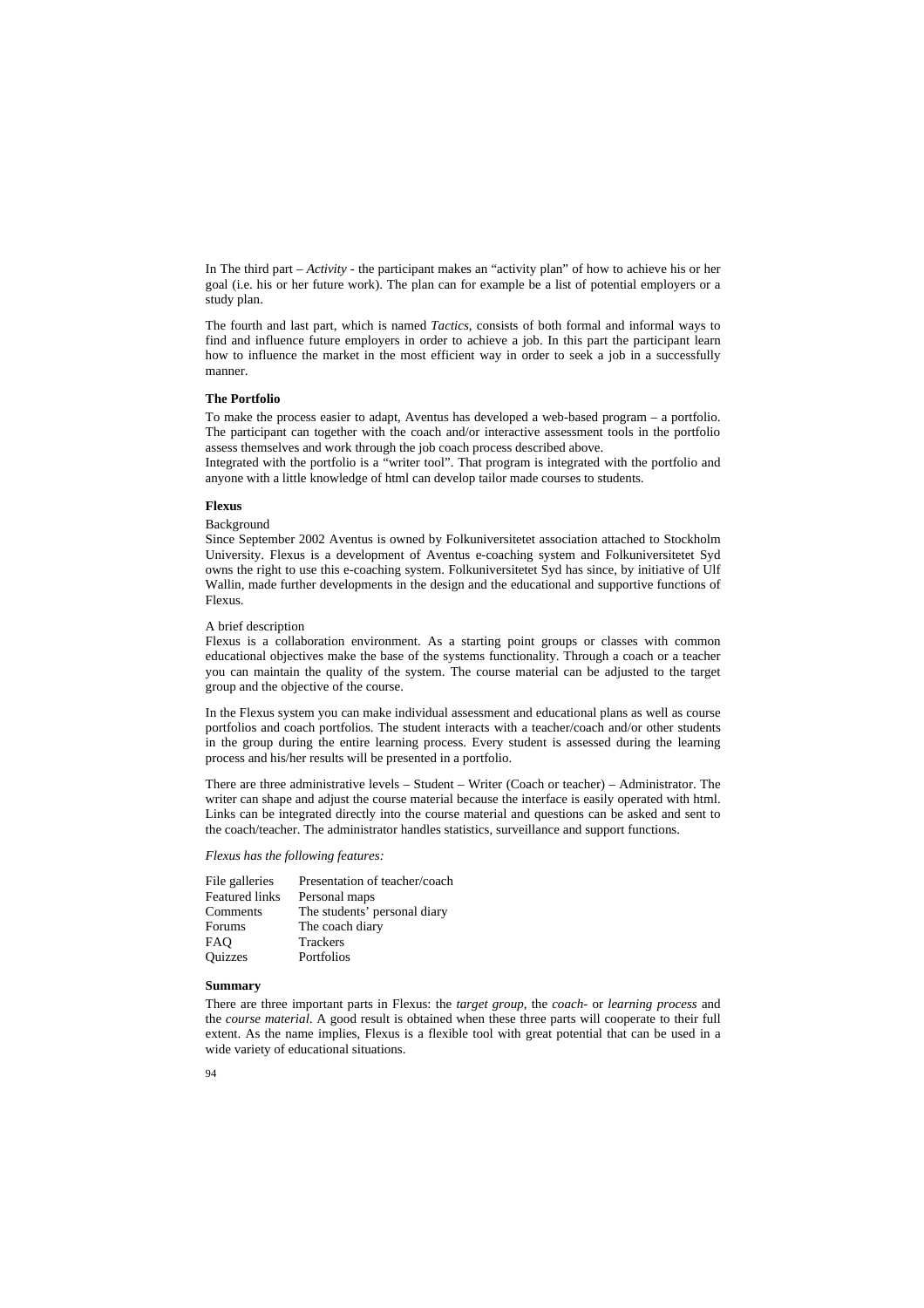### **2.4.7 Portfolio and ICT/IT**

Swedes are, and have always been, open to new technology and the Swedish society today is permeated by Information and Communication Technology, ICT. We illustrate this with the following statistics from both Swedish and European Union sources 2001 and 2002:

90% of the Swedish households with children in school have computers. 70 % of all Swedish households have at least one computer – and a majority of these are connected to the Internet. 56% of the Swedes aged 15 or more have a computer at home and 54% of the Swedes 15 yrs or older surf the Internet from home

Computers in compulsory school

3 teachers share one computer

8 pupils per computer

Over 75% of the computers used in teaching situations are placed in premises other than computer classrooms.

Approx 75% of computers in the schools are connected to the Internet.

Computers in upper-secondary school

Approx 1 teacher per computer

4 students share one computer

Over 50% of the computers used in teaching situations are placed in computer classrooms Over 90% of the computers are connected to the Internet.

#### **Previous experiences of ICT in Schools**

Earlier computers had been introduced on a small scale in the schools in the mid-80s. These were manufactured specially for schools, but they were not a success. E.g. the means for communication did not exist. For several years computer-science was a subject in its own right teaching pupils and teachers a lot about programming and computers. In 1994 there was a major shift in focus from teachers teaching to pupils learning - the new curricula and syllabi stated that computer literacy was important and that all subjects should integrate the use of computers as a tool whenever appropriate. And parallel with this the Internet was introduced in Sweden.

During the 90's teachers were given courses in software programmes and interactive courses had been offered for free. However, in the ordinary work of enhancing the learning of pupils, not all understood how ICT could be a useful tool. Many teachers feel inhibited, as they often know less about computers than some of their pupils do. Investments in training pathfinders - who share their experiences with colleagues - have not been as successful as we hoped. This was mainly because many teachers are unfamiliar with acquiring professional skills in this way.

Another important factor was the lack of technical support in the schools. Teachers most often would only use tools they knew would work. And they had to work every time.

According to a survey made by the Delegation for ICT in Schools autumn 1998 close to 75% of Swedish teachers had then participated in one or several courses in using the computer and 10-15 % have completed a pedagogically oriented course.

Even if portfolios have been around for a few decades in Western education, they were just recently transformed with the use of ICT (Information and Communication technology). Using multimedia tools, sound recordings and digital cameras we get a more comprehensive than earlier picture of students' development and learning, talents and strong points.

ICT has brought new, powerful and innovative ways to develop the work in school. More and more schools have chosen to work with digital portfolios, a positive but not always entirely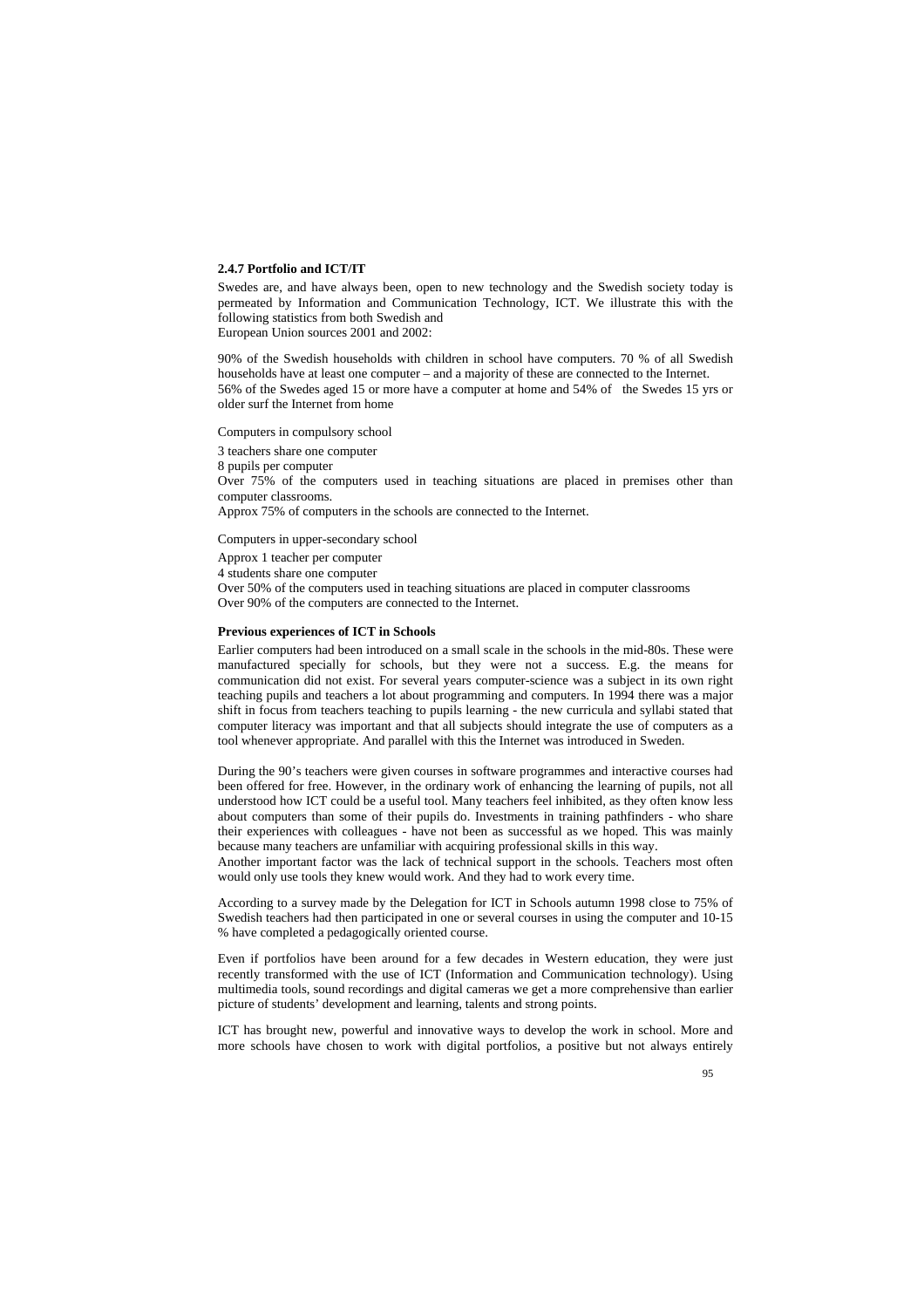unproblematic development. Digital portfolios require the same responsible preparations as paper portfolios as they have their share of "teething troubles".

ICT also means that large amounts of information – like students' work - can be saved and processed. Computers' saving capacity increases day by day, which naturally raises the question of how the digital documentation can be limited to avoid *data overkill*, a extensive and difficult to survey documentation.

The general, well-tried rule is that when methodology (Portfolio) and technology (ICT) support each, the focus will always be on the student's development and not on technology.

#### **Fronter**

Fronter (www.fronter.no) is a Norwegian company that provides Virtual Learning Environments (VLE) for schools, colleges and universities. The VLEs has been developed in close cooperation with educational experts, teachers, students and course participants as the company works uniquely with its customer base. The Classfronter Reference Group, consisting entirely of users, takes key decisions about development priorities. Continually throughout the year, Fronter launches improved versions of Classfronter, reflecting the latest developments in technology and modern education. The VLE is used in Norway, Sweden, Denmark and the Netherlands and has recently penetrated the UK market in the North of England.

The company has developed a flexible and highly effective framework for web-based learning. They have divided their VLOs, or program, in six different products.

*Classfronter* is, from our (project) point of view one of the most interesting. Classfronter is for learners of all categories, in every phase of life. Classfronter is used by learners and teachers on campus, and in part-time and vocational learning contexts. It complements traditional teaching and lecturing with resources that strengthens collaboration, inspiration and the joy of learning.

Classfronter is used by companies and organizations and allows them to generate additional value by organizing in-house courses and other competence-building measures in a Lifelong Learning context. It offers advanced features such as portfolio tracking and learning paths. This makes Classfronter one of the best solutions designed to support Problem-Based Learning (PBL) and group collaboration.

Classfronter may be seen as a virtual building with different rooms. Each room has a different function - classroom, discussion room, library, etc. Users are given access keys to the building and to designated rooms where they may collaborate with others.

It satisfies all international standards for e-Learning (IMS, SCORM, AICC) and as a result, can be integrated with systems for student administration and personel. It can also integrate content from different providers of Web-based courses.

Softogram (www.softogram.se) is the biggest Swedish company that develops educational software for schools. It has 8-10% of the market and it has launched about some 20 titles since 1987. Over half of compulsory school in Sweden uses their programs, which have been translated into many languages.

**One of their programs is** *Digital Portfolio - My Works*, a tool for easy revision of digital data in portfolio-based work situations. The student creates an individual portfolio with text, images, sound and video clips. The learning process is visualized and an overview of the student's work is presented.

The program creates a separate folder for each student, which can be used for organising and storing his/her work. Since each student logs on with a password, students will not be able to see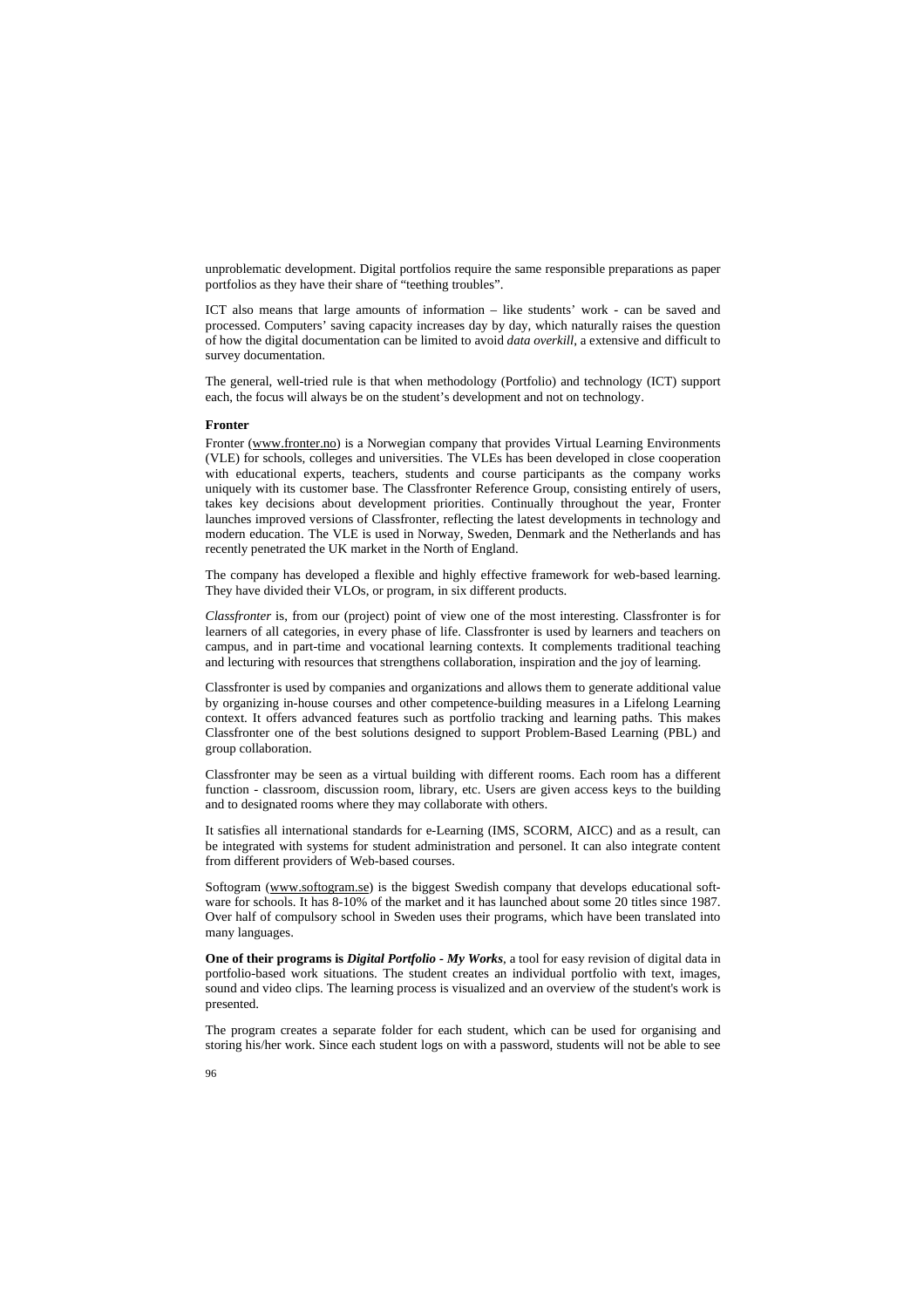each other's work. Teachers have access to all folders and can in this way follow the students' progress.



**From**: screenshots at http://www.softogram.se/digitalportfolio.html

Students create themes and projects in which their works can be saved in the shape of pages. Each page contains a text frame for entering text, for instance a story or essay. Images can be added to every page, like a painting the student has made in art education, or a

photo of a group project or something made in handicraft.



**From**:

screenshots at http://www.softogram.se/eng/digitalportfolio.html

Furthermore, students can record songs, poems, music, spoken English or other languages, and so on. These sound files can be several minutes long. It is even possible to import video recordings of for instance open-air activities or excursions. All of this material can easily be transferred to a CD-ROM. In this way a working portfolio is created that can be taken home and shown to parents before parent-teacher meetings. The CD-ROM is easy to install on a home computer. When a student finishes a school year, or leaves the school, the entire portfolio can be burnt on a CD-ROM for filing or future use.

*Portfolio Manager 2*, or PM2, is another software for inspiring work documentation with both graphics and text. With its pedagogical interface PM2 gives an irreplaceable support for both teachers and pupils in the documentation work. Portfolio Manager 2:

- handles an endless amount of pictures in most formats, the pupils can insert pictures of their work. The program adjusts and rotates the pictures if desired. There is also a database with a search function to create an idea database or instruction material.
- contains documentation models to make it easier for the pupils making the written documentation. There are also models for evaluation. The interface gives the teacher an irreplaceable support before for instance development encounters and grading.
- is completely network adapted with possibilities to upload user profiles.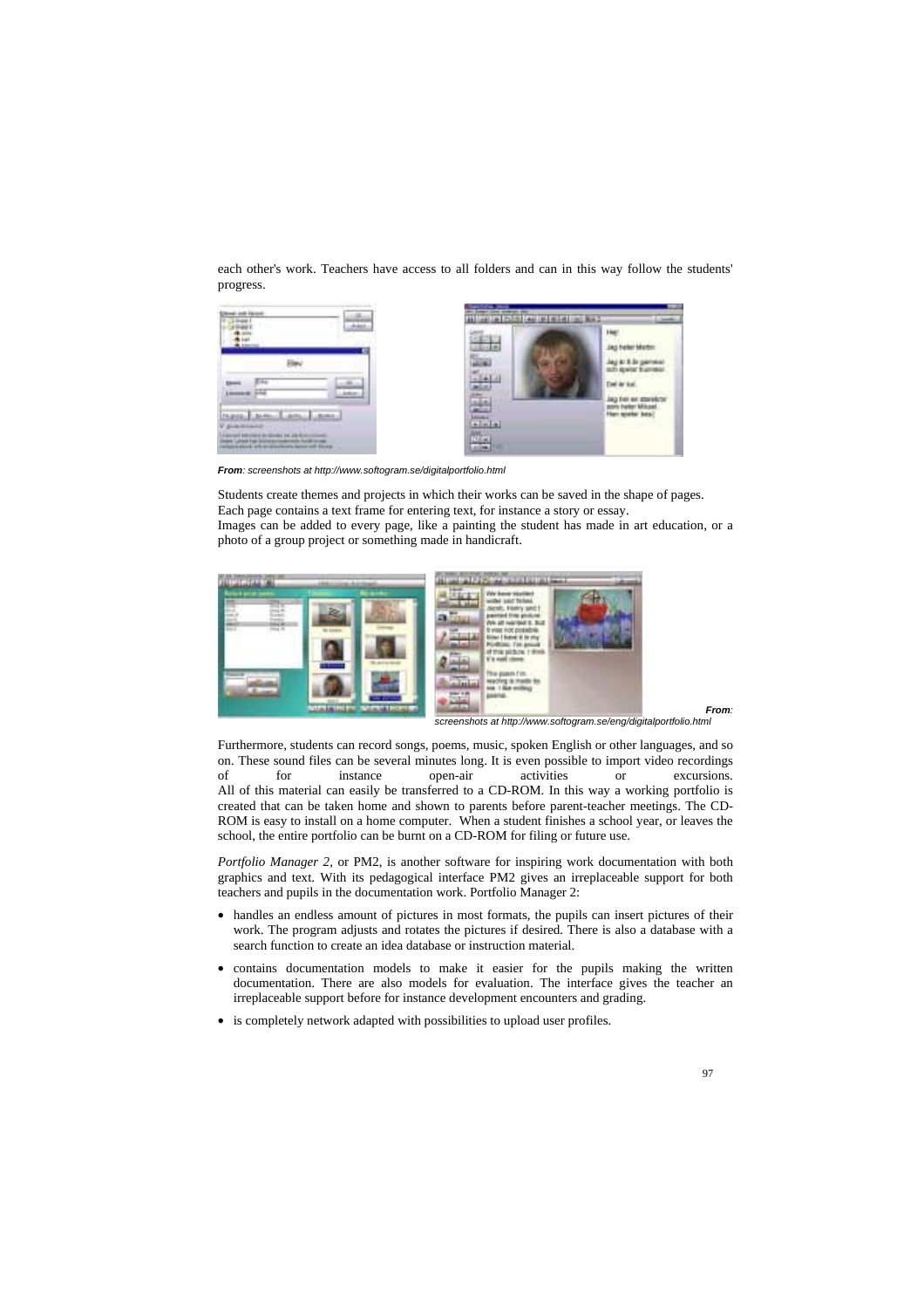The design of the program is divided into two password-protected areas, one for the teacher and one for the pupils.



http://www.mpa-trading.se/pm/screen\_main\_en.html



http://www.mpa-trading.se/mpa/pm20002.htm and

## **The Pupil login**

Every pupil has got his/her own password. The pupil manages his/her own pupil protocol and has the possibility to insert pictures with picture text of his/her work in unlimited amount. The pedagogical design of PM2 gives the pupil a unique possibility to follow and document his/her own progress during a short or long amount of time, and possibilities to find inspiration or instructions in the database. Pupils can easily e-mail a digital picture of their work home to themselves. Forgotten pupil password can easily be recreated with the teacher's help.

## **The Teacher login**

From the teacher login the teacher has got total access to all pupils' pupil protocols, pictures and evaluations. The fast browsing function between pupil protocols and picture pages gives a good survey. From the teacher login the teacher can administrate his or her notes about certain pupils, marks, and more. If you wish, every pupil can have an own front picture, which is good if you are new in the school, and have many new names and faces to learn. There are also models for easy information handling used for Personal Development discussions and marking. Everything can be printed for each pupil or for a whole class, including class lists suitable for tables of presence. This makes it easy to keep pace with the rest of the teaching staff, even though you may be teaching three times as many pupils in your subject. The first time a pupil logs in, he/she enters address, telephone number and e-mail address. This information can also be accessed in the teacher program.

When the teacher has opened a pupil, the teacher can by clicking different flaps swap between pupil information, where you also can insert a picture of the pupil, personal development encounters, term reviews, a pupil protocol and a picture storing function with slideshow and comment function by clicking different flaps. With the "pupil login" mentioned above the pupils can fill in the term review form, the protocol, enter their information and insert pictures of their work.

## **References**

http://www.skolutveckling.se/it\_i\_skolan/itis/index.shtml http://www.skolverket.se/english/index.shtml http://tq.hkr.se/~mossen/projektbeskrivning.htm

## **Att arbeta med portfolio –teori, förhållningssätt och praktik**

by Roger och Brigitta Ellmin, published at Förlagshuset Gothia 2003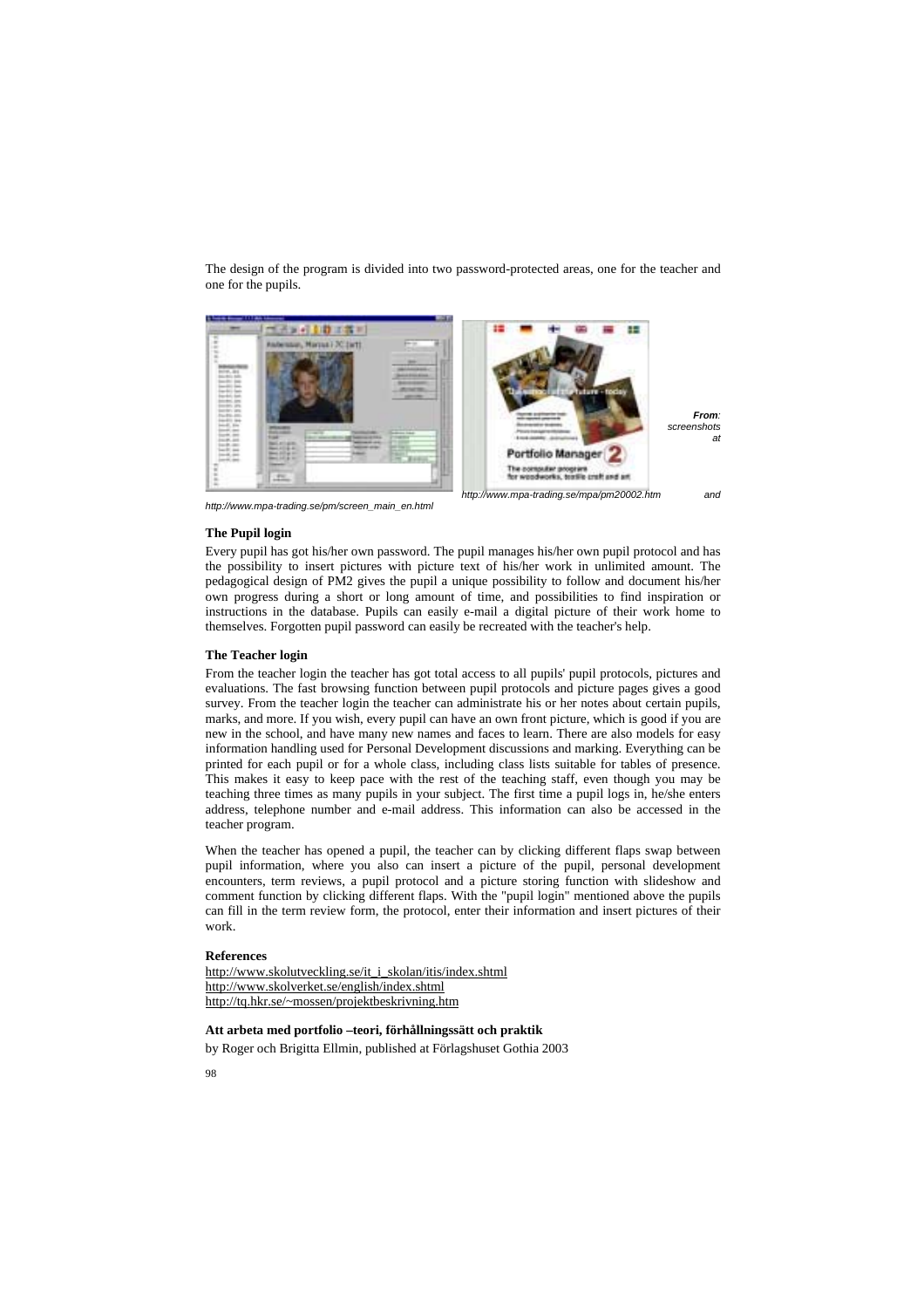*Digital learning portfolios: inventory and proposal for Swedish teacher education*  by Jan Sunnesson, published as a report from Uppsala Learning Lab 2002

http://utbildning.stenungsund.se/norr/ekenas/ http://www.westerlundska.nu http://utbildning.lut.mah.se/frist-kurs/distnet\_vt02/portfolio.htm http://www.aventus.nu/ http://www.flexus.nu http://www.fronter.no/uk/index.htm http://www.softogram.se/eng/ http://www.mpa-trading.se/pm/main\_en.html

# **2.5 PORTFOLIO INVENTORY IN LITHUANIA**

## **2.5.1 Portfolio in General**

In the European Union the attention to educational issues is a priority area next to the economic interests. EU countries can be characterized by equal attention to educational processes and educational background. Lithuanian integration into the European Union facilitates a new approach to various educational issues including in-service professional development, lifelong learning, non-formal and informal education, etc.

This context provides a new impact and meaning to the development of in-service professional development. Becoming a professional is a process of systematic development that occurs in all stages of growth and continues as long as appropriate experience is formed. Learning is a lifelong process, not a period of time from the first lesson till obtaining a document conferring the qualification.

The *Portfolio Evaluation Method* is in the phase of beginning in various learning sectors in Lithuania. This kind of evaluation has no deep traditions, but, based on the competency-based learning approach, there is the need to develop and implement it. The paper will mainly discuss and present the portfolio inventory through the example of the vocational teacher education sector, where the evaluating of lifelong learning is a specifically problematic area. Continuous development is happening and valuable experience is being gained in formal, non-formal or informal environment. Nevertheless there is the problem of assessment, evaluation and recognition of the learning results.

The purpose of this paper is to define the use of *portfolio method* as the opportunity for professional growth, based on the example of portfolio evaluation method, used by prospective vocational teachers. Scientific literature and document analysis and survey methods were employed in the research.

The academic character of the contribution is determined by and illustrates the real situation of portfolio use in Lithuania, which is under the phase of developing and does not have many examples of practice.

## **2.5.2. Portfolio use in schools**

Starting the discussion about the use of portfolio in schools and colleges in Lithuania, one could present the conclusion beforehand, that this kind of evaluation method is not yet included in any formal study programme. On the other hand, there are several private initiatives of single teachers, who try to experiment this kind of innovative approach to evaluation. However it would not be correct to present these initiatives as the example of Lithuanian experience.

Some schools and colleges, also on autonomous level, have started to initiate "The collection of competencies" during the process of teacher attestations. Teachers are asked to collect all kinds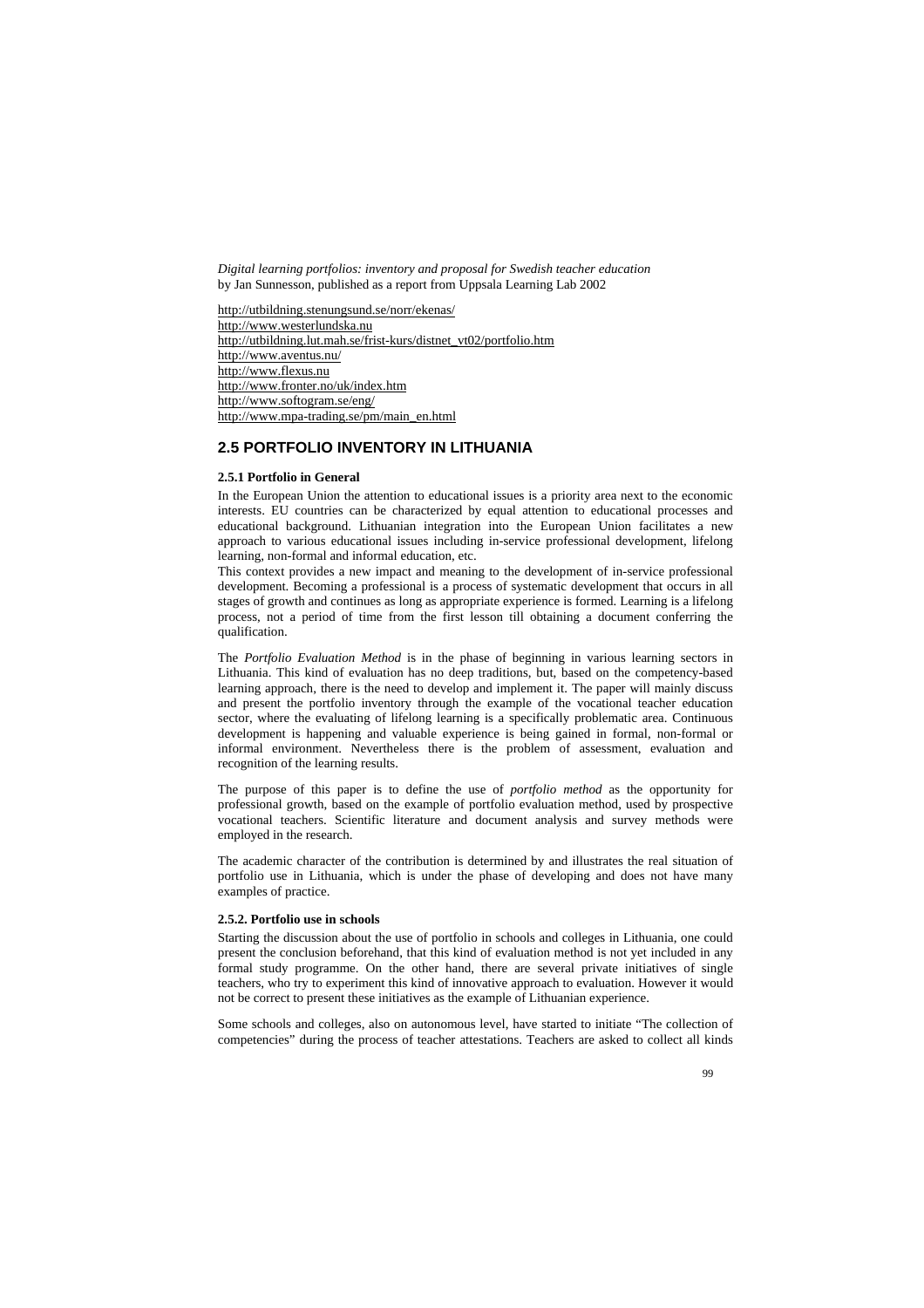of documents and certificates, proving their activities in pedagogical, social and project development spheres. Since this kind of evaluation method is new, there are no standards nor criteria set of how this collection of competencies should be prepared.

### **2.5.3. Portfolio use in Higher Education**

Unfortunately, the presentation about portfolio usage in universities has also to conclude solely with the need for competency-based evaluation system. So far any formal study program in Lithuanian universities does not include the portfolio method for evaluation learning outcomes and gained competencies. In this point private initiatives of innovative lecturers and theoretical research about competency-based evaluation can be mentioned.

There are discussions and initiatives of developing portfolio as an evaluation method in language learning and teaching at Kaunas Technological University (KTU). Researchers at KTU declare that portfolio aims at presenting student-teacher cooperation in creation, access and participation (Learning/Teaching Portfolio), the research functions of the university and its departments as well as student-teacher research (Research Portfolio), the responsibility of the department to the society (Society Service Portfolio), the adaptability to the world developments (the European Language Portfolio or Project Portfolio). The lecturers of different disciplines at KTU prepare those selected teaching collections for more flexible and effective teaching in a changing university. For forming the portfolio structure for language learning and teaching, the researchers at KTU ground on the following principles by Hamn and Adams (1992); Murray, Bozzone and Zubizarreta (1994) who have suggested the following lists of entries which might be included in the teaching portfolio:

- teacher's philosophy, principles, educational theories, etc;
- principles of both human learning and language learning;
- principles of language teaching.

### **Program Design**

A statement about student`s needs to learn English (or a special course, e.g. Business English); Goals and objectives of the course General statements about the syllabus Guidelines for developing language skills (listening, speaking, reading and writing) and language components (lexis, grammar) Principles of language achievement assessment; Statements about the teacher's role; Statements about the student's role The statement about the use of the native language.

## **Methodology**

Effective teaching techniques Effective exercises, activities and tasks Stages of language lessons

### **Professional Development**

Students' evidence of learning Actual products of learning; Audio, video, computer-aided programs and other facilities Teacher-created materials Language assessment tests Recent changes in language teaching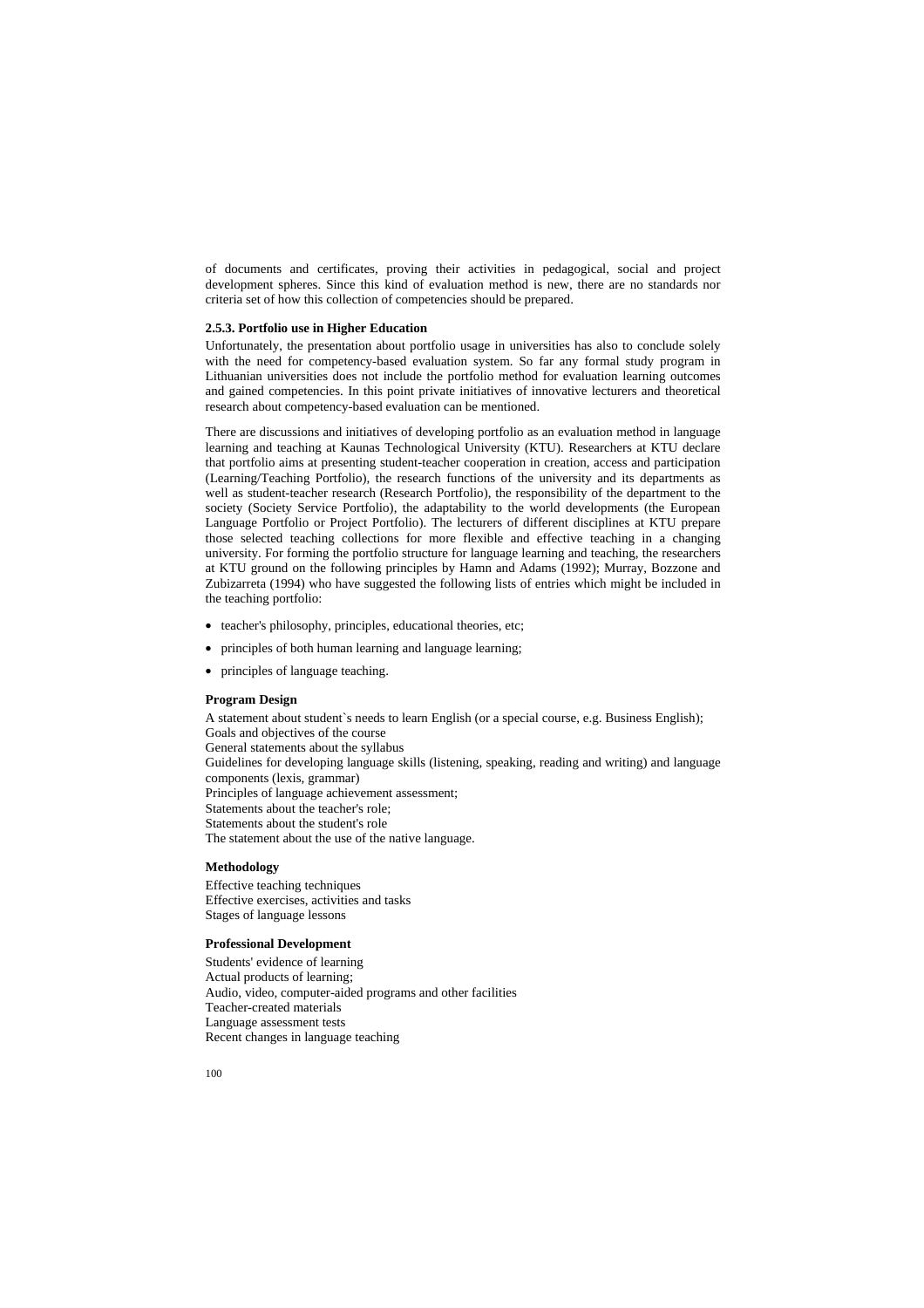Workshops, seminars, conferences articles or books New ideas Organizations, the teacher belongs to.

#### **Personal Achievements**

Published articles Articles to be published Certificates, honors and distinctions.

#### **Teacher's Reflections**

Specific impressions about the students, thrills and disappointments Student's evaluation data Colleagues' statements about your teaching The supervisor's evaluation Self-evaluation Analysis of these evaluations A list of issues to be improved A plan and expectations to improve your skills.  $(\check{C}$ ižinauskiene and others)

### **2.5.4. Portfolio use in Adult Education**

This part of the paper will analyse the example of vocational teacher education change in Lithuania, emphasizing the importance of learning in the workplace, analyzing methodical approach of preparing the portfolio and formulating the guidelines for its used strategy.

There in vocational teacher education, there is an emphasis on acquisition of the competencies, essential for vocational teacher activity based on reflective learning principles. Therefore persons, aiming at acquiring vocational teacher qualification in authentic environment, performing special assignments, have an opportunity to test themselves and use the acquired knowledge in a pedagogical activity.

The newly developed strategy of vocational teacher education determines the assessment goals for prospective teacher professional growth. Assessment is to be understood in a broad sense and oriented to the development of prospective teacher personal and professional capacities and adequate evaluation of one's possibilities and abilities.

Thus, assessment and evaluation in teacher education carry particular significance for prospective teachers as well, and assessment outcomes are long-termed. Assessment takes a lot of time. Taking into consideration that in-service professional education of teachers is experiencing a transfer from academic to competence model, based on school practice, a fundamental question arises: what kind of methods would best fit for the assessment of the professional growth, acquired abilities and competencies of future vocational teachers?

Vocational teacher education in Lithuania as well as in other European countries has to accept huge challenges. Relevance of this topicality is determined by constantly growing importance of vocational training for the economy and social life change.

In the previous strictly centralized vocational education and training system, the majority of vocational teachers had no pedagogical qualification. Vocational teachers had a possibility to acquire general pedagogical qualification in seminars or short-term courses, where academic learning form dominated and too little attention was devoted to the development of practical pedagogical competences.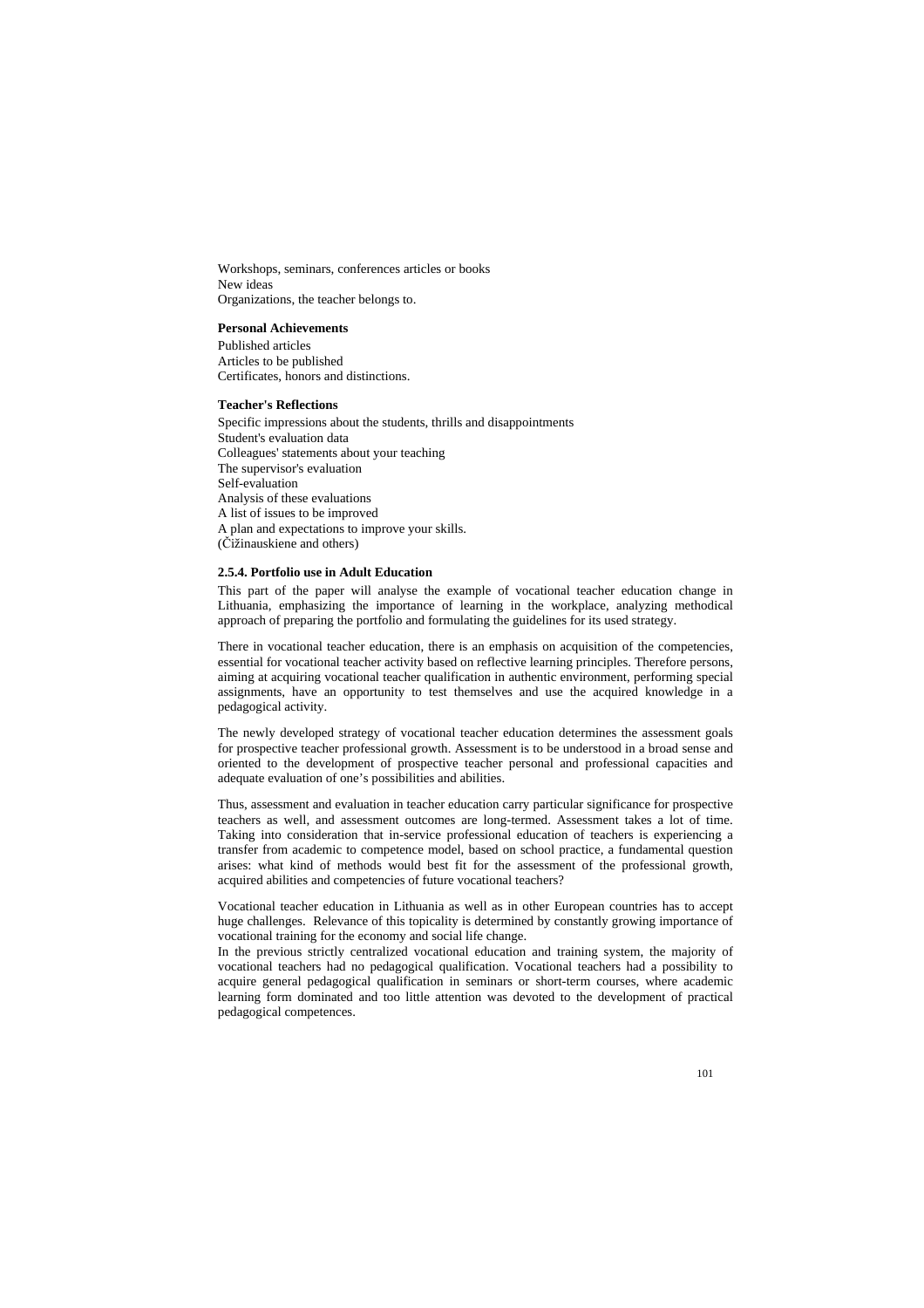In the year 2002, the Centre for Vocational Education and Research at Vytautas Magnus University started the implementation of module program for initial vocational teacher pedagogical education. The program was prepared in PHARE program in cooperation between VMU scientists and scientists from the Sheffield University. It is the first program of this kind in Lithuania. The scope of the program is 40 credits, the duration of studies is 1,5 years. The studies are grounded in module learning principles. The characteristics of this initial vocational teacher pedagogical education programme are as follows:

*"students of the programme have different professional qualification and teach different subjects; the programme consists of study modules; content of every module is oriented to the acquisition of particular pedagogical competencies; every module is realized in three-day sessions at the university and independent prospective teacher activity in the workplace under mentor supervision; study curriculum is organized by "uprising spiral" principle emphasizing pedagogical activity aspects studied in a more complicated order; studies focus on reflective thinking and practical self-analysis of practical experience; professional training institutions prospective teacher workplaces – are actively participating in the study process.* 

Study modules are studied in cycles. During every cycle prospective teachers acquire the content of one module. The content of every module is described in detail in the learner manual. In the manual, module aims are formulated, expected study results, as well as evaluation criteria and methods; the main learning material and tasks are presented. After every session, teaching and learning evaluation is carried out with the purpose of obtaining feedback and improving module content. All the learner achievements are gathered in the student's *"portfolio"*. Here, module teachers and mentor present their comments and evaluation. The final evaluation is also based on the *portfolio*.

The new strategy of teacher education determines the assessment goals of prospective teacher professional growth. Assessment is to be understood in a broad sense and oriented to the development of prospective teacher personal and professional capacities and adequate evaluation of one's possibilities and abilities.

Thus, assessment and evaluation in teacher education carry particular significance for prospective teachers as well, and assessment outcomes are long-termed. Assessment takes a lot of time. Therefore, it is essential that university lecturers, being the educators of vocational teachers as well as mentors develop a repertoire of possible assessment tools and help prospective teachers to acquire this experience.

In the process of teacher education, the assessment is oriented to methodical collection, transformation and interpretation of facts about pedagogical competencies aiming to identify the level of their quality.

A similar understanding is provided by Šernas V. (1995) where the assessment is called systematic evaluation of how prospective teacher's results of professional preparation have changed.

In the proves of teacher education, assessment is based on three major principles:

Assessment is a constant evaluation of the process characterized by a formative aspect; Assessment is based on a dialogue;

The most important aspect is a constant evaluation of one's activity and development.

Nowadays better and more objective ways are sought for evaluating activity achievements. It is important to maintain the positive aspects of assessment and evaluation, i.e. feedback for a prospective teacher, and avoid negative aspects, which do not enhance critical thinking and the development of problem solving skills.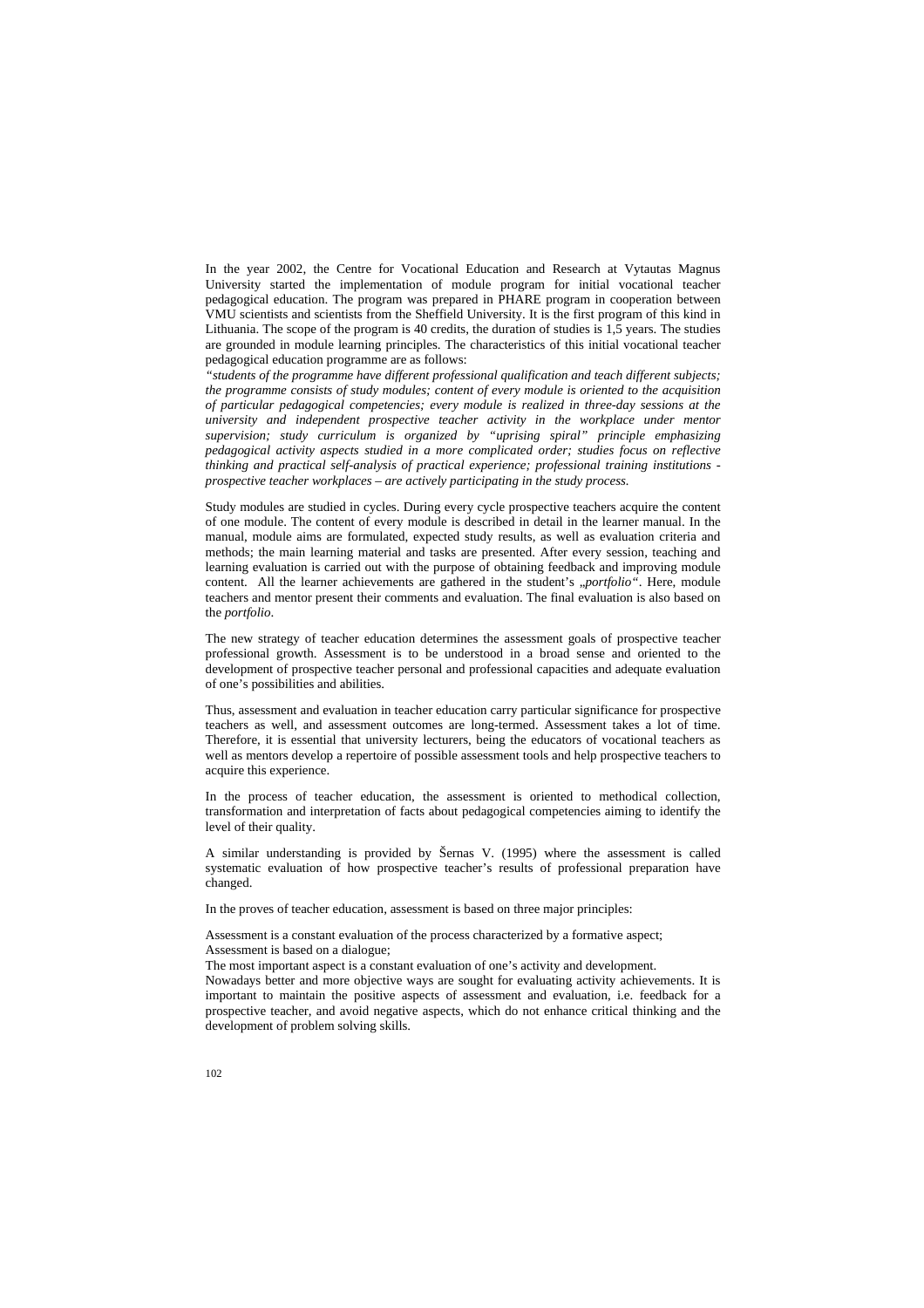One of the new methods of assessment is *portfolio* method. This method is closely related to *assessment of activity* and *authentic assessment. Portfolio* is making a file, which is used to demonstrate competencies on the basis of which prospective teacher achievements, and professional growth can be measured. While preparing a *portfolio* prospective teachers have to be guided by a certain methodology, which they discuss together with their mentor. The preparation of *portfolio* has to provide a real opportunity for a prospective teacher to think over his or her own learning and activity (Hebert, 1992).

*Portfolio* is a collection of reflections, speculations, individual experience, and assignments done over a period of time and gathered into a file. Developing the portfolio as the method for evaluation of teachers' professional growth was grounded on principles, that it is essential that prospective teachers are able and desired to constantly and purposefully learn on their own, develop, to understand their weak and strong areas as well as to be able to acquire teaching and learning methods and to successfully apply them in practice. *Portfolio* is an instrument that provides the opportunity to understand one's teaching and learning and vocational growth processes deeper and more in detail. The advantage of *Portfolio* is its process-orientation; it is one of the major instruments of evaluation process.

Portfolio is a collection of prospective teacher study works that reflect his or her participation in the learning process, efficiency of the learning process, teacher professional growth and is a perfect mechanism to provide feedback. Besides, portfolio helps a teacher to communicate with a tutor and mentor. Pollard & Tann (1995) distinguish four principles of portfolio application. Portfolio provides an opportunity:

For tutor and mentor – to get acquainted with prospective teacher achievements, evaluate their significance and provide feedback;

For prospective teacher – to develop his/her competencies and foster professional development due to growing motivation, variety of encouragement forms, clearly envisage own development, achievements, shortcomings and possibilities;

For teacher education institutions – to identify study problems, modify study programmes, forms and methods and study process organization to serve a more effective education for teachers; Alternative prospective teacher achievement evaluation is based on a new assessment paradigm. Calfee (1992) presents the following main features of this new paradigm: Real competence is more important than formal evaluation

To demonstrate the acquired competencies is much more pleasant than to repeat the learnt information;

Project development is more important than answers to the provided questions;

The depth of knowledge is more important than the quantity of knowledge;

A well-founded expert solution is more important than mechanical memorisation.

The purpose of *Portfolio* is to get constant feedback about the activity, problems and personal pedagogical development, to see weak sides in all the stages of the teaching process. *Portfolio* allows to gradually observing the achievements.

The main idea is that *portfolio* creates a possibility for multitudinous, authentic, more objective and reliable evaluation of prospective teacher competencies.

Designing the assessment method for one or another subject to be assessed it is important to answer the following questions: what has to be gathered in a portfolio file; what criteria should be used to ascertain learner work; what are the criteria to define that the work of a learner is sufficient; what are the signs of evaluation (points or other evaluation means).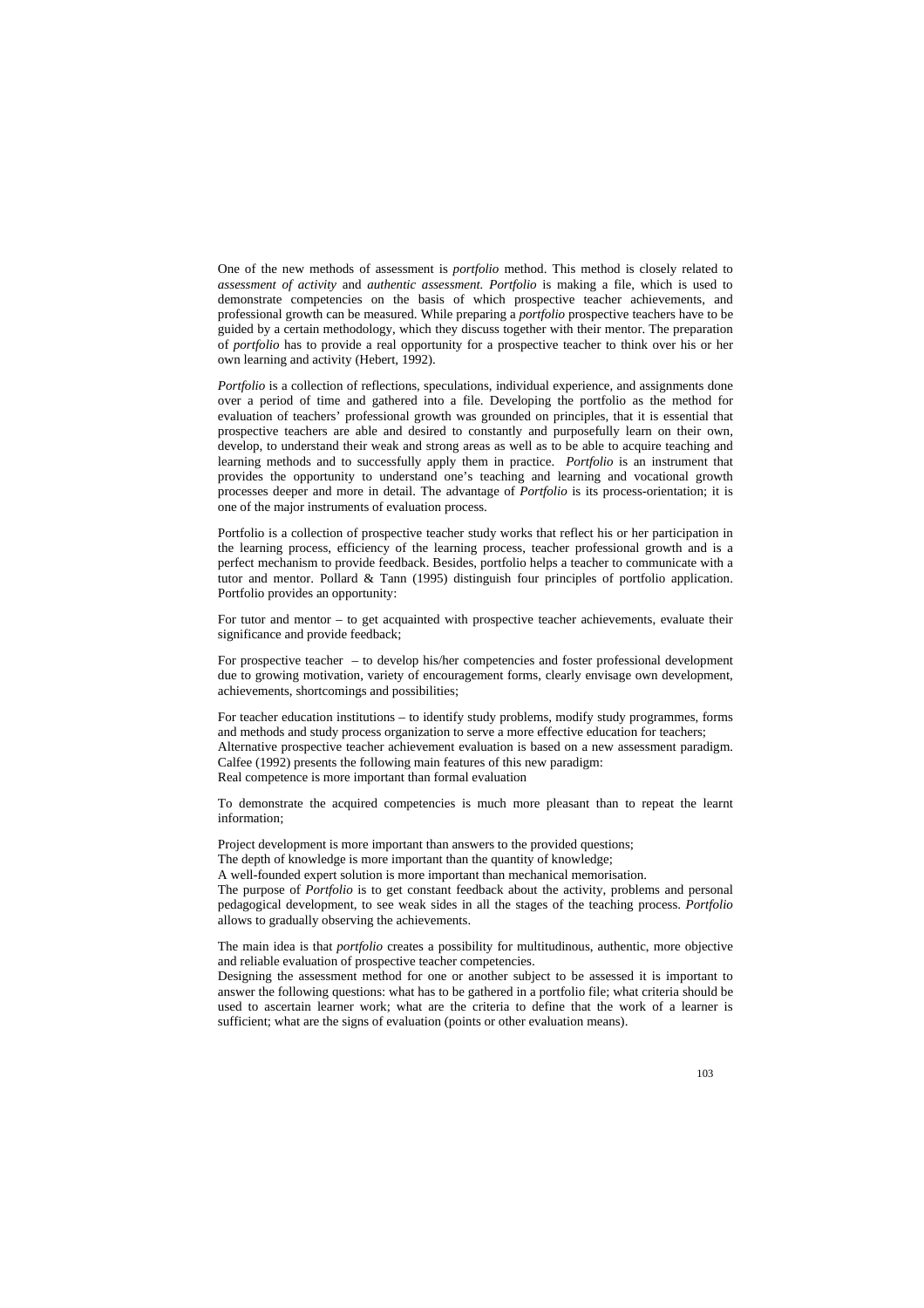Portfolio is a file where samples of student's performed assignments are collected. Prospective teacher accumulates a collection of essential material during the whole learning period: a list of literature resources that have been studied, remarks on literature analysis, lesson plans, meeting schedules, descriptions, projects, activity descriptions, performed tasks, etc.

Some tasks are provided by tutors or mentors; other tasks can be chosen self dependently, after having evaluated one's personal needs and aimed competences. In the process of the preparation of portfolio it is important for mentor to discuss all the assignments with the prospective teachers who should understand well what skills are to be acquired during the process of the module. By this way prospective teachers are acquainted with portfolio that serves the purpose of helping them to acquire and master these skills.

Mentor together with prospective teachers discuss the following questions:

- Why is it necessary to gather the material?
- What are the possible ways of making a portfolio?
- What are the requirements for materials in terms of scope, portfolio file format, etc.

Selecting the material for portfolio enables teachers to solve the assignments of a concrete module. The prospective teacher gathers the whole material used during the period of studies into a portfolio file. This material reflects the learning process, conclusions and summaries of all the discussions, notes of the read and reflected material, reflections on problem solving, argumentative essays as well as personal reflections and questions. According to Brown and Knight (1995), portfolio is not a bunch of material or shapeless collection of it. The value of portfolio is reflected in its real content, principled selection of the material and ability to present the material properly.

Portfolio mirrors the way covered by every teacher depending on the teacher's individuality and training needs.

At the end of their studies prospective teachers, with the help of mentor review the material gathered in the file and, on the basis of the experience decide what should be included in the final portfolio, which material reflects their professional growth best of all. Thus, while accumulating the material prospective teachers know that it is not a final variant and that at the end of the studies they will review it and will reorder the gathered material according to a certain structure and then will present for the final evaluation.

The main guide to the portfolio content is the programme of every module.

Portfolio allows following and analyzing teacher achievement dynamics. Gathering the material into a file teacher constantly revises and assesses his/her activity and its results. Portfolio is a useful instrument in organizing the teacher learning process. Portfolio creates favourable conditions for *formative* and *summative* evaluation. Formative evaluation is important in the process of studies, when teachers review what they have done, rethink their achievements, compare initial goals and their approach to problems with the current activity results and their understanding, self-evaluate their achievements and mistakes. The same process is repeated at the end of the module together with the module supervisor and mentor who give a final evaluation of the module.

The main portfolio preparation principles discussed at the outset of the studies is the major criterion for the final evaluation. These principles include the portfolio content, its structure and methods of preparation. Various methods can be used for assessment. They are: teacher selfassessment, colleague assessment as well as mentor and tutor assessment.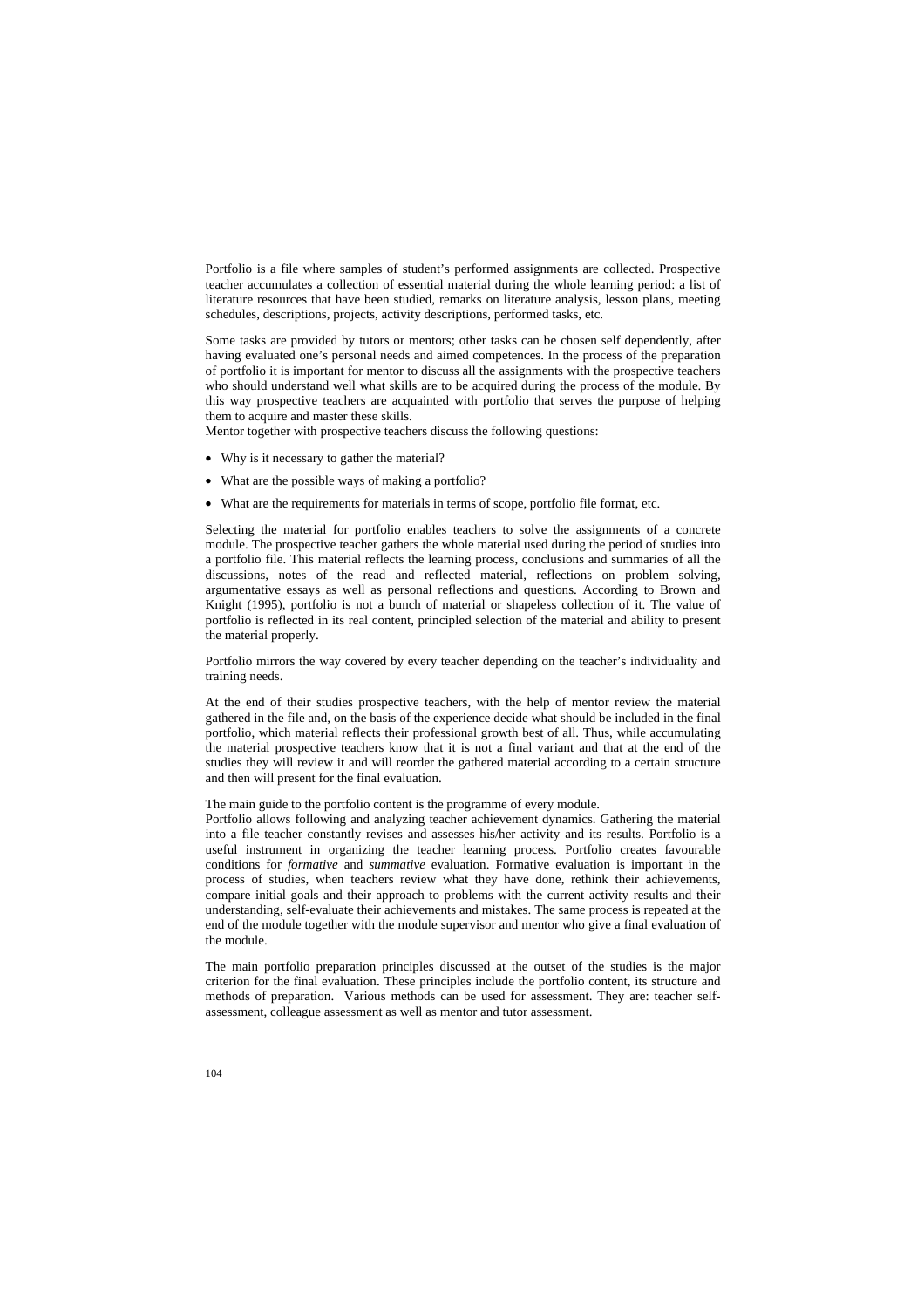The main principle of portfolio preparation is a constant reflection of one's own activity and learning. Prospective teacher learns through experience. However, in order to learn efficiently it is necessary to develop reflection skills, as the most efficient learning takes place through reflection and analysis. It is possible to reflect on your past in different ways; thus, prospective teacher should try several of them. Journal writing is one constituent of portfolio and one way of reflecting upon your experience. It is a good way of analyzing your activity aspects, thinking, etc. Journal entries should be made after every activity as soon as possible. The form and structure of the journal or concrete questions may be prepared in advance. While gathering materials for portfolio, prospective teachers have an opportunity to apply their learning skills, choose individual learning tempo and more deeply understand learning goals and how to achieve them. Portfolio preparation provides prospective teachers with opportunities to organize their learning in a more successful way, monitor their activity, evaluate and demonstrate their achievements. According to Argelado (1996), teachers are given opportunities to experiment in their teaching process, approbate unique ideas, plan and reflect upon their learning and activity. *This is the background of creative independent learning.* 

The main principles of preparing the portfolio are as follows:

*Formulating clear goals.* Prospective teachers themselves formulate goals that they will try to achieve in preparing portfolio and learning as well as activity context.

*Fostering the understanding of interrelationship between decisions made and their results.* All the decisions related to studies should be accepted together with prospective teachers.

*Developing deep thinking skills.* Prospective teachers should reflect upon every activity and learning in written form. Writing a journal every day can serve this purpose. A teacher can also use structured "reflection sheets" which present analytic questions or unfinished sentences and tasks for reflection. Open discussion of the results. It is very important to give constant feedback to the prospective teacher.

The purpose of portfolio is to follow the development of prospective teacher qualification and teaching experience. Supervising prospective teacher practical activity requires additional time on the part of a mentor, sometimes the foreseen observation of teacher activity may not occur because of some inevitable obstacles. Through the use of portfolio mentor will be able to analyze teaching, lesson plans and other activities, as prospective teacher will reveal his/her concerns and problems reflecting about them in portfolio journal. Mentor can analyze portfolio together with prospective teacher and listen to his/her comments or explanations on one or another issue.

The Vocational Pedagogic programme for vocational teacher education, which is being implemented by the Centre for Vocational Education and Research at Vytautas Magnus University since 2002, has worked out the structure for the portfolio:

#### **Recommended portfolio structure for teacher continuous education**

1. Individual prospective teacher's module learning plan.

- 2. Theoretical pedagogical studies
- 3.1. Research papers on literature analysis

Performed module assignments

4 Practical pedagogical studies

- 4.1. Teaching unit (lessons, seminars, practicum, etc.) plans
- 4.2. Reflections of practical activity (planning, lesson preparation, teaching, assessment, etc.)
- 4.3. Journal of action analysis
- 4.4. Assessment of own professional growth
- 4.5. Final report of the module
- 5. Mentor comments (assessment)
- 6. Tutor comments (assessment)
- 7. Module supervisor's review and evaluation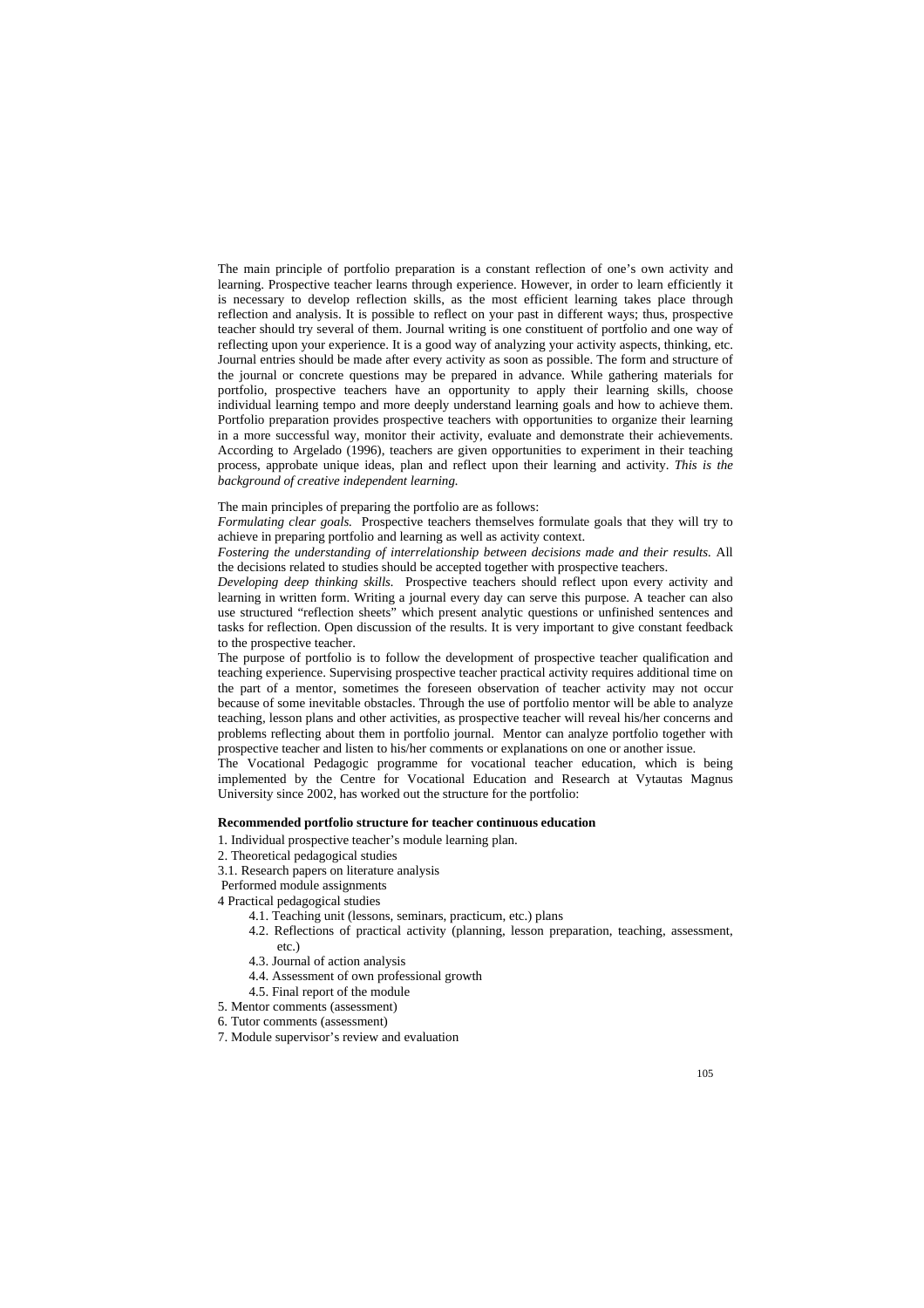The Vocational Pedagogic consists of 11 study modules: Introduction to the Teacher Profession, Organization of Learning, Learning Methods and Resources, Evaluation of Learning Outcomes, School as Organization, Leading the Learning, Planning the Learning, Evaluation and Development of Teaching Quality, Vocational Education and Labour Market, Improvement of Teaching Practice (2 modules), Preparation of Final Thesis. The portfolio, with its given structure reviews and presents the learning results and professional development progress through all the modules. One of the main tasks for the portfolio development after the evaluation of learning progress is to encourage the self-development of teachers through professional reflections.

Portfolio reflects the professional development of prospective teacher. Beside the mentioned above material, the prospective teacher can gather samples of practical activity, certificates of attended courses and finished studies and other documents that a teacher prefers to include to as documents testifying teacher's learning experience and know-how.

Discussion about the use of portfolio method in other educational areas can be begun only in terms of planning and foreseeing to develop and determine its position in the system of education. For example, the strategy for vocational guidance (2003) foresees that the learning results and working experience of specialists of vocational guidance will be assessed using the portfolio method. The Strategy for Sustainability of Lifelong Learning (2003) also determines the need of portfolio as the accumulative score, which would decrease the gaps between academic and vocational education, as well as formal and non-formal/informal education. Presenting the portfolio use in language teaching area one can notice the private initiatives of teachers in secondary and upper-secondary schools, which are presented and shared in local educational conferences.

#### **2.5.5. Portfolio and ICT/IT**

Portfolio use in ICT could be defined as the objective for future research and development in Lithuania. Nevertheless the first steps to be made are to foresee the position of the portfolio method in the system of evaluation of learning/teaching/practical competencies, to define the structure and evaluation criteria of portfolio.

#### **REFERENCES**

Arends, R. I. (1998). Mokomės mokyti. [Learning to Teach]Vilnius, Margi raštai.

Argelado, R. J. et al. (1996). Learning for life. Creating classrooms for self-directed learning. USA: Corwin Press.

Brown, S. & Knight, P. (1995). Assessing learners in higher education: Cogan Page.

Čižinauskienė J., Deveikienė R., Švenčionienė D. Portfolio: What Is It? Language Learning and Teaching: A Holly Alliance// http://www.kalbos.lt/txt/4/09.htm

Johansen, B.A., Rathe, A.L., Rathe, J. (1999). Vaiko galimybės ir mokykla. Pedagoginė apybraiža – nuo idėjos iki tikrovės. [Possibilities of a child and the school. Pedagogical outline – from Idea to Reality] Vilnius, Margi raštai.

Mathis, J., J. (2000). Teacher's portfolio

Klafki, W. (1994). Neue Studien zur Bildungstheorie und Didaktik. 4. Durchgesehene Auflage, Weinheim Beltz.

Koerner, M. E. (1992). The Cooperating Teacher: An Ambivalent Participant in Student Teaching. / Journal of Teacher education 43, 54.

Pukelis, K. (2002). "Mentorius" – svarbus teorinių ir praktinių pedagoginių studijų integracijos veiksnys profesijos mokytojų rengime. [Mentor – important force of integration of theoretical and practical pedagogical studies in the education of vocational teachers] Profesinis rengimas. Tyrimai ir realijos. Nr.4, 26.

Perrone, V. (1991). Expanding student assessment. Alexandria, Va,: Association for Supervision and Curriculum Development.

Polard, A. & Tann, S. (1995). Reflective teaching in the school. London: Cassel Education.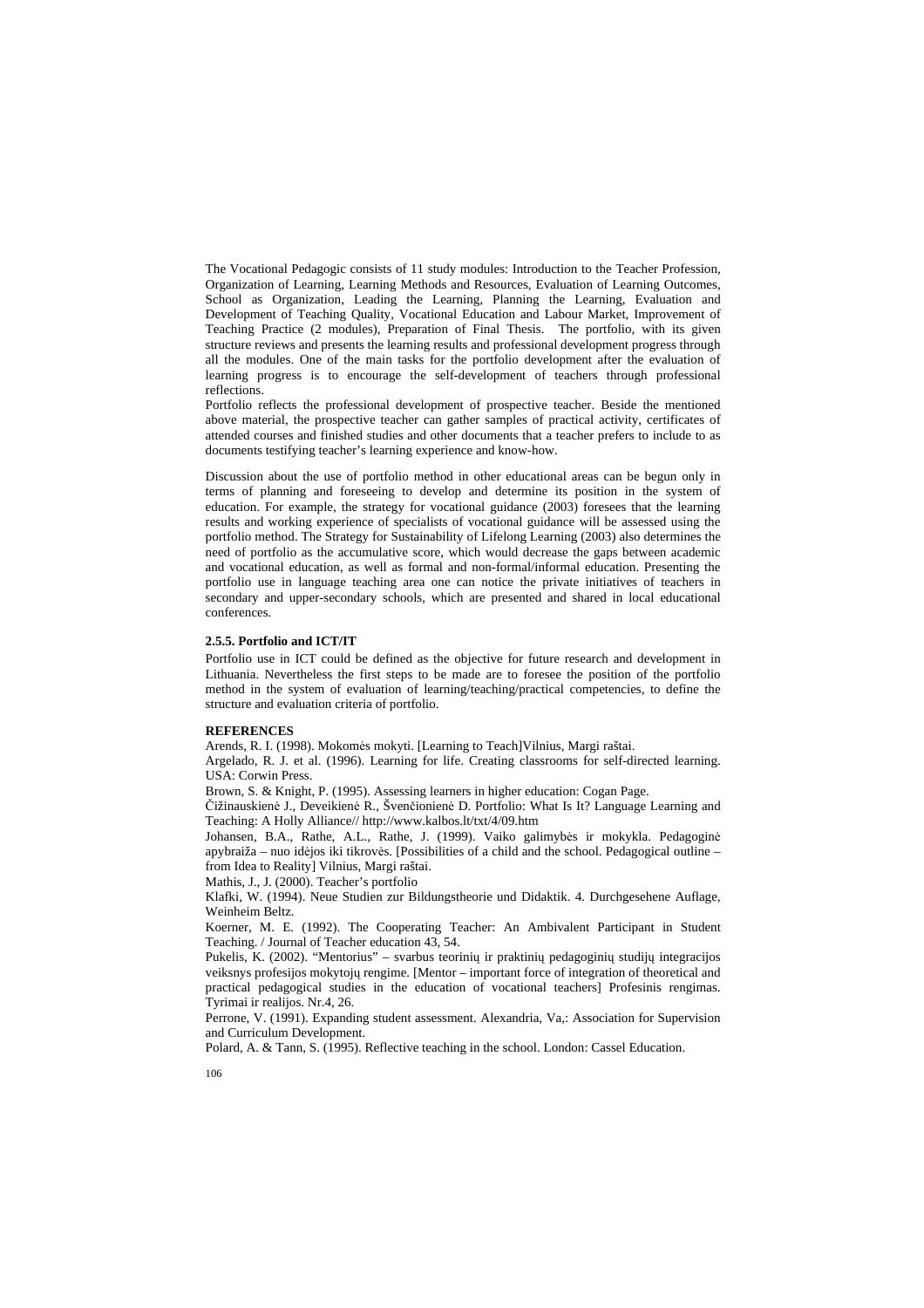*Profesijos mokytojo/d!stytojo profesijos standartas*. [Standard of Vocational Teacher/Lecturer Profession. Draft] Projektas, 2002./ Profesinis rengimas. Tyrimai ir realijos. Nr.4, 110.

Profesijos mokytojo/d%stytojo rengimo Lietuvoje koncepcija. [The Conception of Vocational Teacher/Lectutrer education in Lithuania. Draft] Projektas, 2002/ Profesinis rengimas. Tyrimai ir realijos. Nr.4, 104.

## **2.6 Portfolio inventory in Italy**

#### **2.6.1 Portfolio in general**

In Italy the competence certification is growing as well as in the most advanced industrial countries. Even at a slower pace, the certification of competencies is not anymore merely limited to concise judgments or measurement against evaluation scales.

Portfolio, defined as "*a purposeful, selective collection of learner work and reflective selfassessment that is used to document progress and achievement over time with regard to specific criteria (cf. Wolf et al. 1991; Kohonen 1992b,c; 1996; Gottlieb 1995; O'Malley and Valdez Pierce 1996)."* is a solid evidence of this new trend which, "*In the course of the learning process"… becomes a kind of autobiography of the Learner*" 44.

The "*Lisbon strategy*" 45 has set a new philosophy for the rights to education underlining the need of competence equality and not just certifications uniformity. The "*Copenhagen Declaration*" 46 has emphasized the importance of strengthening transferability and acknowledgment of competencies and qualifications, in order to foster labour and geographical mobility. It represents a strong step towards a common framework for qualifications and competencies mutual recognition.

The commission has faced this task and has produced the proposal $47$  to group all these actions in one single tool called Europass and to define *European Curricula* and *European Portfolios of languages*.

Although Italian delays toward the European model<sup>48</sup>, the "traditional" evaluation method based on judgment against measurement scales, have been recently questioned. The portfolio is perceived to better describe competencies, which are by nature extremely articulated, and constantly changing.

The *Committee of Presidents of Italian Regions*, in accordance with *Government* and *Trade Unions*, has stated, in august 2002, "defining rules for the introduction of national standards for the certification of competences, specific for all different educational domains, has to be dealt urgently, in order to face the decentralisation processes of education and vocational training".

The Committee believes that keeping the vagueness of the current Italian legislation in this field could cause a great risk for the overall quality of the system and limit the right to lifelong learning for students and workers.

http://www.irre.lombardia.it/portfolio/FINLANDia%20assess.pdf

 $\overline{a}$ 

<sup>&</sup>lt;sup>44</sup> Viljo Kohonen, University of Tampere Finland, Authentic assessment as an integration of language learning, teaching, evaluation and the teacher's professional growth –

At the Lisbon Summit of March 2000, Heads of State and Government set a goal for the European Union over the next decade to become: "the most competitive and dynamic knowledge-based economy in the world, capable of sustainable economic growth with more and better jobs and greater social cohesion".

<sup>46 &</sup>quot;Declaration of the European Ministers of Vocational Education and Training, and the European Commission convened in Copenhagen on 29 and 30 November 2002, on enhanced European cooperation in vocational education and training".

Adoption expected on 14.12.2004 in Maastricht

<sup>48</sup> Italy has already been rebuked many times by European Court of Justice for breaches regarding competencies cer-<br><sup>48</sup> Italy has already been rebuked many times by European Court of Justice for breaches regarding competen tification, right of job and enterprise flexibility or about other aspects concerning portfolios.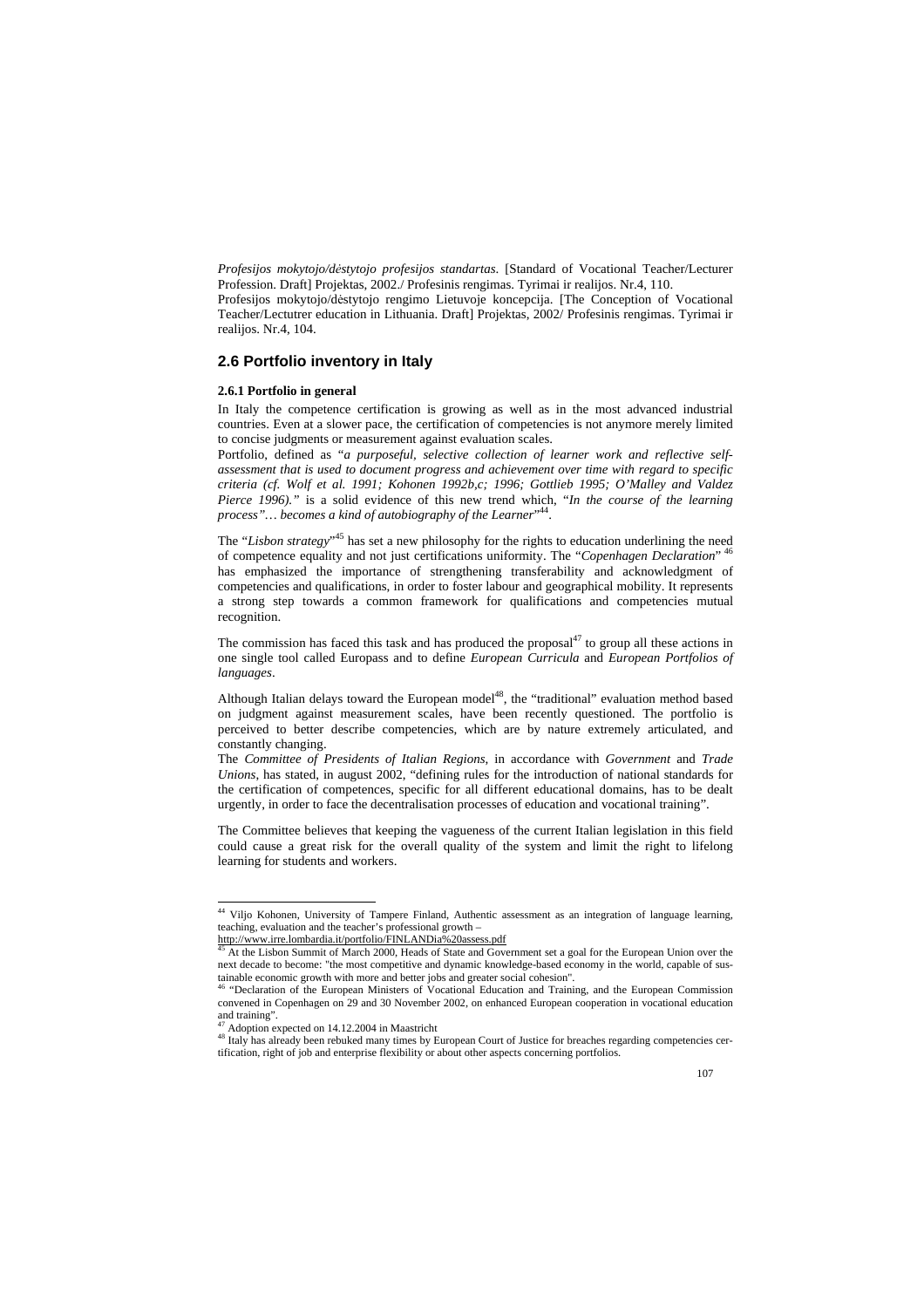In Italy, Constitutional Law no. 3 of 18/10/2001, which modified section V of the Constitution, and in particular art. 117, had already modified the relationship between central Government and Regions in the field of education and vocational training and therefore in the introduction of new ways of assessment and certification of competencies.

In particular, since 2001, the new legislation framework has redefined the roles and the leadership of Italian institutions: the education sector, still based on general principles stated by central Government, is governed by legislations made both by State and Regions whereas vocational training legislation is managed in a decentralised way by the Regions.

Regions and major trade unions (CGIL, CISL, UIL) have agreed on stating that "*national standard system of certifications and competencies must guarantee the right for students and workers of the recognition of previous competencies acquired in different educational and working contexts, both in Italy as well as in a European dimension; this will entail the right to lifelong learning, whose prerequisite is the recognition of any former educational credit and the capitalization of competencies, to be certified by a personal leaflet. To this path is oriented every directive from the European Union and even the "memorandum for lifelong learning*" 49.

Therefore, also in Italy we're trying to build a common framework to enable mutual understanding with other European educational systems, where standards and certifications are adopted, in order to guarantee the quality of the education offer and the mobility opportunity for students and workers. The social partners agree on the importance of a personal dossier very similar to the definition of portfolio given by international literature.

However, a national framework of standards for certification of competencies is still missing and in all different educational domains, apprenticeship, further education, compulsory education, vocational training and adult education actions are taken in order to define these standards. Different educational domains adopt different methodological approaches and register different degree of implementation.

As the vocational training is concerned, in order to establish a national system of minimum standards and of certification of competencies, several professionals have been grouped to form a National Commission and different Committees specific for the various sectors, composed by national and local educational institutions and by social partners.<sup>50</sup>.

Although the need of a national framework was perceived more by the vocational training sector rather than by further education, both technical and academic, nowadays, thanks to the integration processes $51$  and to some kind of competition between these two training and educational domains, the lack of shared certification methods concerns all.

Furthermore, everyone recognizes the schizophrenic proliferation of professional profiles, generated by the lack of a centralized system, which leaves complete autonomy to local institutions.

At present, the school and university systems from one perspective and the vocational training and counselling from the other, are proceeding towards a progressive integration, converging toward common objectives. This implies that also the school system, not traditionally interested as the vocational training sector in certification of competence, has to take into consideration

-

<sup>&</sup>lt;sup>49</sup> Agreement between Presidents of Regions and CGIL, CISL, UIL syndicates. Approved by the Conference of Presidents of Regions on August the 1<sup>st</sup> 2002.<br><sup>50</sup> Decree of Ministry of Labour no. 174 of 31/05/2001.

<sup>51</sup> See the experience of Integrated Superior Training (IFTS) instituted with law no. 144/17 may 1999 "*Arrivano gli standard nell'Istruzione e nella Formazione Tecnica Superiore*", article by Claudio Gentili published on supllement "scuola" from "Sole 24 Ore", 31/01 – 13/02/03

http://www.indire.it/ifts/articolo.pdf.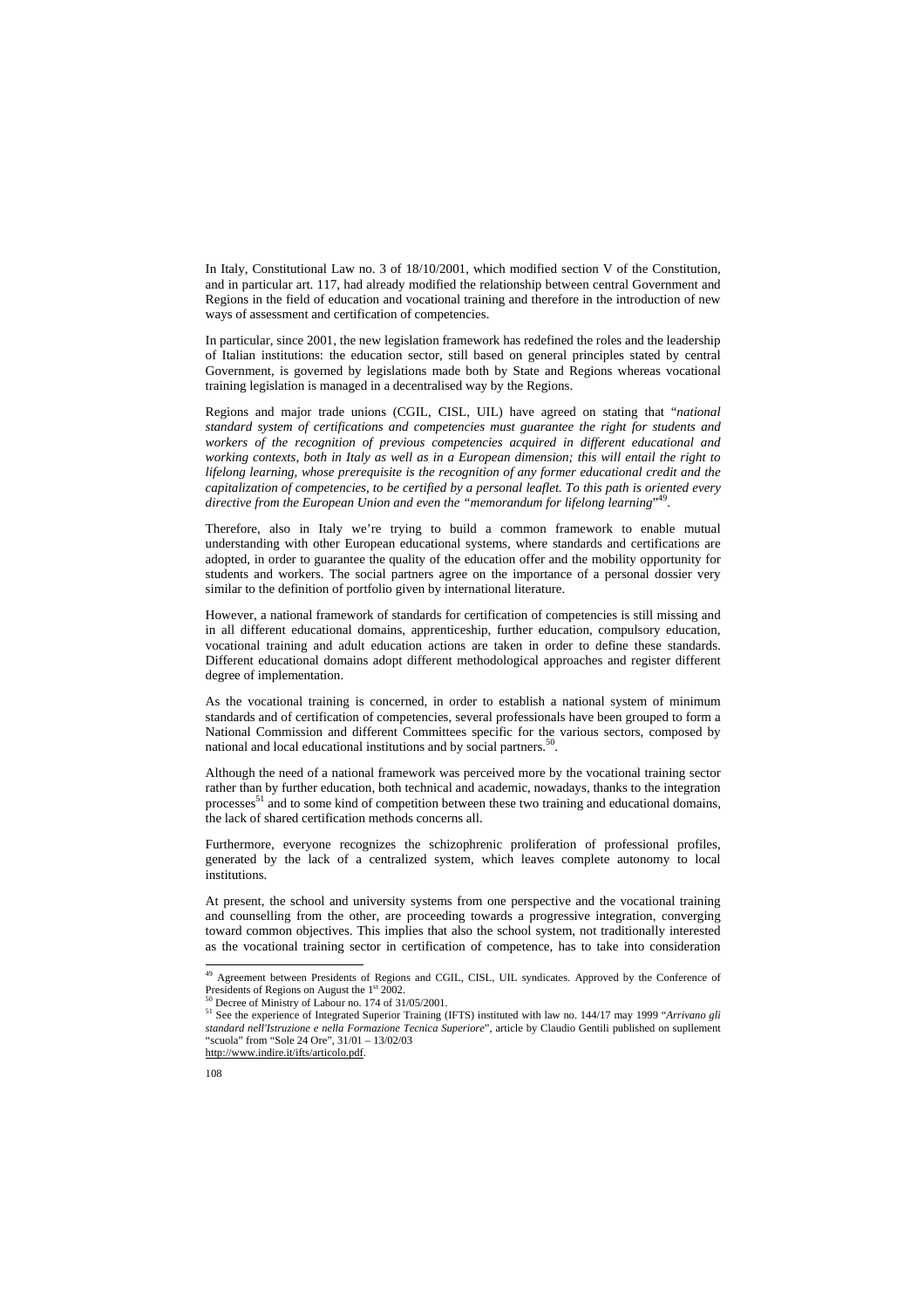matters like portfolios of competencies and assessment procedures and the debate on all these issues is on top of the agenda.

#### **2.6.2 Portfolio use in schools (levels up to and including high schools)**

In the school system "*we are in a phase in Italy where we assist to a parallelism between traditional official certification system and diplomas and a growing number of declarations of sub certifications promoted both by central authority and local educational institutions*" 52 As the central authorities are concerned, every student between 3 and 18 years, who attends the educational system, should gain a personal portfolio of competences composed by one *assessment report* and one *guidance report*.

The first one is made on the basis of indications provided by the Ministry of Education or other relevant Government bodies<sup>53</sup>, whereas schools and those in charge of student educational process create the second one.

Each school tends then to produce additional certification elements for internal educational use (assessment reports taken in different times etc.) or, in summative fashion, for external and declarative purposes (university students' record book etc.).

Although laws' indications, the debate is still very much heated, not just because of the "novelty" of portfolio's role in the pedagogical field 54.

Teachers are at the mercy of uncertain reforms, started by previous governments, halted, twisted and then reformulated, sometimes, with hard fractures inside the educational system. In this framework, the development of a common system for assessment and certification of competencies has received similar problems of reforms promulgated and then stopped after the election of a new political leadership.

At present, strong tensions have been generated by the current educational reform in Italy. Many share strong doubts and concern about the impact of recent reforms and the main trade unions for the school sector (CGIL, CISL, UIL) have expressed some reluctance on the introduction of portfolio in primary school $55$ .

According to some literature<sup>56</sup> the move towards European standards and to adopt strong measures to secure the right to education and students' mobility, or the simple portfolio of competences, can be insidious fields to lay the foundations of dangerous classical methods of certification of the individuals and allowing the attempt to impose models of life and passive indoctrination with dominant thought.

That is why in the Italian school the cultural debate regarding portfolios and new ways of assessment is dealt with very carefully and it won't be solved in a short time, although the teachers and trainers are very keen on progressing on the themes related with portfolio and evaluation and certification in general.

This discussion runs between governments (center-left before and center-right recently), supported by sometime famous pedagogy professionals, social partners and trade unions, as well as a significant group of teachers who take part in the deal since they are working everyday "in the field".

j

<sup>52</sup> http://www.irre.lombardia.it/portfolio/certporf.html

<sup>53</sup> Art.8, Dpr. 275/99, paragraph 1, point g

<sup>&</sup>lt;sup>54</sup> The introduction of individual portfolio of competences, which shall document the learning process followed by each student since kindergarten, is one of the novelties scheduled by law 53/2003 that draws general norms in matter of instruction and base levels of performance in education and vocational training.

<sup>55</sup> *Il Portfolio e i sindacati confederali (28/11/2003) Le novità previste dalla nuova legge in materia di istruzione e formazione professionale e le riflessioni dei sindacati confederali*, by Laura Coscia, editorial office webzine [l.coscia@indire.it], http://www.bdp.it/content/index.php?action=read&id=437

<sup>56</sup> Guido Armellini, *Bertagna e la valutazione*, article published on daily newspaper "Il manifesto" 6.01.02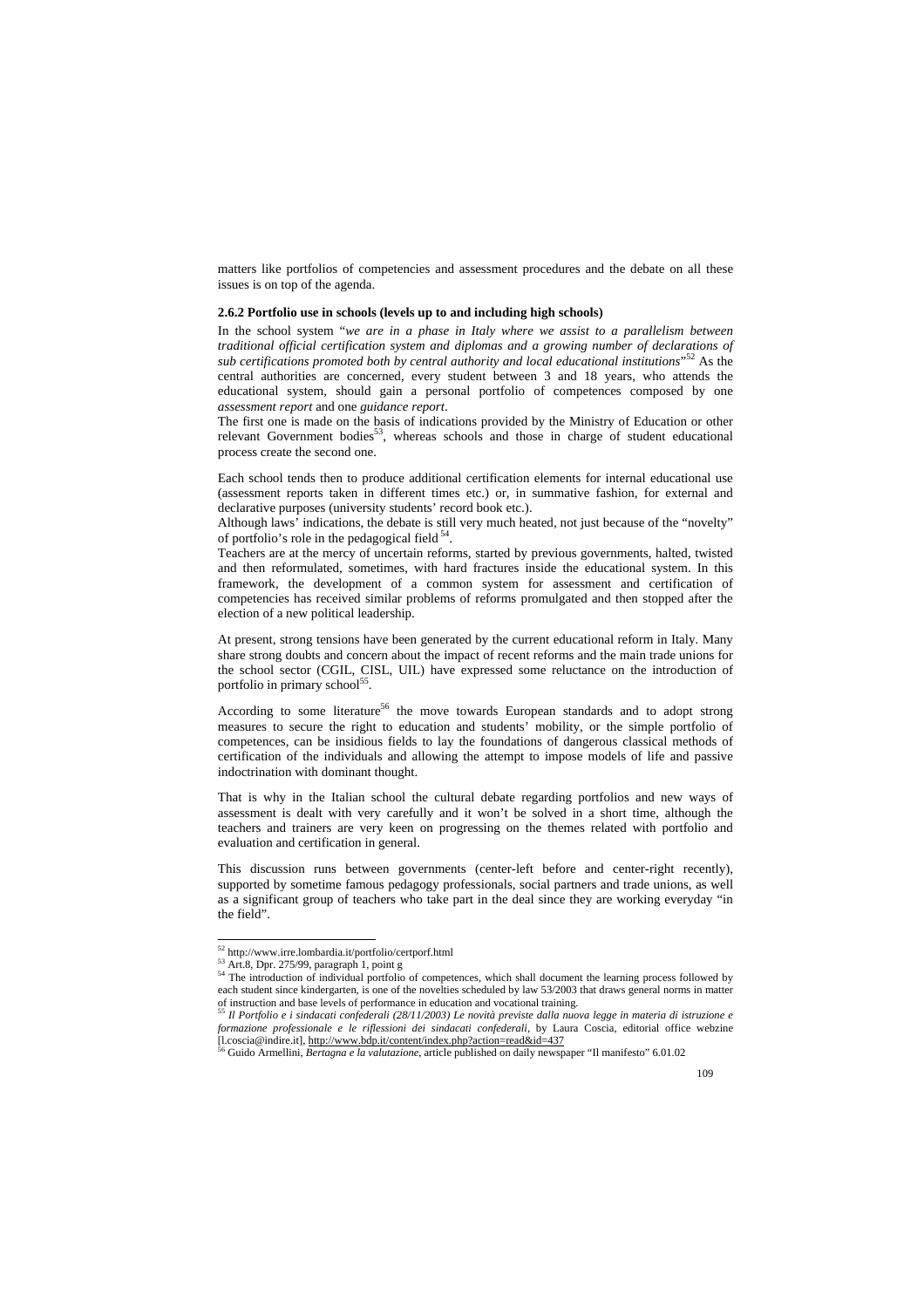Many, although considering the need to work on the processes to guarantee the right to lifelong learning and to students' mobility, are very careful in accepting changes (such as educational *debts-credits system* which equalizes the value of technical educational contents with social emotional and behavioural element of the students). The introduction of these elements and new forms of assessment could generate problems in terms of democracy of education and respect of the rights to equal opportunities.

## **2.6.3 Portfolio use in Higher Education (university level)**

Following Bassanini Law<sup>57</sup> the Government has completed the autonomy process of the Italian Universities, started in 1989 with the Law that has created the MURST (the Ministry of University and Research $5^8$ .

The Government has entitled the faculties to define the curriculum of the different disciplines, according to the general principles and procedures identified by the MURST. By this mean there has been defined $\overline{5}^9$ :

- a new articulation of study paths $^{60}$ ;
- the legal value of study paths, equivalent for all certificated of courses from the same level and of same class;
- overall spread introduction of training credit unit, identified in 25 hours of work, as the basic measure for all university and post university courses in Italy.

According to this new framework, the universities have moved toward a new competition era, based on autonomous management of internal resources. This process has generated a significant variety of training initiatives, parallel to traditional university offer. The training credit system has contributed to provide recognition to these training actions.

The training credit system has become widely used in universities providing the basis for the diffusion of the portfolio as a factual certification system.

The universities have started to recognize credits for work experiences, placements and other educational experiences in public and private institutions.

In the mean time, the Government, with the new scheme of IFTS, has introduced the integration of university courses with the vocational training paths forcing Faculties to determine credits to be recognized following educational paths external to traditional university offer.

The university offer has become closer to vocational training and vice versa: the latter has seen a formal recognition of its value and the value of different experiences, such as work experiences and vocational paths external to normal university premises.

In this framework, the portfolio of competencies, that seems to be only widely used in the field of recognition of language competences (Europass), has acquired a primary relevance for a number of Faculties that intend to adopt it also within other domains. As literature in this respect in not consistent, there is available only fragmented information from individual university departments concerning specific courses.

Although the portfolio is not institutionalized as a method to recognized competences within the university sector, we believe it will certainly increase its importance in the near future.

<sup>-</sup> $57$  Law n.127, 15 may 1997, art. 17, paragraph 95 and following on educational autonomy.

<sup>58</sup> Law n. 168 institutive of Ministry of University and Scientific Research and Technology

<sup>59</sup> Rule promulgated with Ministerial Decree n. 509/1999

<sup>&</sup>lt;sup>60</sup> Reorganized into two levels, labelled university degree and specialist degree (the first triennial; the second have two more years) with exception of: university degree course regulated by European Union (Pharmacy, Medicine, Surgery, Veterinary science, Dentistry and Dental prothesis) for which no first level university title is provided for; equal classes of formative periods with the same qualifying objectives.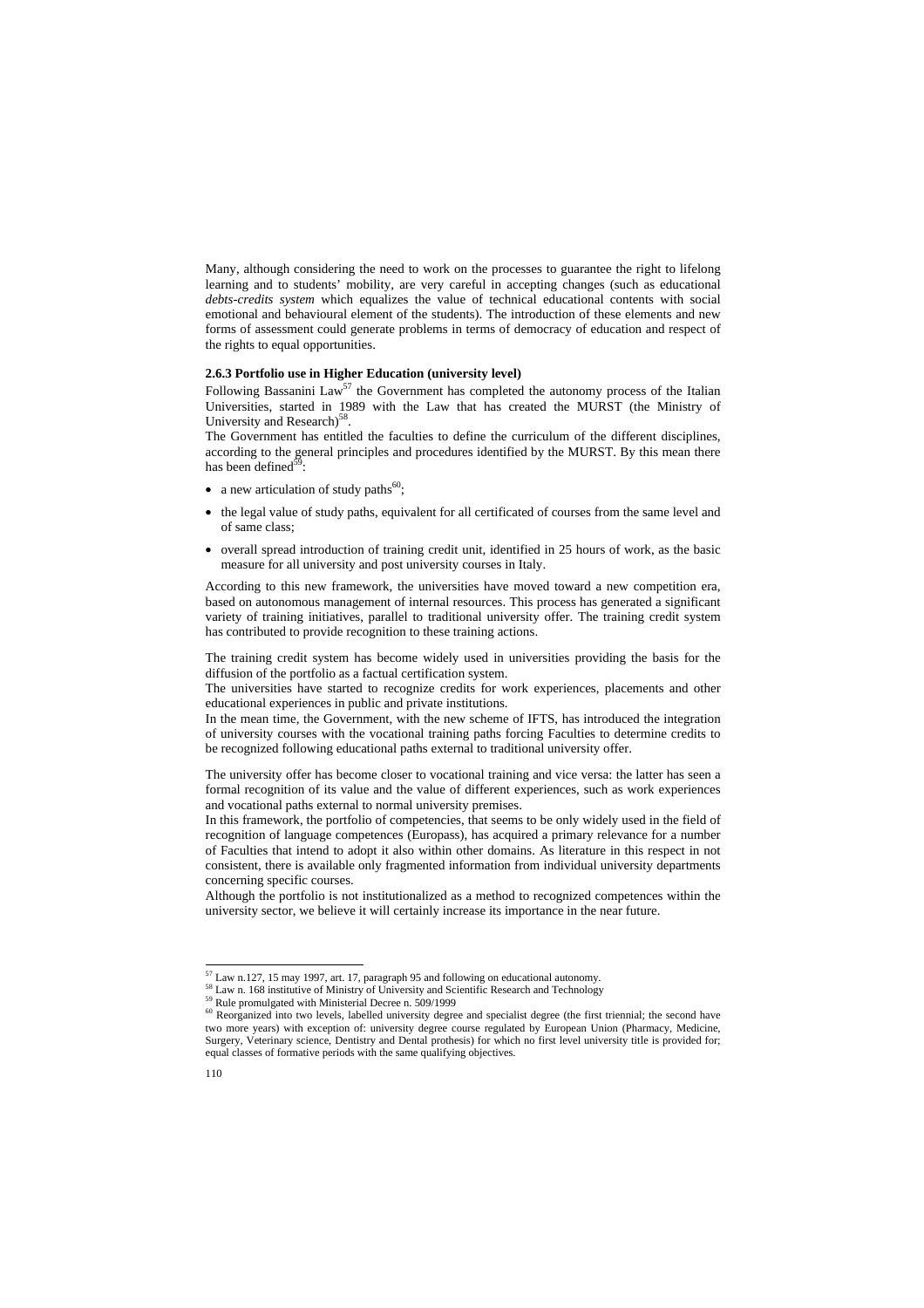#### **2.6.4 Portfolio use in Adult Education**

In Italy adult education is the combination sum of educational opportunities from the formal (certified vocational education and training) and non-formal dimension (culture, health and social education, civic and physic education). The education is provided for citizens in adult age and it is focused on personal basic competencies, required for a positive social and professional integration.<sup>61</sup>

The vocational education and training, representing the biggest share in adult education, groups both continuous training, focused on updating and upgrading workers competencies<sup>62</sup>, according to company needs, as well as life long learning paths, aimed at providing the individuals with opportunities for continuous personal and professional development 63.

The overall objective of adult education in Italy is to increase the qualification levels of the work force, promote the rights of citizenship and provide opportunities to life long learning.

Stemming from these objectives, adult education has strongly affirmed the need to build "*opportunities to certify and recognize credits in education, in a system that includes compulsory education, compulsory vocational training, further education, apprenticeship schemes, initial vocational courses as well as continuous training. In small words, any proven and certifiable*  experience, in Italy or abroad<sup>", 64</sup>.

The Portfolio is therefore an issues for current debates in adult education, even if it finds more opportunities of implementation within vocational training offer as compared to educational paths in the field of culture, health, social and civic studies.

It has to be said that vocational education and training, as compared to formal education, have registered a different evolution because every Region in Italy has promulgated different legislations for the sector. Another crucial element is that school and university have been traditionally more oriented on a "classical" academic approach towards knowledge, not attentive to the work environment.

As already mentioned, the "Committee of Presidents' Regions", together with the Government and workers' unions, have stated in 2002 that the definition of clear system of national standards of competences and certification, specific for different educational sectors, had become an inevitable matter to discuss, since educational decentralisation process was, and still is, in the making.

If we had different systems in the past, nowadays labour market reforms and new regional vocational training dispositions are forcing the convergence of the procedure for evaluating and certifying competencies.

At present, we assist at a progressive consensus on the creation of a common national system for certification of competence promoted by the mean of new national legislation, the committee composed by government and regions, the contribution from the national body responsible for vocational education and training ISFOL, the cooperation among Regions trough multi-regional pilot projects.

It has to be said that "portfolio" itself is still not the official aim of policy making in this field.

*cazione - crediti formativi - il modello isfol per unità capitalizzabili - integrazione chiave di volta del sistema*, Formation Policies Service, University School Service, integration between formative systems, by Paola Armaroli, Giulia Antonelli, march 2000,

http://members.xoom.virgilio.it/eduadu /antonelli\_riflessioni.zip

j

<sup>&</sup>lt;sup>61</sup> See, for this topic L.440/97, L. 144/99, Text EDA, Social Agreement for development and employment of December1998<br>
<sup>62</sup> See, for this topic L.196/97 and Social Agreement for development and employment of December 1998

<sup>&</sup>lt;sup>63</sup> See, for this topic Decree 112/98 and Social Agreement for development and employment of December 1998 <sup>64</sup> *Riflessioni sui nuovi modelli di apprendimento - l'approccio alle competenze valutazione, riconoscimento, certifi-*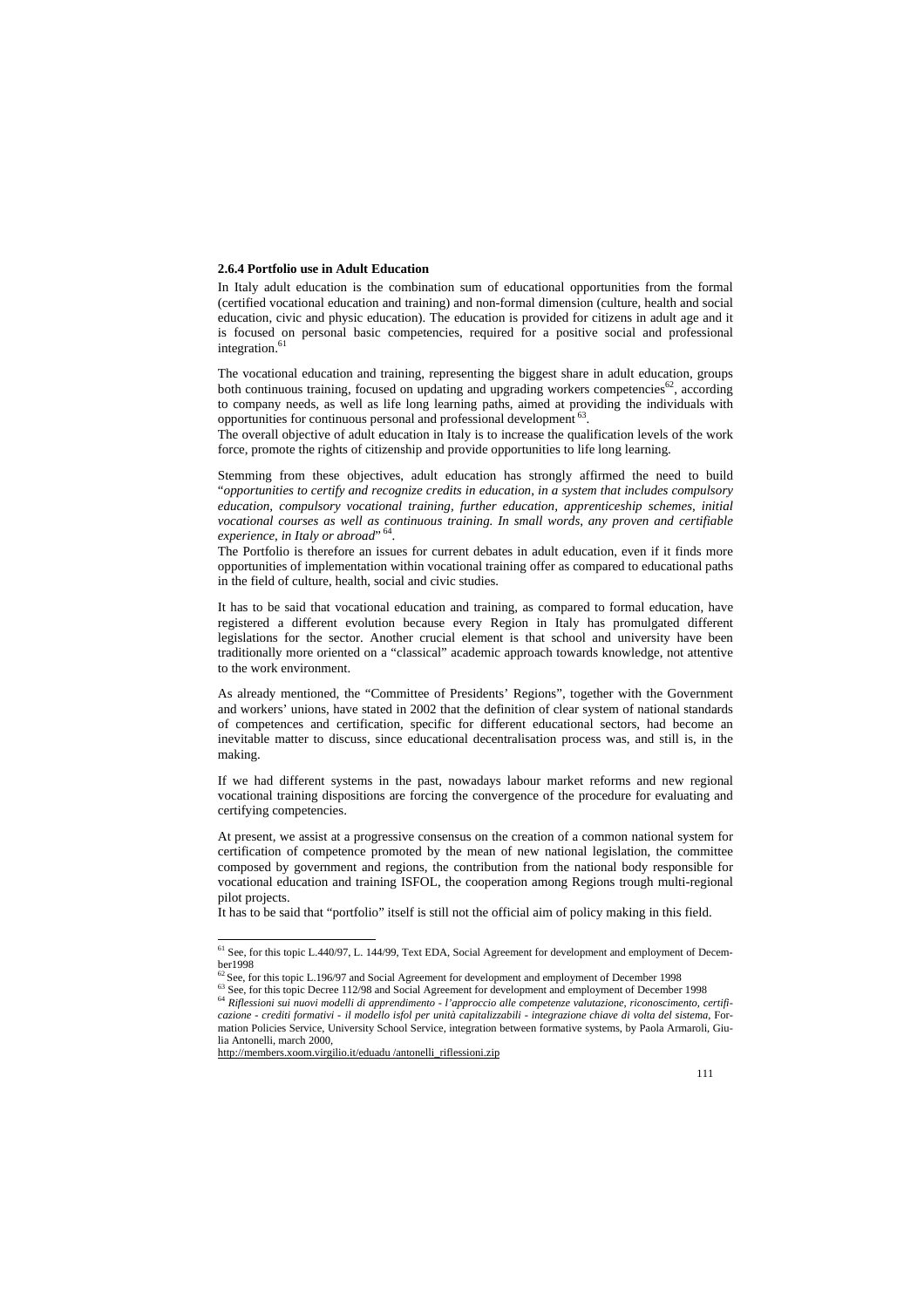Even if the process has started long ago, firstly with the debate on professional qualifications and then on competence portfolios, the use of portfolio is still not compulsory and there is no consensus on a common method for building the portfolio among the regional authorities in charge of vocational education and training.

"Permanent Committee between Government, Regions and independent provinces of Trento and Bolzano<sup>65</sup>" stated that a special commission had to be established by the Ministry of Labour in cooperation with the Ministry of Education and the Ministry of University and the Regions, in order to establish and adopt a common national system for certification of competences.

The Minister, on the basis of preliminary investigation of this Commission and on the contribution of ISFOL, of the employers and workers representatives, has the task of devising proposals on criteria and procedures to certify competences achieved in vocational training programmes, in order to guarantee homogeneity of certifications nationwide and allow a mutual recognition at European level.

Competencies achieved trough vocational training, working activities or by continuous training, as well as apprenticeship, lifelong learning or self-training, are certified by the Regions which are responsible of the "citizen educational record-book"<sup>66</sup>. This pamphlet can prove the educational credits owned by the individuals that can be used to obtain a formal qualification or to access to educational path according to specific former experiences. The use of the citizen educational record-book is governed according to the Ministries regulations, the training agencies and the Regions.

#### **2.6.5 Portfolio and ICT/IT**

For several years, Italy has been experiencing a shortage of qualified professionals in the field of IT, even if the labour market announced the opposite several times  $67$ .

Training offer is pointed on this competence demand, but there is no national coordination for activities or for shared standards neither.

As other professional areas, ITC is experiencing the "proliferation problem" that generated a lot of different definitions for roles and know-how. This is quite troublesome because ITC covers 5.5% of national employment, even if it is second just to building industry (6.5%) that has a smaller number of legally recognized professional qualifications.

In that sense, vocational training and school systems, mostly in recent times, have not been pointed towards the creation of electronic portfolios, supporting the documentations of knowledge and skills achieved by the student or the worker; they focused on classifying and certifying know-how and competencies instead, carrying out a classification which is not useful neither for personnel selection nor for workers potential valorisation.

With the need of ITC competencies, several recruiting activities on-line have flourished, to facilitate meeting of job offering and demanding, making World Wide Web an effective alternative to traditional tools of job and manpower research.

-

<sup>&</sup>lt;sup>65</sup> STATE-REGIONS CONFERENCE - Seat of 18 February 2000 - OBJECT: Agreement between Labour Ministry and Ministry of Social Security, Regions and autonomous provinces of Trento and Bolzano for spotting minimum standards of professional qualifications, formative criteria and accreditation of vocational training and education structures.

<sup>66</sup> From Isfol 2000 Report - *La certificazione delle competenze e il riconoscimento dei crediti: una panoramica nazionale su riforme e innovazione*: The "dossier" tool, on which the work is focusing at the moment, doesn't exclude other documenting categories, such as single records or certificates, since they could grant deeper levels of details. In this perspective, certificates can be used by themselves and attached to the "dossier" also, composing a personal collection of records and testimonials for individuals; that would be in the path of "portfolio" theory.

 $67$  According to Federcomin report "Net-economy and new employment", between 1997 and 200, Information Technology created almost 95000 new working positions, shifting from 1.2 millions employed to 1.3 millions (+7,7%) with a growing percentage much higher than whole national economy's.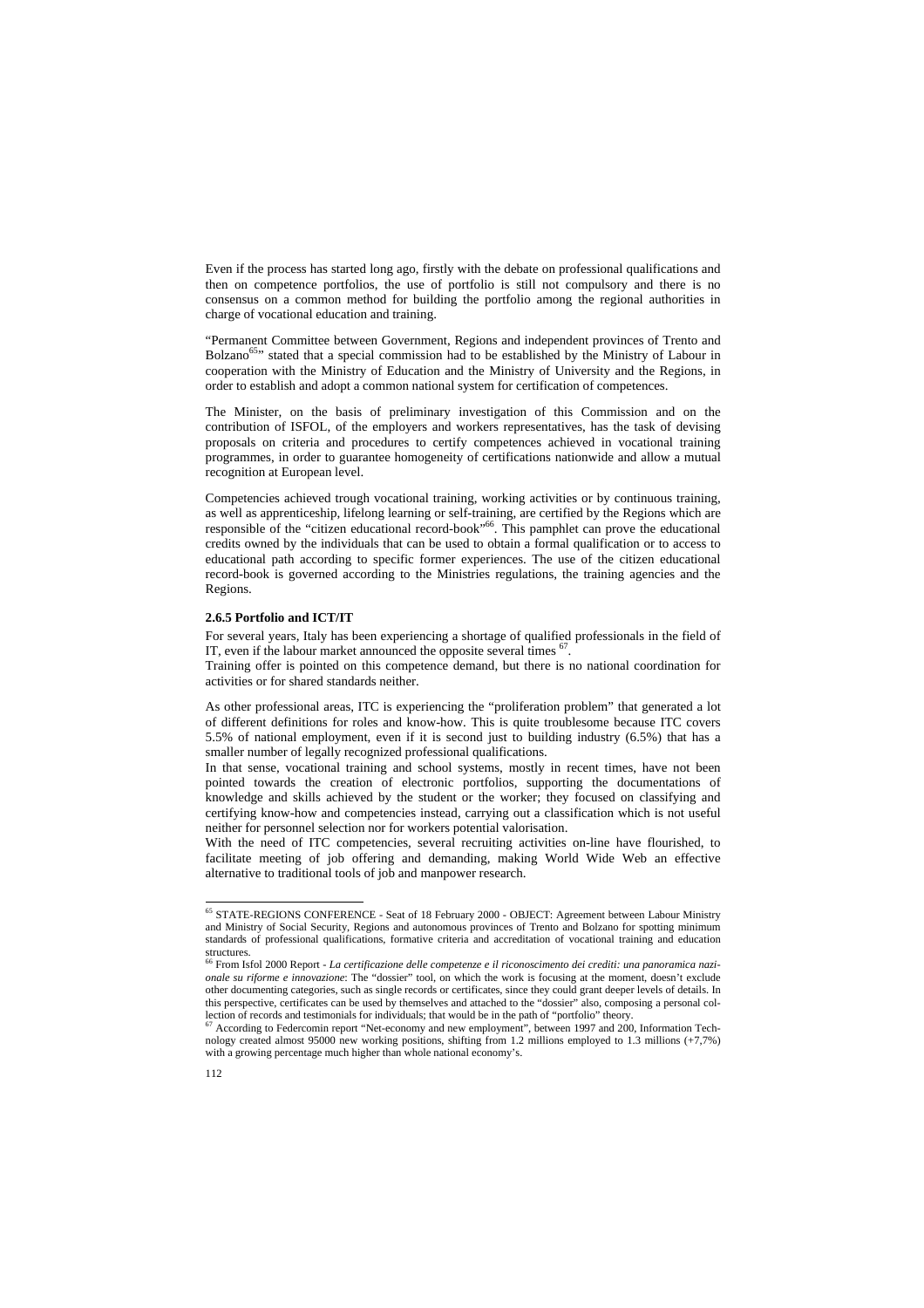This phenomenon facilitates the previously mentioned process concerning the entrance of portfolio method in vocational training.

On-line recruiting method is developing in Italy as well, thanks to international agencies such as Stepstone, Talent Manager, Jobpilot, Jobline etc. This method offers the chance to manage recruiting and job searching processes in a more accurate way, by modifying personal data just in time, taking information from agents about new job offers, manpower research etc.

In this sense, portfolio seems to be not just an effective tool, but also one to be hoped for, since IT professions could tend to exchange their demand with workers data on line.

Vocational training, as mentioned above, has already begun introducing portfolio in operative strategies. Inside regional rules that manage training planning, we can locate several directions in accordance with portfolio strategy; training offer often provides for competence portfolios elaboration, for each qualification and, in particular, for those linked to ICT fields.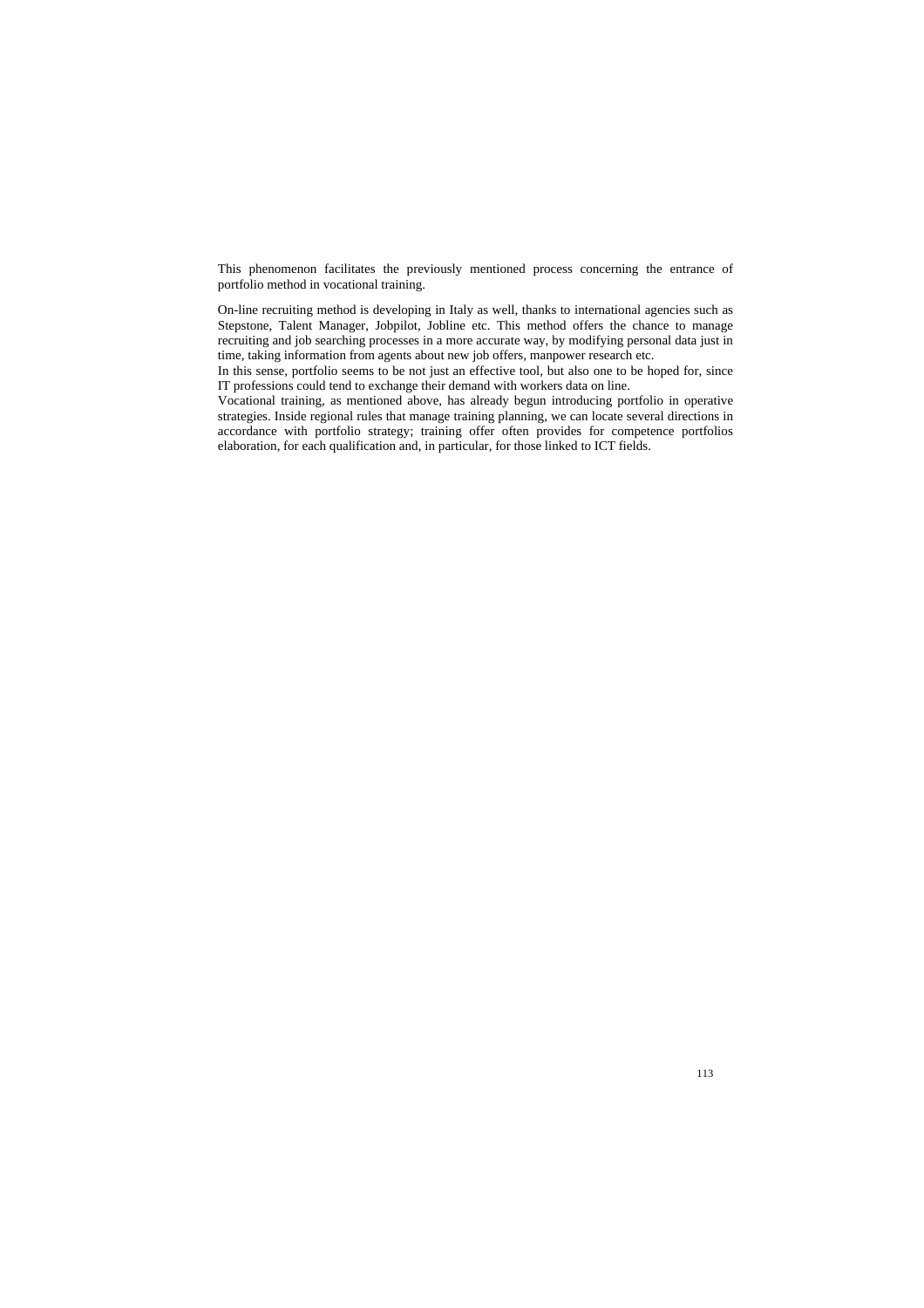# **3 Comparison and Conclusions**

## **3.1 Comparison**

The portfolio inventory presented in the previous chapter is built on the individual contributions of the project partners as a result of their own research at national level.

Though not exhaustive, it gives a rather comprehensive picture of portfolio use - both as learning methodology and as evaluation method - in the six partners' countries. The inventory can also be considered as a whole, providing a clear added value at European level.

Here lays, in our opinion, one of the strengths of the partnership and implicitly of our project: its broad composition including countries from Northern, Southern and Eastern Europe.

The inventory is presented according to a common structure and from a wide perspective, intended to cover both formal and non-formal education with a special emphasis on the use in the ICT sector.

Our purpose was to provide a comprehensible inventory and at the same time to be able to compare the portfolio use in the partners countries and to draw some conclusions.

The comparison criterion was mainly the extent of portfolio use, the provided information being enough for identifying and presenting similarities as well as differences and particular features in the partners' countries.

According to the above-mentioned criterion, we partitioned the partners' countries in three groups.

In the  $1<sup>st</sup>$  group we placed Sweden and the Netherlands, countries where portfolio is quite broadly used throughout the educational system.

Portfolio in *Sweden*, despite being known since the 70s, made its breakthrough – at first mainly as evaluation method - in the second half of the 1990s. The reasons were, on one hand the interest for innovative learning methods and the influences from New Zealand, the United States, etc. and on the other hand the dissatisfaction with the standard testing methods in higher education and the search for alternative assessments. The development and spreading of portfolio were right from the beginning welcomed and encouraged both by the Swedish government and the Ministry of Education.

In fact, if we can point out one factor contributing to the development of the portfolio method and its dissemination at all educational levels in Sweden, this is the "IT in Schools" (ITiS) programme initiated by the Swedish government. This initiative, regarded as the biggest school development in Swedish history, was an investment of 1,700 million SEK over four years (1999- 2002) and covered most of the educational system (with the exception of higher education). But most important was its focus on the development of schools, pedagogy and ICT, thus giving the teachers not only the opportunity but also the resources to learn more, to experience and to implement new pedagogical approaches (like portfolio).

The Swedish contribution points to a large number of hits, links to websites describing a variety of digital portfolio projects at the respective educational stages. Many of these websites are rather new, set up both for presentation and for dissemination purposes.

The examples described in the inventory – preceded by a short introduction for an easier context understanding - show a diversity of digital portfolios used both in formal and non-formal education.

Preschools, for example, are given a special attention as many educationalists consider it the best place to begin documenting the children's learning process.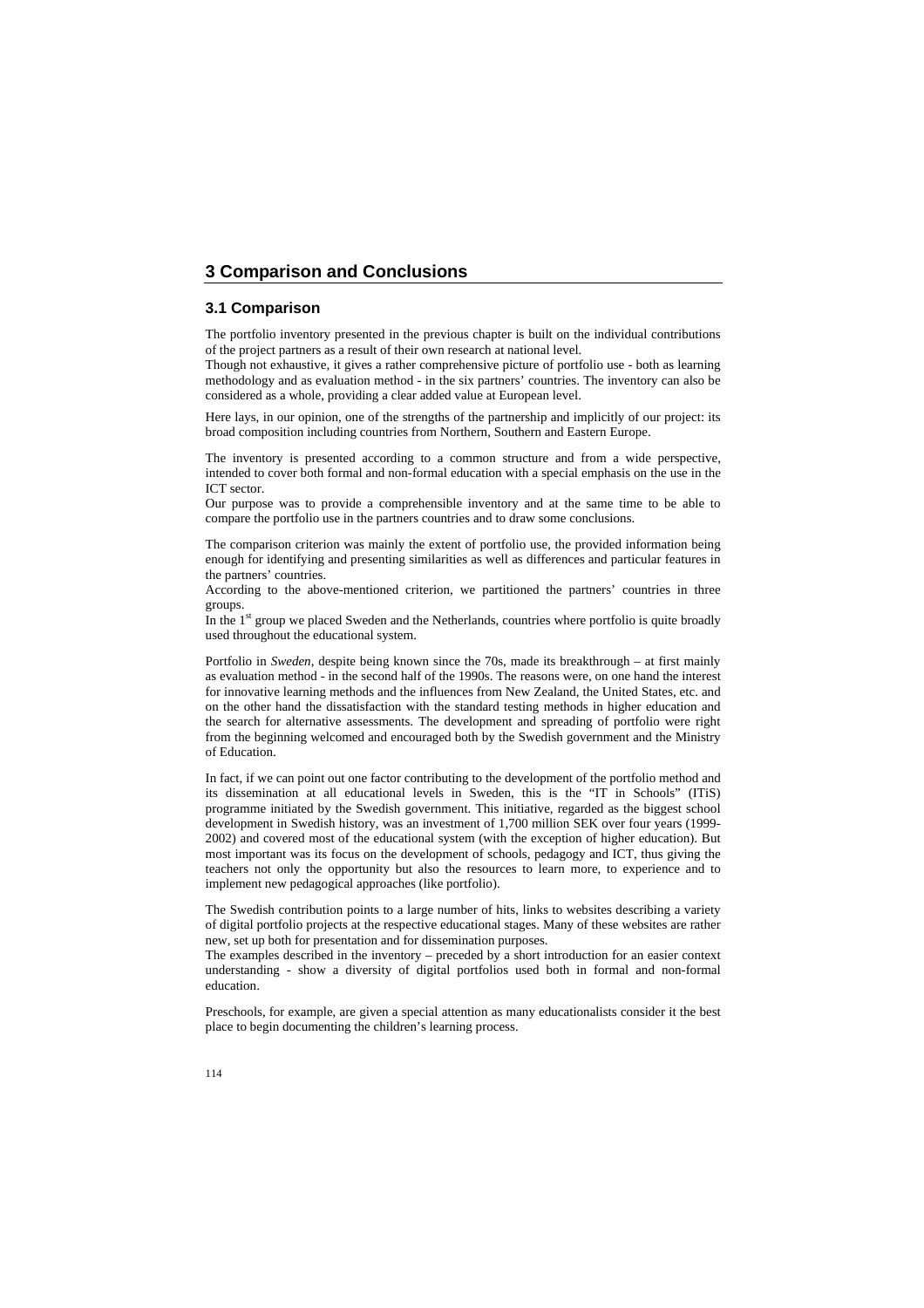An interesting feature connected to the use of digital portfolios is the determination to adapt portfolio to students' age. The focus in using the portfolio method is placed subsequently on different issues at different (educational) ages, from preschool to adult education. Continuity and development are always important concerns as achievements at senior age build on achievements at junior age.

The survey showed that digital portfolio projects were financed from different sources and different authorities evaluated their results, the Swedish National Agency for Education being one of them. The goal was always to learn more from these experiences (case studies) in order to further disseminate their positive results.

Regarding the general perception of digital portfolio use in Sweden, the most part of the evaluations described it as valuable, positive and interesting for all the parties involved - teachers, children, parents, etc. There was of course some criticism, mainly associated to computer-related problems, but this was outweighed by the benefits of this innovative methodology.

*The Netherlands* seems to have the most liberal education system of all project partners. The freedom of education guarantees the people's right to set up educational institutions reflecting different pedagogical, social or even religious views. Few references mention the Ministry of Education and/or specific legislation in dealing with the portfolio method. Beside the obligation of complying with a number of quality standards and of giving access to qualifications standards, the educational institutions are completely free to select their methods and learning materials.

The research results show that the portfolio evaluation method has a special relevance and it is mostly related to previously acquired competencies, adult education and lifelong learning.

Digital portfolios are rarely used in primary schools, usually smaller units lacking resources. This shows a particular feature of the Dutch system - the need for a certain size of the educational units in order to have enough resources to develop and apply innovative methodology. This resulted into a merge of many secondary education institutions (and to a lesser extend higher and further education institutions) into larger units called Regional Educational Centres (ROCs).

Higher education seems to be the best sector to illustrate the portfolio use, as every noteworthy institution seems involved in developing some kind of student portfolio.

Portfolio method usage in adult education is almost similar to its usage in further and higher education, as many of the adult education institutions are also ROCs.

The chosen examples of portfolio use - presented in a clear and detailed manner - show a very practical, open and flexible approach to portfolio.

In the  $2<sup>nd</sup>$  group we placed Denmark and Italy, countries where the portfolio method use though not considered widespread, raised some interesting questions and debate issues.

In *Denmark*, the tentative use of the portfolio method for monitoring the children's progress in the preschool institutions brought up an interesting debate issue: is there a "*big brother*" aspect of the method usage? Institutions are in possession of these personal progress records, the students and their parents not having any control at all of them. In a broader context, this debate addresses the privacy and confidentiality issues. These were discussed extensively by the partnership during the meetings, and the joint conclusion was that every portfolio belongs to its author, the student/learner. He/she has to decide, when presenting the portfolio, what to include in each of the threefold categories of access:

- A *private* area (exclusively for student access, usually containing work in progress)
- A *school or group* area (teachers having access to review and comment the assignments, parents having password-based access to their children's' assignments and peers/classmates and school community- having access to each other's work).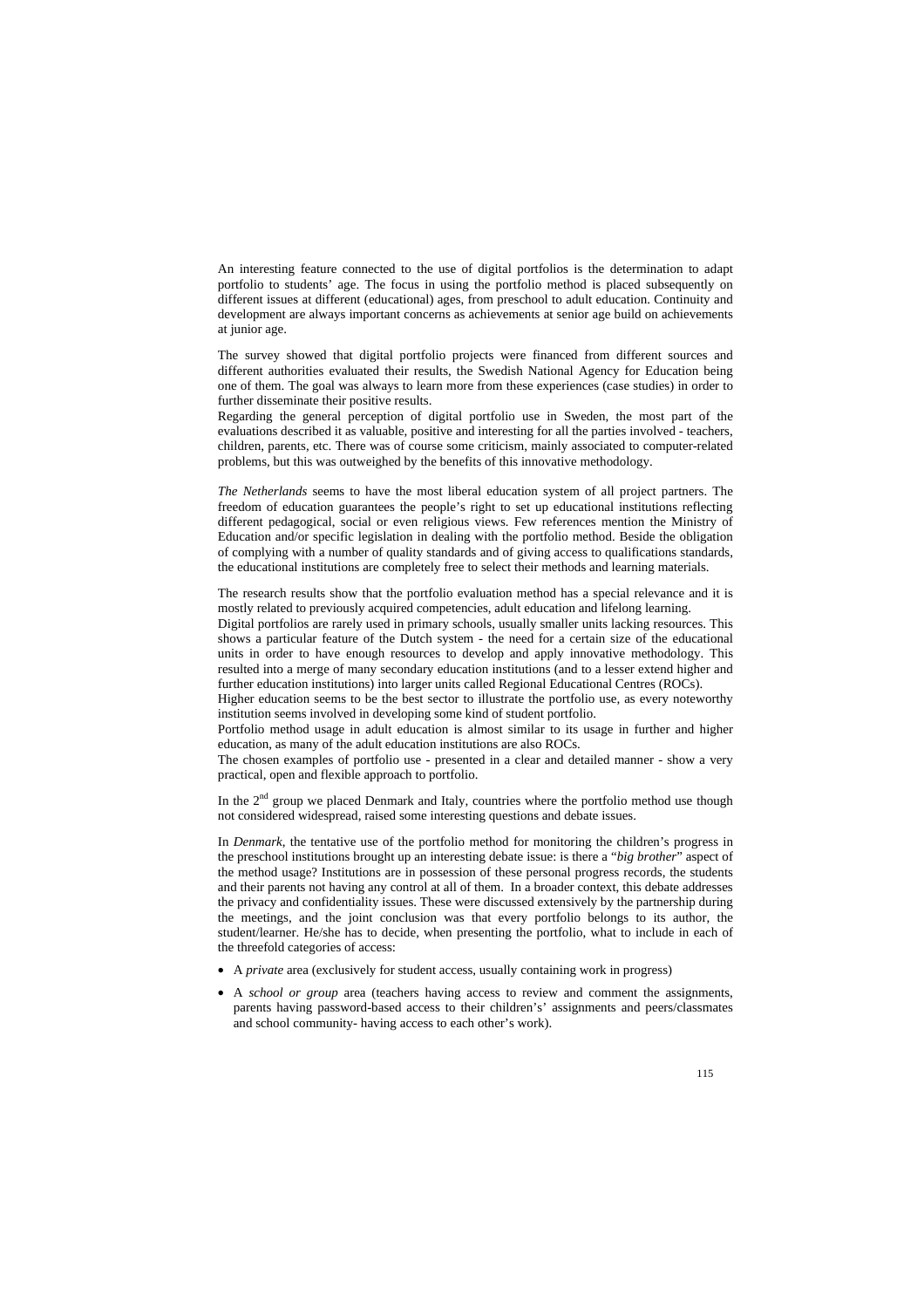• A *public* area (Internet and other media where the students can decide to make their work available to the grand public).

Learning is broadly seen as an individual responsibility in Denmark, and this approach is very close to the one used in applying the portfolio method. Learning is also seen as a continuous process and the possible interruptions are considered a potential obstacle to deal with.

This requires a closer co-operation between schoolteachers, a problem also encountered in Sweden (and probably in the other countries, too). Here the solution was using the portfolio itself as a communication tool between the teachers, thus providing a complete image of a student's competencies.

Due to the recent reforms in the Danish education system and to their impact, it is somehow difficult to produce a relevant picture, as in some cases the use of the portfolio evaluation method does not seem to be given very much importance.

In Danish elementary schools, the usage of portfolios is both seen as help and tool, a help for students to understand, formulate and personalize the goals of their own education, as well as a communication tool between the parents and the school, a situation also met in Sweden.

In the Danish vocational education, a web-based tool called *ElevPlan* was introduced in 2002, enabling the students to design their own education inside the bigger national framework of objectives. This means every student is involved in setting up his/her individual learning plan and they share the responsibility for their learning with the educational institutions.

Some schools work with ElevPlan (ELP), but this method encountered also some criticism: its fixed structure of criteria, formats, etc was considered in some cases a source of disappointing limitations.

Another interesting question raised in Denmark was: *are students ready to work with portfolio?* In some study environments students have a very conservative view on learning, therefore showing a lot of scepticism towards portfolio. They just want to be taught (in the traditional sense of the word), showing no interest for "nonsense" like self-reflection and actively setting up criteria and objectives for own learning. This kind of reactions was met in the other countries too, even if not quite in the same extent (the reactions in Sweden, for example, were mostly positive and even enthusiastic).

Portfolio usage proves to be a challenge also for the teachers and for the schools as organizations. Many teachers still see their role in a traditional way and are intimidated by the shift to new roles and attitudes that portfolio use brings: From teacher to mentor/tutor/coach, from passive students to potential discussion partners, giving access to information to other students, colleagues, parents, etc.

It is also obvious that implementing and using portfolio in educational units requires supplementary efforts for good planning and steady support from the school management, things not always welcomed in a school's busy schedule.

In *Italy*, the field of competence evaluation is subject to a lot of various influences. The new legal framework of the education sector makes the Government accountable for setting the general principles, but gives legislative powers to States and Regions for setting up the details. The *personal dossier,* a collection of documents resembling to portfolio, is given very much importance by the social partners.

A progressive integration tendency links school, university and the vocational training systems together. From all three of them, the school system is the most interested one in setting up competence portfolios and assessment procedures. Competence portfolios composed of two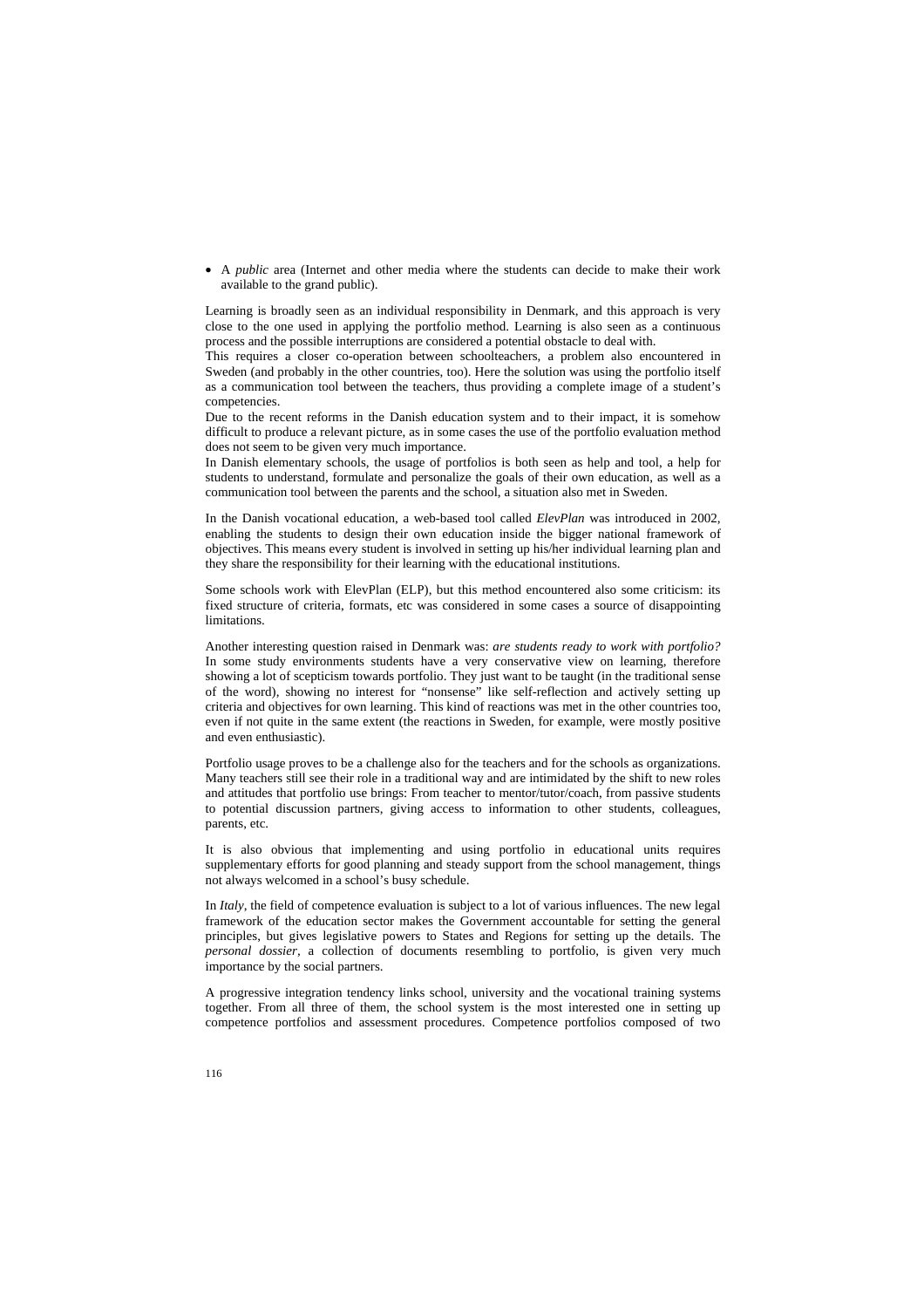distinctive parts - an *assessment report* and a *guidance report*- were introduced in every school, but their usage is made difficult by other additional certification elements.

The recent reform of education in Italy has been the source of a huge debate between government and trade unions on one side, and teachers on the other side. The teachers and trainers showed interest in the introduction of the portfolio evaluation method, while the others expressed reluctance and much more caution to innovation.

According to the new Law of Education, universities were granted complete autonomy, and this new situation will probably contribute a lot to the spreading of portfolio as factual certification system. Another interesting evolution in Italy is the integration of the academic path with the vocational training path, the competence portfolio becoming more relevant as the interest in implementing it increases.

In Adult Education, the usage of the portfolio evaluation method is still under debate, while its implementation in vocational education and training – where the interest for it is big - is an important opportunity.

The general picture of portfolio usage in Italy seems to include several important elements: an on-going decentralization reform process of the educational system, big debates between different actors in the field (government, trade unions, teachers) and a progressive consensus for the creation of a common national system for certification.

Under these circumstances, portfolio is still a debate issue and there is no agreed common method for building a portfolio.

The interest for portfolio as evaluation method is constantly growing, despite some obstacles and delays, and the most interested in implementing it seems to be the vocational training and the higher education systems.

Finally, the 3<sup>rd</sup> group includes Romania and Lithuania, countries where portfolio use is still in an early stage. The "standard" explanation for this situation - the inflexibility of the former conservative education system in these countries - is not considered to be a valid one for the slow expansion of the portfolio method usage. Other countries, like Germany for examples, have conservative education systems and they were still early adopters of the portfolio method and can now show some very interesting achievements.

In *Romania*, even if a general awareness on the portfolio method exists, its use is not widespread. With the exception of some isolated cases, all the young teachers are trained to use the portfolio method, but they hardly put it into practice. In most of the cases that were identified, the focus is on gathering material evidences on the learning process and not on reflection and progress assessment. One of the causes could be the previous focus of the education system on delivering education, using a traditional grading system. Nowadays, the Romanian education system is slowly moving towards student-centred education, both teachers and students willing to make these changes happen. The recent initiative to provide every student with a lifelong learning personal portfolio needs methodological support and awareness raising campaigns. Good practices and good examples will have to be promoted and disseminated in order to impose a proper usage of these portfolios, otherwise they are in danger to become just another formal document.

In *Lithuania*, the described example of portfolio in teacher education is considered a very important issue, as learning portfolios have a significant role in teacher education all over the world. Portfolios are self-empowering tools that encourage teachers to become accountable for their learning. This sector is very important because the future teachers learn how to work with portfolio, both as learning method and as assessment tool, a methodology they will later implement it in different educational units.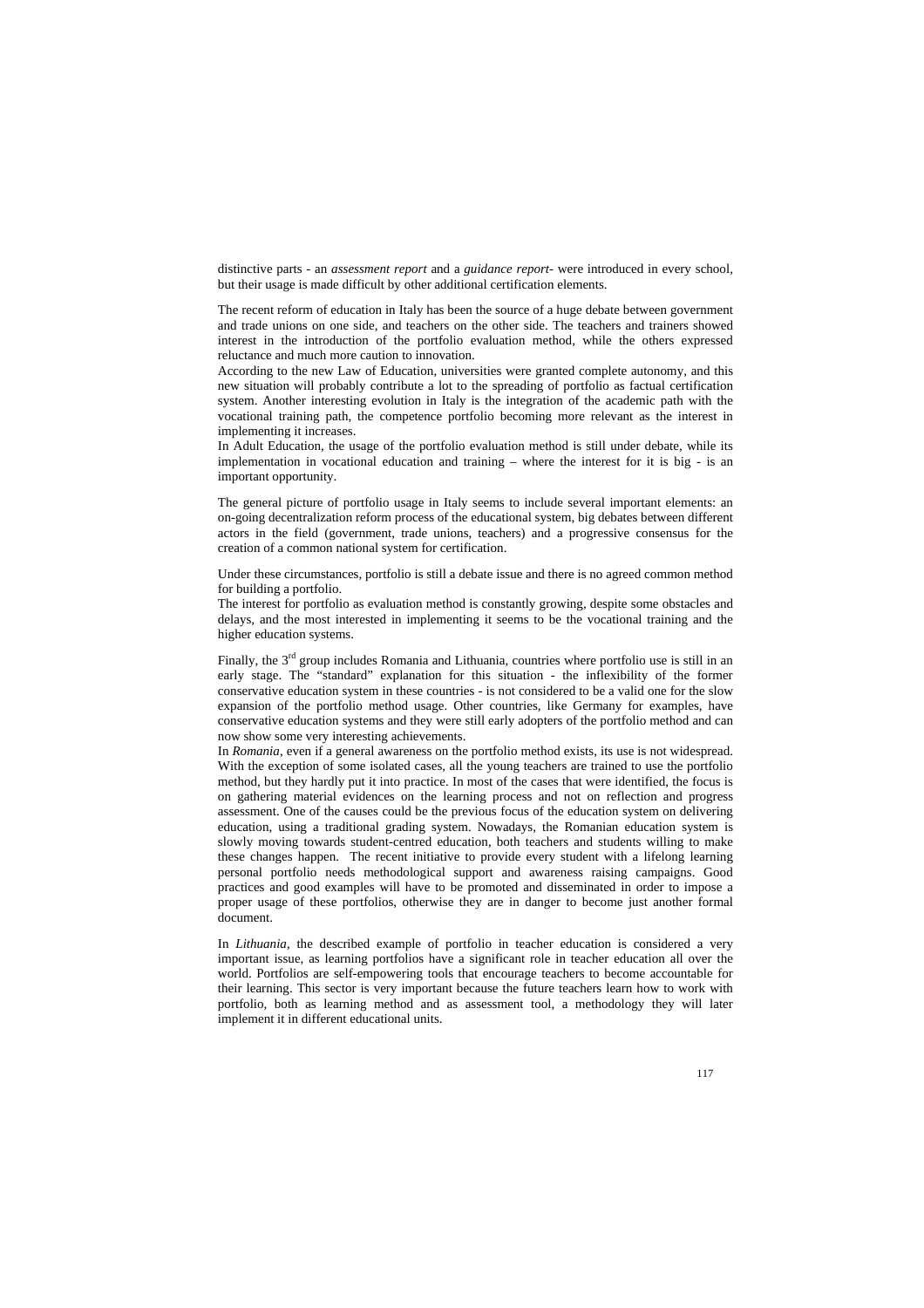## **3.2 Conclusions**

The inventory in chapter 2 offers a complex picture of the portfolio use in the partners' countries. It shows, for instance, that portfolio use is deeply influenced by the educational system (type, traditions/learning culture, development, etc) in the six countries included in the survey. Countries open to innovation and to lifelong learning such as the Netherlands and Sweden, even Denmark and Italy (despite some scepticism and obstacles) have adopted the method earlier and use it more or less widely in their educational system. Countries with an educational system under transformation such as Lithuania and Romania are later adopters.

Governmental support in form of different initiatives, like the ITIS (IT in Schools) in Sweden and the ITMF (ICT, Media and the Danish Folkeskole) in Denmark, meant a welcome funding boost that by its impact made a difference for innovative methods like portfolio. A question can be raised: is such a support a pre-requisite for success?

Even if the answer cannot be absolute, it seems that - in a given situation, country-specific circumstances and from a larger perspective - such initiatives certainly help.

National particular factors play an important role. In the Netherlands, as opposed to Italy and Romania, the (almost) total freedom of the educational institutions means there is no need for complex legislation or tight control from the government/ authorities.

Another particularity, the ROCs example, shows that in the Netherlands the size of the educational units not only matters but also seems decisive for developing and applying innovative methodologies. This is not necessary true in the other partners' countries where portfolio use was experienced in many small units.

Another interesting question: can the Netherlands become a model for spreading the good practices? Even if we can learn a lot from the Dutch achievements – as from other European countries - there will always be necessary to adapt the use and dissemination of portfolios to the national conditions.

Finally, no concrete and relevant examples regarding the *Portfolio use in ICT training* were found in the partners' countries. It seems that hardly research and development have been carried out regarding this subject, as most of today's focus is using ICT as a tool to construct digital portfolios. The survey mentioned and/or briefly described a number of examples of digital portfolio systems (Blackboard, Folio, etc), e-coaching systems (Flexus) or Virtual Learning Environment (ClassFronter).

This validates the assumptions made in the project application and justifies the need for research on extending the use of portfolio in ICT training. The partners intend to fill this gap with this project by developing portfolio related test assignments that will:

- Innovate the present training methodology, providing the ICT field with practical alternatives to online multiple choice testing.
- Improve students' evaluation by offering alternative testing methods and procedures that will reflect clear manner, their actual competencies rather than measuring their knowledge of facts. In other words a clear shift from factual knowledge to relevant competence.

From the employability point of view, the *employees* will be able to show their full competence in ICT by means of a portfolio revealing ample evidence of their skills, and the *employers* will have a far better image of the candidate's skills and knowledge by looking at their portfolio.

This approach is exactly what the employees need and employers demand in the present knowledge society.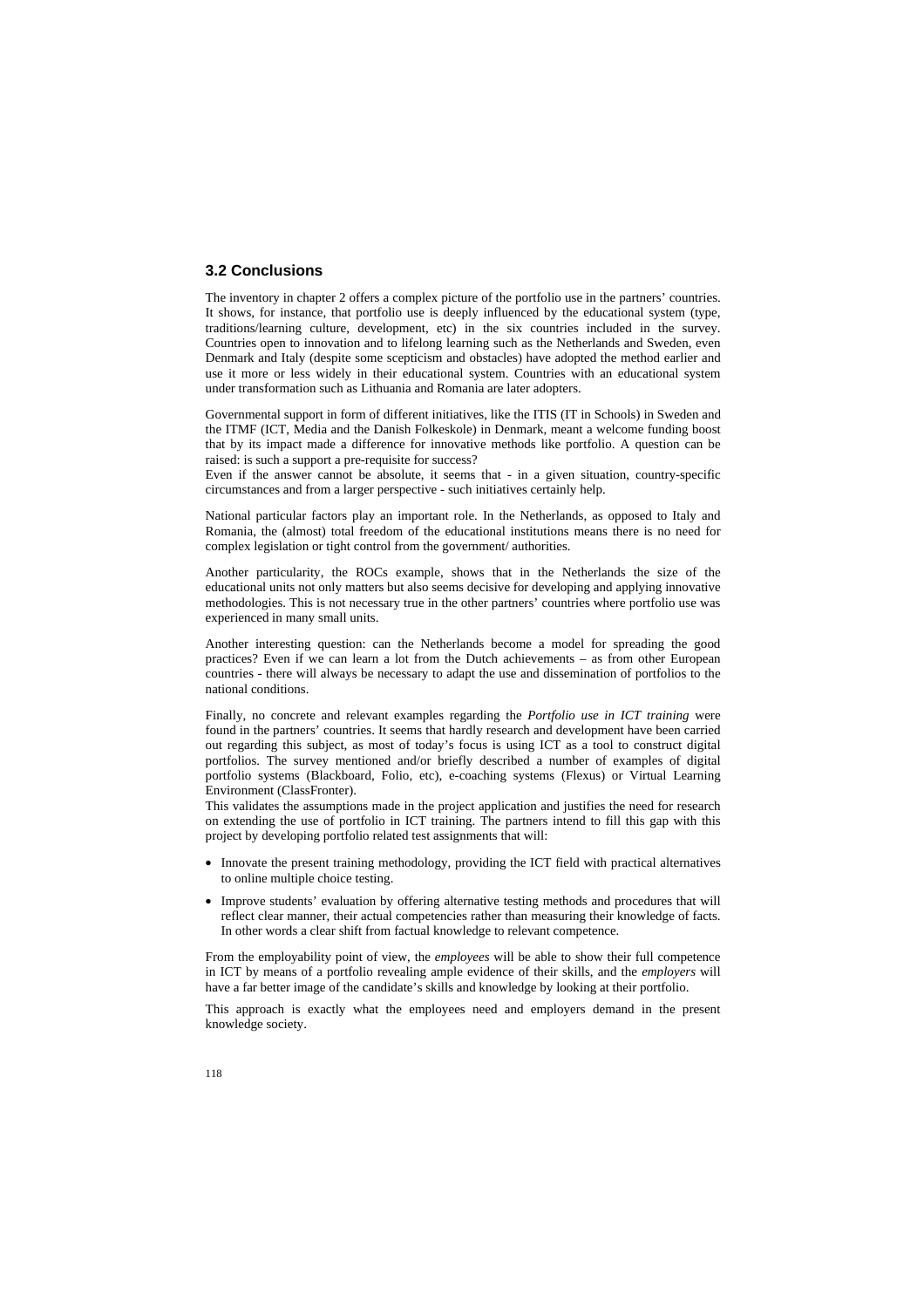In the structure of our project, this Survey Report – as main outcome of Work Package 1 - lays a solid foundation for the continuation of the project. Bearing in mind its results, the project team will proceed to develop, in the next Work Package, samples of portfolio related assignments and evaluation procedures for the ICT sector, keeping in mind the specific features and requirements of adult learning.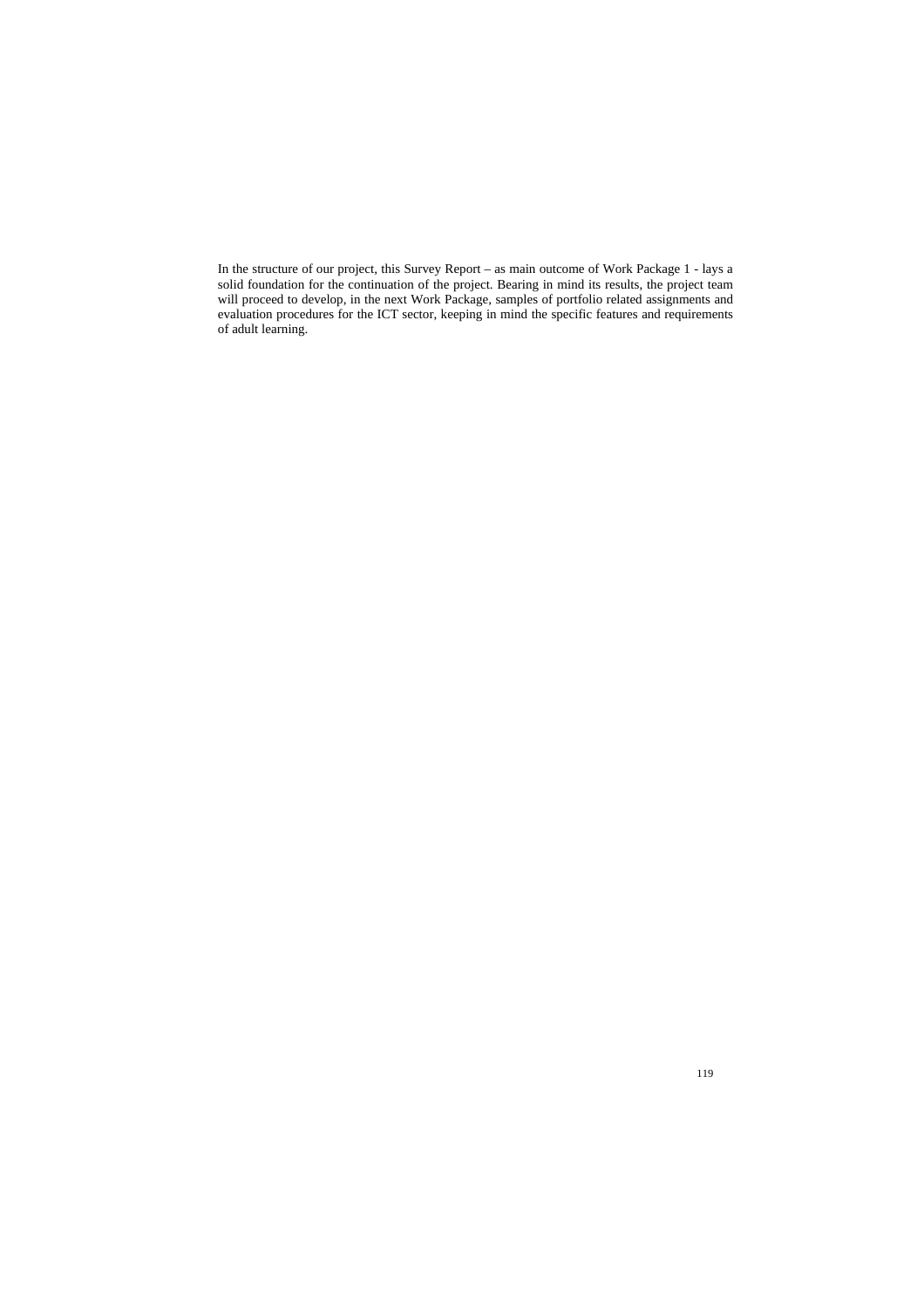## **4 Literature and references**

### **1.8 Life long learning digital portfolios**

## **Links**

www.unesco.org www.oecd.org www.ilo.org http://europa.eu.int/index\_en.htm www.stoas.nl www.eportaro.com

#### **Literature references**

"Att arbeta med portfolio - teori, förhållningssätt och praktik" by Roger and Brigitta Ellmin, published at Förlagshuset Gothia 2003.

"Digital learning portfolios: inventory and proposal for Swedish teacher education" by Jan Sunnesson, published as a report from Uppsala Learning Lab 2002.

#### **1.9 Portfolio for teachers and managers in educational institutions**

Brian Kjær Andersen (1999) *Undervisningsportfolios på højere ud-dannelsesinstitutioner Videncenter for Læreprocesser,* Aalborg Universitet

Anette Kolmos, (1999) Pædagogisk Udviklingscenter, Aalborg Universitet, Published at Pædagogisk Udviklingscenter og Videncenter for Læreprocesser Aalborg Universitet http://www.puc.auc.dk/publika/portfolios,ak-ba.htm

Mariann Oksbjerre, Torben Hansen, Jens Chr. Agger (2003) Portfolio et webbaseret værktøj til værdistyret kompetenceudvikling*,* http://www.scckk.ots.dk/referater/KonceptPF-30-10-02.pdf and www.medarbejderplan.dk

#### **2.1 Portfolio inventory in Denmark**

#### **Links**

http://www.odense.dk/ODENSE/cfg.nsf/files/Skole\_2004011310575901.pdf/\$file/Skole\_200401 1310575901.pdf

http://www.noerremarksskolen.dk/portfolio.htm

http://www.kig.uvm.dk/misc/toolsdetail.asp?TID=20&DOC=53

http://www.itmf.dk/itmf237/projekt/portefolie/index.htm

http://www.itmf.dk/itmf237/projekt/portefolie.html#portefolmidt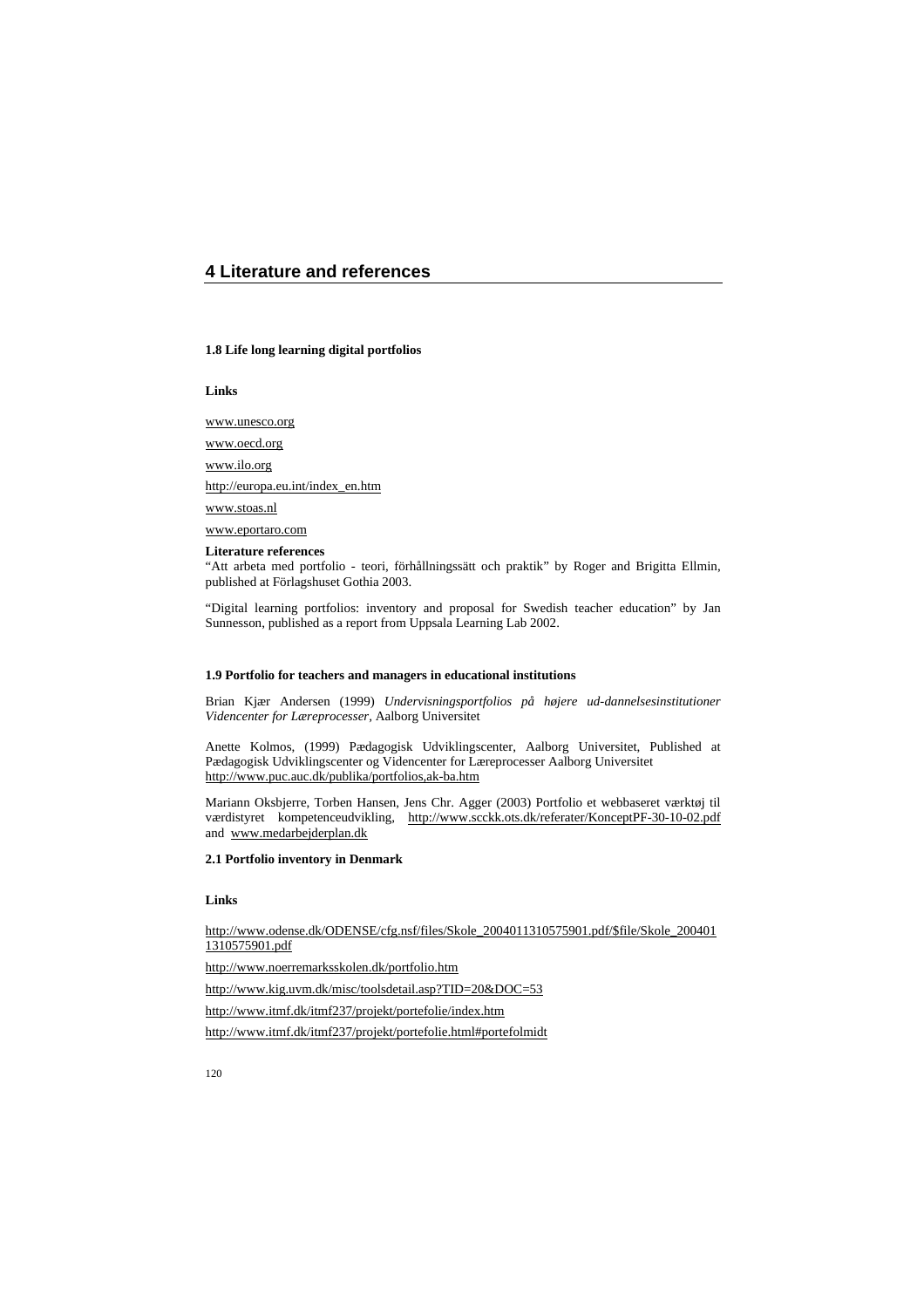## http://www.itmf.dk/soghentid.asp?Id=290&Kategori=Undervisningstilbuddet

http://www.itmf.dk/info/english/371.htm

#### **Literature references**

Evaluation and assessment in modern school by/ Carsten Bendixen, Ph.D. Student. Roskilde University, Department of Education http://frode.ruc.dk/paed/summer2001/carsten.pdf)

*Portfolioevaluering* by/ Ellen Krogh og Marianne Juul Jensen Published at uddannelsesstyrelsen 03 http://us.uvm.dk/gymnasie/udvikling/haefte46/haefte46.pdf *eod.ots.dk* http://www.vrc.ots.dk/users/mtth

Undervisningsportfolios på højere uddannelsesinstitutioner by/ Brian Kjær Andreasen, Videncenter for Læreprocesser, Aalborg Universitet. Anette Kolmos, Pædagogisk Udviklingscenter, Aalborg Universitet, 1999 *Published at* Pædagogisk Udviklingscenter og Videncenter for Læreprocesser Aalborg Universitet http://www.puc.auc.dk/publika/portfolios,ak-ba.htm

## **2.4 Portfolio inventory in Sweden**

## **Literature references**

Att arbeta med portfolio – teori, förhållningssätt och praktik by Roger och Brigitta Ellmin, published at Förlagshuset Gothia 2003

*Digital learning portfolios: inventory and proposal for Swedish teacher education*  by Jan Sunnesson, published as a report from Uppsala Learning Lab 2002

## **Links**

http://www.skolutveckling.se/it\_i\_skolan/itis/index.shtml

http://www.skolverket.se/english/index.shtml

http://tq.hkr.se/~mossen/projektbeskrivning.htm

http://utbildning.stenungsund.se/norr/ekenas/

http://www.westerlundska.nu

http://utbildning.lut.mah.se/frist-kurs/distnet\_vt02/portfolio.htm

http://www.aventus.nu/

http://www.flexus.nu

http://www.fronter.no/uk/index.htm

http://www.softogram.se/eng/

http://www.mpa-trading.se/pm/main\_en.html

## **2.5 Portfolio inventory in Lithuania**

Arends, R. I. (1998). Mokomės mokyti. [Learning to Teach]Vilnius, Margi raštai. Argelado, R. J. et al. (1996). Learning for life. Creating classrooms for self-directed learning. USA: Corwin Press.

Brown, S. & Knight, P. (1995). Assessing learners in higher education: Cogan Page.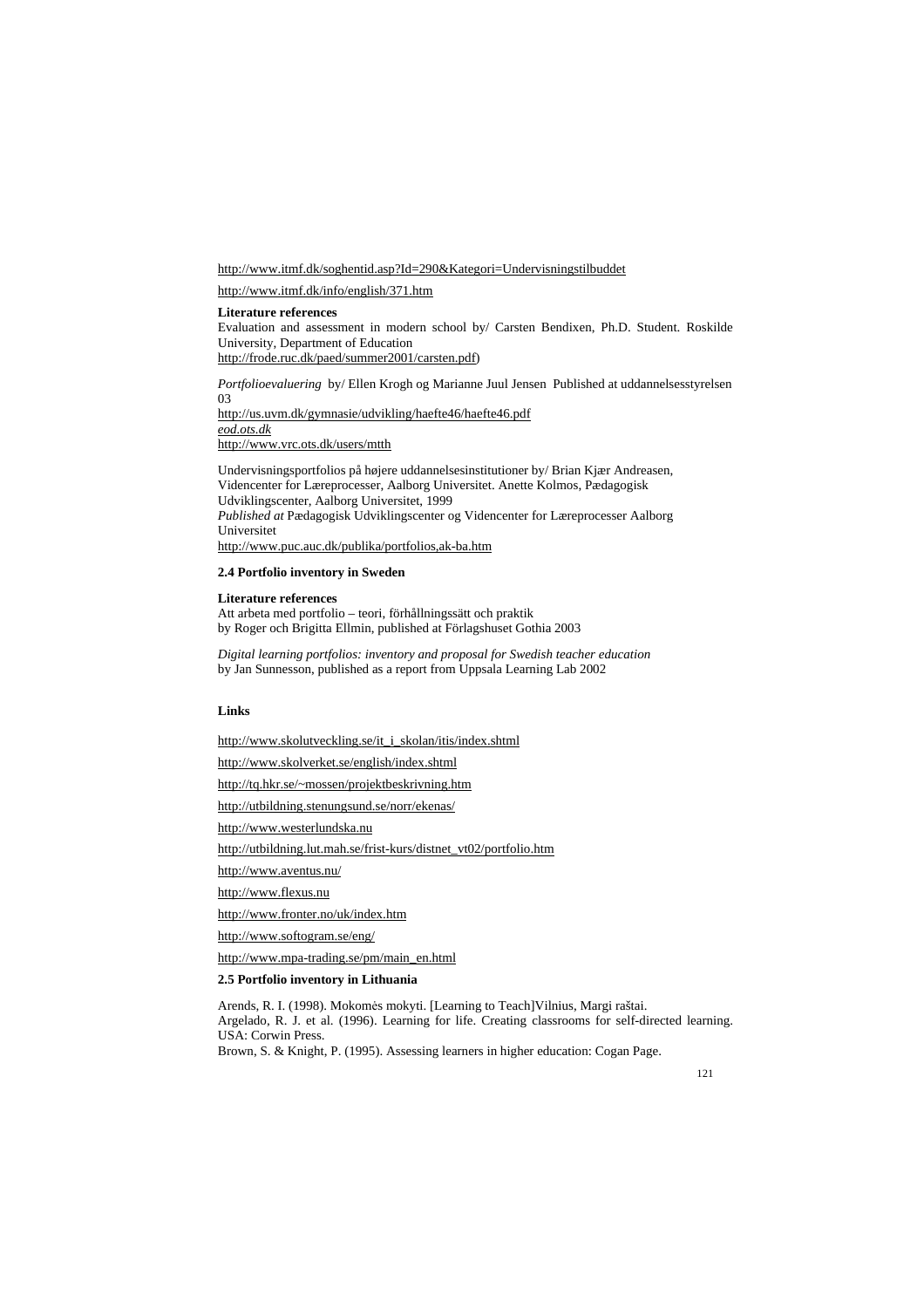Čižinauskienė J., Deveikienė R., Švenčionienė D. Portfolio: What Is It? Language Learning and Teaching: A Holly Alliance// http://www.kalbos.lt/txt/4/09.htm

Johansen, B.A., Rathe, A.L., Rathe, J. (1999). Vaiko galimybės ir mokykla. Pedagoginė apybraiža – nuo idėjos iki tikrovės. [Possibilities of a child and the school. Pedagogical outline – from Idea to Reality] Vilnius, Margi raštai.

Mathis, J., J. (2000). Teacher's portfolio

Klafki, W. (1994). Neue Studien zur Bildungstheorie und Didaktik. 4. Durchgesehene Auflage, Weinheim Beltz.

Koerner, M. E. (1992). The Cooperating Teacher: An Ambivalent Participant in Student Teaching. / Journal of Teacher education 43, 54.

Pukelis, K. (2002). "Mentorius" – svarbus teorinių ir praktinių pedagoginių studijų integracijos veiksnys profesijos mokytoju rengime. [Mentor – important force of integration of theoretical and practical pedagogical studies in the education of vocational teachers] Profesinis rengimas. Tyrimai ir realijos. Nr.4, 26.

Perrone, V. (1991). Expanding student assessment. Alexandria, Va,: Association for Supervision and Curriculum Development.

Polard, A. & Tann, S. (1995). Reflective teaching in the school. London: Cassel Education.

*Profesijos mokytojo/d!stytojo profesijos standartas*. [Standard of Vocational Teacher/Lecturer Profession. Draft] Projektas, 2002./ Profesinis rengimas. Tyrimai ir realijos. Nr.4, 110.

Profesijos mokytojo/dėstytojo rengimo Lietuvoje koncepcija. [The Conception of Vocational Teacher/Lectutrer education in Lithuania. Draft] Projektas, 2002/ Profesinis rengimas. Tyrimai ir realijos. Nr.4, 104.